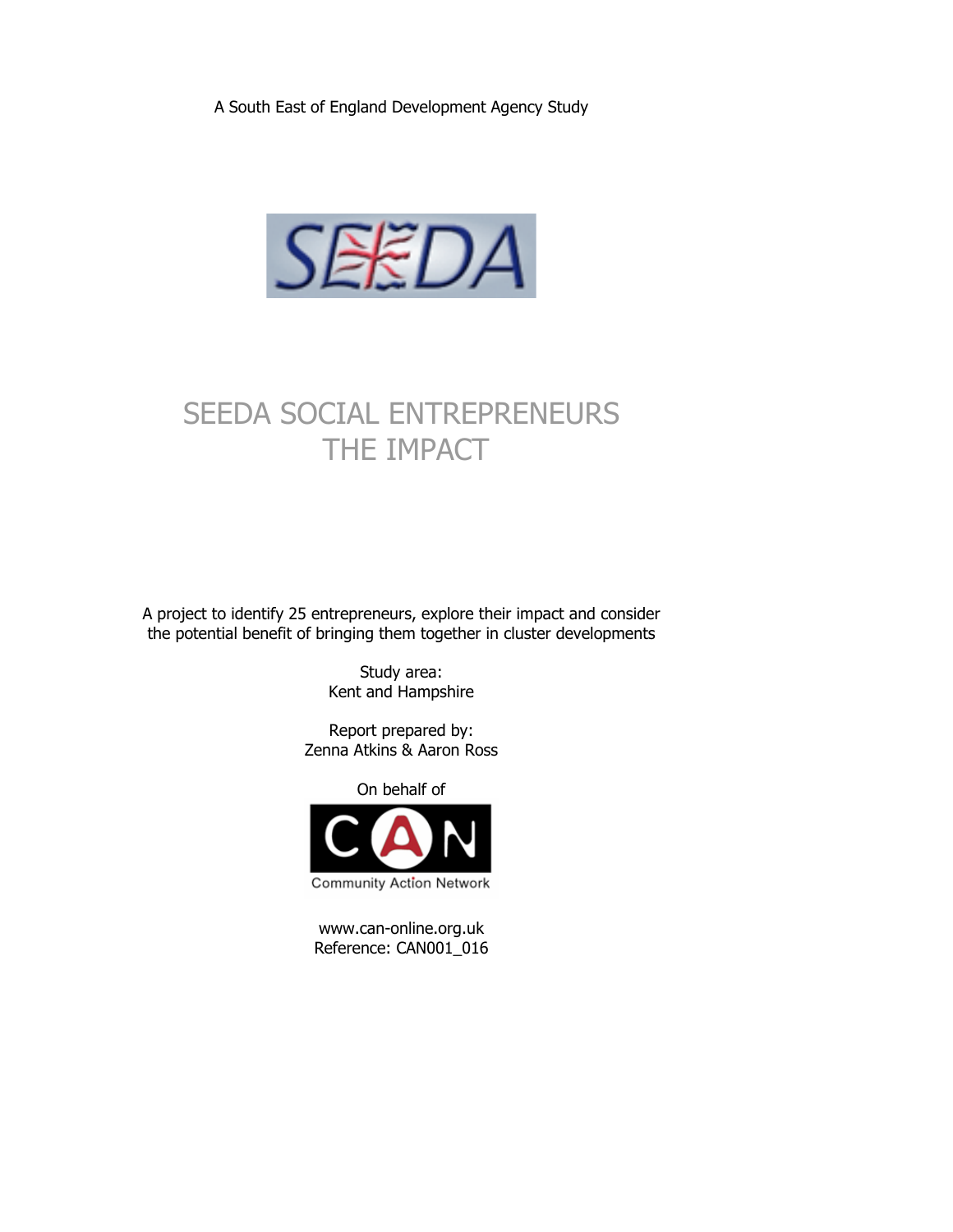| 1.1.      |                                                                    |  |
|-----------|--------------------------------------------------------------------|--|
| 1.2.      |                                                                    |  |
| 1.3.      |                                                                    |  |
|           |                                                                    |  |
|           |                                                                    |  |
|           |                                                                    |  |
|           |                                                                    |  |
| 2.1.      |                                                                    |  |
| 2.2.      |                                                                    |  |
| 2.3.      |                                                                    |  |
| 2.4.      |                                                                    |  |
| 2.5.      |                                                                    |  |
|           |                                                                    |  |
|           |                                                                    |  |
|           |                                                                    |  |
| 3.1.      |                                                                    |  |
| 3.2.      |                                                                    |  |
| 3.3.      |                                                                    |  |
| 3.4.      |                                                                    |  |
| 3.5.      |                                                                    |  |
| 3.6.      |                                                                    |  |
| 3.7.      |                                                                    |  |
|           |                                                                    |  |
|           |                                                                    |  |
| 4.        |                                                                    |  |
|           |                                                                    |  |
| 4.1.      |                                                                    |  |
| 4.2.      |                                                                    |  |
| 4.3.      |                                                                    |  |
|           |                                                                    |  |
| 5.        |                                                                    |  |
|           |                                                                    |  |
| 5.1.      |                                                                    |  |
| 5.2.      |                                                                    |  |
| 5.3.      |                                                                    |  |
| 5.4.      |                                                                    |  |
| 5.5.      |                                                                    |  |
| 5.6.      |                                                                    |  |
| 5.7.      |                                                                    |  |
| 5.8.      |                                                                    |  |
|           |                                                                    |  |
|           |                                                                    |  |
| <u>6.</u> |                                                                    |  |
|           |                                                                    |  |
| 6.1.      |                                                                    |  |
| 6.2.      |                                                                    |  |
| 6.3.      |                                                                    |  |
| 6.4.      |                                                                    |  |
| 6.5.      | THE RIVERSIDE CENTRE, RICHARD PRIEST'S CHALLENGE TO CONVENTION  40 |  |
| 6.6.      |                                                                    |  |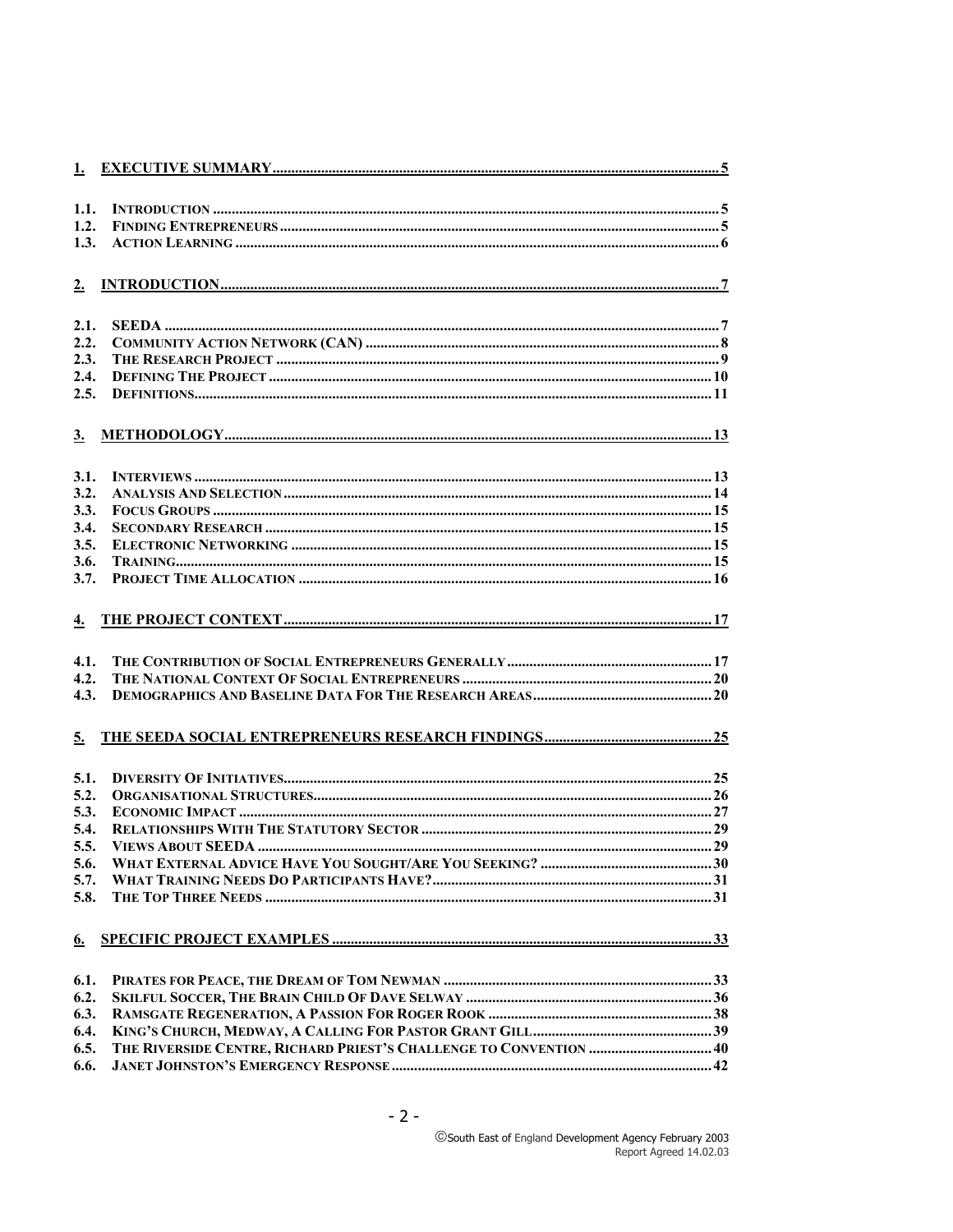| 7.1.           |                                                                             |  |
|----------------|-----------------------------------------------------------------------------|--|
| <u>8.</u>      |                                                                             |  |
| 8.1.           |                                                                             |  |
| 8.2.<br>8.3.   | WOULD THE ENTREPRENEURS BE INTERESTED IN SOCIAL CLUSTERS IN THEIR AREA?  62 |  |
|                |                                                                             |  |
| 9.1.<br>9.2.   |                                                                             |  |
|                |                                                                             |  |
| 10.            |                                                                             |  |
| 10.1.          |                                                                             |  |
| 10.2.<br>10.3. |                                                                             |  |
| <u>11.</u>     |                                                                             |  |
|                |                                                                             |  |
| 12.1.          | <b>SEEDA TO DEVELOP A STRATEGIC APPROACH TO SUPPORTING ENTREPRENEURS 84</b> |  |
| 12.2.<br>12.3. | PROGRAMME OF ONGOING SUPPORT FOR SOCIAL ENTREPRENEURS ALREADY IDENTIFIED 84 |  |
| 12.4.          |                                                                             |  |
| 12.5.          |                                                                             |  |
| 12.6.          |                                                                             |  |
| 12.7.          |                                                                             |  |
| 12.8.          | IMPROVING SOCIAL ENTREPRENEURIAL ACCESS TO LOCAL, REGIONAL AND NATIONAL     |  |
|                |                                                                             |  |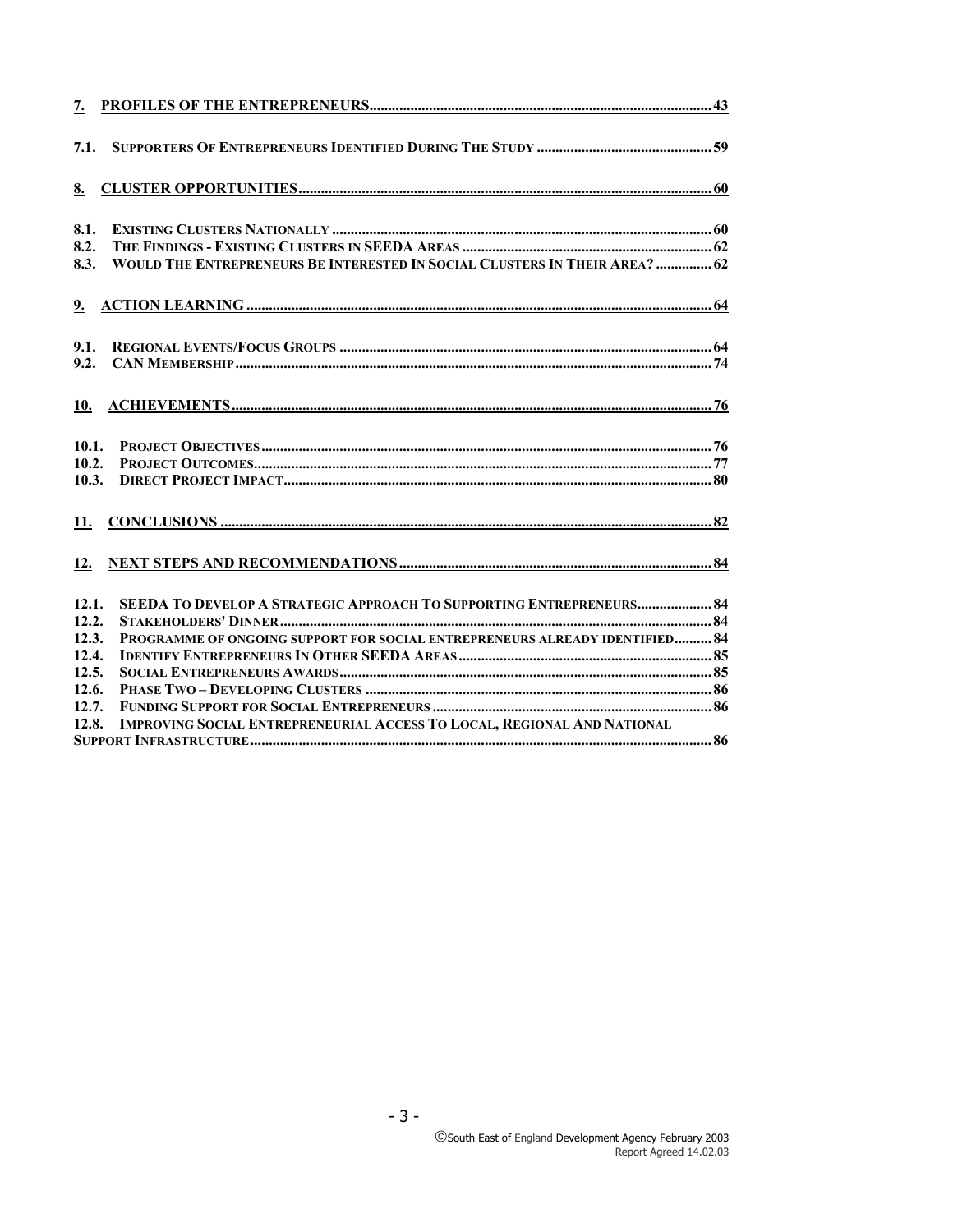## **LIST OF TABLES, CHARTS AND FIGURES**

#### **TABLES**

|                                                               | 5  |
|---------------------------------------------------------------|----|
|                                                               | 16 |
| Table 3: Demographic Information on Research Areas            | 21 |
| Table 4: National Lottery Grants per Research Area.<br>       | 22 |
| Table 5: National Lottery Grants per research area per capita | 23 |
| Table 6: Areas of Activity                                    | 25 |
|                                                               | 26 |
|                                                               | 26 |
|                                                               | 27 |
|                                                               | 27 |
| Table 11: Average Impact.                                     | 27 |
| Table 12: Projected Future Impact                             | 27 |
|                                                               | 29 |
| <b>Table 14: Experience of SEEDA</b>                          | 29 |
|                                                               | 30 |
|                                                               | 31 |
|                                                               | 59 |
| Table 18: Hampshire Event.                                    | 65 |
|                                                               | 66 |
|                                                               |    |

#### **CHARTS**

| Chart 3: Actual impact of Social Entrepreneurs Against Expected Growth  28 |  |
|----------------------------------------------------------------------------|--|
|                                                                            |  |
|                                                                            |  |

#### **FIGURES**

| Figure 3: Relative Placement of Deprived Research Areas  21 |  |
|-------------------------------------------------------------|--|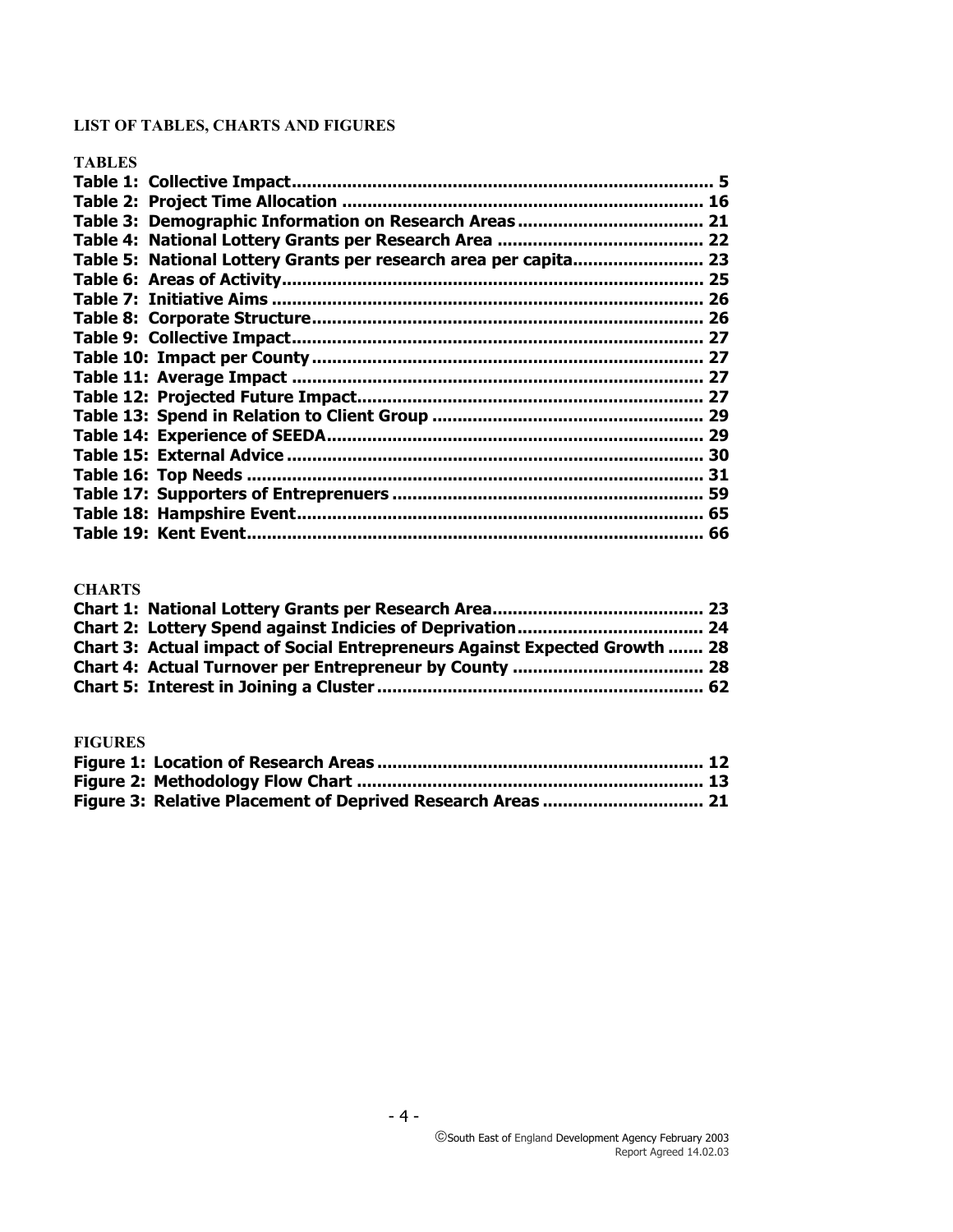## **1. Executive summary**

## **1.1. Introduction**

This contract has three main objectives:

- A report collating the experiences, projects, impact, opportunities, support needs and barriers to success of 25 social entrepreneurs in Dover, Isle of Wight, Medway, Southampton/Portsmouth and Thanet
- Identify any pre-existing social clusters and interests for development and/or creation of new clusters, by identified social entrepreneurs
- Develop a network of social entrepreneurs through the CAN forum

The work was undertaken by the Community Action Network (CAN) using their locally based partners.

To undertake the work CAN concentrated on two key areas;

- Tracking and mapping 25 entrepreneurs
- Action learning providing entrepreneurs with an opportunity for development

## **1.2. Finding Entrepreneurs**

The CAN team interviewed 147 people via recommendation; from this, using interview and assessment techniques, a final team of 25 participants were identified. The interviews from these people were then collated and analysed.

The final participants generate;



They work in a variety of ways ranging from art projects to outward bounds. They provide services to over 50,000 people.

Twenty-two of the participants started the initiatives themselves, so are directly responsible for the provision of this activity. The others substantially grew the organisations when they took over.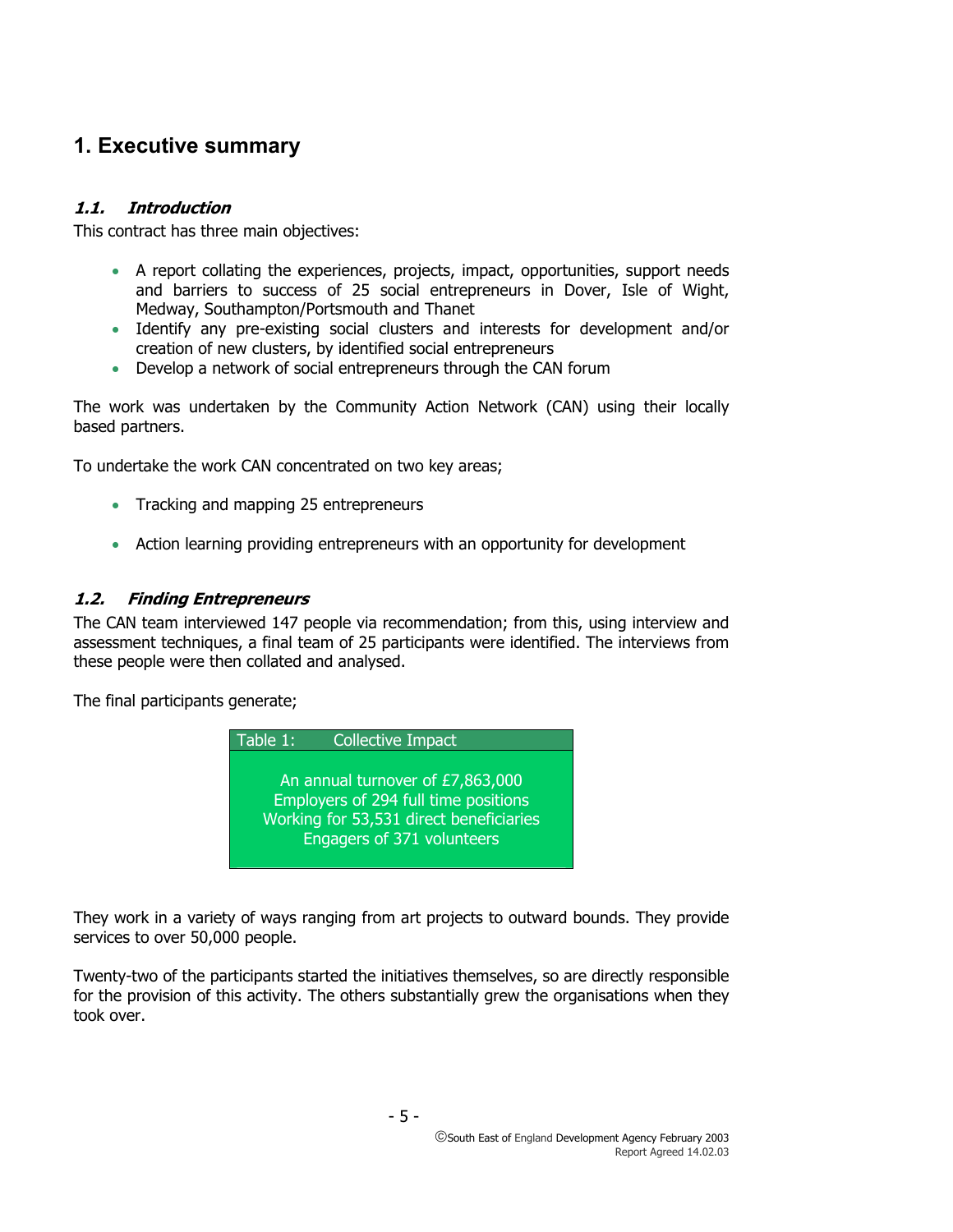The Social entrepreneurs were an accomplished group, however they did identify some needs. The most commonly described needs were –

- More funding
- Recognition/credibility for what they have achieved
- More premises/land
- More staff

#### **1.3. Action Learning**

The CAN team organised regional events to provide an opportunity for action learning.

These resulted in 12 new initiatives being formed, 4 clusters being actively explored and a network hub forming.

One entrepreneur described the event as;

"A first-rate, much needed initiative. Until I read the documentation and attended the event I felt that I was beleaguered and out of step. I now realise that much of our frustration is because we do not have the combined power that group social entrepreneurship can give."

Twenty five people are now taking up their membership of CAN and are becoming linked via the CAN extranet. They are undergoing training in both IT and making networks work.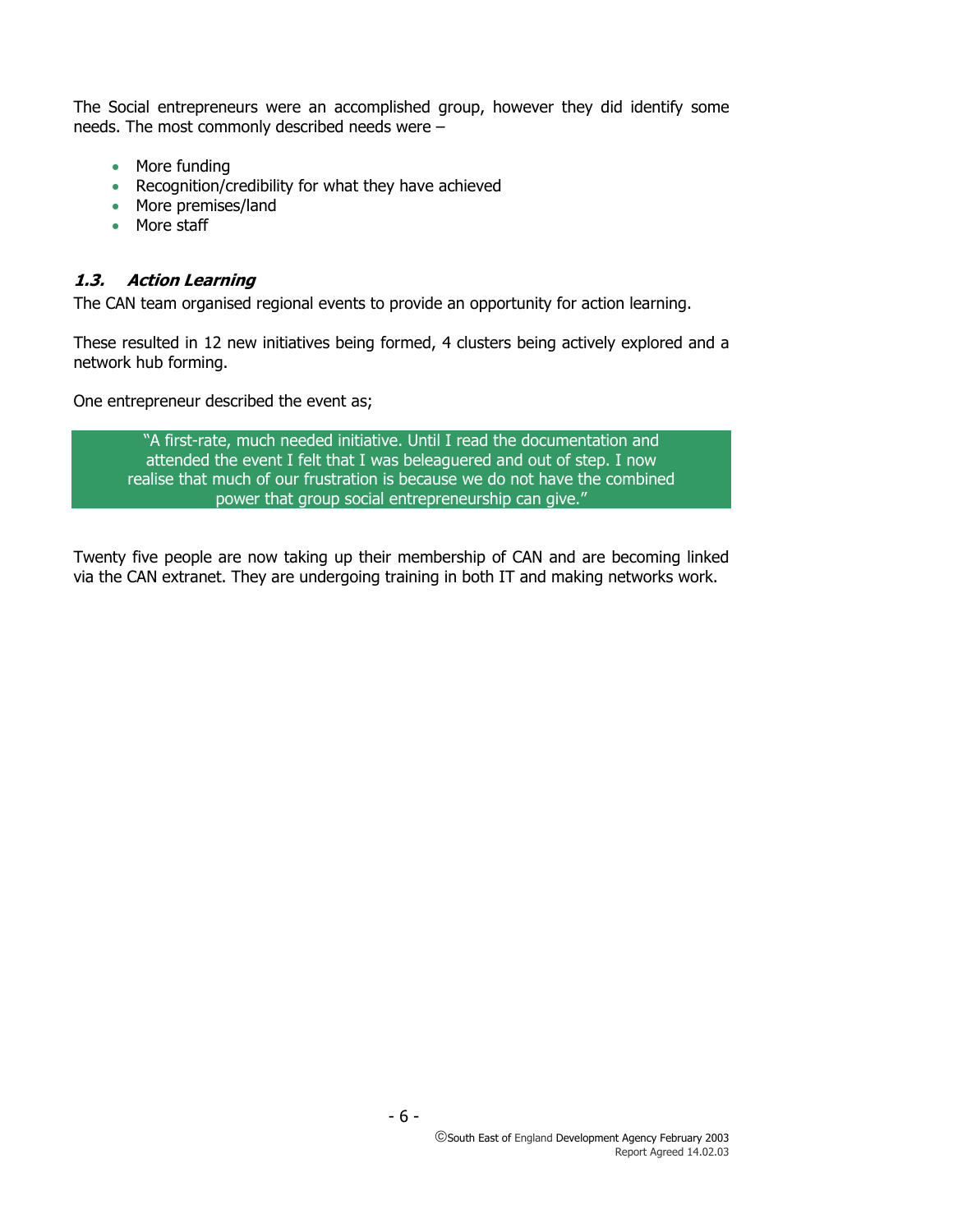## **2. Introduction**

## **2.1. SEEDA**

The South East England Development Agency (SEEDA) was established by the government through the Regional Development Agency Act 1998 and came into operation on 1 April 1999, to take the strategic lead in promoting the sustainable economic development of the region.

The SEEDA mission is to work with partners to make the south east of England a worldclass region, achieving sustainable development and enhanced quality of life as measured by:

- Economic prosperity
- Environmental quality
- Social inclusion ensuring meaningful employment for all

SEEDA work with partners across all sectors to agree the strategic framework and priorities for promoting sustainable economic development in the region. They published the region's first economic strategy in October 1999 following consultation with 20,000 organisations and individuals across the region, and a revised Regional Economic Strategy was published at the beginning of 2003.

SEEDA also work with partners to develop and fund activities that make a real difference on the ground. For example, SEEDA provides funding and other support for initiatives that:

- Promote business enterprise, competitiveness and innovation. The network of enterprise hubs (linking business to universities and other centres of excellence in research) and Enterprise Gateways are prime examples of this.
- Help ensure that we know the learning and skills needs of businesses and that these are met quickly.
- Help attract the right type of international investment to the region investment that will bring much-needed jobs to some parts of the region and enable sustainable growth and competitiveness in others.
- Address the regeneration needs of deprived communities so that they contribute to and benefit from the general prosperity of the region.
- Promote the sustainable use of land by bringing previously developed sites back into use for business, housing, recreation, or to improve the environment generally.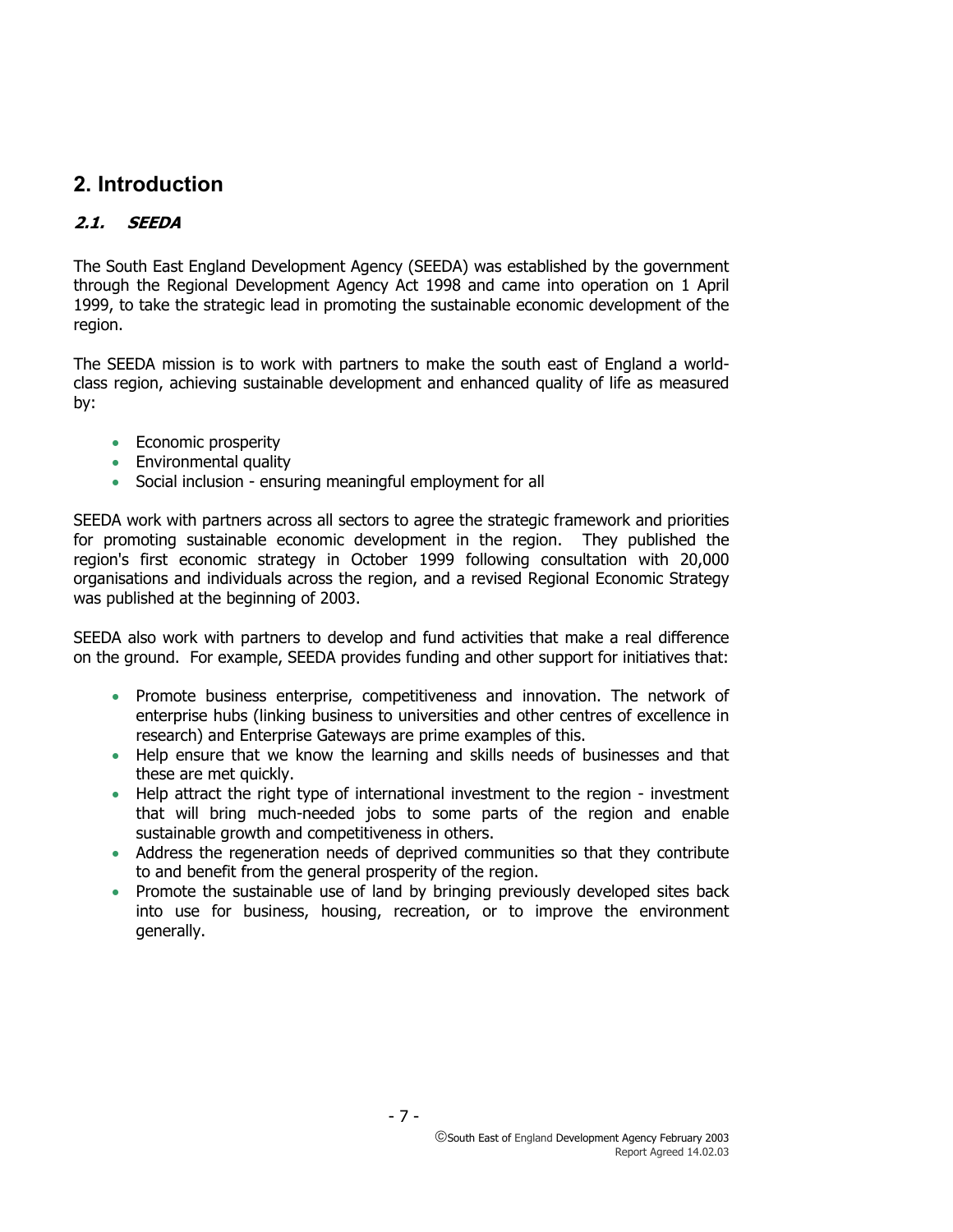## **2.2. Community Action Network (CAN)**

Community Action Network (CAN) is a national, membership-based, learning and IT support network for social entrepreneurs.

Founded in 1998, CAN aims both to raise the profile of social entrepreneurs and their work, and to support them in delivering specific projects. CAN stimulates new, entrepreneurial ways of tackling social problems more effectively and efficiently, through developing, supporting and networking social entrepreneurs; connecting people in communities and in voluntary and not-for-profit organisations with the public and private sectors; and the sharing of ideas and practical experience.

Social entrepreneurs may be identified as the 'moving spirits' (Leadbeater, 1997) within communities, using many business methods to create social capital and social profit to regenerate and improve the quality of life in some of the most difficult and excluded communities. They work by forming creative partnerships with central and local government, businesses, and other community groups and charitable organisations to achieve far-reaching change.

CAN's core aim is to achieve significant impact in the field of community regeneration. This is achieved through:

- Increasing the number of social entrepreneurs, raising their profile and improving the quality of their work
- Enabling social entrepreneurs to use state-of-the-art network communications to learn from and support each other
- Enabling social entrepreneurs to develop revenue-generating and profitable partnerships in the public, private and social sectors, thereby addressing issues of sustainability

#### **CAN's Activities**

CAN's principal activities now broadly encompass the following key areas:

- Supporting and encouraging social entrepreneurs (especially excluded groups) through a network that provides (a) peer support, learning and mentoring; (b) training backed by tailored information; (c) a market place where services and expertise can be exchanged and shared between social entrepreneurs
- Developing CAN centres and clusters nationally to connect community projects and social entrepreneurs across the UK, to facilitate collaborative work between them, and diversify opportunities for community/social enterprise and volunteering
- The direct delivery of projects such as DirectSupport and Millennium Volunteers
- Promoting and developing successful social enterprises especially via social franchising
- Raising the profile of social entrepreneurs and disseminating best practice
- Building partnerships both amongst community groups and social entrepreneurs and between the private, social and public sectors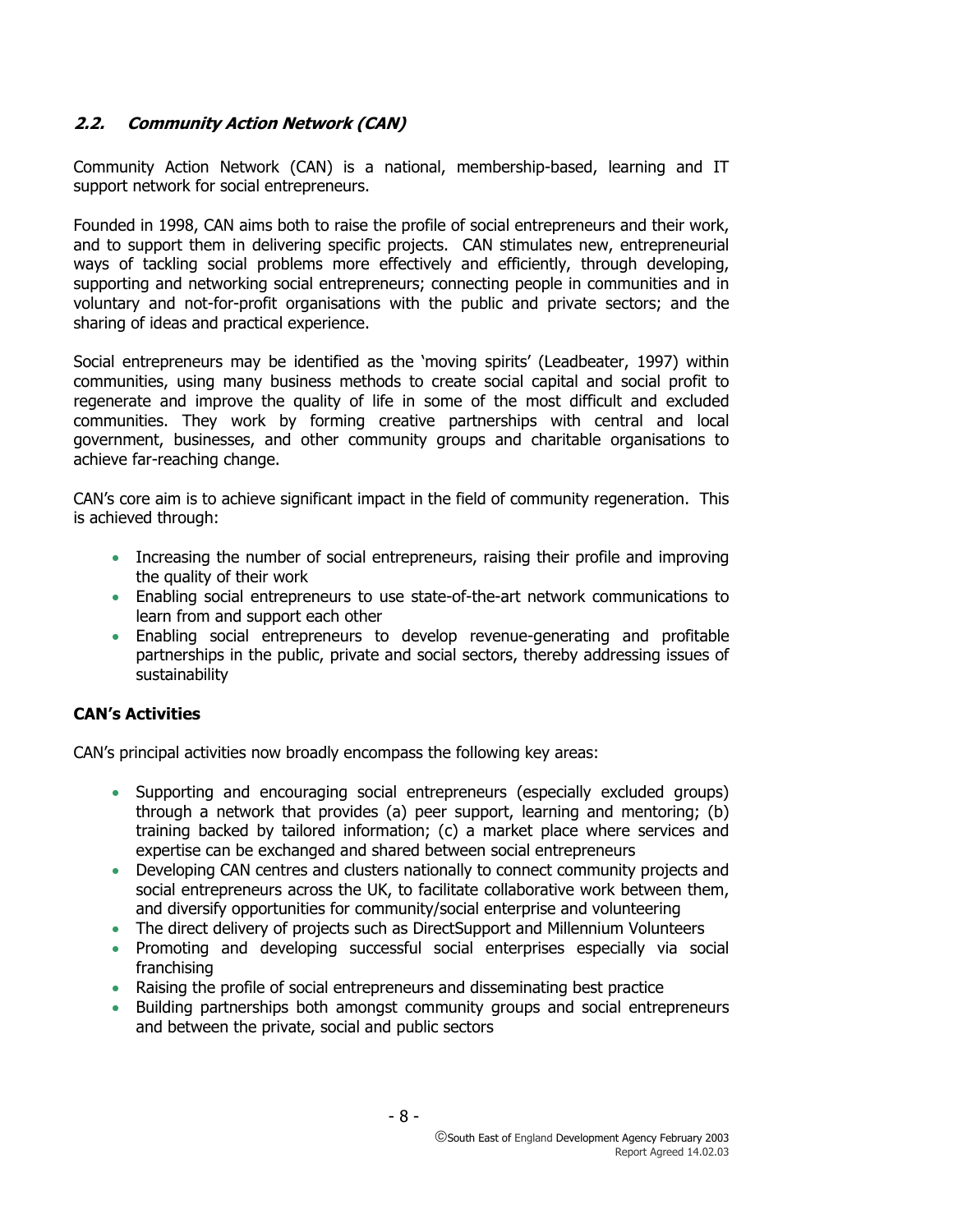• Encouraging the public and private sectors to collaborate with social entrepreneurs as equal partners, to improve business effectiveness and profitability and to speed up social regeneration

## **2.3. The Research Project**

#### **2.3.1. Background**

This proposal arose from discussions between CAN and SEEDA. Both organisations have a commitment to regeneration in the South East and an interest in exploring the role and opportunities for social entrepreneurs.

### **2.3.2. Rationale**

SEEDA wished to identify the potential for growth of the social sector in a sample of the most disadvantaged areas, and identify how SEEDA can support local social entrepreneurs to facilitate sustainable regeneration in local areas.

The project aims to link this with work in hand, to support the growth of social and community enterprise in the region.

The project also hopes to identify champions that can help assist SEEDA to develop and support activity to improve local economies in the 20% most deprived wards in the nation, 119 of which fall in the south east region (see Appendix 2), and to achieve sustainable community regeneration. SEEDA is interested in learning from best practice with the aim of developing specific initiatives to support local projects and communities.

A secondary purpose of the study is to assess the viability of developing clusters and the co-location of social entrepreneurs in the SEEDA region, to enable the project sponsor to decide whether resources should be committed to developing such a project.

## **2.3.3. Objectives**

This contract has three main objectives:

- A report collating the experiences, projects, impact, opportunities, support needs and barriers to success of 25 social entrepreneurs in Dover, Isle of Wight, Medway, Southampton/Portsmouth and Thanet
- Identify any pre-existing social clusters and interests for development and/or creation of new clusters, by identified social entrepreneurs
- Develop a network of social entrepreneurs through the CAN forum

## **2.3.4. Outputs**

- A report encompassing all objectives stated above. Ten bound copies, one unbound copy and an electronic version of the report will be presented to SEEDA.
- A separate list containing a minimum of 25 social entrepreneurs will be presented to SEEDA; this list will also include names of potential entrepreneurs or people of other interest.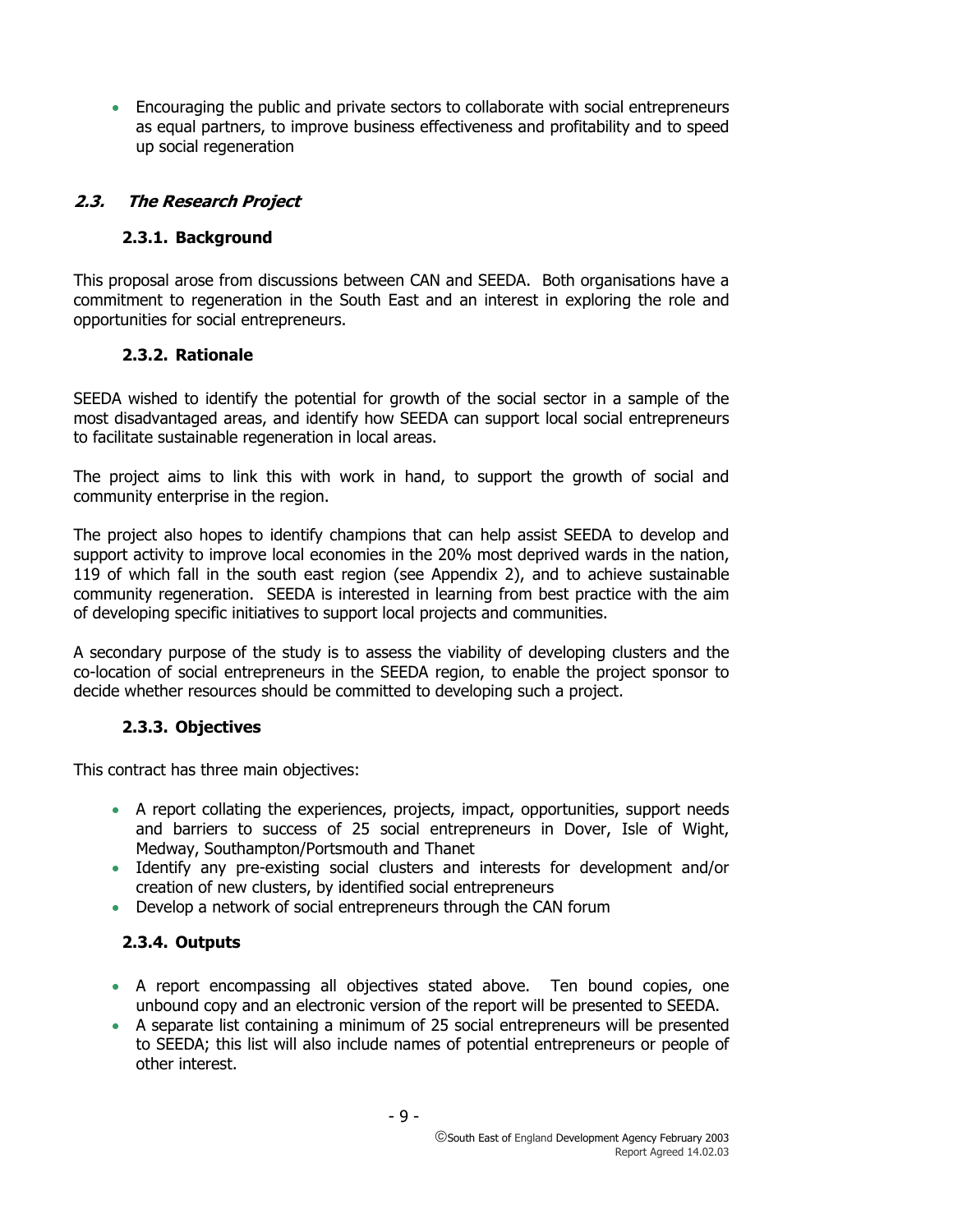- Two regional events will be held for the social entrepreneurs, one in each county. Reports on the events are included in this document.
- A collection of baseline demographic data for the regions involved in the research project.

#### **2.3.5. Key Outcomes**

**Increased networking by social entrepreneurs** - all of the social entrepreneurs involved in the project will have the opportunity to meet and discuss initiatives during the regional event; in addition to this they are also all linked through the CAN extranet

**New social sector partnerships formed** - as a result of the networking opportunities it is hoped that structured partnerships will be formed between organisations within the social sector.

**Raised awareness of the role of SEEDA in the social sector** - through exploring local communities and working on the streets looking for initiatives and social entrepreneurs, it is expected that the profile of SEEDA will be raised.

**New project opportunities explored** - as a result of the regional events, new projects are expected to be explored.

**Increased opportunity for social sector development** - the extensive trawl through local communities is expected to provide information on initiatives and projects as well as people that may have 'slipped through the SEEDA net'.

**Increased awareness in SEEDA of the role played by social entrepreneurs in their area** - the people and organisations visited through the research project will learn that the Regional Development Agency is realising the benefits of social entrepreneurs and trying to find models to support them.

#### **2.4. Defining The Project**

There are two distinct functions within the project, the first is research and the second is action learning.

#### **2.4.1. The Research**

This aspect of the project is to identify 25 social entrepreneurs, assess the impact they are having, what their needs are, and to assess their level of interest in social clusters.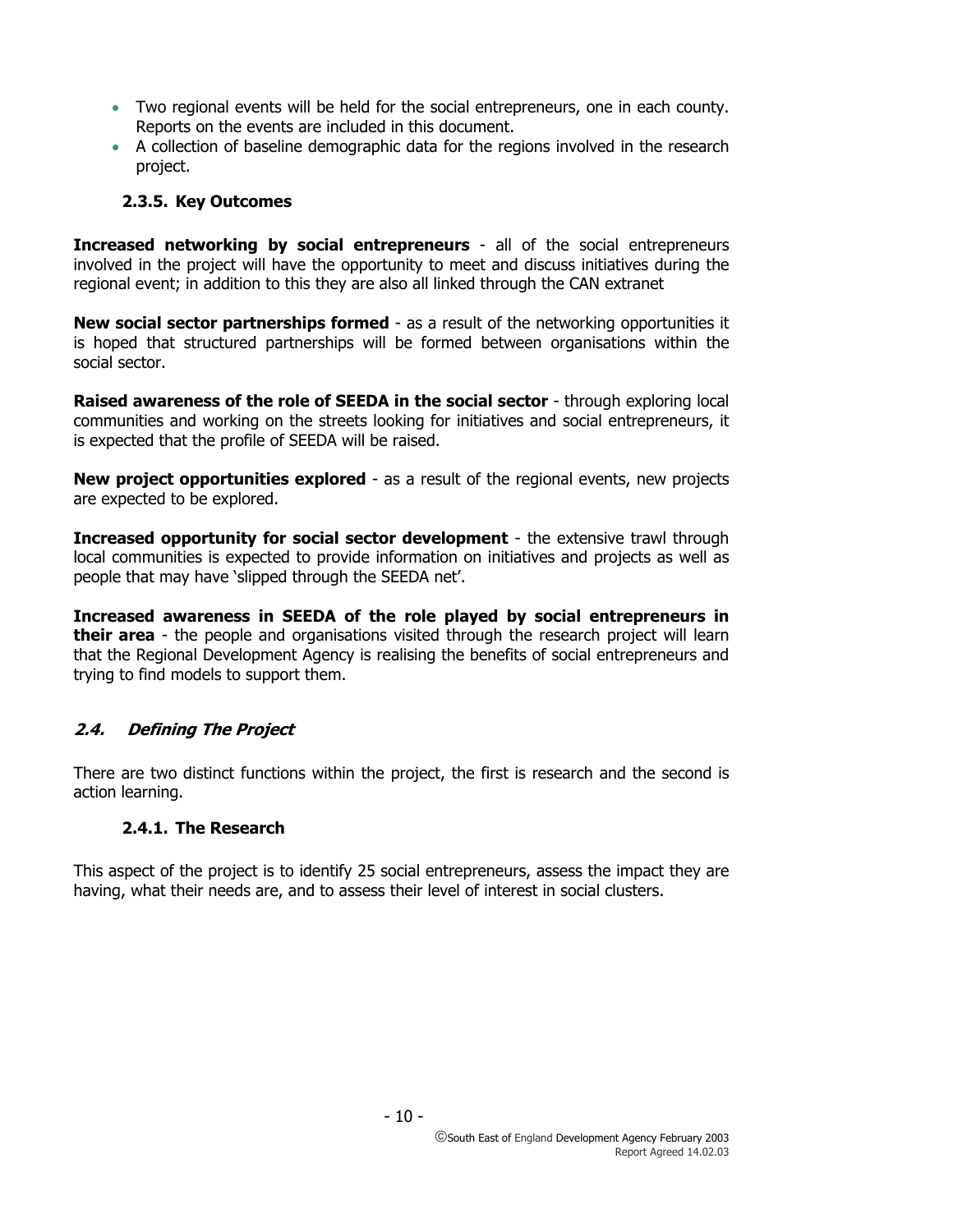## **2.4.2. Action Learning**

This aspect of the project focuses on actually providing the participants with an opportunity to learn from the process of the research, this will primarily be achieved through regional events and collective IT training.

### **2.5. Definitions**

## **2.5.1. Social Entrepreneurs**

Social entrepreneurs are the equivalent of true business entrepreneurs but they operate in the social, not-for-profit sector, building 'something from nothing', and seeking new and innovative solutions to social problems.

- Their aim is to build 'social capital' and 'social profit' to improve the quality of life in some of the most difficult and excluded communities.
- Their work reaches the parts of society other policy initiatives do not touch.
- They identify un-met social need and generate solutions based upon a close reading of the views of those most directly affected.
- They normally work in creative partnership with central and local government, business, the churches, charities and other local and national institutions and they are skilled at constructing such partnerships.
- They have frequently achieved ambitious projects and far-reaching change, in the most unpromising circumstances and with minimal resources.
- They recognise, encourage and employ skills from different faiths, cultures, traditions and backgrounds, bringing them together in new and creative ways to address practical problems.
- They are skilled at redirecting, using and regenerating underused, abandoned, redundant or derelict human and physical resources (skills, expertise, contacts, buildings, equipment and open spaces).

Source: CAN Website December 2002

Tony Blair, Prime Minister, defines a social entrepreneur as:

"Someone who brings to social problems the same enterprise and imagination that business entrepreneurs bring to wealth creation."

Cited on SEO-ONLINE Website December 2002

#### **2.5.2. Cluster**

A social entrepreneur cluster development is a group of inter-connected organisations from the community, voluntary or third sector that co-locate to a shared workspace.

A social entrepreneur cluster development could host a whole mix of organisational types, ranging from specialist suppliers and service providers, eg volunteering organisations, second-tier supporting organisations, grant/donation bodies, contracting companies,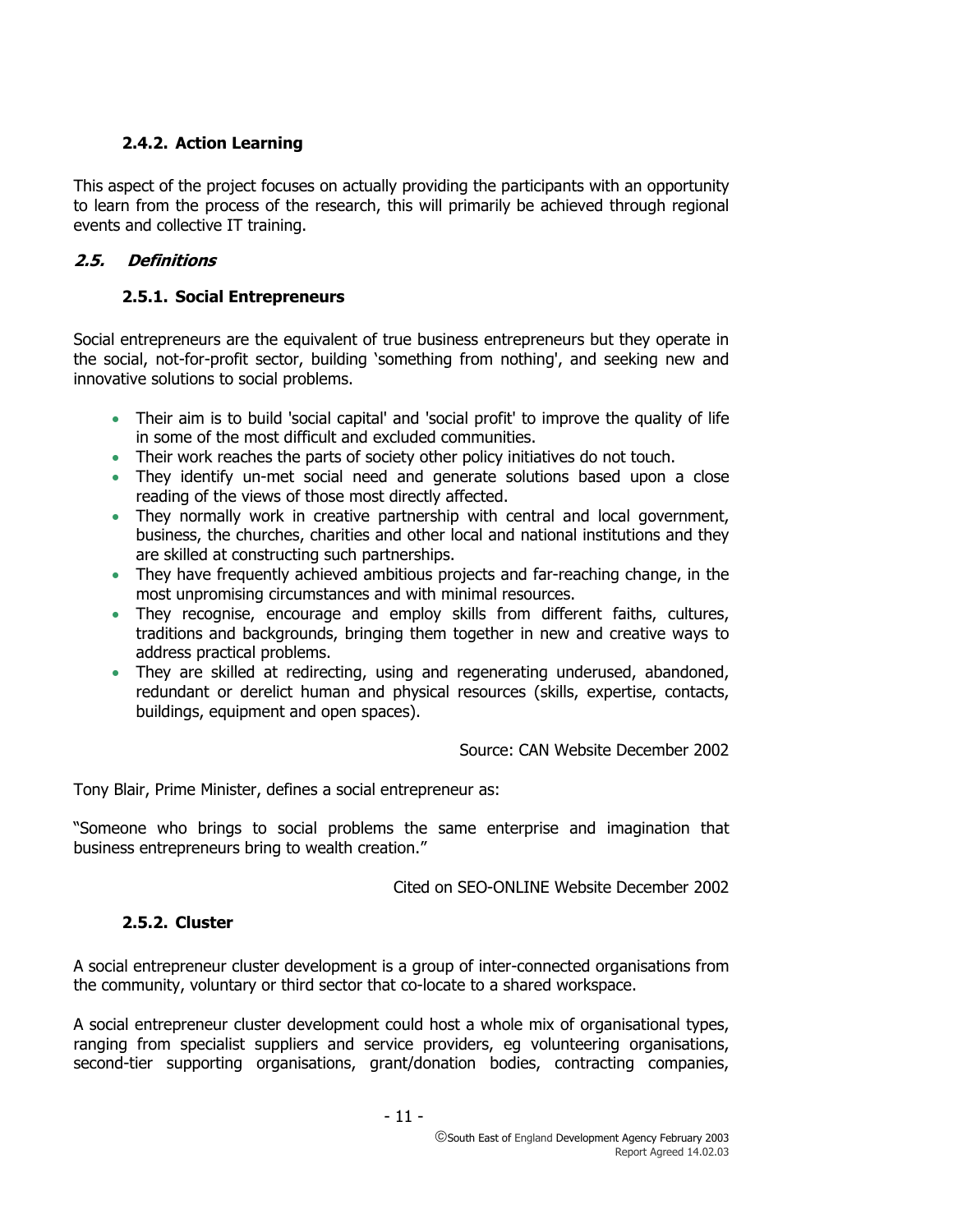intermediate labour market and training organisations including not-for-profit, social enterprises and grass roots community organisations who deal directly with the public. These organisations may both compete and co-operate but they have a shared vision or purpose for the use of the workspace.

Developing clusters provides beneficiary organisations with a critical space in which to grow. These include a shared infrastructure, meeting rooms, catering facilities, IT facilities, photocopying, franking machines and other office infrastructure. These spaces are designed to be high quality and cost-effective so that they become self-sustaining.

#### **2.5.3. Research Area**

SEEDA covers the county and unitary authority areas within the south east region - Berkshire, Buckinghamshire, East Sussex, Hampshire, the Isle of Wight, Kent, Oxfordshire, Surrey and West Sussex. The region includes 12 unitary authorities and 55 district/borough councils.

The following research areas were selected on the basis that they contained 49 of the 119 most deprived wards in the south east region as ranked by the Index of Multiple Deprivation. They include: Thanet, Dover, the Isle of Wight, Medway and Southampton/Portsmouth.

Source: SEEDA Area Investment Frameworks



Figure 1: Location of Research Areas

- 12 -

South East of England Development Agency February 2003 Report Agreed 14.02.03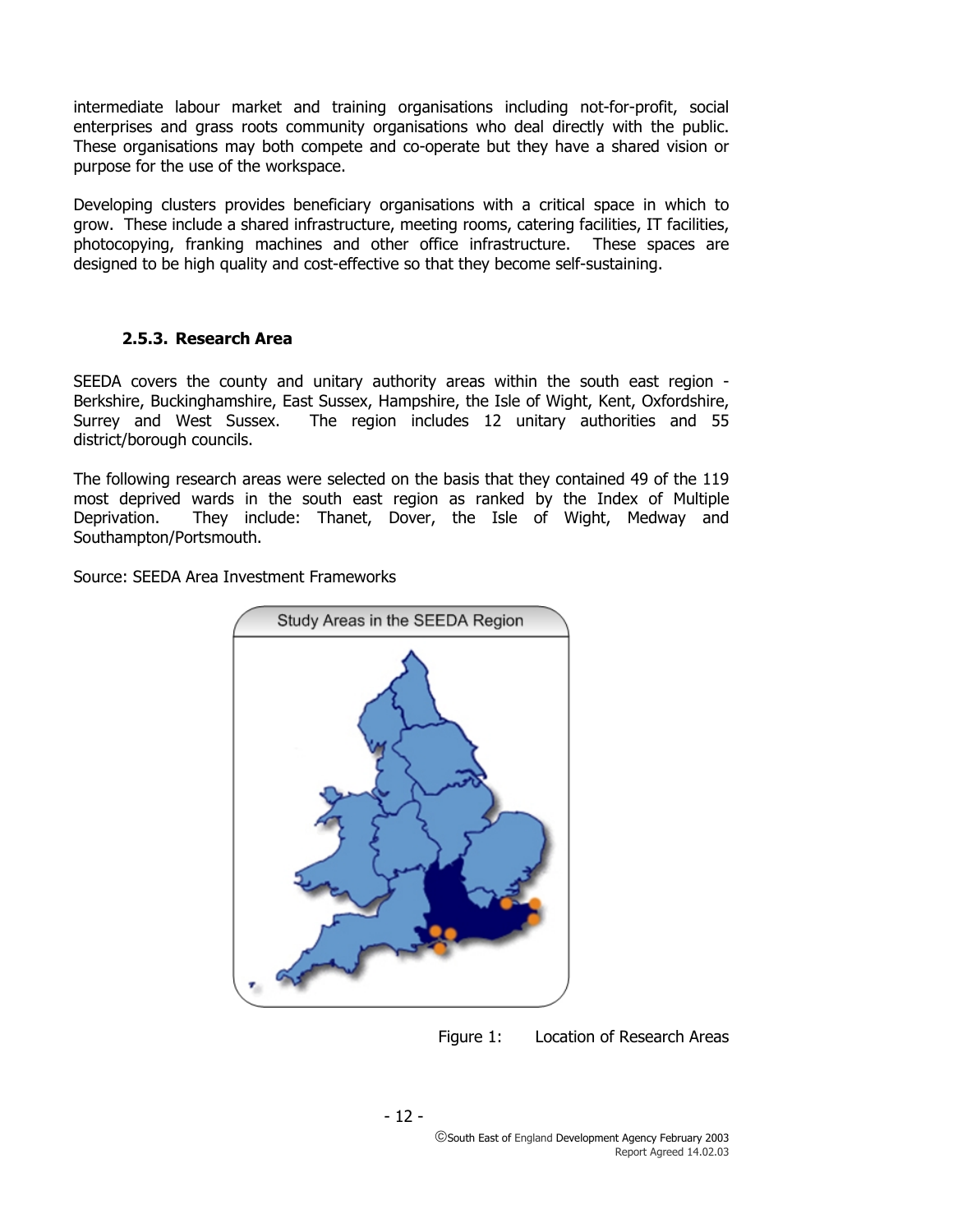## **3. Methodology**

To complete the project and achieve the project aims, CAN used five key tools: primary individual interviews, secondary research, analysis and selection, focus groups, electronic networking and direct training.

### **3.1. Interviews**

CAN believes in value gained from investing time with people to capture their experience through qualitative research. To this end the work was based on engaging participants in non-judgmental, open-style interviews, and interpreting this qualitative data into meaningful feedback.

Structured interviews were used to cover key areas whilst encouraging interviewees to explore the issues honestly and constructively.



Figure 2: Methodology Flow Chart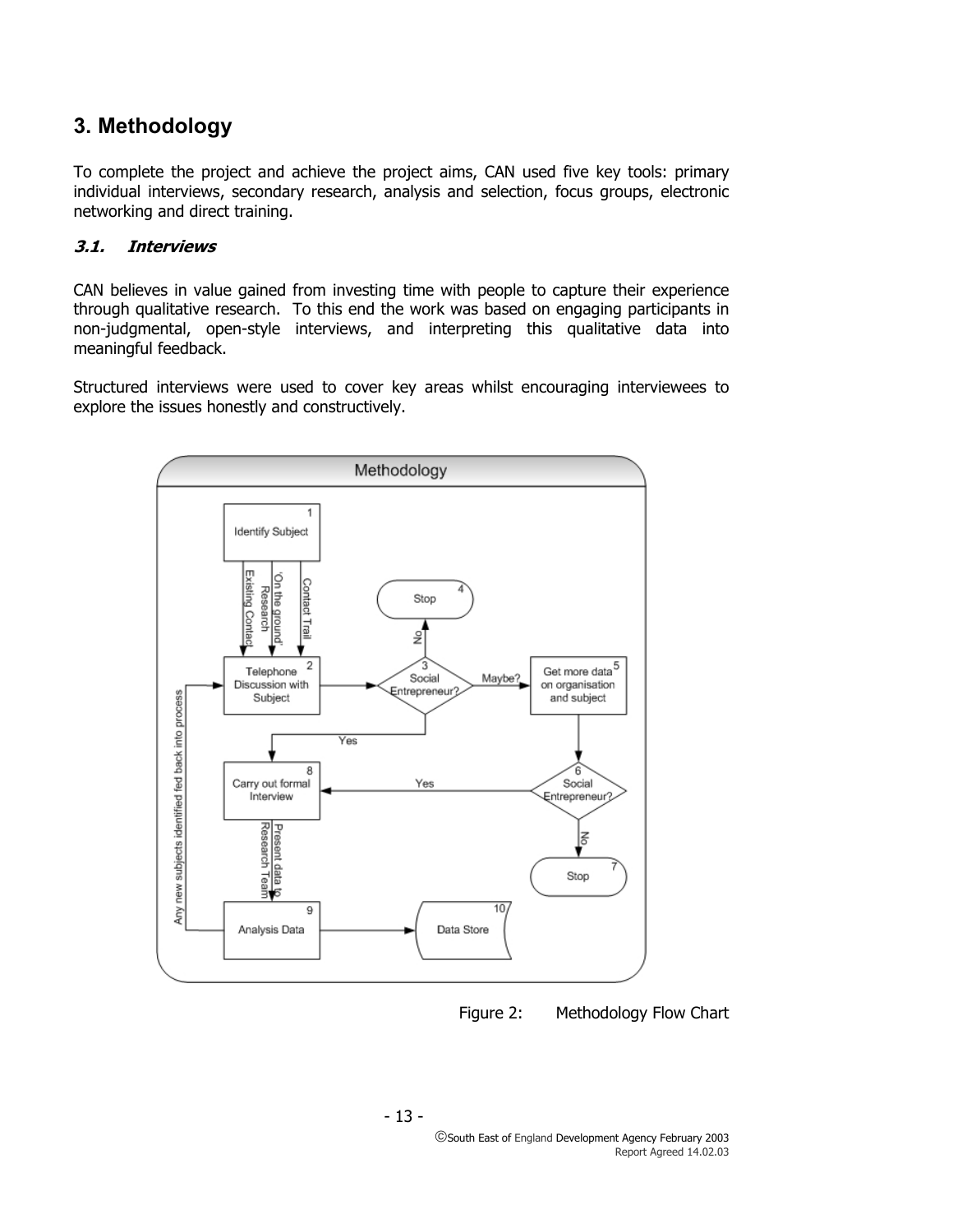Notes:

- 1) Entrepreneurs were identified through existing CAN contacts, on the ground local community champions and contact trails. The CAN team used networks and recommendations to identify possible entrepreneurs.
- 2) An initial meeting was held with the subject either by telephone or in person to assess whether they matched the basic criteria for the programme.
- 3) At this stage some subjects were ruled out, others accepted and some required further information before the researcher could ascertain whether they fitted in with the requirements of the programme.
- 4) If the subject was ruled out at this early stage only contact information was stored.
- 5) Where more data was required this was obtained from third parties, and secondary research about the subject and their initiatives.
- 6) After the extra data had been collated the researcher approached the CAN team and a decision was made as to the subject's initial suitability to go further in the process.
- 7) If this information concluded that the subject did not fit the established criteria they were withdrawn from the project with only contact information stored.
- 8) For all of those whom the team identified as social entrepreneurs, a lengthy structured interview was used to collect both quantitative and qualitative data. This data was recorded through a 'back office' secure database.
- 9) After all of the subjects had been interviewed the team got together to analyse the data. One of the outcomes from this was a number of new leads for potential subjects.

10) Candidates were then considered and divided into four categories:

- Not suitable (only contact data was kept)
- Still unsure (candidates were invited to the regional event)
- Supporter of entrepreneurs (candidate invited to regional event, lower level data held on file)
- Entrepreneur (invited to regional event and stored for collation with the project) All data was stored in conjunction with CAN data protection policy.

## **3.2. Analysis And Selection**

During the research project 142 people were contacted and preliminarily interviewed following leads from the three sources indicated in note 1 above. These people were contacted in person or via the phone.

Seventy-six of these people were then considered as detailed in notes 4 to 10. From this work 37 people were agreed as potential for inclusion in a regional event. These people were then formally interviewed to capture data that could be used to present initial feedback at the regional events.

Thirty-seven people were invited to attend the regional events. Of these, four were people the team had not been able to fully assess due to availability. Two of these people were later interviewed formally for inclusion in the project, with two people who had undergone the formal process prior to the event, being withdrawn after the events.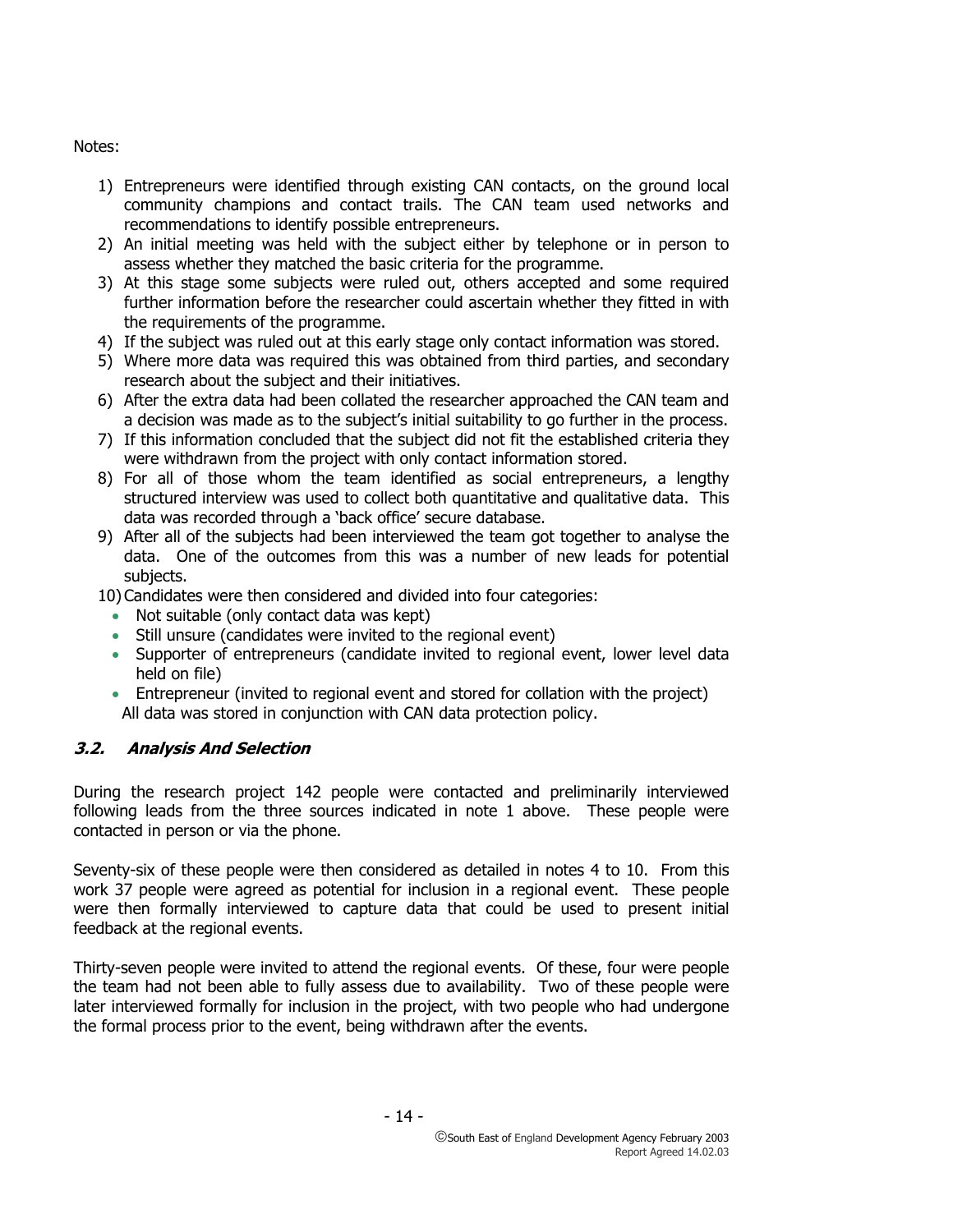It became apparent through interviews that there were a number of movers and shakers within local areas who made a significant impact on the development of initiatives and projects. The CAN team realised that although they were undoubtedly major players, their role was enabling rather than direct delivery. They have been included in the report as their intrinsic value may well prove useful to SEEDA.

## **3.3. Focus Groups**

Two major focus groups were held, one in Ashford, Kent and one in Gosport, Hampshire. To ensure the most was achieved from these events a bespoke programme was developed that provided a national focus, regional input and a facilitated interactive discussion. The interactive element of the group used an experiential model supported by a directed learning approach.

To support the major focus groups, two minor groups were organised, one in Kent and one in Hampshire. Their aim was to capture baseline data in order to plan the major groups and facilitate shared on-line learning.

## **3.4. Secondary Research**

To support the primary project work the CAN team undertook some secondary research. This was divided into two broad areas. The first part of the secondary research was in relation to the national context of entrepreneurs and gaining a greater understanding of the local areas. The second part of the secondary research focussed on gaining background information on both the projects run by the entrepreneurs and the projects they run now and in the past. In addition to this the team undertook secondary research into the national context of cluster developments.

## **3.5. Electronic Networking**

In order for the selected participants to maximise the CAN membership, they have been linked into the CAN network. The IT team at CAN have created a separate conference within the CAN system exclusively for the SEEDA entrepreneurs. This facility will allow them, along with the inclusion department at SEEDA, to have confidential, closed on-line conference facilities for project development and discussions that relate exclusively to the SEEDA region. The identified participants will be given an identification and password to enable them to access this facility

## **3.6. Training**

A structured two-day training event is being made available to all SEEDA entrepreneurs identified through the project. This training will take place in Stanton in the Cotswolds. The course will cover basic IT training, maximising the on-line opportunities, how to access funding as an entrepreneur, and understanding national issues facing entrepreneurs. The training will be run throughout the year to ensure all participants have the opportunity to access it.

**Deleted:**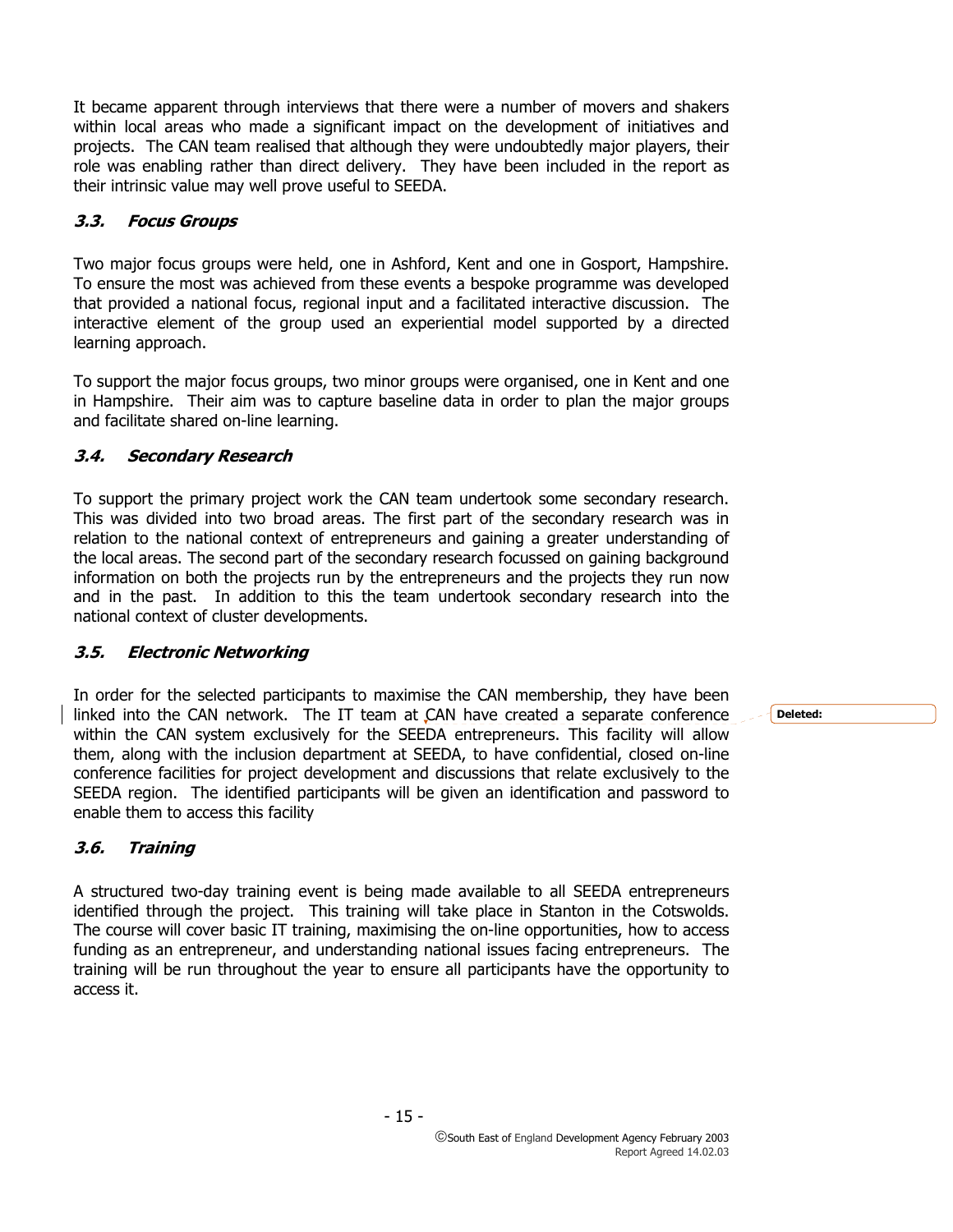## **3.7. Project Time Allocation**

| Area of Activity                    | <b>Hours</b> | Total in days |
|-------------------------------------|--------------|---------------|
| <b>Interviews</b>                   | 473          | 68            |
| Focus group - planning and delivery | 32           | 4.5           |
| Secondary research                  | 28           | 4             |
| Electronic networking               | 12           | 1.75          |
| Training                            | 42           | 6             |
| Report writing                      | 32           | 4.5           |
| <b>Total direct project days</b>    | 613          | 87.5          |

Table 2: Project Time Allocation

NB. It is important to note these are only direct project hours; they do not include project management or support. Equally they do not reflect any non-hours based expenses such as venue hire, travel, IT equipment, CAN membership, stationery etc.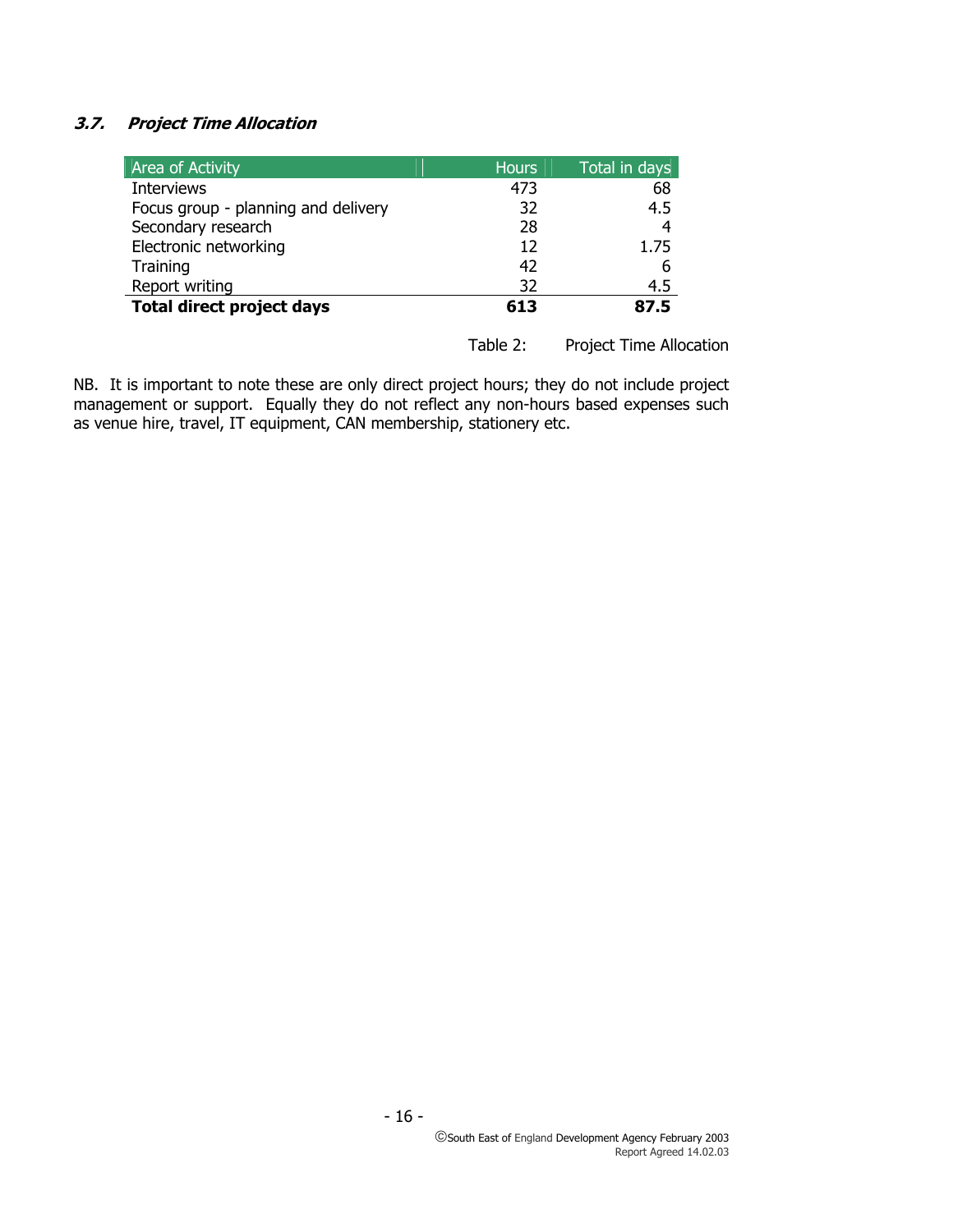## **4. The Project Context**

## **4.1. The Contribution of Social Entrepreneurs Generally**

## **4.1.1. The Social Economy**

As local economies grapple with issues of social exclusion, structural unemployment, changing work patterns and regeneration, the social economy is seen as a sector that can make a significant contribution to social cohesion, urban renewal and job creation.

European research predicts growth in the social economy faster than the rest of the economy with large numbers of jobs to be created. Between 1990 and 1995 the UK voluntary sector grew faster than it did in other European countries (London School of Economics, 1998), and has become a significant contributor to GDP. There are 135,000 active general charities in the UK, though the economic weight of the sector is concentrated in a relatively small number of large organisations  $-88%$  gross income is accounted for by less than 10% of organisations (NCVO, 2000).

However, in parallel with growth, there has been considerable change in the sector. Firstly, traditional public services have moved across boundaries to the private and voluntary sectors. Secondly, there has been increasing diversification, professionalisation and commercialisation of the sector, with a new wave of very different organisations falling into the voluntary sector (GLE/LVSC, 1999) including not-for-profit and social enterprises – all of which provide welfare services to the community through contracts and deliver on government strategic objectives. They also seek to be more competitive, interdisciplinary, business-oriented and responsive to the market (op. cit.). Social entrepreneurs and social enterprises have arisen out of this context.

## **4.1.2. The Entrepreneur**

The term social entrepreneur covers a whole spectrum of entrepreneurial social activity, initiated by both groups and individuals, from pure charitable work funded by grants, donations, sponsorship, limited earned income through to full blown community enterprises, or private sector for-profit companies with share capital but with social goals. Whatever the funding mechanism, the key distinguishing feature is that the activities are delivered in innovative, high quality and enterprising ways using many of the disciplines of business.

Research by Demos (Creative Tension? Social entrepreneurs, public policy and new social economy', Tom Bentley, 2001) highlights three types of social entrepreneurship currently being practiced across the UK. Often more than one kind is exemplified by a given individual, but the impact of the different approaches is important in thinking about how entrepreneurship fits into the wider social economy. The three types are:

Outcome innovators: people who are using entrepreneurial techniques, sometimes intuitively and informally, to create innovative responses to localised social problems and challenges. Often these are people who benefit from basic organisational support and resources, and from the right kinds of network and learning opportunities to share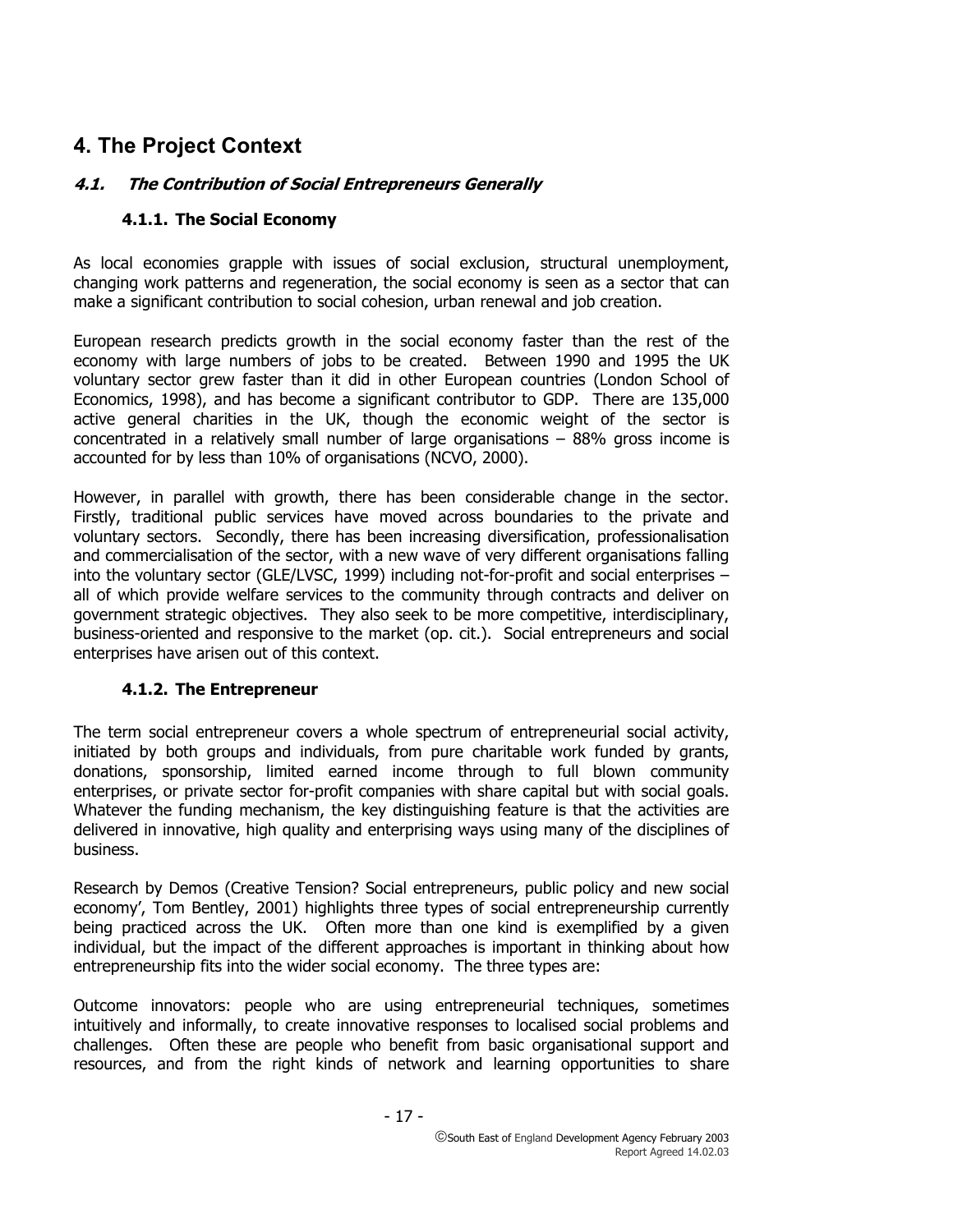knowledge with others. These are people who create projects, found and build organisations.

Deal-makers: social entrepreneurs who, in an increasingly important role, act as brokers and contract negotiators in putting together joint ventures, public-private community partnerships and projects which pool resources between different sectors. Examples of the kind of deal that might be struck include new housing and property developments including socially entrepreneurial components; rebuilding or integrating health facilities; creating entrepreneurial clusters through regional or urban economic development programmes; and so on. Deal-makers can put together the trust, the finance and the vision for complex, large scale projects that allow smaller entrepreneurial projects to flourish.

Evangelists: people who take on the task of pressing the case for social entrepreneurship among government, the wider business world and the mainstream voluntary sector, and who are motivated by the possibility of restructuring the public sector and the social economy to create a much greater role for entrepreneurship. These are people for whom cultural and structural change in large institutions is a long term challenge, and to have full effect they need to be twinned and develop networks with local authority chief executives, senior civil servants, business executives and so on. They run the risk, however, of overreaching their own ability to deliver in the quest to convince mainstream policymakers that entrepreneurial approaches deserve mainstream resources allocation.

#### **4.1.3. Networking**

Successful social entrepreneurs are those who are best networked in terms of the state, local business and other voluntary sector organisations, for example the Manchester Craftsmen's Guild and its associated social enterprises in Pittsburgh, USA, where a small vocational training programme was linked to the state budget; Bromley-by-Bow networking across sectors (cited in Social Entrepreneurship – Clifford Barclay Enterprise Lecture, 2000). Voluntary sector SMEs and social entrepreneurs need to be given space and resources to develop and where they can network and stitch a portfolio of opportunities together.

'Instead of surrounding this sector with a plethora of external trainers, capacity builders, quality assessors, consultants and gate keepers, this sector needs to have the resources to employ skilled workers and to develop an open structure where experiences can be shared, opportunities for useful creative initiatives uncovered, and new partnerships formed to implement projects and meet basic aims and objectives. This is the preferred and practical meaning of capacity building and empowerment, and this is what community development means ….'

(Towards a Borough Wide Strategy and Action Plan for Community Enterprise, Hackney Cooperative Developments, 2000)

#### **4.1.4. Impact And Performance**

Findings from 'Unsung Entrepreneurs: Entrepreneurship for Social Gain' (University of Durham, 2001) suggests that across the UK, social initiatives make significant economic and social contributions. In particular, these findings demonstrate that social initiatives generate significant income with 59% having a turnover of between £25K and £100K pa, 36% between £100K and £1M and 6% more than £1M. They also show that social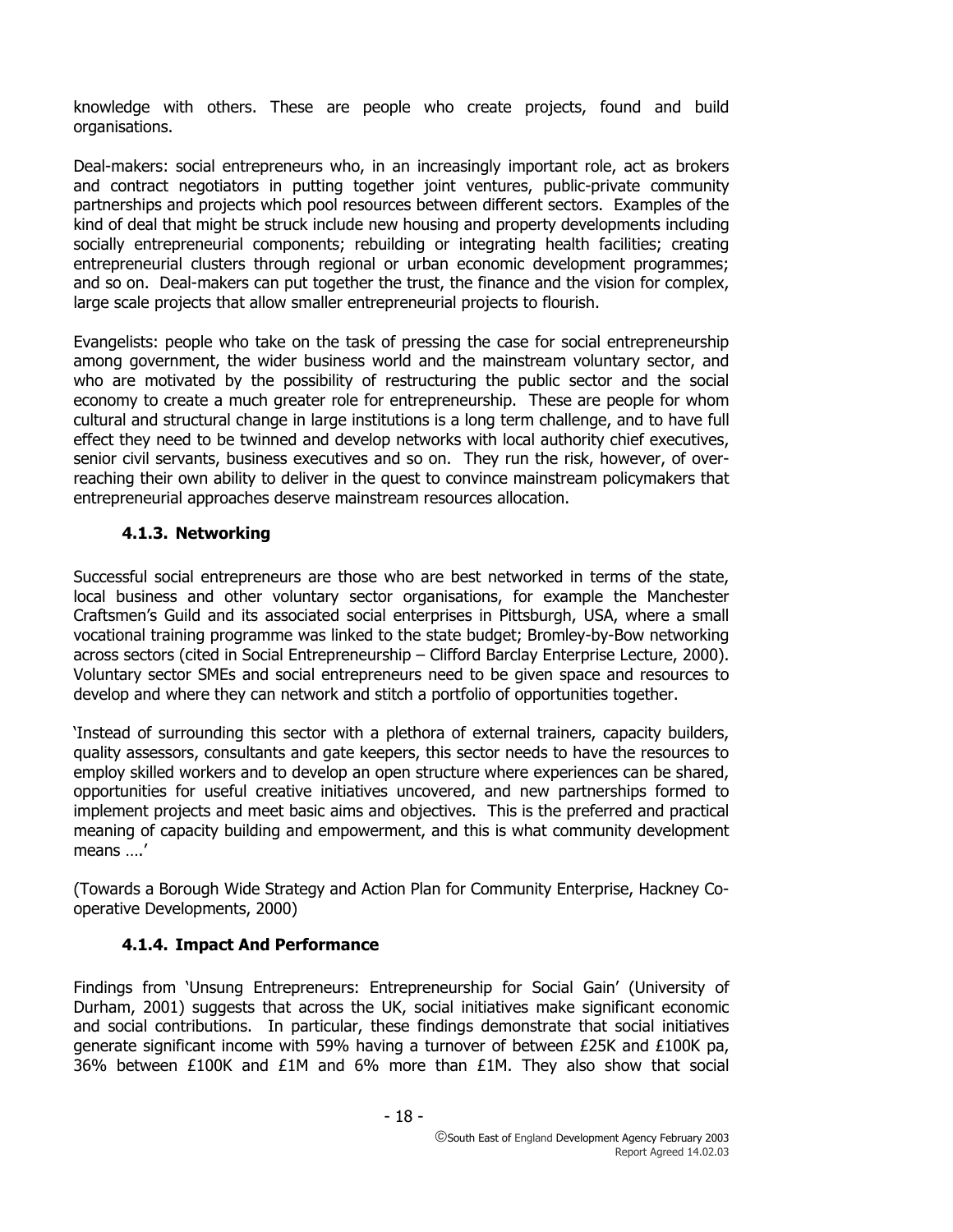initiatives generate employment and patterns of increasing job creation as 88% of initiatives have created jobs for the local community and beneficiaries, reaching a combined figure of 492 and, for 70% of initiatives, this figure had increased since the initiative was established.

Social entrepreneurs meet a need in their community. The scale and size of the initiatives can vary and so too can the outcomes and products, thus it is difficult to quantify measurement for success. However, with a social entrepreneur there is a track record that can be examined to discover how they have delivered initiatives historically within their community.

The link, though not exclusively between social entrepreneurs and social enterprise is growing. As securing funding becomes increasingly difficult, social entrepreneurs are translating their social projects into income-generating initiatives in order to ensure sustainability. It is commonly accepted that social enterprise is a useful tool for a wide range of purpose, summed up by Pearce (1993) as:

- Creating and managing workspace
- Acting as developer for a range of properties
- Running training programmes targeted at the local population
- Running job creation schemes geared to getting the long-term unemployed back to work
- Offering local services which the private sector cannot make pay
- Providing care services where quality of care should be as or more important than profit margin
- Provision of recreational facilities
- Running local heritage and tourist centres
- Providing specialist services to the other community enterprises and community organisations
- Providing social housing
- Providing low cost personal loans

The motivation of social entrepreneurs is very different to that of a business entrepreneur. Primarily, the business entrepreneur is interested in maximising margins through any means possible, be it marketing, sales, cost reduction etc. The social entrepreneur is guided by his/her overall goal of meeting a need; however to be successful and achieve in their field, they must still be good at juggling all of the business factors.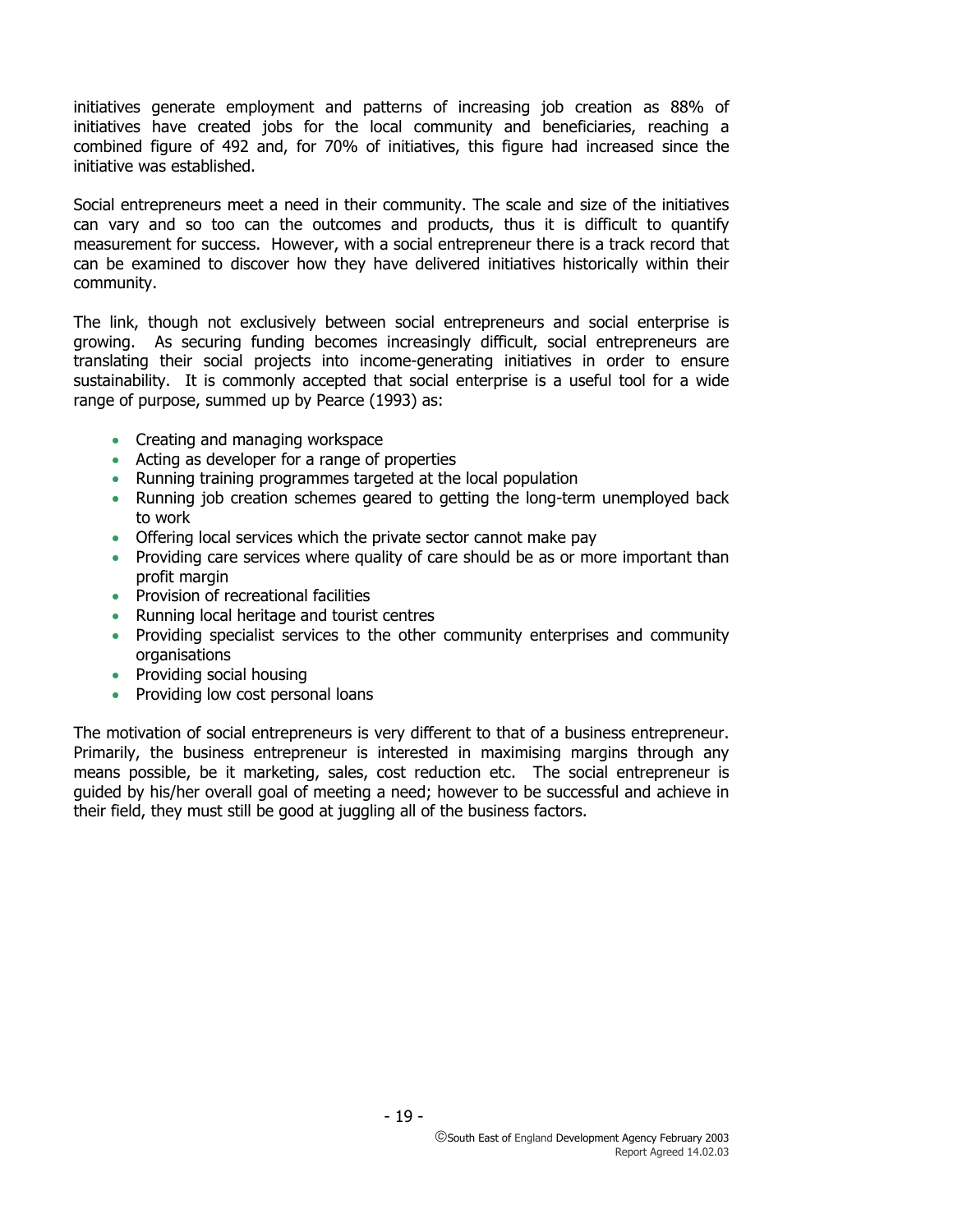An example of the impact social entrepreneurs can have is Shotton Hall School.

John Smalley's, (CAN NE Director) work with Shotton Hall School, Peterlee has meant that it has been established as a key member of the CAN Academy Project, which in turn is attracting the attention of politicians and educationalists across the country. In May, the Junior Minister for Education  $(14 - 19)$ , Ivan Lewis, visited the school and was impressed with the presentation he saw describing the project and the plans to make Shotton Hall School into the focus for a wide range of educational and community regeneration initiatives. In his parting few words he said that he was "impressed and moved by the commitment and energy which is clearly present" amongst the partners in this project.

Meanwhile, the school has formed an alliance with a local voluntary sector organisation, East Durham Partnership, and has made space on school premises for the partnership to relocate its UK Online Centre. This means extra computers for school use, and also means that 200+ adult learners per week will now be using these facilities alongside school pupils, making the school, at a stroke, an adult and community learning centre as well as a deliverer of the National Curriculum for 11-16 year olds. In addition, the school has been successful in its bid to be awarded Centre of Excellence status for Arts – which is a central platform in the school's development plan – and the funding which will accrue from this success will be used, in part, as match funding for a number of other funding bids for ESF, Coalfields Regeneration Trust and ERDF monies. Bids have been submitted, and have scored highly in the initial assessment phase. Hopes are high that a significant and groundbreaking initiative can be developed through Shotton Hall's partnership with CAN and East Durham Partnership.

Social entrepreneurs are having an increasing and major impact on both service delivery and economic growth. The CAN web site highlights the range and scope of initiatives being delivered by entrepreneurs across the UK.

#### **4.3. Demographics And Baseline Data For The Research Areas**

The original contract covered five areas: Dover, Isle of Wight, Medway, Portsmouth/Southampton and Thanet. To aid comparison and data analysis, Portsmouth/Southampton was split into their separate districts creating a total of six research areas.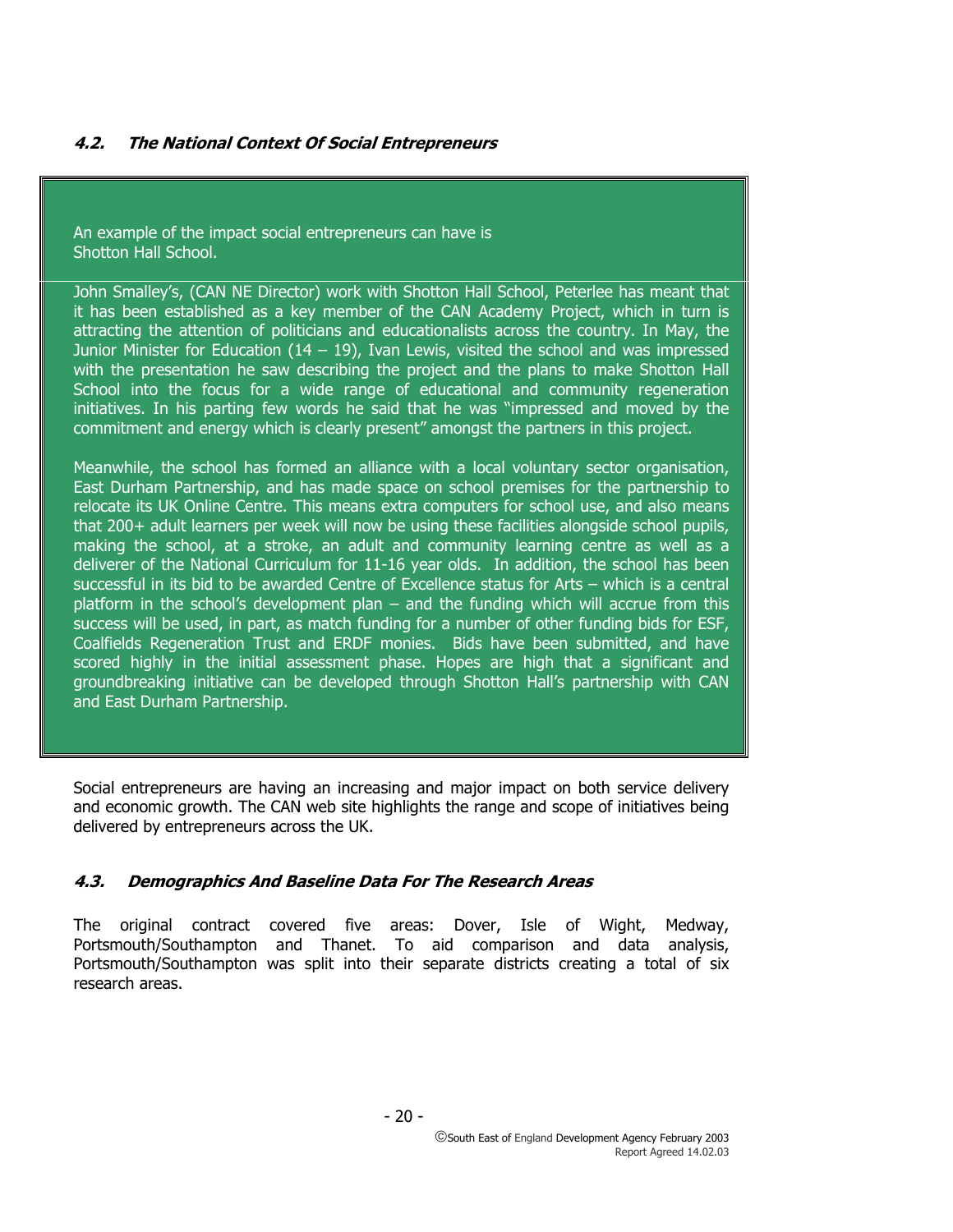| Variable              | <b>Dover</b> | <b>Isle</b><br><b>of</b> | Medway  | Portsmouth | Southampton | Thanet  |
|-----------------------|--------------|--------------------------|---------|------------|-------------|---------|
|                       |              | <b>Wight</b>             |         |            |             |         |
| Resident population   | 108,700      | 127,000                  | 242,600 | 189,900    | 216,000     | 126,700 |
| All employee jobs     | 35,200       | 40,500                   | 77,000  | 102,600    | 106,200     | 31,300  |
| <b>JSA</b> claimants  | 2,560        | 3,380                    | 5,030   | 4,815      | 5,690       | 4,270   |
| <b>Income Support</b> |              |                          |         |            |             |         |
| claimants             | 6,575        | 9,050                    | 13,720  | 12,710     | 15,870      | 11,375  |
| Total live births     | 1,235        | 1,221                    | 3,156   | 2,247      | 2,571       | 1,466   |
| Total deaths          | 1,285        | 1,804                    | 2,137   | 2,100      | 2,167       | 1,995   |
| Indices of            |              |                          |         |            |             |         |
| deprivation           | 120          | 73                       | 170     | 121        | 76          | 60      |

Table 3 shows basic demographic information for each of the research areas.

Table 3: Demographic Information on Research Areas Source: Office of National Statistics

Of particular importance when studying the areas are the existing indices of deprivation. All information was collected from the individual wards within the research areas and an average was formed. The ranking is out of 354 and all of the research areas fall in the bottom half of the national index as displayed in Figure 3.



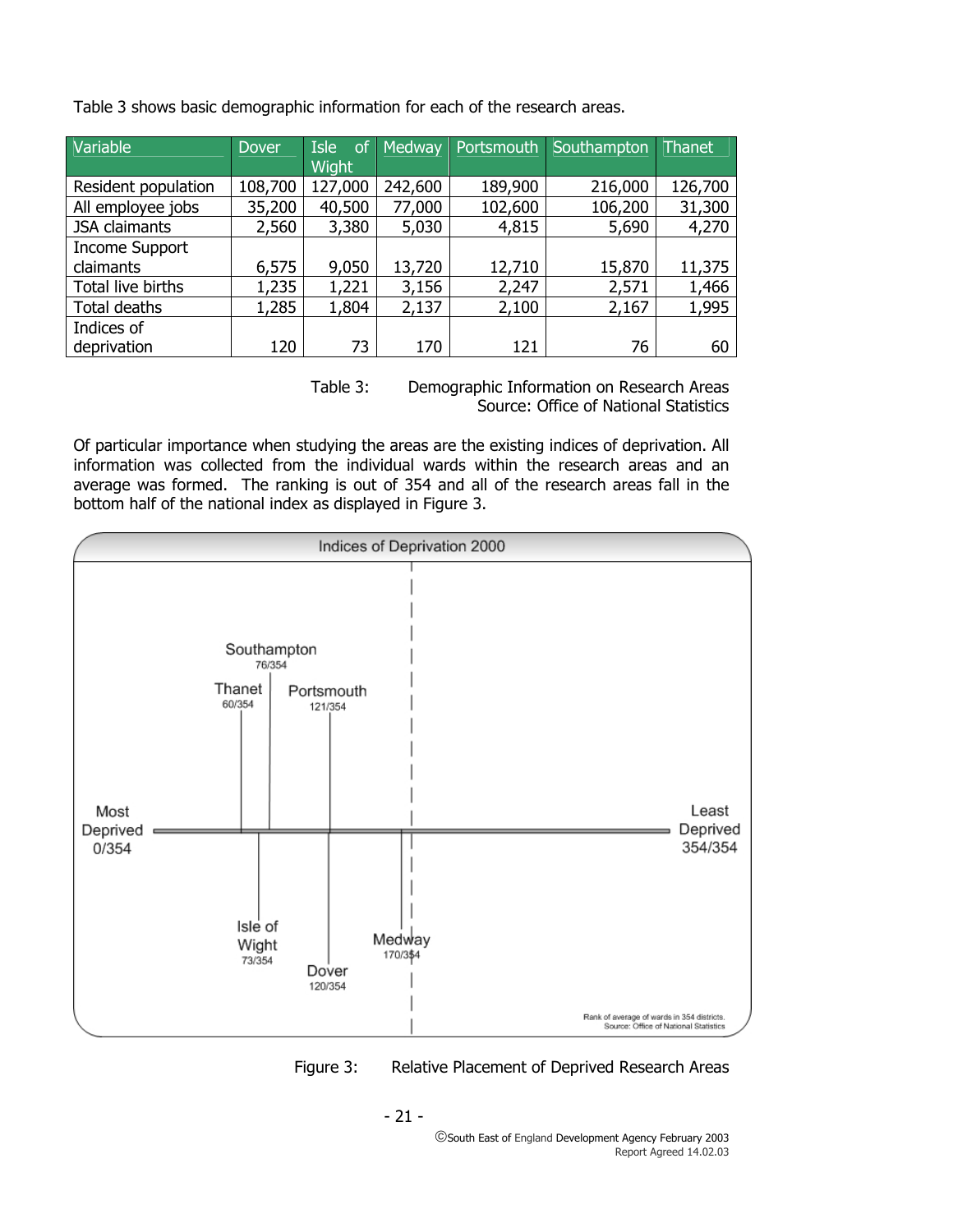## **4.3.1. National Lottery Grants As An Indicator Of Social Activity**

Seven years ago the National Lottery was started and donations were made to good causes. As it stands today there are six issuing bodies:

- The Community Fund
- The Millennium Commission
- The Sports Council
- The Heritage Lottery Fund
- The Arts Councils
- New Opportunities Fund (NOF)

Each body has specific guidelines for awarding grants, most of which will be available in some form to social entrepreneurs. Therefore, it is interesting to examine the current state of play with awards made to the areas in the research programme.

| Authority     | <b>Dover</b> | <b>IoW</b>  | Medway      | Portsmouth  | Southampton | Thanet      |
|---------------|--------------|-------------|-------------|-------------|-------------|-------------|
| Arts          | £282,670     | £2,746,072  | £744,103    | £927,576    | £3,099,147  | £1,258,652  |
| Community     |              |             |             |             |             |             |
| Fund          | £1,567,144   | £3,449,392  | £3,846,703  | £4,014,826  | £7,020,133  | £2,988,508  |
| Heritage      | £1,786,017   | £3,080,020  | £15,193,438 | £10,181,660 | £4,946,037  | £4,906,713  |
| Millennium    | £6,505       | £2,371,141  | £5,350      | £38,097,700 | £205,581    | £10,775     |
| <b>Sports</b> | £1,808,580   | £5,082,597  | £2,664,038  | £13,192,135 | £13,795,924 | £2,669,459  |
| <b>NOF</b>    | £1,003,885   | £2,571,692  | £3,518,321  | £2,040,904  | £2,824,777  | £447,735    |
| <b>TOTALS</b> | £6,454,801   | £19,300,914 | £25,971,953 | £68,454,801 | £31,891,599 | £12,281,842 |

Table 4: National Lottery Grants per Research Area Source: Department for Culture, Media and Sport

These figures have little meaning without considering the population of each area.

To aid with analysis, each figure was divided by the number of population in each area resulting in the following table (Table 5). Using the figure for national population as set by the 2001 census (58,789,194), it was also possible to breakdown the total award from each awarding authority per capita of the country.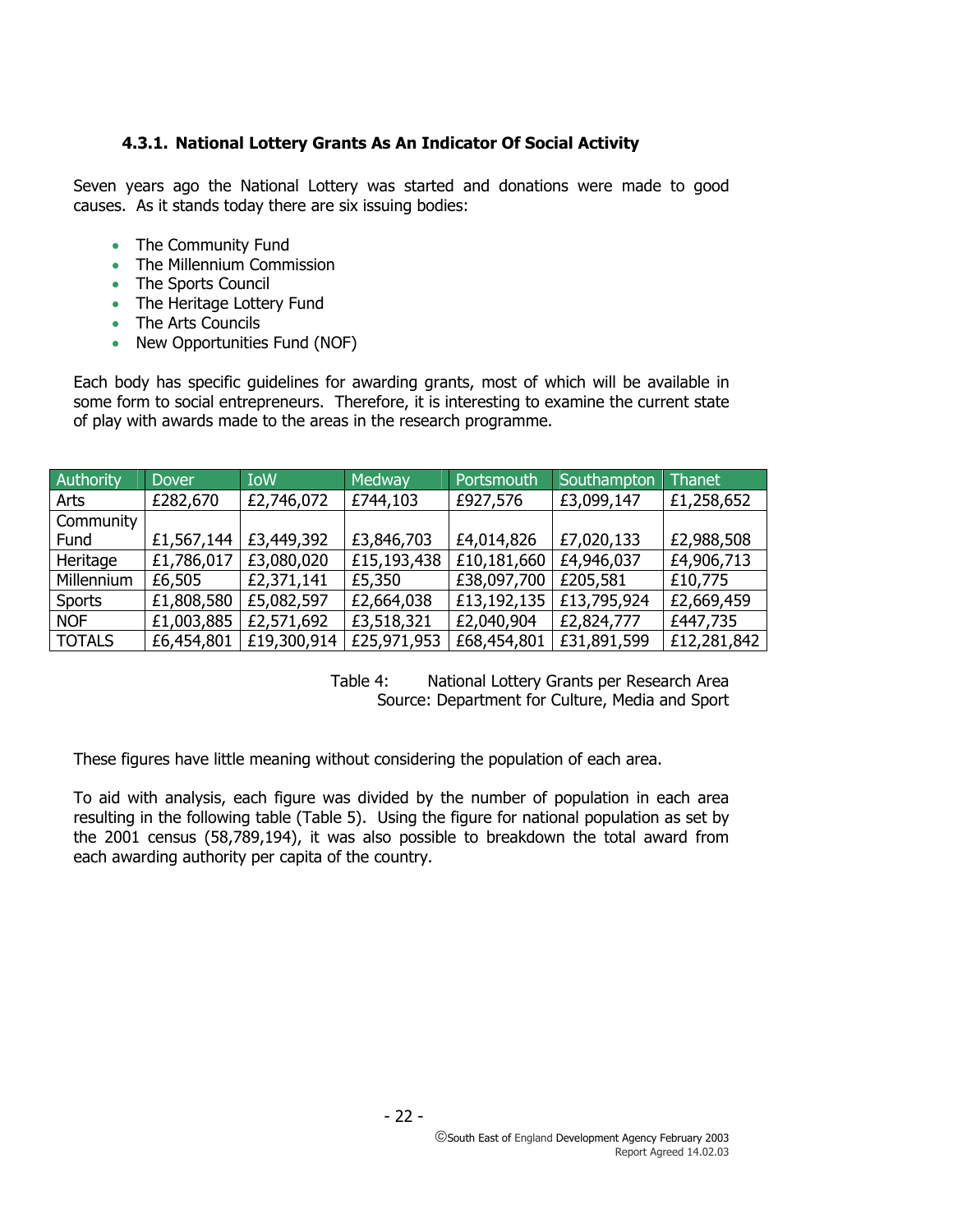| Authority     | <b>Dover</b> | <b>IoW</b> | Medway  | Portsmouth | So'ton  | Thanet | <b>UK</b> |
|---------------|--------------|------------|---------|------------|---------|--------|-----------|
| Arts          | £2.60        | £21.62     | £3.07   | £4.88      | £14.35  | £9.93  | £35.20    |
| Community     |              |            |         |            |         |        |           |
| Fund          | £14.42       | £27.16     | £15.86  | £21.14     | £32.50  | £23.59 | £41.62    |
| Heritage      | £16.43       | £24.25     | £62.63  | £53.62     | £22.90  | £38.73 | £36.42    |
| Millennium    | £0.06        | £18.67     | £0.02   | £200.62    | £0.95   | £0.09  | £33.79    |
| Sports        | £16.64       | £40.02     | £10.98  | £69.47     | £63.87  | £21.07 | £30.58    |
| <b>NOF</b>    | £9.24        | £20.25     | £14.50  | £10.75     | £13.08  | £3.53  | £15.74    |
| <b>TOTALS</b> | £59.38       | £151.98    | £107.06 | £360.48    | £147.65 | £96.94 | £193.34   |



It is clear to see from the table that only Portsmouth received awards higher than the national average, (this was directly as a result of the Millennium funding largely for the tower, yet to be built). The following graph can be used to aid comparison between the research areas and awards. Thanet is in a Fair Share area – The fact that there have been insufficient applications suggests that the social sector is underdeveloped in this area.



Chart 1: National Lottery Grants per Research Area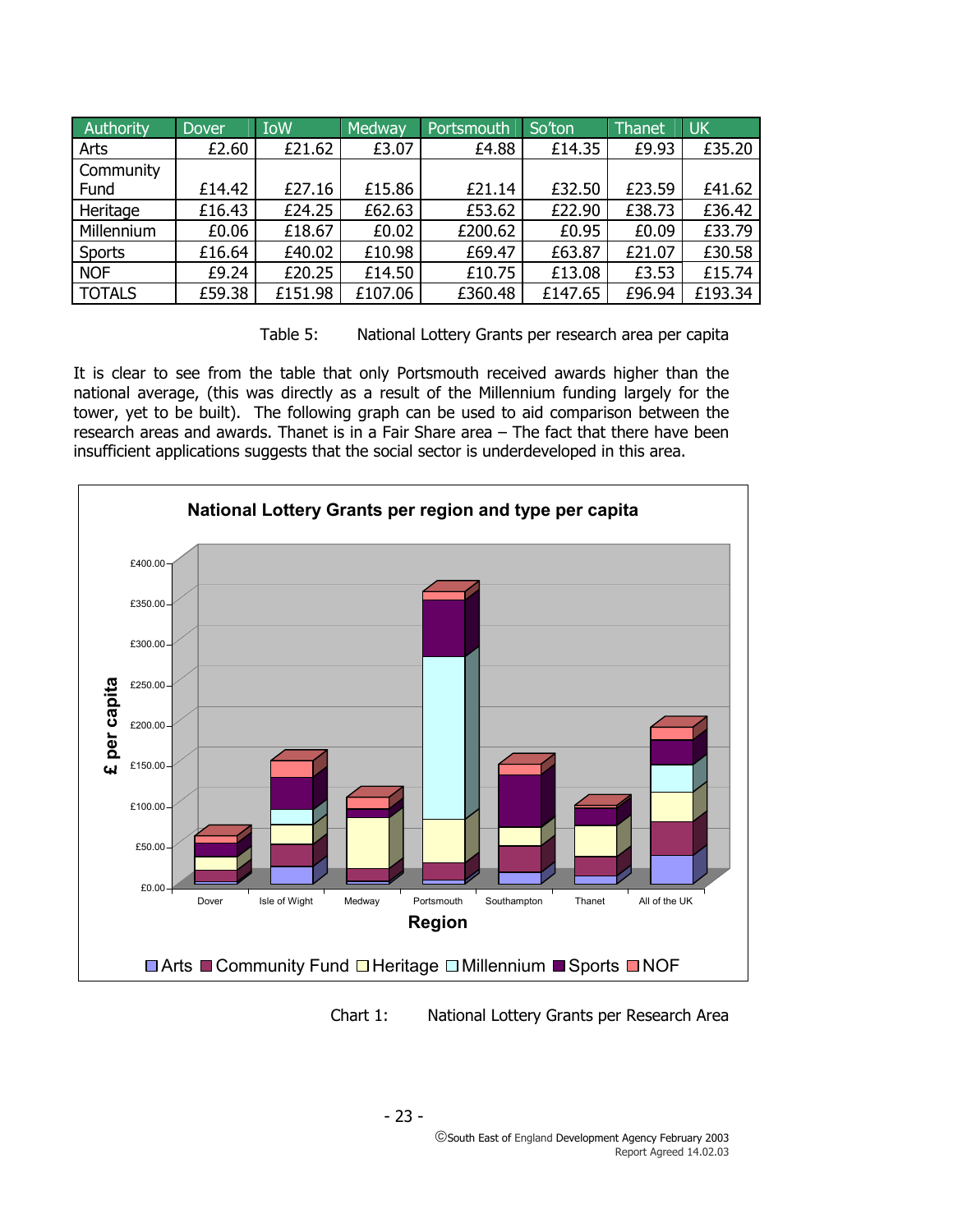

Chart 2: Lottery Spend against Indicies of Deprivation

It is clear to see from the chart that despite all six areas being situated in the bottom half of the indices of deprivation for 2000, only Portsmouth received above average lottery grants. All of the research aresa, with the exception of the Isle of Wight, also received below average NOF funding and each area without exception received below average community fund awards.

- 24 -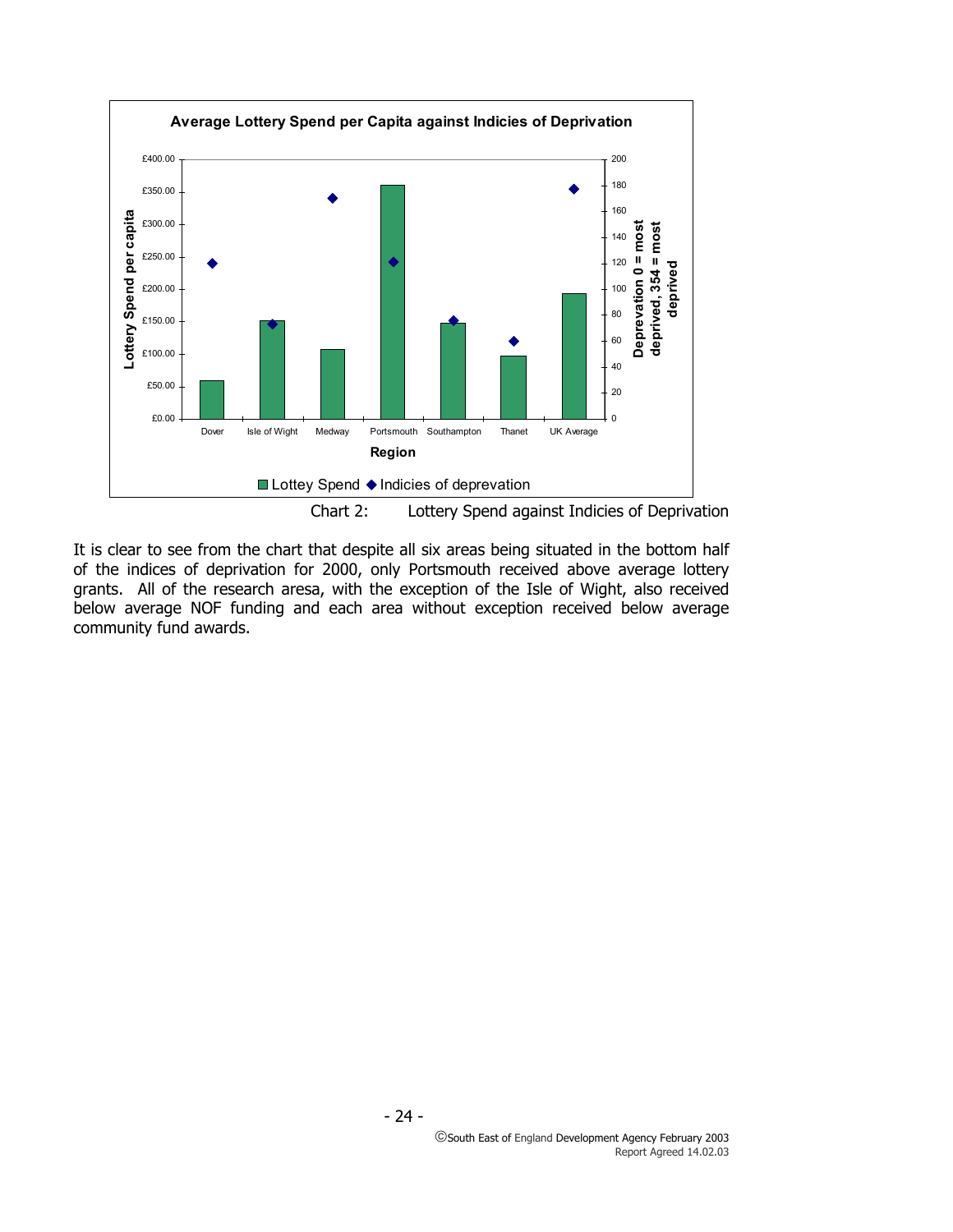## **5. The SEEDA Social Entrepreneurs Research Findings**

In this section there is information about each of the 25 selected entrepreneurs and the projects/initiatives they lead. The entrepreneurs themselves had mixed views with regard

to the terminology 'social entrepreneur' - some felt immediately comfortable, while others felt unsure as to the meaning. We asked people to describe what it meant to them to be an entrepreneur; the common themes were getting things done, working outside the system and being motivated by benefiting others or the environment.

'I get things done because of my out of the box thinking.'

'Believing in my own ability to make real change within the broad range of service provision in the community'

Interestingly, few people spoke about risk or short-termism, both of which are often used in connection with entrepreneurs. Without exception our entrepreneurs felt good about the way they achieve their aims, the services they deliver and the outcomes they achieve. Although they were not necessarily egocentric they all acknowledged the important role they played within their project.

A common theme amongst the participants was the agreement that others did not always know how to take them. They were seen as a threat in some cases and merely unconventional in others.

 'Knowing that if you have a vision you believe in, and follow it with a passion, you can make anything happen.'

#### **5.1. Diversity Of Initiatives**

The entrepreneurs included in the project represent a wide range of initiatives covering almost every social sector; a complete list can be seen in Table 6.

#### Table 6: Areas of Activity

Affordable Housing Care Services Community Activities **Counselling** Crime Prevention Emergency Housing Employment Opportunities Furniture Recycling ICT Development Rehabilitation Programmes The Arts Urban Regeneration Young People Services Floating Radio Station Sports Projects

The actual service ranged from project based work to residential and outreach work. Types of serives included skills development, practical and emotional support, activity schemes and access based services. The client groups served extended from working women to homeless single men. There were also organisations providing services to young people from deprived backgrounds and broken homes as well as rehabilitation services for solvent and substance abuse/misusers. Housing was a key element in the research project, and whilst some organisations provided the bricks and mortar, others provided the paint and furniture. Some organisations also provided toys and clothes, food and assistance with bills as well as community facilities that could be used just to socialise.

All of these services were delivered by the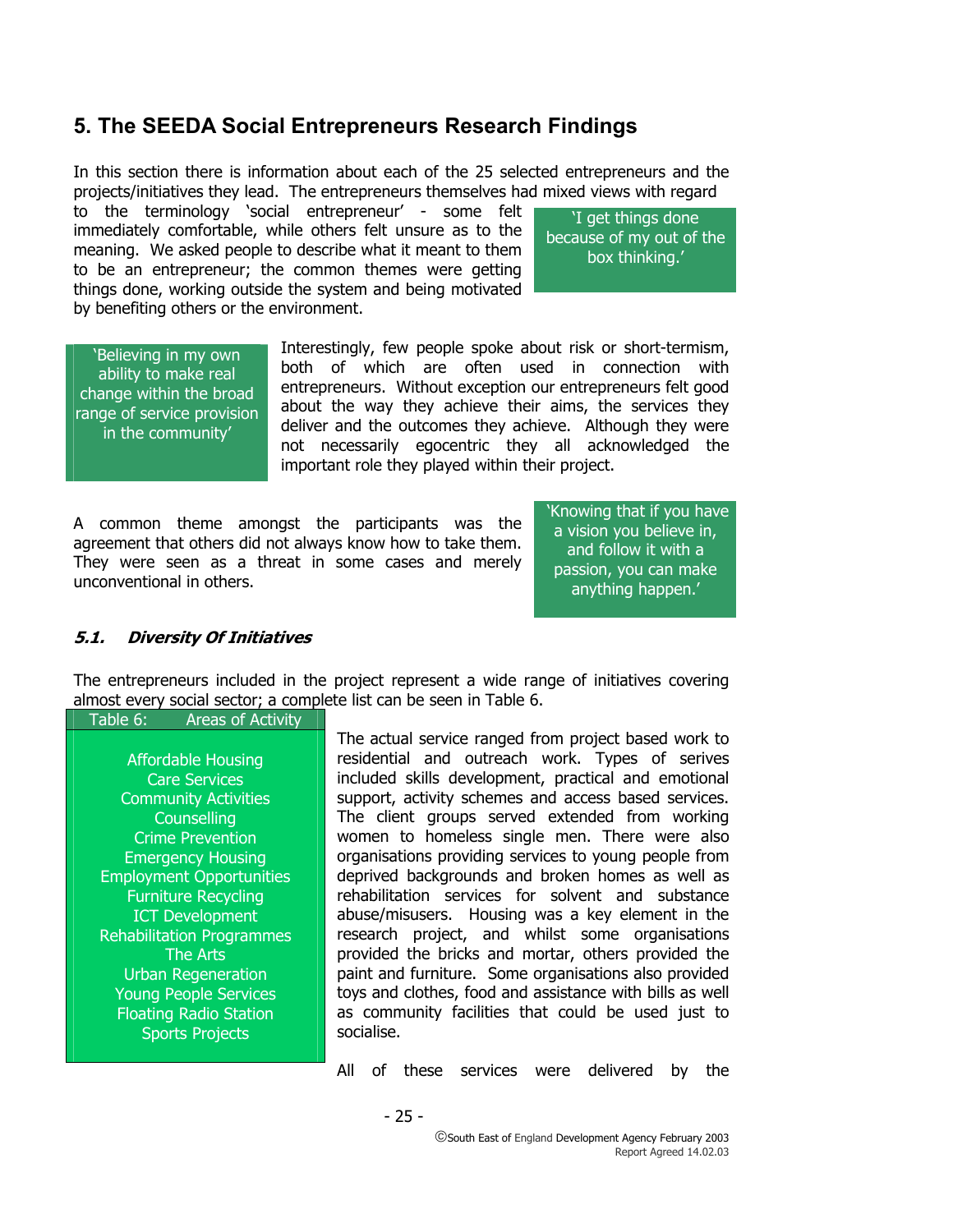organisations run or founded by the final 25 entrepreneurs included in this project. Many organisations offered multiple services, sometimes complementary and other times diverse.

Although no initiative was the same a number shared common aims. The range of aims are listed in Table 7.

All of these have the overriding goal of improving the life of residents in the local community. Equally, many participants felt that the services they offered filled gaps that the statutory sector was not meeting. This, interestingly, often had as much to do with the style in which services are delivered; entrepreneurs were concerned at the increase in top down initiatives. Although they acknowledged the need for evidence-based work with

#### Table 7: Initiative Aims

To educate/assist the community To get members of the community back into employment To offer a common space for all To promote health issues To promote social inclusion To regenerate an area

often vulnerable client groups, they felt the atmosphere of central control currently was often counter- productive to real engagement with people in need.

> 'It is difficult communicating our ideas to statutory bodies, as they have not the slightest idea of what is required to engage with challenging young people.'

#### **5.2. Organisational Structures**

Table 8: Corporate Structure

Companies limited by guarantee Community trust Unincorporated organisations Partnerships Registered charities Voluntary organisations

The corporate structure of the organisations providing these services varied, however on examination it was clear that all the participants had robust legal and accountable structures. Although their approach to getting things done might be unconventional, their attitude to corporate risk was very responsible. In fact three people expressly felt that they needed to be

even more water tight than their traditional counterparts because of the additional scrutiny they attract. The structures are displayed in Table 8.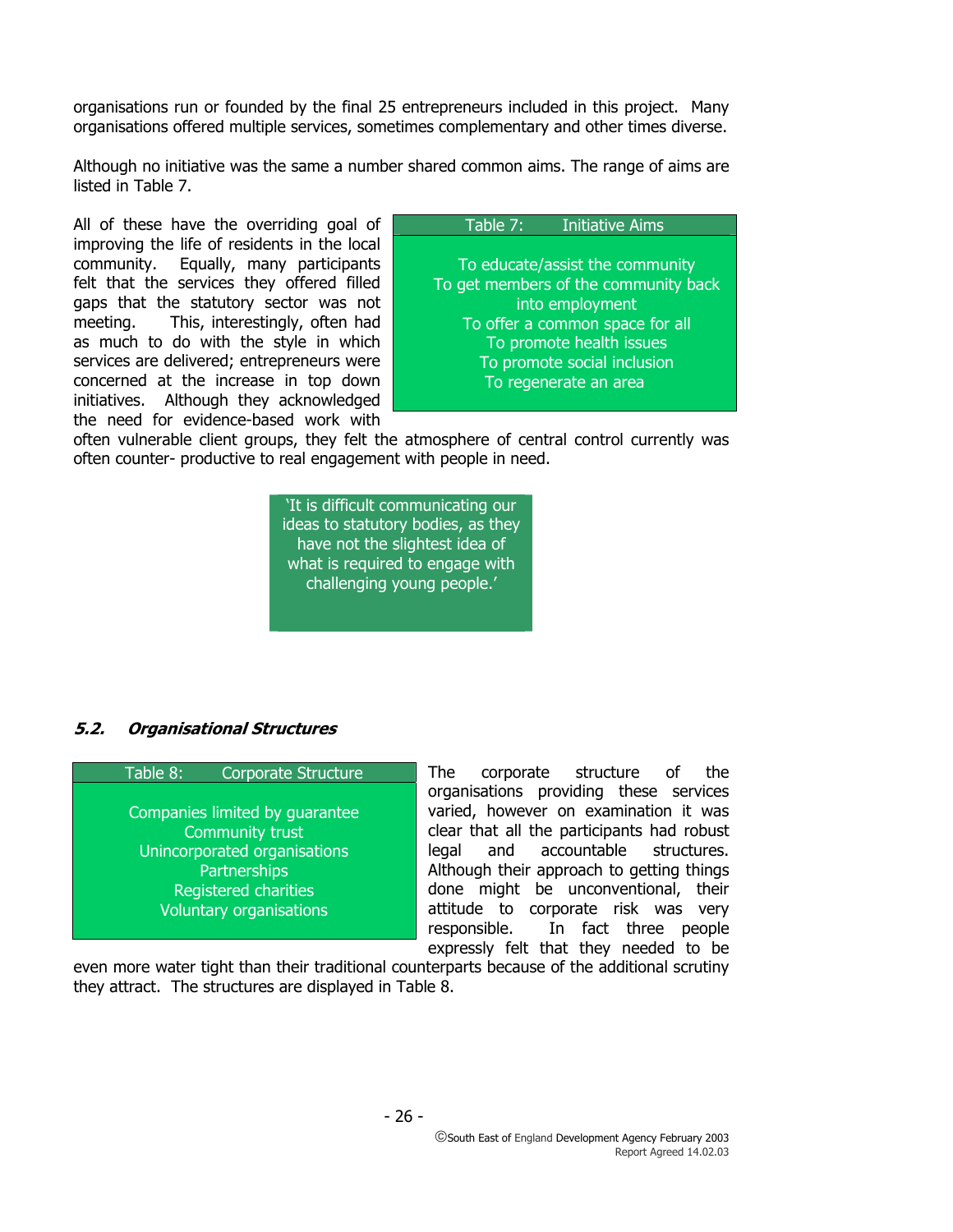### **5.3. Economic Impact**

The economic impact was something the participants had not considered. Although they felt they played a vital role in lives of the client groups they did not describe themselves in terms of economic generators. Yet when we explored their turnovers many were making a substantial impact. The following highlights the key indicators of the 25 collectively.

| Table 9: | <b>Collective Impact</b>                                                                                                                          |
|----------|---------------------------------------------------------------------------------------------------------------------------------------------------|
|          | An annual turnover of £7,863,000<br>Employers of 294 full time positions<br>Working for 53,531 direct beneficiaries<br>Engagers of 371 volunteers |

This is broken down between Kent and Hampshire as follows:

| Table 10:<br><b>Impact per County</b> |              |            |  |  |  |  |
|---------------------------------------|--------------|------------|--|--|--|--|
| <b>Activity</b>                       | <b>Hants</b> | Kent       |  |  |  |  |
| Turnover                              | £2,540,000   | £5,323,000 |  |  |  |  |
| Employees                             | 128          | 166        |  |  |  |  |
| Volunteers                            | 133          | 241        |  |  |  |  |
| <b>Beneficiaries</b>                  | 20,248       | 35,783     |  |  |  |  |

This breaks down to each social entrepreneur:

| Table 11:<br><b>Average Impact</b>                   |
|------------------------------------------------------|
|                                                      |
| Turning over an average of £314,520                  |
| Employers of an average of 12 people                 |
| Working for an average of 2,141 direct beneficiaries |
| Engagers of an average of 15 people                  |
|                                                      |

All interviewees were also asked about the expected growth resulting from new initiatives or development of existing projects. The quantitative data can be seen below:

> Table 12: Projected Future Impact An annual turnover of £9,582,600 (122% growth) Employers of 433 full time positions (147% growth) Working for 76,110 direct beneficiaries (142% growth) Engagers of 469 volunteers (126% growth)

> > - 27 -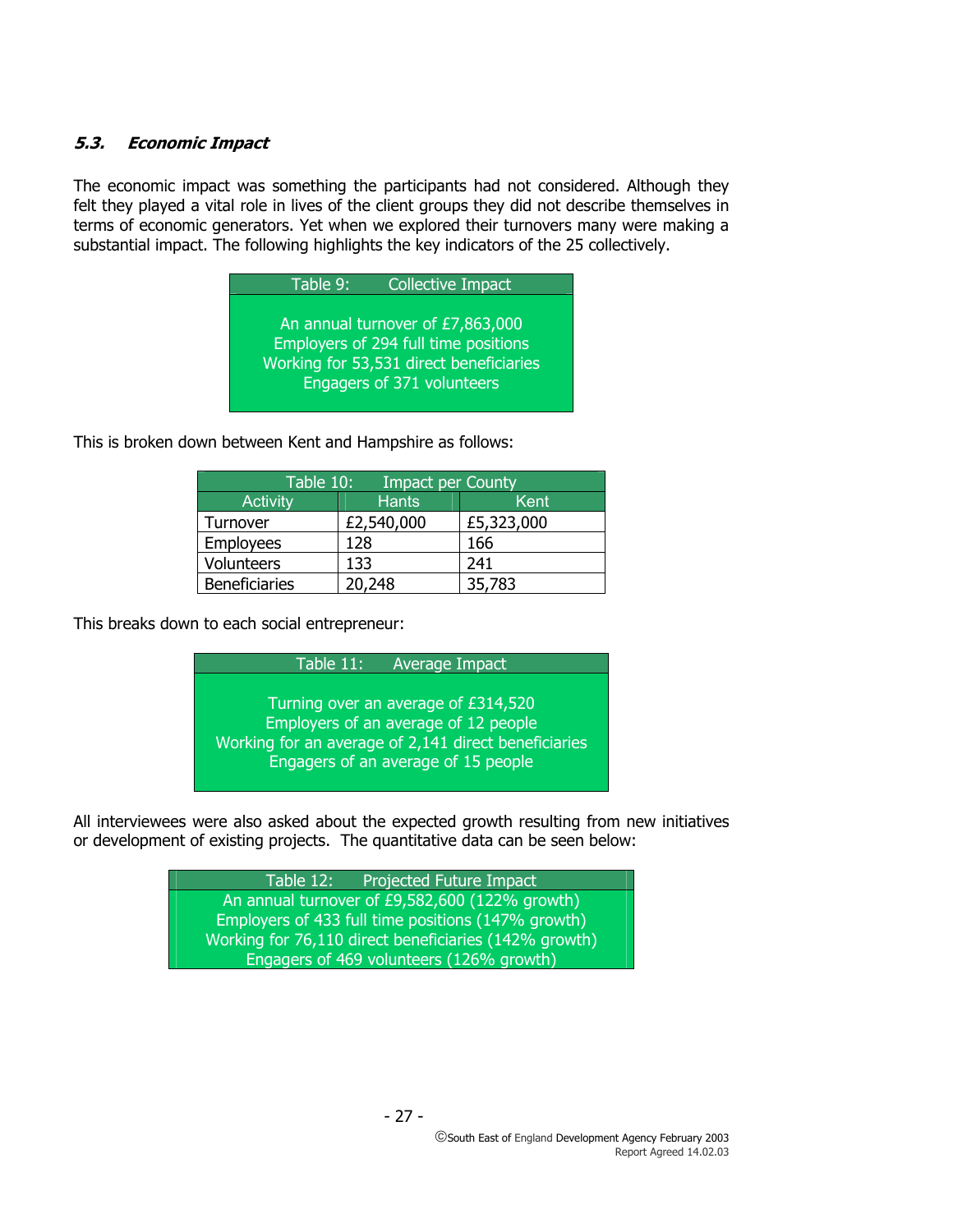



The following chart depicts the turnover per entrepreneur in Kent and Hampshire. The highest turnover was from an entrepreneur in Kent who works with the elderly.





- 28 -

South East of England Development Agency February 2003 Report Agreed 14.02.03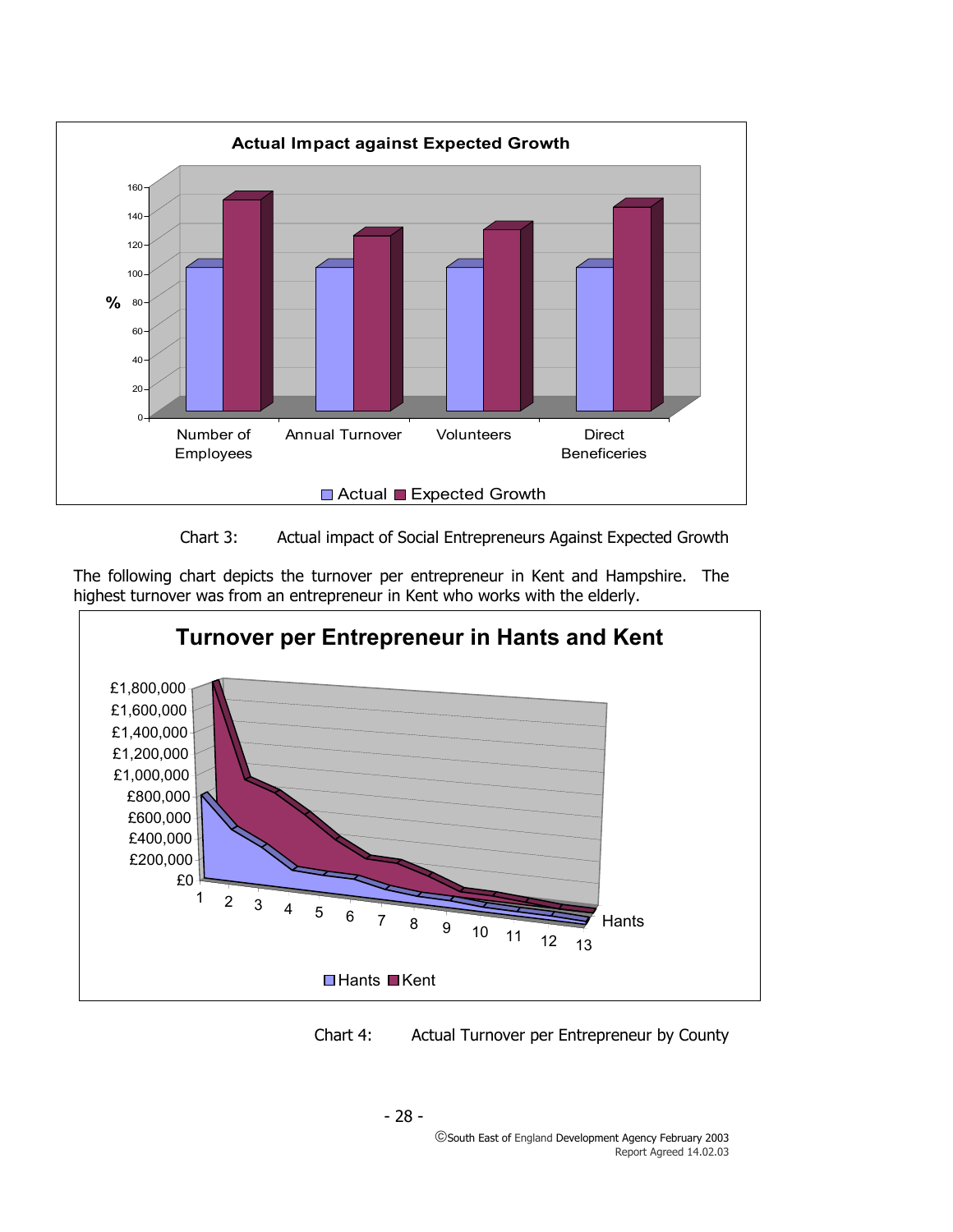The entrepreneurs brought benefit to the community in a wide variety of ways. However, there was some standardisation in relation to client groups. Although people described their particular beneficiaries differently, we have categorised them for the ease of analysis. Table 13 explores the amount of spend in relation to each group.

| Spend in Relation to Client Group<br>Table 13: |                     |                    |                |  |  |  |
|------------------------------------------------|---------------------|--------------------|----------------|--|--|--|
| <b>Client Group</b>                            | No of Beneficiaries | <b>Total Spend</b> | Spend per Head |  |  |  |
| <b>Adults</b>                                  | 4848                | £1,956,000         | £403.47        |  |  |  |
| Community                                      | 2250                | £866,000           | £384.89        |  |  |  |
| Deprived families                              | 8773                | £1,072,000         | £122.19        |  |  |  |
| <b>Disabled</b>                                | 5200                | £500,000           | £96.15         |  |  |  |
| Disengaged children                            | 90                  | £50,000            | £555.56        |  |  |  |
| Elderly                                        | 600                 | £1,800,000         | £3,000.00      |  |  |  |
| Environment                                    | 4000                | £24,000            | £6.00          |  |  |  |
| Ill people                                     | 5000                | £162,000           | £32.40         |  |  |  |
| <b>Schools</b>                                 | 900                 | £70,000            | £77.78         |  |  |  |
| Sub misuse                                     | 120                 | £800,000           | £6,666.67      |  |  |  |
| Young people                                   | 4250                | £516,000           | £121.41        |  |  |  |

#### **5.4. Relationships With The Statutory Sector**

The entrepreneurs had mixed relationships with the statutory sector. All the participants had worked with at least two statutory sector organisations. The most common organisation was the local authority. The least common was Customs and Excise. The most common frustrations were the bureaucracy, the lack of creativity and the jobs-worth attitude. Where entrepreneurs had developed positive relationships with individuals, they used these to engage with other elements of the statutory sector.

Where entrepreneurs were working to unitary authorities, they found the relationships easier; however people with tier local government did identify the greater opportunity of being able to find someone you can do business with!

#### **5.5. Views About SEEDA**

Of the 25 participants, nine had been actively engaged with SEEDA through either SRB, training, enterprise hubs, attending conferences or applying for other grants. Everyone had heard of SEEDA, however opinions and knowledge about SEEDA varied greatly. Three of the nine had had two types of contact with SEEDA. Table 14 shows contact type by number of contacts.

| <b>Experience of SEEDA</b><br>Table 14: |  |  |
|-----------------------------------------|--|--|
| <b>Source</b>                           |  |  |
| <b>Received SRB</b>                     |  |  |
| Applied for other grants                |  |  |
| Attended conferences/training           |  |  |
| Contacted SEEDA for advice or support   |  |  |
| Received SRB in past                    |  |  |
| Involved in enterprise hubs             |  |  |

When asked how satisfied those nine had been with their contact with SEEDA, only two felt fully engaged and happy with the relationship. The other seven felt various levels of frustration. The nature of this frustration is captured in the following quotes: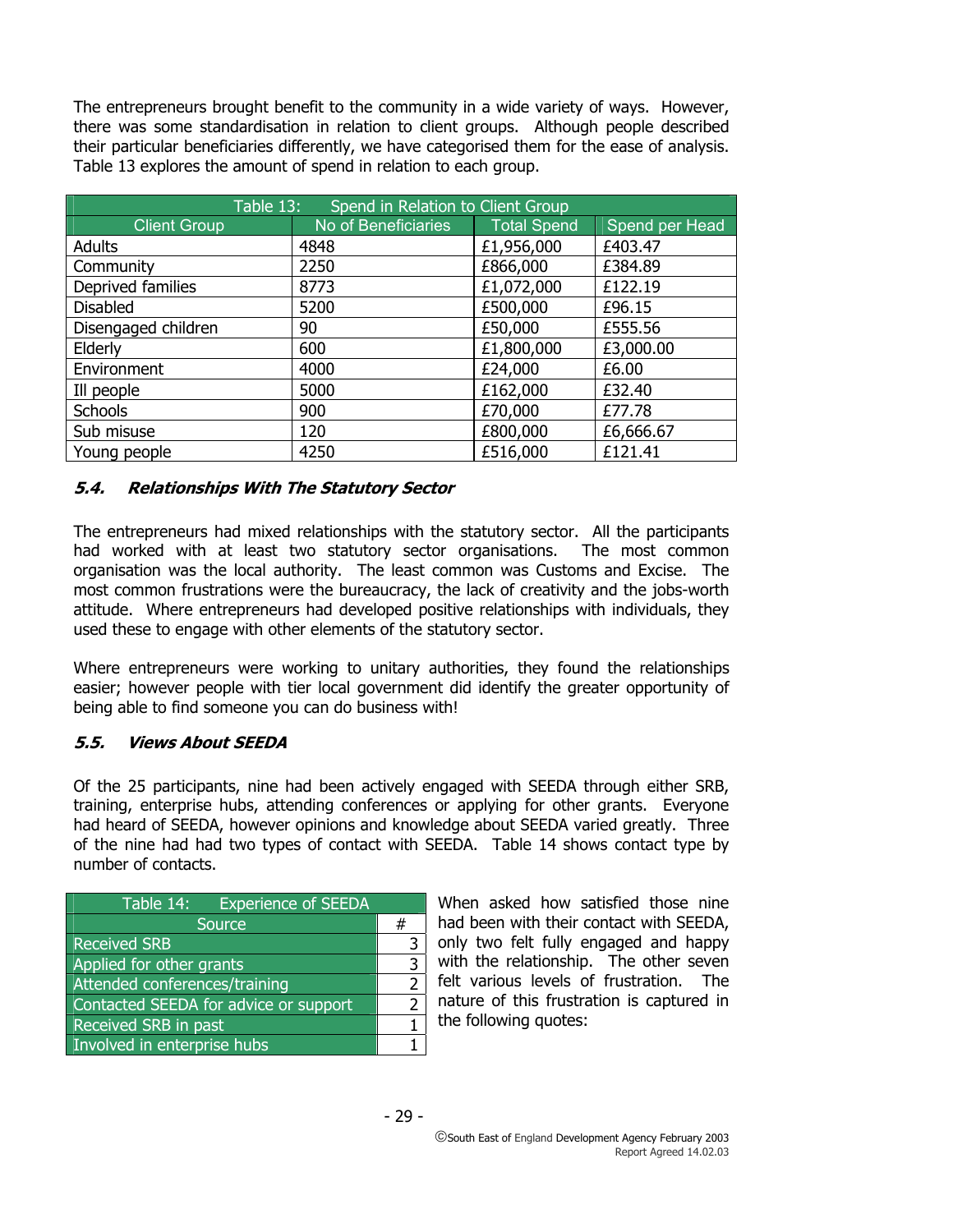| 'SEEDA 'we know best - we'll tell you what we are doing -<br>comment on it if you like.'                                                                                                                                 |  |  |  |  |  |
|--------------------------------------------------------------------------------------------------------------------------------------------------------------------------------------------------------------------------|--|--|--|--|--|
| 'SEEDA is so protracted it's just not true. The SEEDA man is a<br>very nice man, a very nice man, but SEEDA was not as<br>transparent as they might have been and did not honestly say we<br>don't like small projects.' |  |  |  |  |  |
| 'I used to return SRB forms, terrible waste of time and easy to<br>get wrong.'                                                                                                                                           |  |  |  |  |  |
| 'Very frustrated at the length of time it takes to get money and<br>the paperwork involved.'                                                                                                                             |  |  |  |  |  |
| 'Wasn't easy to get (grant) - time and energy questions whether<br>it was worthwhile - £2,000.'                                                                                                                          |  |  |  |  |  |
| 'Really disappointed, we had so much to offer, SEEDA just got<br>ground down trying to prove it.'<br><b>Quotes from Entrepreneurs</b>                                                                                    |  |  |  |  |  |

## **5.6. What External Advice Have You Sought/Are You Seeking?**

We asked participants what advice they had sought or want to seek in relation to the current project; Table 15 reflects the findings. NB. Not all participants had sought advice or were intending to.

| <b>External Advice</b><br>Table $15:$ |                             |  |  |
|---------------------------------------|-----------------------------|--|--|
| Already sought advice on              | Seeking advice on           |  |  |
| Marketing X 2                         | Financial advice X 6        |  |  |
| Gaining a national perspective X 1    | Securing funding X 3        |  |  |
| Business administration X 1           | Business planning X 2       |  |  |
| Dealing with politicians X 1          | Legal advice property X 1   |  |  |
| Managing service agreements X 1       | Employment law X 1          |  |  |
| Engendering local ownership X 1       | Legal advice general X1     |  |  |
|                                       | Managing local politics X 1 |  |  |
|                                       | Marketing X 1               |  |  |

We were keen to identify which organisations the entrepreneurs turned to for advice and support with regard to their project. Interestingly, although they were aware of the wide range of voluntary and statutory organisations that offer support to the social sector they did not identify any specific organisations. They did, however, talk about individuals they turned to, these people were more often than not professionals within the private sector. It became clear that what the entrepreneurs valued most was utilising a network of experienced people they trusted and they knew had a track record of success in their chosen field.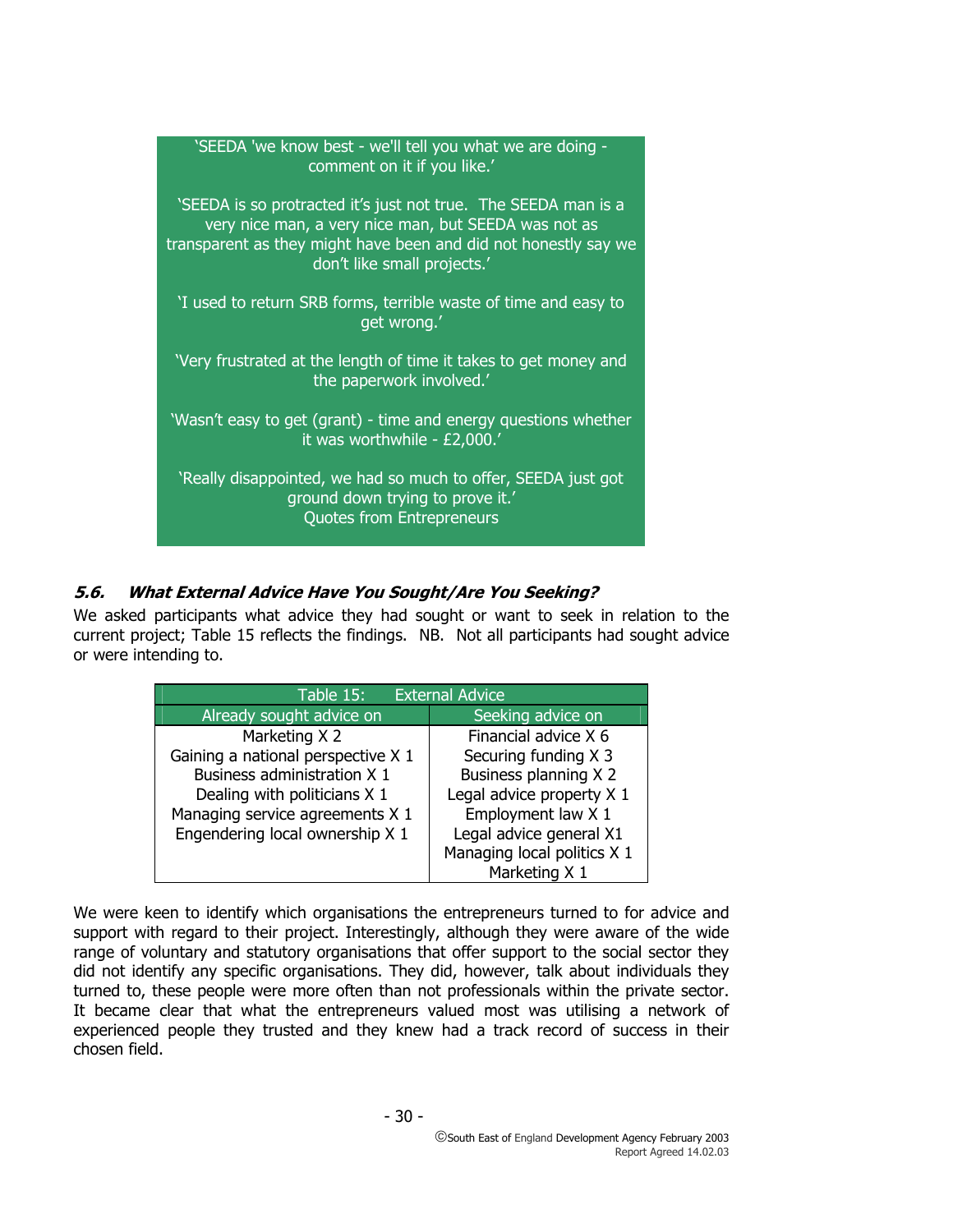### **5.7. What Training Needs Do Participants Have?**

The participants were expressly asked to consider their training needs. Although there is a wide range of training opportunities offered through the voluntary sector and commercial providers, the feedback suggested that the participants still had a broad range of needs. They did not access some of the training available because of cost, while others felt that providers even in the voluntary sector did not understand the needs of their organisations.

The following are a bullet point list of the training needs the participants identified:

- Senior management training NVO5 equivalent
- Strategic decision making
- People/staff management
- IT
- Mapping communities
- Accountancy
- Employment law
- Counselling course
- Evaluation and monitoring skills
- Fundraising

### **5.8. The Top Three Needs**

| Table 16: Top Needs                   |            |            |            |              |  |  |  |
|---------------------------------------|------------|------------|------------|--------------|--|--|--|
| <b>Need</b>                           | Priority 1 | Priority 2 | Priority 3 | <b>Total</b> |  |  |  |
| Funding                               |            |            |            | 19           |  |  |  |
| Premises/land/planning permission     | 5          | 2          |            | 8            |  |  |  |
| Recognition/credibility/respect for   | 4          |            | 8          | 13           |  |  |  |
| track record                          |            |            |            |              |  |  |  |
| Staff                                 |            | 5          |            | 8            |  |  |  |
| Marketing                             |            |            |            | 3            |  |  |  |
| IT equipment                          |            |            |            |              |  |  |  |
| More time<br><b>Networks</b>          |            |            |            |              |  |  |  |
|                                       |            |            |            | 4            |  |  |  |
| Mini bus                              |            |            |            |              |  |  |  |
| Volunteers                            |            |            |            | 3            |  |  |  |
| Change in national guidelines on      |            |            | 4          | 5            |  |  |  |
| delivery practice/political influence |            |            |            |              |  |  |  |
| Insurance                             |            |            | ŋ          | 2            |  |  |  |
| Business issues training              |            | 3          |            |              |  |  |  |
| Access in European union              |            |            |            |              |  |  |  |
| More trans-national contacts          |            |            |            |              |  |  |  |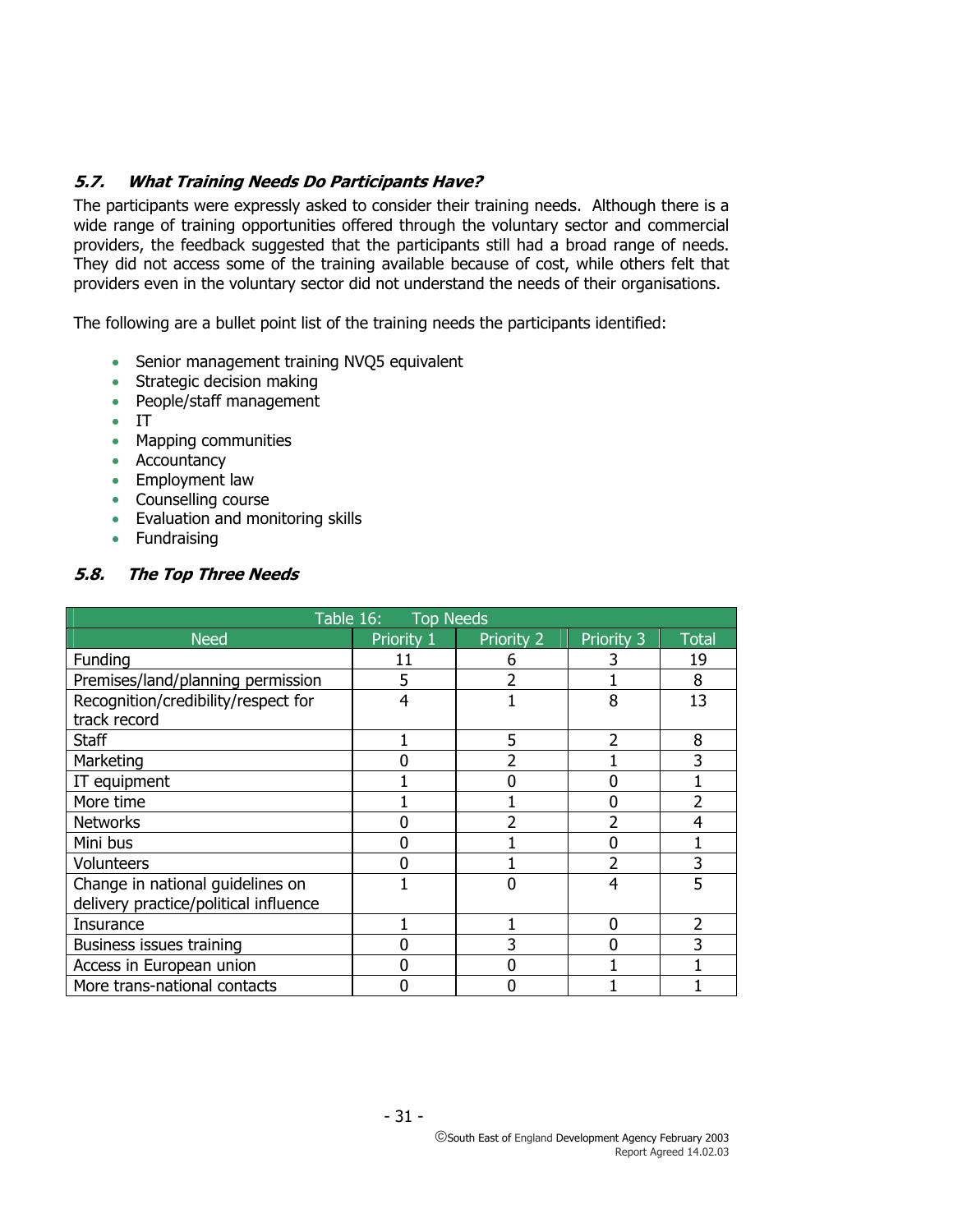'When I went to the bank, my track record seemed to count for nothing.'

Many participants felt that extra hands-on help with sourcing and processing funding would be of extreme benefit. Many found it difficult to source bank loans and other assistance when starting their initiative, despite their track record. Core

funding was a constant barrier to

success. Whilst social entrepreneurs could access initiative based funding there was little available for use in general administration costs. As one social entrepreneur suggested:

'We can get funding for a building and for all our IT with little problem, but when it comes

down to basic things like a cup of tea for someone who has walked in fleeing abuse from their spouse, it is a different matter.'

The entrepreneurs interviewed often felt disengaged from the formal decision-making and funding opportunities. As they were often self-starters, (19 had started the initiative from scratch), they felt they did not get the recognition they deserved. They felt the fact that they had taken something from concept to successful delivery had little value,

'Interesting that SEEDA is cottoning on to the value of social entrepreneurs.'

particularly in the eyes of public bodies. To address this they were keen to see some kind of accreditation. The kite mark was discussed, as was Investors in People Award as possible models for this much needed recognition. They all felt that the Regional Development Agencies being intrinsically involved in this would give the scheme the credibility it deserved.

- 32 -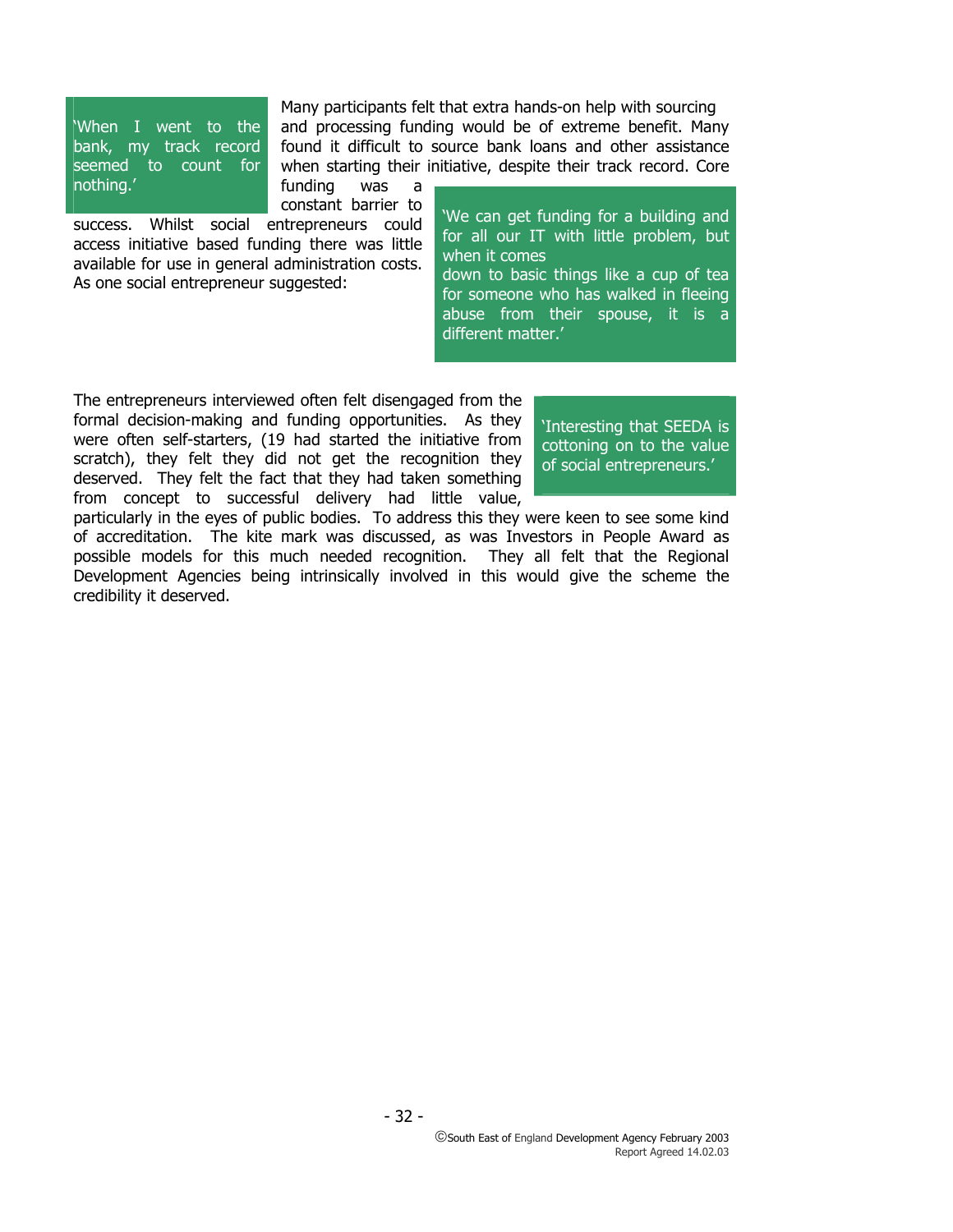## **6. Specific Project Examples**

To illustrate the range of activity and the scope, financial impact and geography of the entrepreneurs we have chosen six projects to showcase. They were chosen on locality and to represent the spread of initiatives.

## **6.1. Pirates for Peace, the Dream of Tom Newman**

## **Project**

A Floating Radio Station



## **The Aims**

Pirates for Peace aim to:

- Give kids a voice
- Promote the concept of shared vision to young people living in troubled communities
- Provide a safe non-political, non-sectarian place for children to be themselves in
- Provide young people with the opportunity to experience harmony instead of conflict
- Develop the confidence, team-working skills, and increase the self-esteem of disadvantaged children
- Encourage young people to develop communication and broadcasting skills in a high-tech environment
- Provide alternative experiences for young people living in troubled communities by bringing them together to experience how they are the same
- To generate commercial interest in radio programmes made by young people
- To broadcast fun radio programmes produced by young people for the benefit of young people and the wider community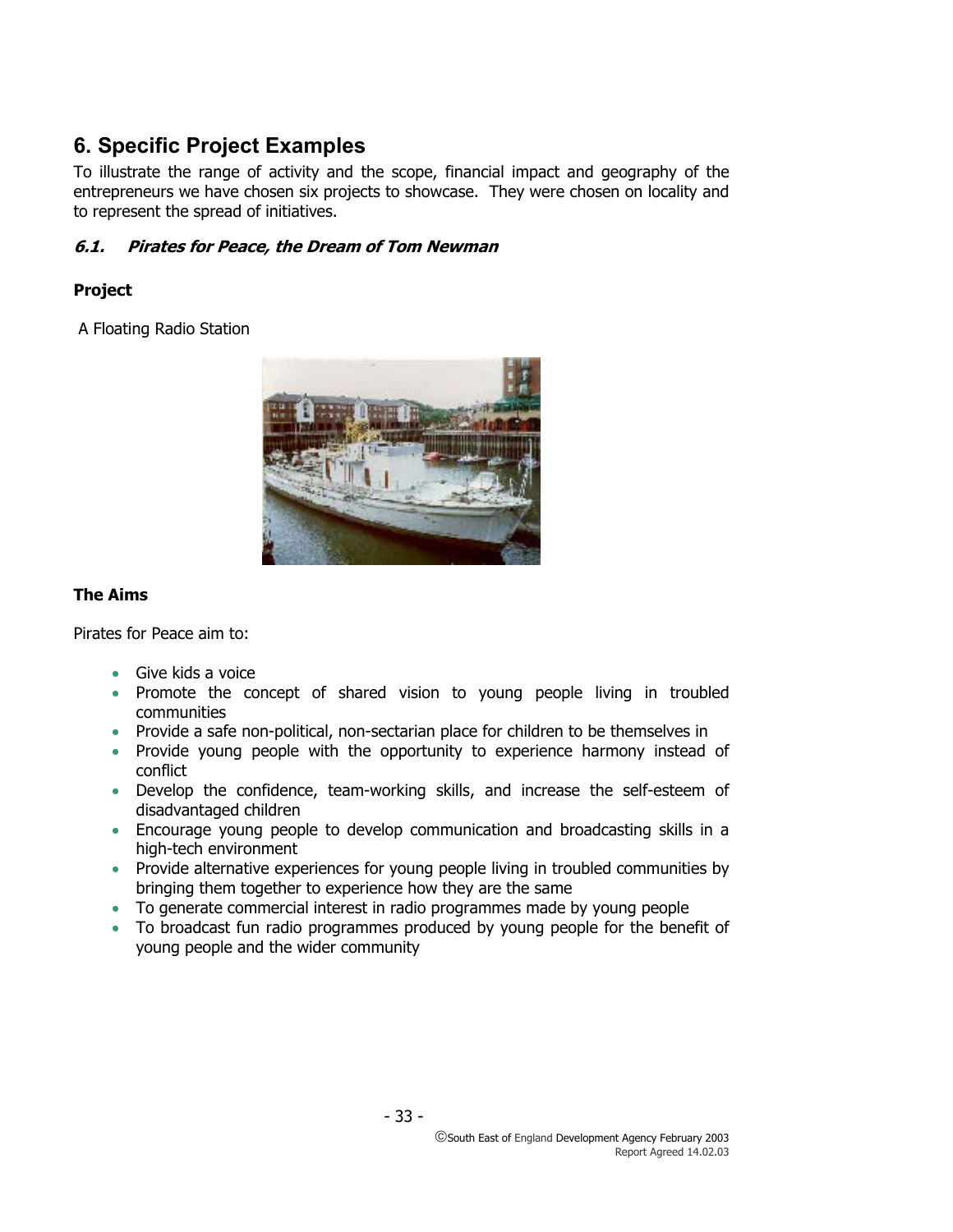### **The Client Group**

Pirates for Peace when refitted will work with young people in areas of conflict. However, the project is currently working with a different group of beneficiaries, whilst the Enterprise is being renovated volunteers from a drug rehabilitation programme, crime concern and an offenders project.

#### **Achievements So Far**

The boat is 75% of the way through its refit. The boat has been made sea worthy with a new engine going in as the final stage of that process:



The boat is now being refitted on the inside - creating cabins, finalising the recording studio. Tom Newman and the volunteers are undertaking the work.

#### **Next Steps**

Pirates for Peace (Ireland) is about co-operation and opportunity for the young people of Ireland, north and south, to contribute towards understanding and tolerance.

A kids community radio station is being set up so that children from the north and the south, Catholic and Protestant communities, can come together to learn broadcasting skills and have fun in a high-tech communication orientated environment. Using all forms of information technologies, they will be able to contact and interact worldwide with others in similar situations.

All this will happen in the unique atmosphere of a studio and associated facilities on board Enterprise, a converted ex Royal Navy minesweeper, which is currently being transformed by volunteers in Southampton.

With the full approval of Newry and Mourne District Council, Enterprise will be berthed in the Albert Basin in Newry, alongside the Quays Shopping and Leisure Centre. From here 'Quay Kids FM' will broadcast their own radio programmes three hours a day, five days a week. Programmes will range from sports, phone-ins, local news, events, film and book reviews to music, story-telling, drama and even a kid's soap.

Programmes will be transmitted by the growing medium of internet radio, enabling the kids to communicate with their peers worldwide. In addition, a conventional FM radio license has been applied for to broadcast to the local area.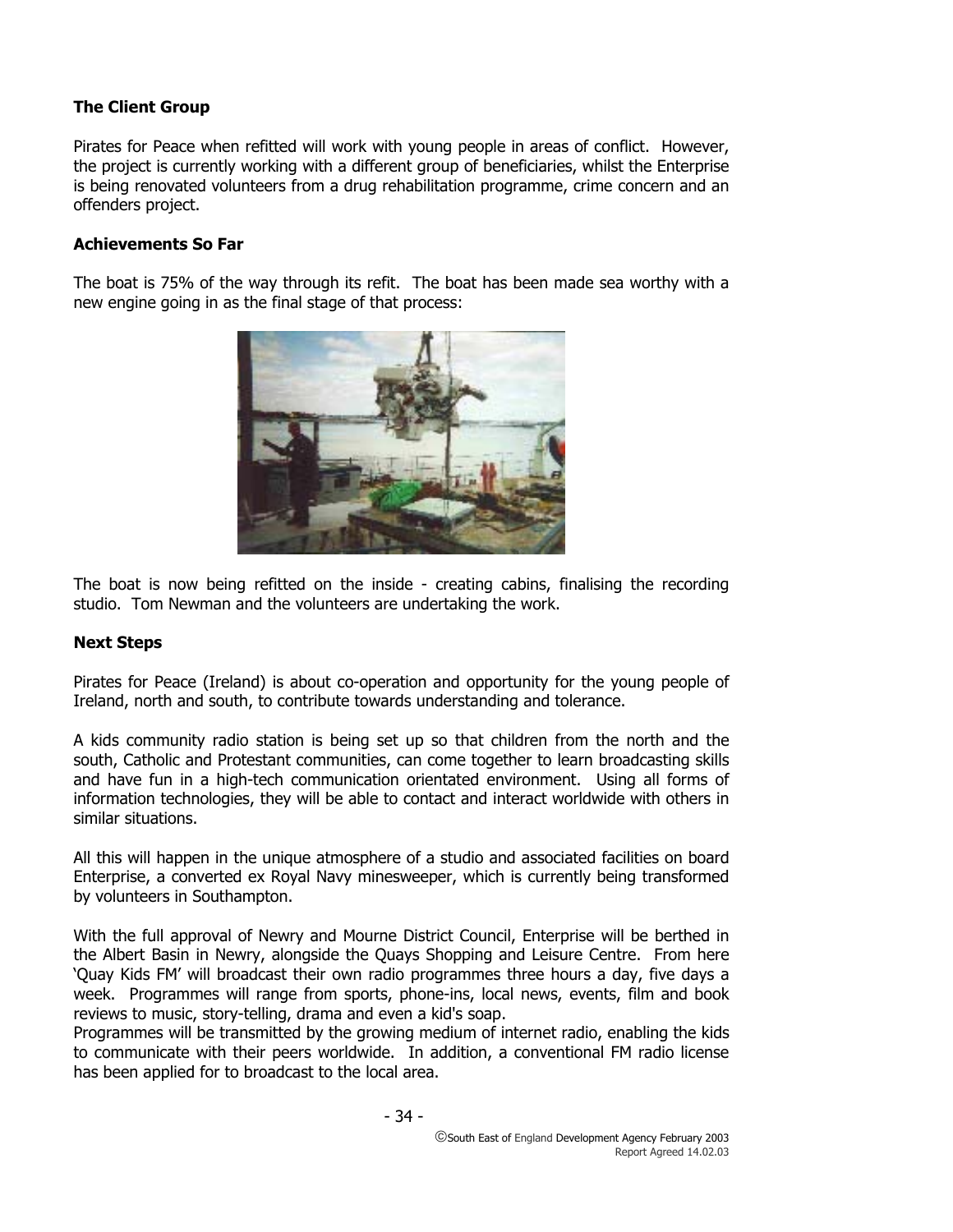Pirates for Peace has already formed a close association with the Pathways Arts Project and the Southern Education and Library Board (SELB), who are running a series of very successful schools-based cross community music projects in the Newry and Mourne area. Pathways and SELB will actively encourage local schools and colleges to participate in this cross community initiative.

#### **The Current Turnover**

Pirates for Peace has generated over £160,000 to ensure the progress of his project. Tom is still raising funds through traditional grants, however he has started to charter the boat in order to generate additional income for the project. The project when live is expected to have an annual turn over of £320,000. However, Tom already has another ship lined up that he intends to begin work on as soon as the Enterprise sails for Newry.

#### **Numbers Of Staff**

Currently the project has no staff other than Tom; however, when operational the project will give employment to seven people. The staff will be seamen, artists, producers and youth workers.

#### **Volunteers**

Tom has seven volunteers at any one time. He teaches them practical skills as well as giving them a sense of purpose and discipline. Given the nature of the work, the volunteers have to take on a fair degree of responsibility and Tom encourages them in a firm but fair way. As stated above, the volunteers have all experienced problems and difficulties and have been through the system. Many have not responded well to previous intervention and find working along side Tom a useful tool in putting their lives back together.

#### **Locality**

Pirates for Peace is based in Smiths Quay in Southampton.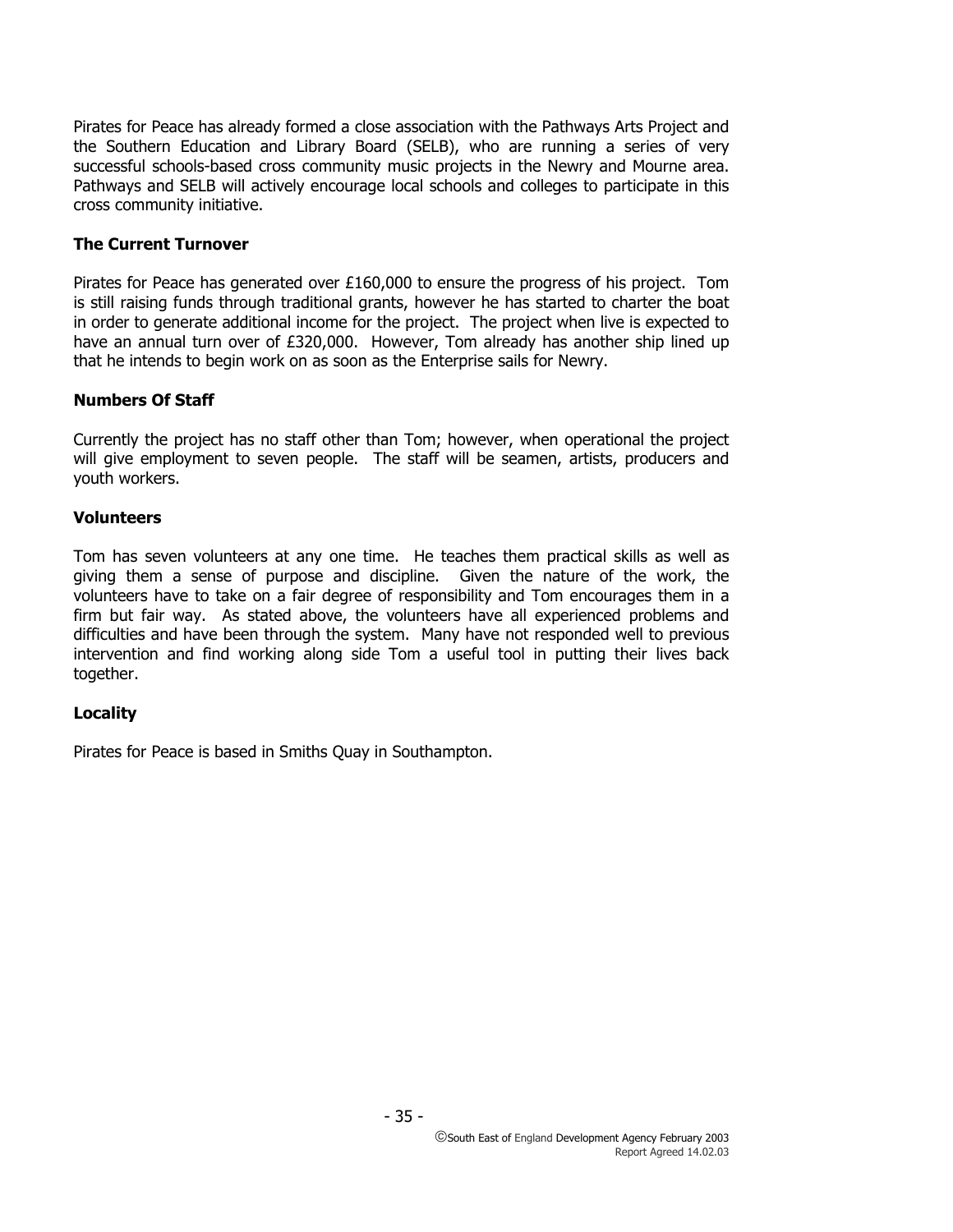## **6.2. Skilful Soccer, The Brain Child Of Dave Selway**

## **Project**

An inclusive football, training, coaching and competition opportunity for young people.



#### **Aims**

Dave Selway believes that learning should be:

- FUN!! Enjoyment helps to eliminate anxiety and promotes skills learning
- Safe, friendly and in a controlled environment where good behaviour is the norm

#### **Achievements So Far**

Achieved through small measurable steps - the Skilful Soccer Award Scheme fulfils this. Individual and team-based, teaching children to co-operate and work well with others, where winning at all costs is NOT the aim.

Dave understands that young children need individual attention and care. Skilful Soccer uses small groups with an excellent ratio of coaches to children.



Skilful Soccer runs holiday activity clubs, after schools clubs and weekend programmes.

Recently they have established a friendly league to encourage young people to play with healthy competition, not an obsessive desire to win under extreme parental pressure.

## **The Client Group**

- 36 -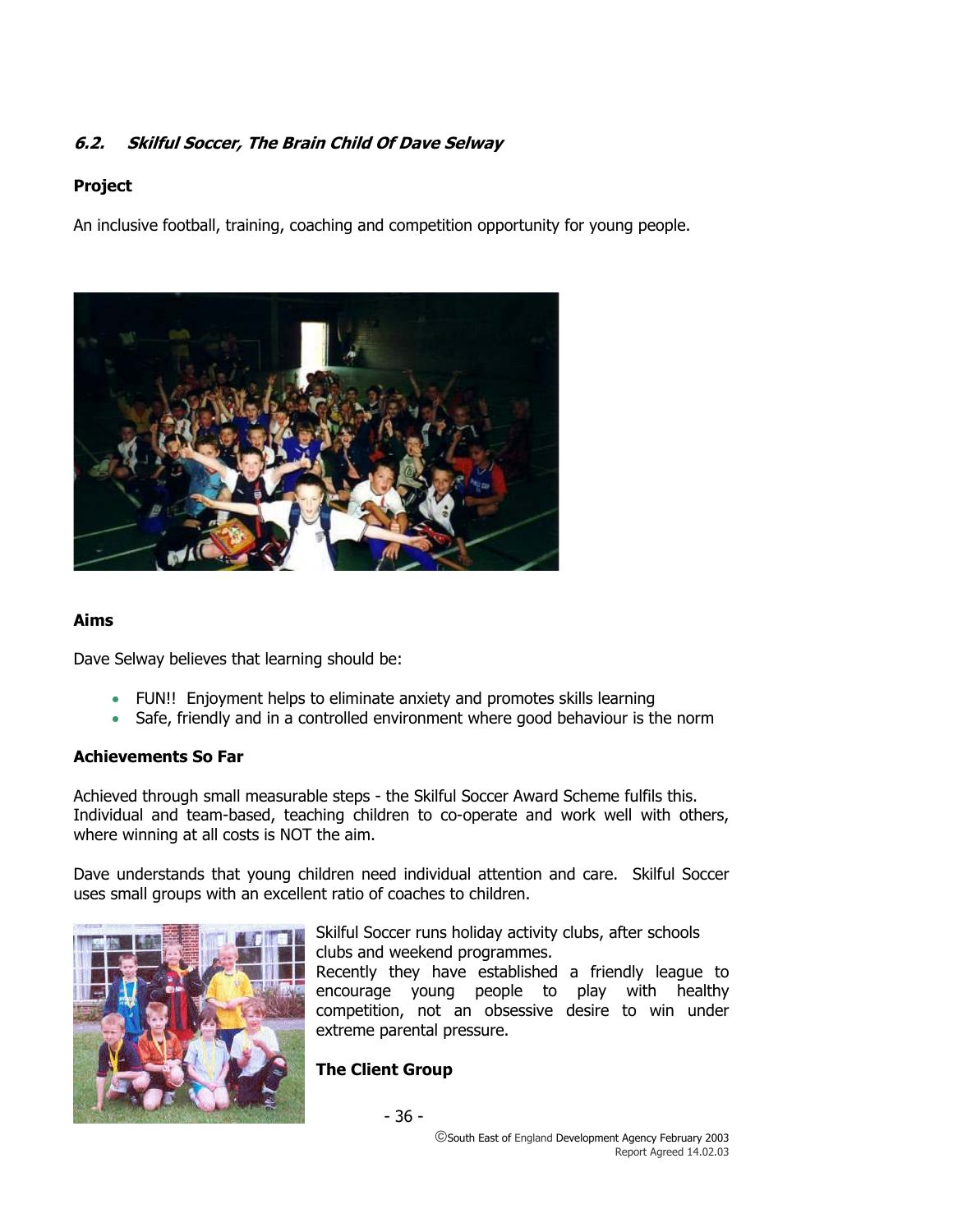Skilful Soccer works with young people up to the age of 11 in their coaching activities. They run leagues and competitions for people under fourteen years of age. Skilful Soccer has a bursary scheme encouraging children from all backgrounds to join in the fun. Dave deliberately targets schools in deprived areas to encourage disengaged children to achieve through sport.

## **Next Steps**

Dave is planning a new venture, this time targeting teachers in primary education. He is running training programmes for teachers in schools, helping them to coach children in sporting activities as fun and challenging. He is also developing robotics, a technologybased teaching programme that he and his team are taking into schools.

#### **The Current Turnover**

Skilful Soccer has an annual turnover of £44,000; this is predicted to rise to £100,000 in the next year in light of the new developments.

## **Number Of Staff**

Dave currently employs nine people part time to work with him on his projects. This will triple in the following year.

## **Volunteers**

Dave has 17 volunteers, all of whom have a passion for the game. Three are young people who are now too old to participate in Skilful Soccer.

#### **Locality**

Skilful Soccer works across the south east of Hampshire, delivering first class football to deprived communities.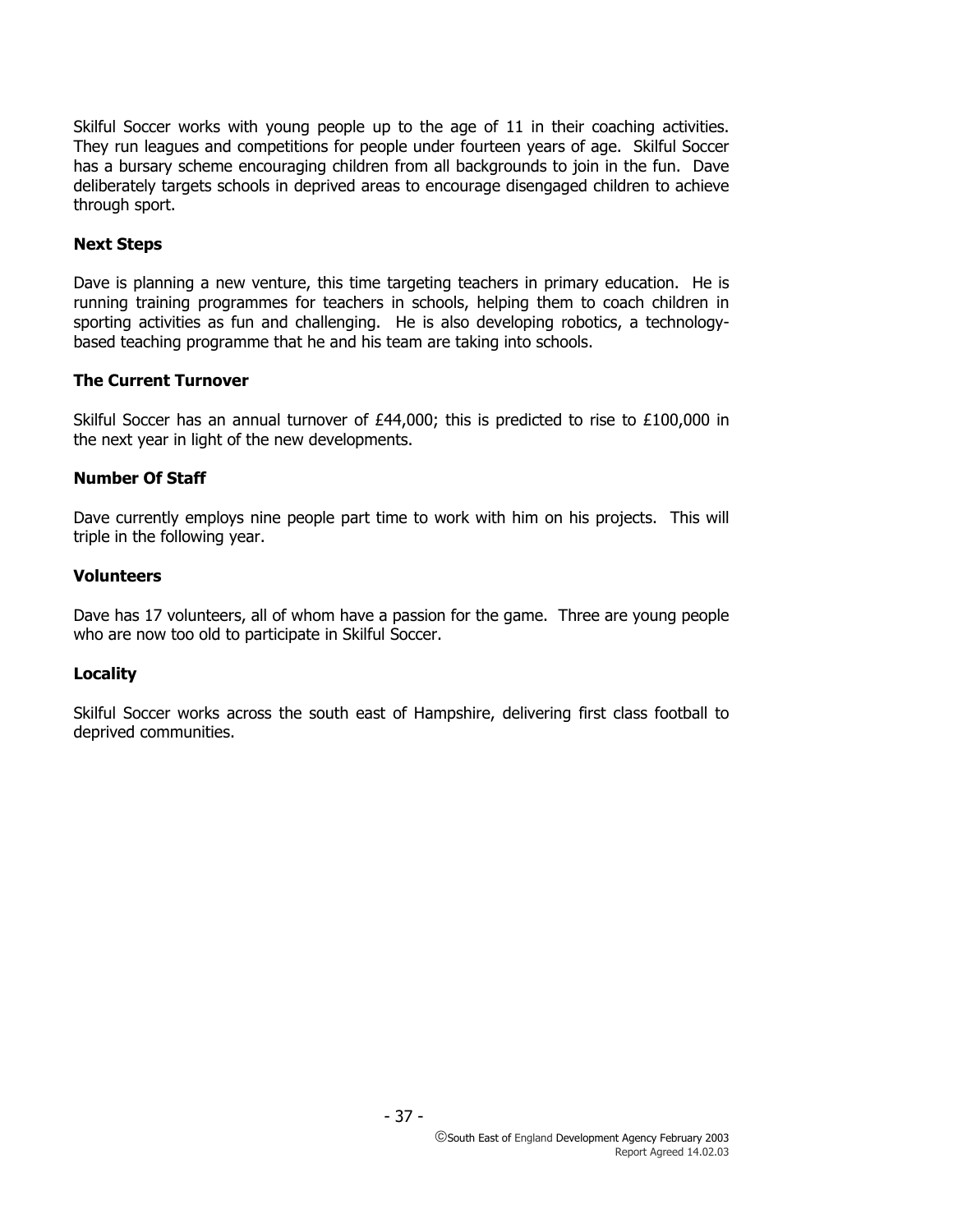# **6.3. Ramsgate Regeneration, A Passion For Roger Rook**

# **The Project**

To transform the main route into Ramsgate.



## **The Aims**

- To regenerate a run down area of Ramsgate
- To instil community pride
- To develop community capacity through local ownership and engagement
- To harness the capacity of local business

Roger recently retired from his butcher's business leaving the running of the company to his sons. He felt strongly that Ramsgate was not providing opportunities to young people. This was resulting in an ever-increasing older population. Roger feels passionately that jobs and a healthy economy are what are needed to keep young people in the area. His first venture towards achieving this is the purchase of a row of houses on the way into Ramsgate. He secured the compulsory purchase order on this. He is now attracting funding to regenerate them using local labour and turning them into mixed-use property.

#### **The Client Group**

Roger is determined that the community will have the opportunity to benefit from his project. However, he is particularly keen to engage people between 18 and 30 to prevent them leaving the area and taking their earning and economic opportunities with them.

#### **Achievements So Far**

Roger has become a 'Prime Timer' with the Community Action Network in order to give him national credibility and focus. He has secured the accommodation and is working on a regeneration plan.

#### **Number Of Staff** None

#### **Turnover**

The property is valued at £800,000; this is only the initial value and will grow as the project develops.

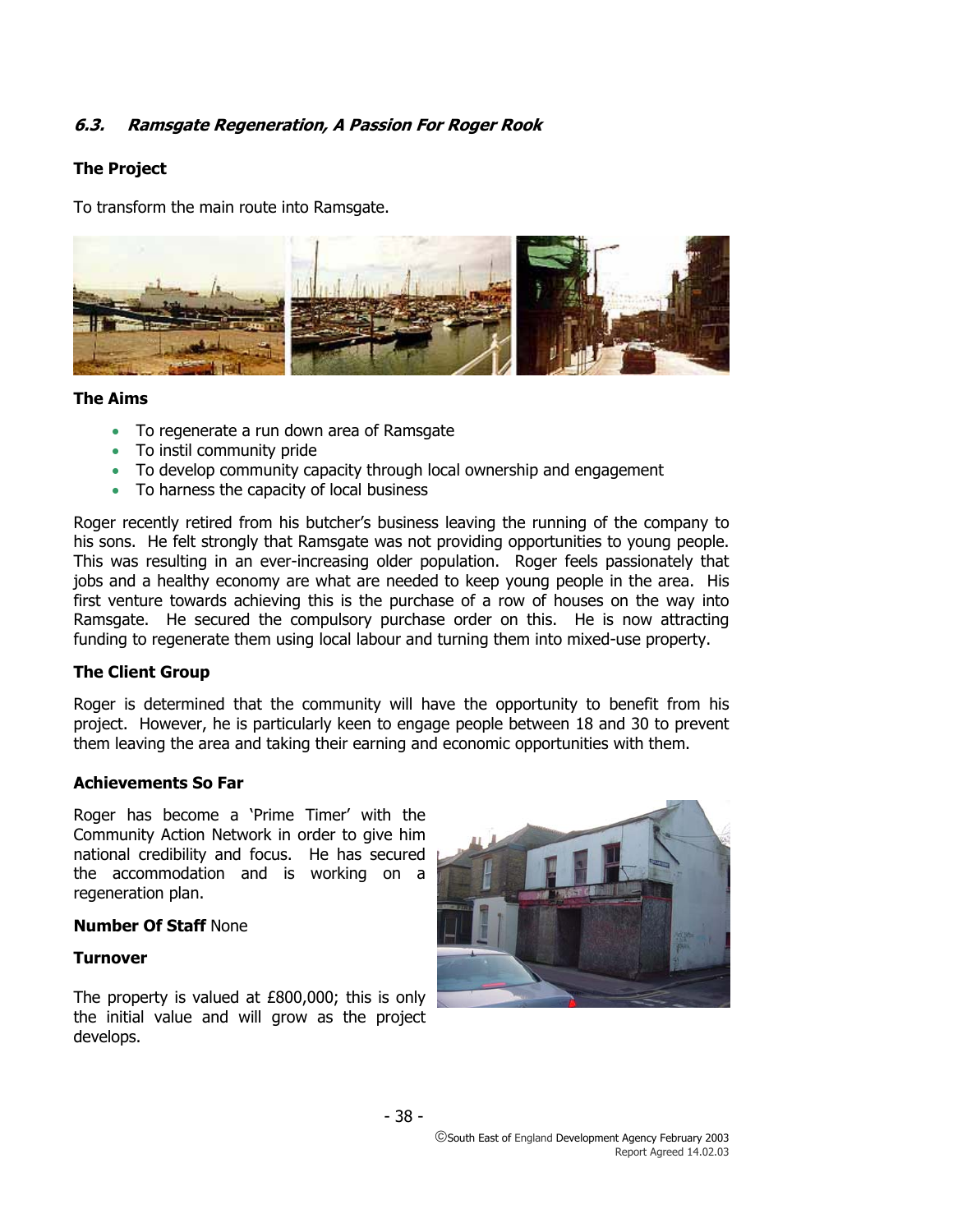# **6.4. King's Church, Medway, A Calling For Pastor Grant Gill**

# **Project**



Caring Hands is a Christian based charity, which has been working with the homeless and disadvantaged of Medway for the past three years. Caring Hands is now a full time day centre meeting the needs of all who come through the door. They have a brand new centre, complete with free showers, washing machine, tumble dryer, kitchen, recreational area and offices, which is already proving too small, as they are full

to overflowing on a daily basis. People are welcomed with a listening ear, friendly advice and a shoulder to cry on.

## **Aims**

Pastor Gill believes in helping the local community to realise the best opportunities presented to them. Through Caring Hands, Pastor Gill and his team offer the community:

- Hot meals and light snacks
- Showers and hairdressing
- Clothing and laundry service
- Doctor's surgery
- Drug and alcohol information clinic
- Pregnancy crisis centre
- Help to find accommodation
- Legal advice
- Literacy classes
- Internet access
- Mediation services
- And somewhere to go

All of this is provided free of charge. Pastor Gill also takes a converted ambulance out onto the streets to help those in need. This vehicle provides hot food and distributes bedding and clothes, as well as a place to sit and talk on a cold evening.

# **The Client Group**

Caring Hands does not discriminate; everyone is welcoming to use the facilities regardless of creed or religion. Caring Hands has a positive impact on the community it supports.

# **Next Steps**

Caring Hands has now expanded to Portsmouth; Pastor Gill and his team have created a model that can be rolled out to communities in need of support and this is beginning to take place. Pastor Gill hopes to continue the work in Medway and assist others to adopt some of the initiatives he is taking forward.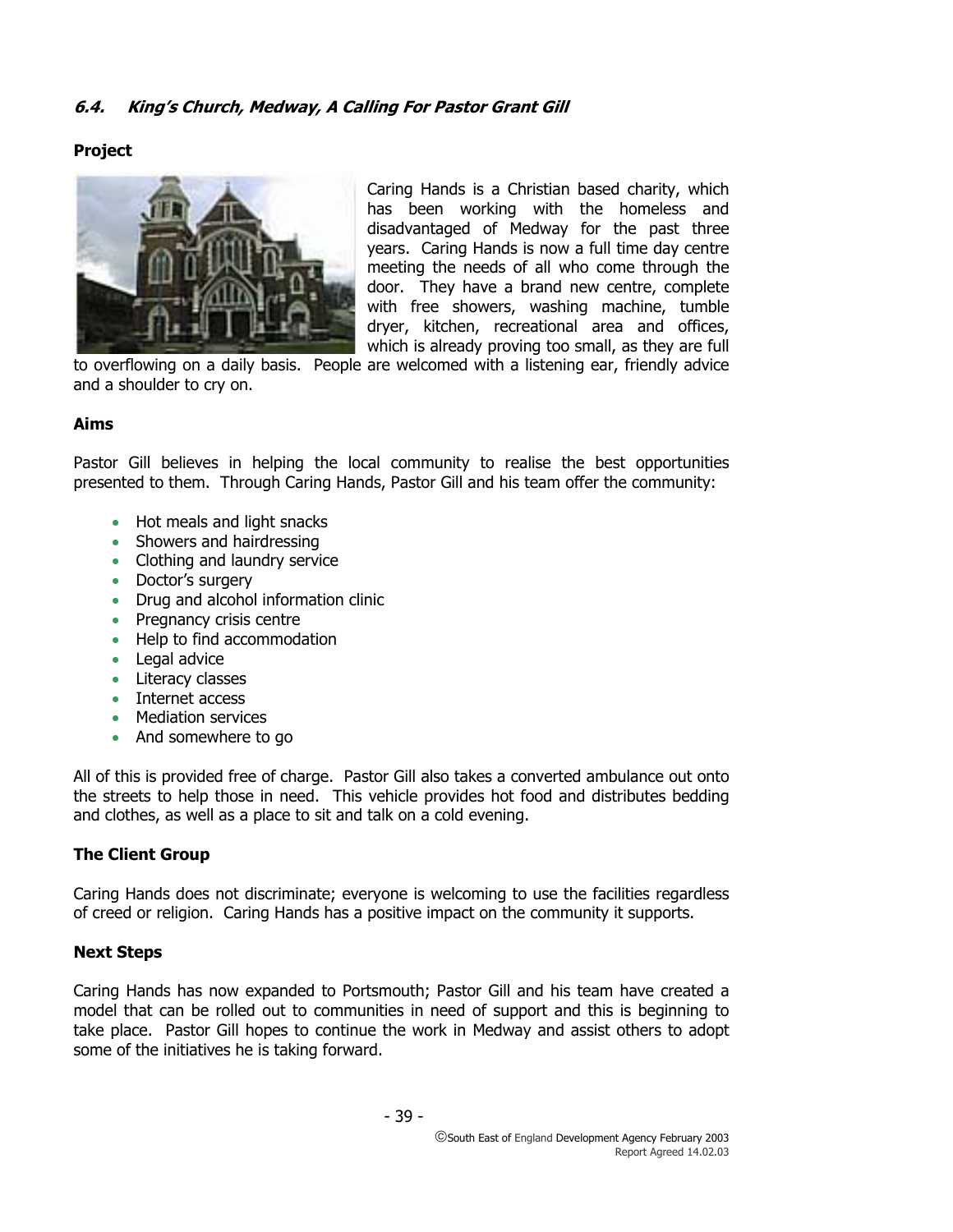Pastor Gill has also acquired an area of land next to Caring Hands which he would like to see developed to benefit the community at large.





Pastor Gill also has other schemes in place such as a multi-media truck that can be used to give musical performances on the road, and for the first time provided a carol service in the centre of Medway in 2002. This is another scheme that Pastor Gill helps to roll out throughout the country.

#### **Turnover**

King's Church and Caring Hands have a turnover of approximately £900,000.

# **Number Of Staff**

There are currently five members of full time staff and 27 volunteers, many of which are the community who utilise the facilities offered by Caring Hands.

# **Locality**

King's Church is based in the south of Medway and Caring Hands is directly opposite.

# **6.5. The Riverside Centre, Richard Priest's Challenge to Convention**

# **Project**

The Riverside Centre is a resource centre offering a wide range of educational, social, recreational and skill-promoting activities, with the specific purpose of integrating people with physical and/or sensory disabilities.

#### **Aims**

Richard has developed his own brand of leadership:

A, B, C, D, E

 $A =$  Administration, the day-to-day running of the business



- 40 -

South East of England Development Agency February 2003 Report Agreed 14.02.03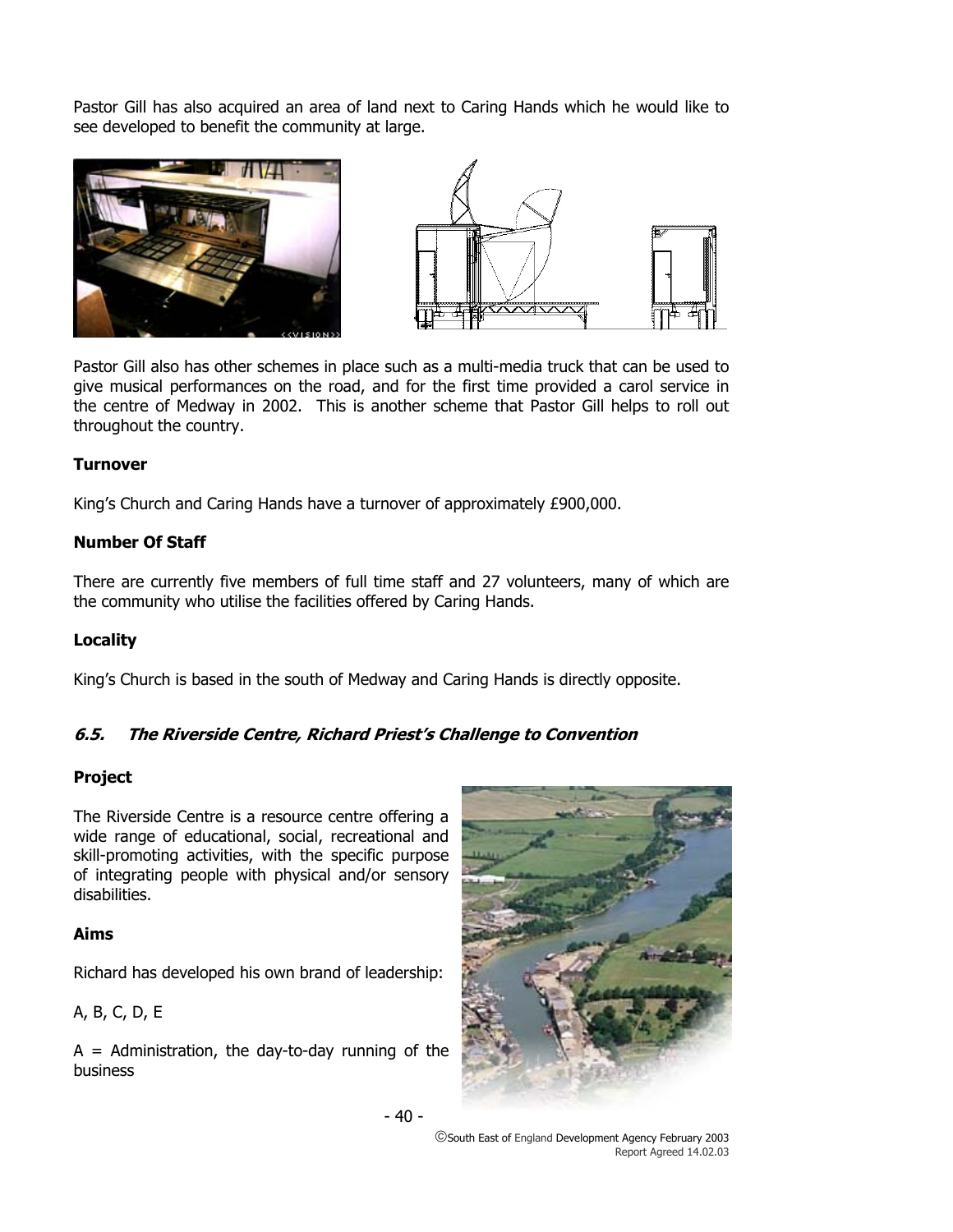- B= Building, location, accessibility, environment
- $C = \text{CARE}$ , seven day provision of day-care facilities, social firm status
- $D =$  Development, physical development of expansion
- $E =$  Entrepreneurship, creative and visionary leadership from within the organisation

Through delivering on these subjects, Richard aims to develop a facility at the heart of a deprived community, offering realistic employment and training facilities for both physically and mentally disabled children, as well as fulfilling the needs of a community centre that is self-sufficient and not dependant upon local or regional grants.

# **The Client Group**

The Riverside Centre staff consists of over 75% physically or mentally disabled adults. The centre provides a cafeteria open to everyone as well as a variety of meeting rooms for hire by local community groups.

# **Next Steps**



Richard plans to continue the expansion programme on at the Riverside Centre and is part way through funding phases 4 and 5, which include the construction of a clubhouse and the conversion of a wood shed to offer further training and employment facilities.

Richard is also the lead in a project to create an independent living centre on land owned by the Riverside Centre, encompassing a wide range of facilities for the disabled including shop mobility and care.

# **The Current Turnover**

The Riverside Centre has a turnover of approximately £520,000.

# **Number Of staff**

There are currently 42 members of full time staff and 13 volunteers. The centre is accredited with social firm status, which means that at least 75% of the employees are disabled and over 50% of the income is from non-statutory sources.

# **Locality**

The Riverside Centre is located on the Quay Side in Newport, two minutes walk from the centre of town and easily accessible.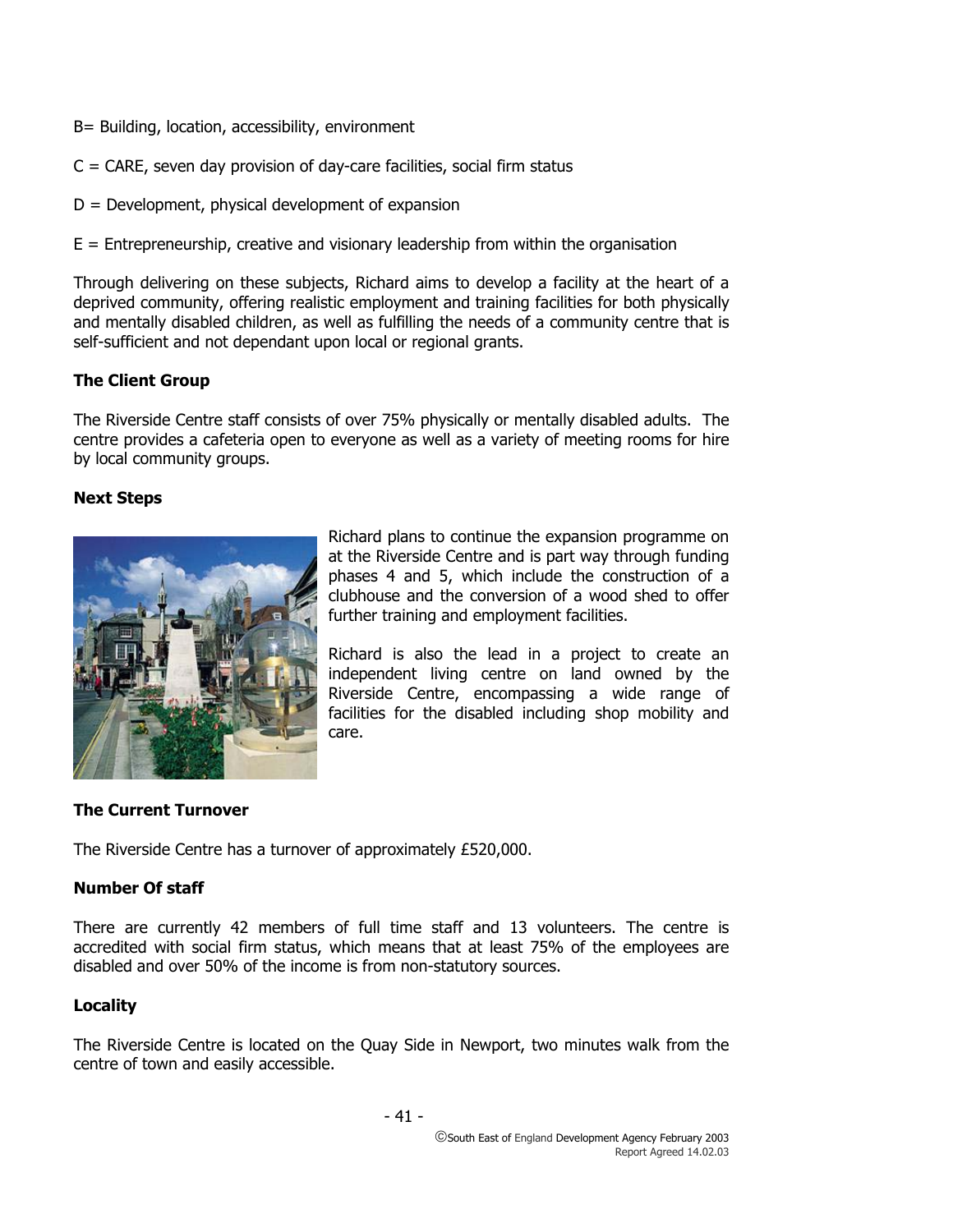# **6.6. Janet Johnston's Emergency Response**

# **Project**

On March 6 1987, the Herald of Free Enterprise capsized off Zeebrugge in Belgium. 189 lives were lost and there was a significant impact on the local community of Dover.

Janet Johnston was asked to join the Herald Assistance Team to offer counselling services to those involved with the disaster and the families and friends of those killed. Janet's work was initially funded in entirety by the Herald Assistance Unit; however, after 14 months this ran out. Janet felt there was still a need for counselling services within the community and started finding funding and resources off her own back.



# **The Client Group**

Dover Counselling Centre now offers a broad range of counselling services to whole of Kent. They have 60 councillors and 30 venues throughout Kent.

Dover counselling services also plays a role in the County Council with disaster preparedness and supports people working at the sharp end of counselling.

#### **Next Steps**

Janet has now retired from Dover Counselling Centre and is wishing to play a key role in assisting the local community embrace counselling services. Although she is still committing one day a week to offering support at Dover Counselling, she wishes to further her academic qualifications and reduce the number of suicides in the region.

# **The Current Turnover**

Dover Counselling Centre turns over approximately £410,000.

## **Number Of Staff**

Dover Counselling Centre has four full time members of staff and 60 casual employees offering over 7,000 counselling hours per year.

#### **Locality**

The Dover Counselling Centre is located in the heart of Dover.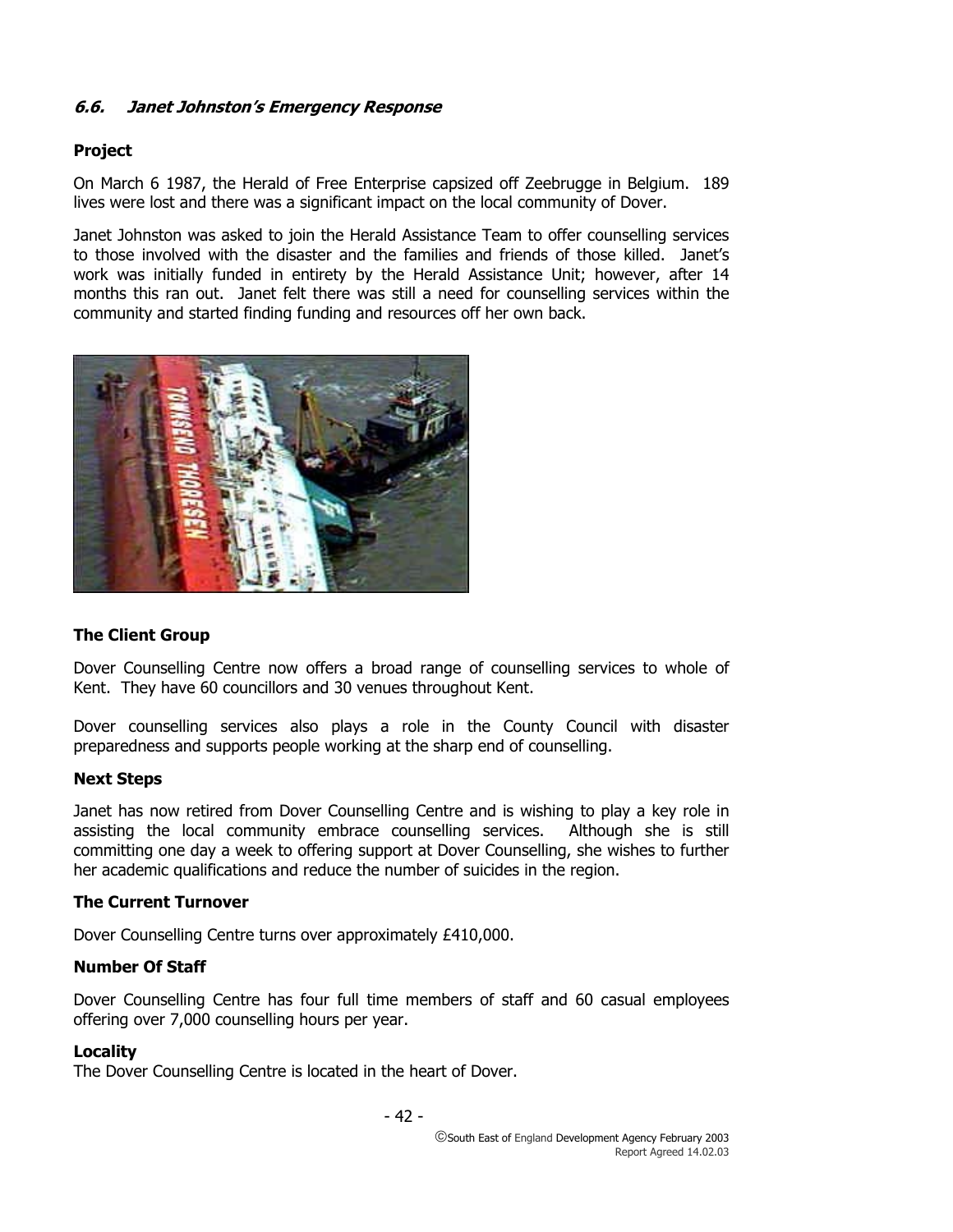# **7. Profiles Of The Entrepreneurs**

| Name:                          | Buggy, Cheryl                                                                                                                                                                                                                                                                                                                                                                                                                                                                                                                                                                                                                                                                                                                                                                      |            |
|--------------------------------|------------------------------------------------------------------------------------------------------------------------------------------------------------------------------------------------------------------------------------------------------------------------------------------------------------------------------------------------------------------------------------------------------------------------------------------------------------------------------------------------------------------------------------------------------------------------------------------------------------------------------------------------------------------------------------------------------------------------------------------------------------------------------------|------------|
| Project:                       | The Discovery Project                                                                                                                                                                                                                                                                                                                                                                                                                                                                                                                                                                                                                                                                                                                                                              |            |
| Ambition:                      | To facilitate school-based communities<br>across Portsmouth to adopt an<br>emotionally intelligent approach to their<br>work                                                                                                                                                                                                                                                                                                                                                                                                                                                                                                                                                                                                                                                       |            |
| Time with project:             | One year                                                                                                                                                                                                                                                                                                                                                                                                                                                                                                                                                                                                                                                                                                                                                                           |            |
| <b>Beneficiaries:</b>          | The deprived community of Paulsgrove                                                                                                                                                                                                                                                                                                                                                                                                                                                                                                                                                                                                                                                                                                                                               |            |
| Background:                    | Cheryl Buggy has worked for years in<br>the field of marketing and media. She<br>has had a very successful career in<br>teaching, writing and broadcasting.<br>However, she became increasingly<br>motivated by the desire to assist<br>deprived communities to realise their<br>full potential.                                                                                                                                                                                                                                                                                                                                                                                                                                                                                   | Portsmouth |
| Project:                       | The aim of the Discovery Project is ground-breaking in that, rather than<br>focus on empowering specific groups to develop and use their emotional<br>intelligence, it focuses on everybody - from head-teachers and teachers,<br>to caretakers and dinner-ladies, from nursery children to Year 11<br>students, from governors to parents. Everybody is encouraged and<br>offered practical strategies for understanding and managing their<br>emotions and developing to their true potential.<br>The Discovery Project is a three-year programme focusing on the<br>Paulsgrove cluster of schools and funded by Portsmouth City Education<br>Department. Its aim is to improve the emotional literacy skills within the<br>six schools, and then beyond to the local community. |            |
| Next steps:                    | Cheryl is working to secure continued funding for the Paulsgrove<br>Discovery Project. She also will continue to offer similar training and<br>personal development for other clusters of schools, building on a large<br>amount of current interest from other areas.                                                                                                                                                                                                                                                                                                                                                                                                                                                                                                             |            |
| <b>Experience of</b><br>SEEDA: | No contact with SEEDA as yet.                                                                                                                                                                                                                                                                                                                                                                                                                                                                                                                                                                                                                                                                                                                                                      |            |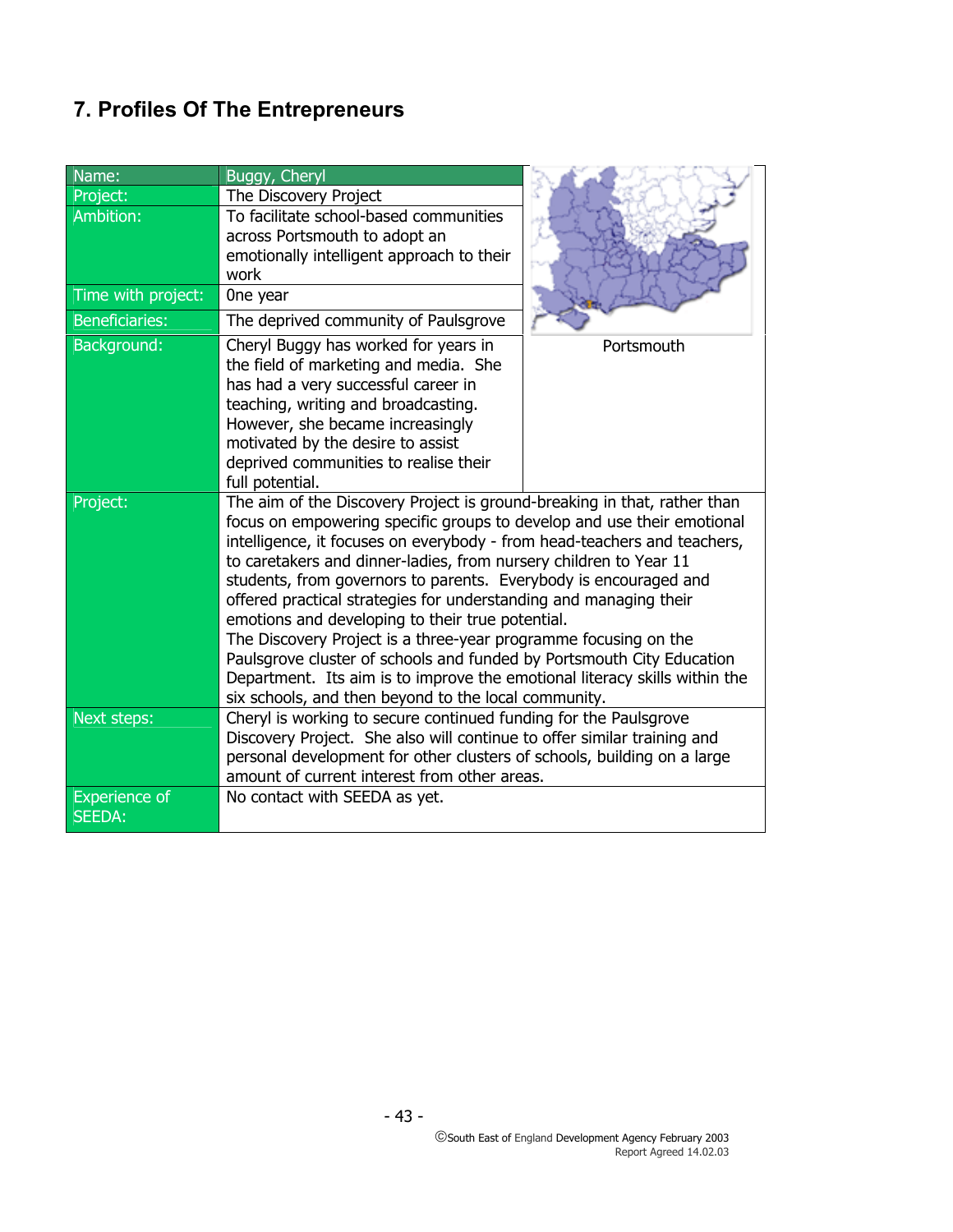| Name:                 | Eades, Guy                                                                 |               |
|-----------------------|----------------------------------------------------------------------------|---------------|
| Project:              | Healing Arts, Isle of Wight.                                               |               |
| Ambition:             | To promote the benefits of using the                                       |               |
|                       | arts in the process of healing                                             |               |
| Time with project:    | 16 years                                                                   |               |
| <b>Beneficiaries:</b> | Approximately 4,000                                                        |               |
| Background:           | Guy is an artist who recognised the                                        |               |
|                       | benefits of using the arts in the process                                  |               |
|                       | of healing. He started work in                                             | Isle of Wight |
|                       | partnership with the NHS Trust in 1986.                                    |               |
| Project:              | Guy started Healing Arts in 1986 with the aim of delivering a programme    |               |
|                       | of arts to people who are receiving health care, to assist in recovery and |               |
|                       | coping with illness. Guy has single-handedly increased the turnover from   |               |
|                       | the original budget of below £10K to over £125K this year, and operates    |               |
|                       | with 20 artists. Last year Healing Arts ran over 6,000 one-to-one sessions |               |
|                       | and over 150 group sessions.                                               |               |
| Next steps:           | Guy wishes to continue to expand the range of services delivered by        |               |
|                       | Healing Arts and increase the target group, particularly with continued    |               |
|                       | expansion throughout the south east of England.                            |               |
| <b>Experience of</b>  | Found it very difficult and complicated to get a relatively small grant of |               |
| SEEDA:                | £2,000 last year.                                                          |               |

| Name:                 | Elliott, Vera                                                                                                                                |        |
|-----------------------|----------------------------------------------------------------------------------------------------------------------------------------------|--------|
| Project:              | Sustainability Action, Thanet                                                                                                                |        |
| Ambition:             | Promote sustainability and regeneration                                                                                                      |        |
|                       | around Thanet                                                                                                                                |        |
| Time with project:    | 2 years                                                                                                                                      |        |
| <b>Beneficiaries:</b> | Approximately 4,000                                                                                                                          |        |
| Background:           | Started the Centre for Environment                                                                                                           |        |
|                       | Initiative in Sutton and worked for                                                                                                          |        |
|                       | Friends of the Earth                                                                                                                         | Thanet |
| Project:              | Sustainability Action aims to train local people in the issues and<br>opportunities of sustainable regeneration, and to start the process of |        |
|                       |                                                                                                                                              |        |
|                       | empowering them to take a more active role in regenerating Thanet.                                                                           |        |
|                       |                                                                                                                                              |        |
| Next steps:           | Continue to work towards the community vision for 2020 in co-operation                                                                       |        |
|                       | with Thanet's Local Agenda 21.                                                                                                               |        |
| <b>Experience of</b>  | Has applied for small grants from SEEDA, found the service to be                                                                             |        |
| <b>SEEDA:</b>         | straightforward and relatively painless.                                                                                                     |        |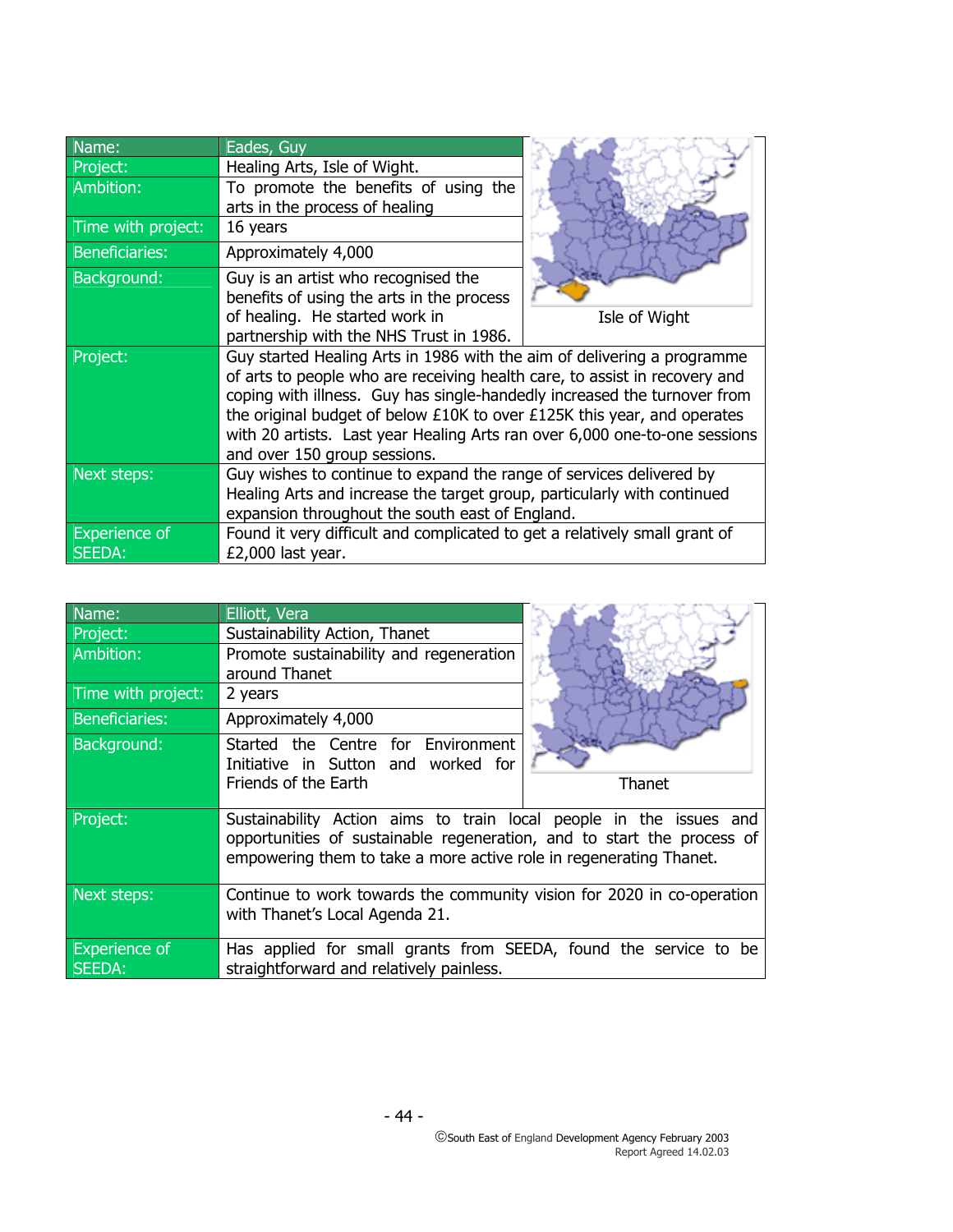| Name:                                 | Fairley, Susan                                                                                                                                                                                                                                                                                                                                                                                |       |
|---------------------------------------|-----------------------------------------------------------------------------------------------------------------------------------------------------------------------------------------------------------------------------------------------------------------------------------------------------------------------------------------------------------------------------------------------|-------|
| Project:                              | The Sandown Clinic.                                                                                                                                                                                                                                                                                                                                                                           |       |
| Ambition:                             | To give local kids a good start at life                                                                                                                                                                                                                                                                                                                                                       |       |
| Time with project:                    | 8 years                                                                                                                                                                                                                                                                                                                                                                                       |       |
| <b>Beneficiaries:</b>                 | Approximately 90                                                                                                                                                                                                                                                                                                                                                                              |       |
| Background:                           | Susan is a qualified osteopath.<br>She<br>runs her own practice and has built up<br>a successful business. She started the<br>youth project with land donated by local<br>organisations and has run the centre for<br>8 years.                                                                                                                                                                | Dover |
| Project:                              | Susan became increasingly worried about the lack of facilities for young<br>people in her village. She set about ensuring that a facility was<br>established for young people. The facility offers young people a place to<br>go, where structured programmes and events are offered in an adult<br>environment. A variety of equipment is provided, such as sports and<br>educational tools. |       |
| Next steps:                           | To introduce nutrition and neurological exercises, as well as expanding<br>the current set up of activities offered to the children. Would also like to<br>roll the programme out into other areas.                                                                                                                                                                                           |       |
| <b>Experience of</b><br><b>SEEDA:</b> | Has had direct contact with local SEEDA representative, found it all a bit<br>of a waste of time and got the impression that SEEDA was not interested<br>in small projects like hers.                                                                                                                                                                                                         |       |

| Name:                 | Gill, Grant                                                                 |        |
|-----------------------|-----------------------------------------------------------------------------|--------|
| Project:              | Kings Church                                                                |        |
| Ambition:             | To improve the standard of living for                                       |        |
|                       | the community                                                               |        |
| Time with project:    | 5 years                                                                     |        |
| <b>Beneficiaries:</b> | Approximately 1000                                                          |        |
| Background:           | Pastor Gill is the Senior Minister at                                       |        |
|                       | Kings Church in Chatham. He took up                                         |        |
|                       | this post five years ago; previously, he                                    | Medway |
|                       | had been involved with a feeding                                            |        |
|                       | programme in Mozambique, the                                                |        |
|                       | campaign to release Nelson Mandela,                                         |        |
|                       | and a church in Hampshire.                                                  |        |
| Project:              | His organisation primarily works with the socially disadvantaged, offering  |        |
|                       | general support and more specific support such as an accommodation          |        |
|                       | bureau, literacy classes, pregnancy crisis bureau, funeral services and     |        |
|                       | even hair dressing services. All of these services share the aim of helping |        |
|                       | people to achieve employment.                                               |        |
|                       | When Pastor Gill started in the area there was a turnover of under £25K.    |        |
|                       | This year's turnover is expected to be in the region of $£500-750K$ .       |        |
|                       | Working for the organisation are five full time members of staff and 27     |        |
|                       | volunteers, many of whom form part of the clientele for the services the    |        |
|                       | church offers.                                                              |        |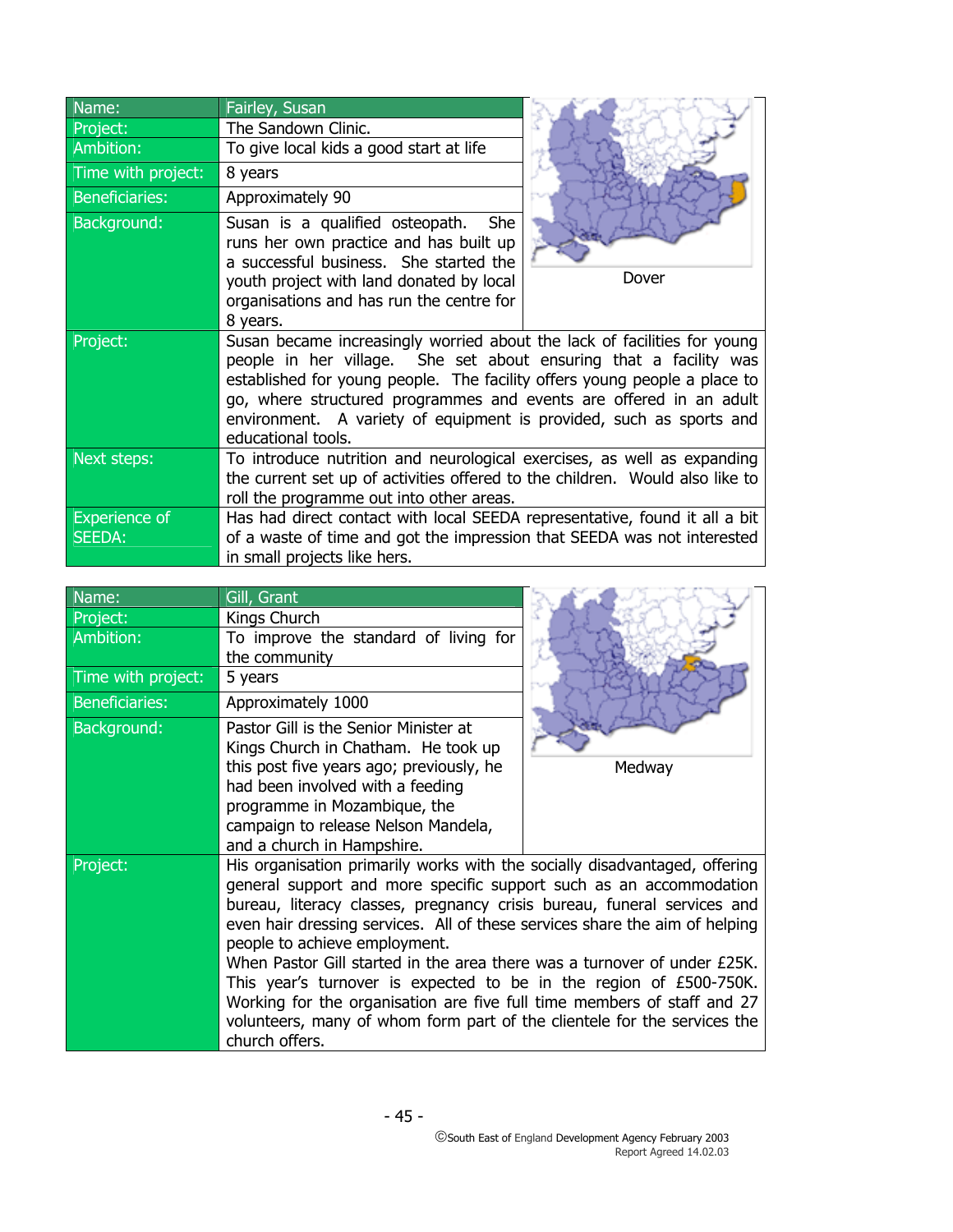| Next steps:   | Pastor Gill has recently bought a property with 2.4 acres of land, which he |
|---------------|-----------------------------------------------------------------------------|
|               | wishes to develop to benefit the community. Pastor Gill also wishes to      |
|               | expand the facilities offered in Medway and look at other areas that could  |
|               | also benefit from the work of his church.                                   |
| Experience of | No contact with SEEDA as yet.                                               |
| SEEDA:        |                                                                             |

| Name:                          | Haydock, Becky                                                                                                                                                                                                                                  |               |
|--------------------------------|-------------------------------------------------------------------------------------------------------------------------------------------------------------------------------------------------------------------------------------------------|---------------|
| Project:                       | <b>IoW Young People's Inclusion Project</b>                                                                                                                                                                                                     |               |
| Ambition:                      | Community development through the                                                                                                                                                                                                               |               |
|                                | inclusion of young people                                                                                                                                                                                                                       |               |
| Time with project:             | $1.5$ years                                                                                                                                                                                                                                     |               |
| <b>Beneficiaries:</b>          | Approximately 500                                                                                                                                                                                                                               |               |
| Background:                    | Becky has worked with young people<br>for a number of years. She is                                                                                                                                                                             |               |
|                                | committed to changing their lives and<br>empowering them.                                                                                                                                                                                       | Isle of Wight |
| Project:                       | The Young People's Inclusion Project works with young people<br>encouraging them to identify areas of their lives they want to change and<br>assisting them in achieving that change.                                                           |               |
| Next steps:                    | Becky is committed to developing a physical presence for the youth work<br>on the island. She is working with other providers to achieve this aim.<br>She needs assistance with managing the politics on the island and<br>accessing resources. |               |
| <b>Experience of</b><br>SEEDA: | No contact with SEEDA as yet.                                                                                                                                                                                                                   |               |

| Name:                 | Johnston, Janet                                                                                                                                                                                                                                                                                                                                                                                                                             |  |
|-----------------------|---------------------------------------------------------------------------------------------------------------------------------------------------------------------------------------------------------------------------------------------------------------------------------------------------------------------------------------------------------------------------------------------------------------------------------------------|--|
| Project:              | Dover Counselling Service                                                                                                                                                                                                                                                                                                                                                                                                                   |  |
| Ambition:             | To provide counselling services<br>to<br>anybody who requires them                                                                                                                                                                                                                                                                                                                                                                          |  |
| Time with project:    | 11 years                                                                                                                                                                                                                                                                                                                                                                                                                                    |  |
| <b>Beneficiaries:</b> | Approximately 3,500                                                                                                                                                                                                                                                                                                                                                                                                                         |  |
| Background:           | After the Zeebrugge disaster, Janet was<br>seconded to act as counsellor to family<br>and friends of victims, due to her<br>extensive experience. After 14 months<br>the council stopped funding Herald<br>Assistance Unit. Janet then found<br>funding from the corporate sector and<br>secured a building rent free - very small<br>to begin with, just Janet and volunteers<br>- the project now has a commercial and<br>community side. |  |



South East of England Development Agency February 2003 Report Agreed 14.02.03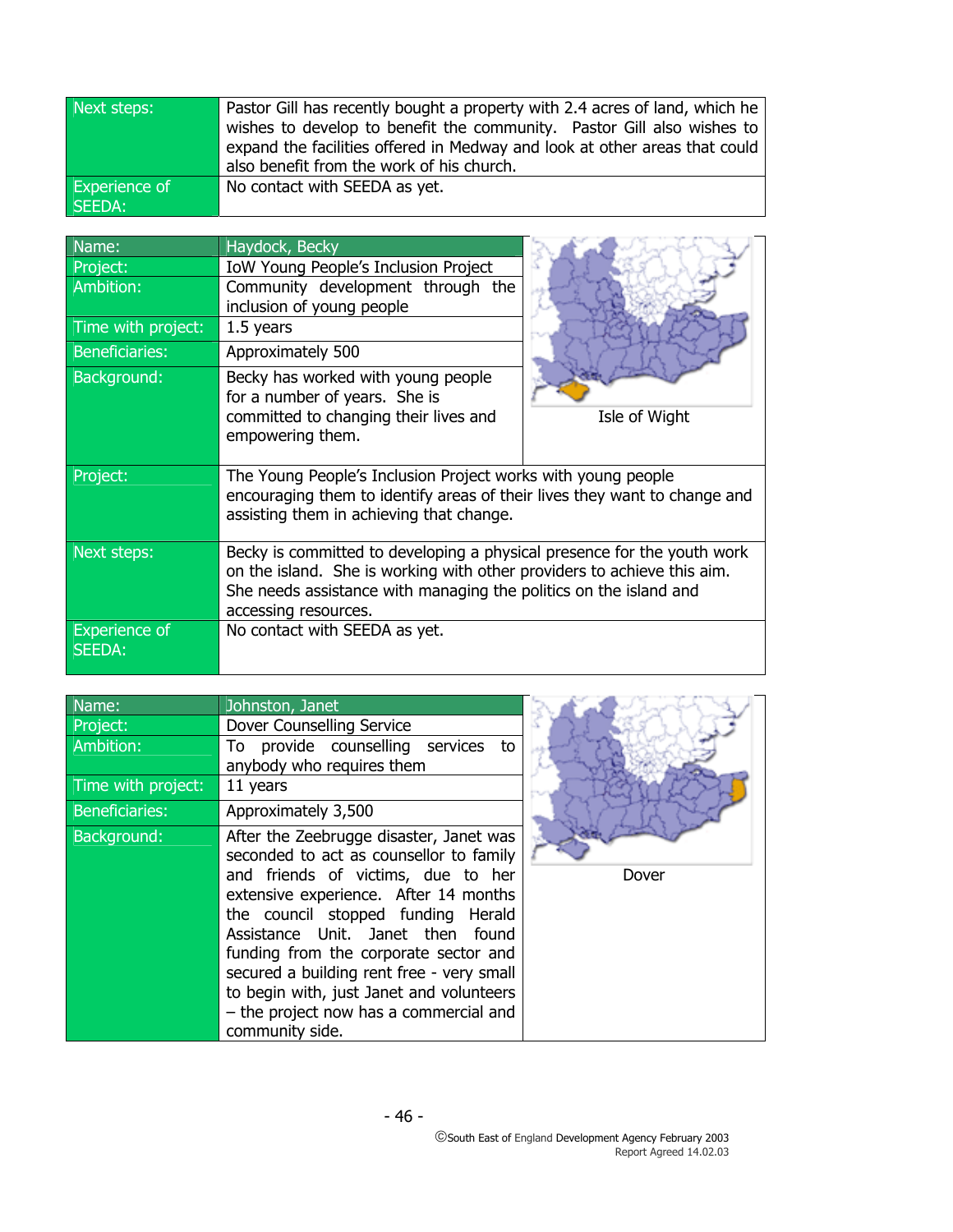| Project:                       | Counselling services for 14+. Broad range of counselling services to<br>whole of Kent. Sixty counsellors and 30 venues throughout Kent - also<br>play a role in County Council with disaster preparedness. They also<br>support people working at the sharp end, welfare officers, social workers<br>etc.                                                                                                                   |
|--------------------------------|-----------------------------------------------------------------------------------------------------------------------------------------------------------------------------------------------------------------------------------------------------------------------------------------------------------------------------------------------------------------------------------------------------------------------------|
| Next steps:                    | Janet has now retired from Dover Counselling and is looking for a new<br>project. Her successor, Paul Atkinson, has come out of academia and is<br>young and full of ideas and energy. Janet would expect children's<br>services to develop in the south east of Kent, and expects the training<br>element to grow dramatically. Janet has also committed one day a week<br>to assist Dover Counselling on an ad hoc basis. |
| <b>Experience of</b><br>SEEDA: | Would like to utilise local SEEDA building but being 'bounced around'<br>trying to find correct person to speak to.                                                                                                                                                                                                                                                                                                         |

| Name:                          | Kemp, Barry                                                                                                                                     |               |
|--------------------------------|-------------------------------------------------------------------------------------------------------------------------------------------------|---------------|
| Project:                       | The Barry Lawrence Centre                                                                                                                       |               |
| Ambition:                      | Community Development through the<br>inclusion of young people                                                                                  |               |
| Time with project:             | 2 years                                                                                                                                         |               |
| <b>Beneficiaries:</b>          | Approximately 2000                                                                                                                              |               |
| Background:                    | Before Barry started working for the<br>Barry Lawrence Centre, he was working                                                                   |               |
|                                | with the Post Office as a recovery agent                                                                                                        | Isle of Wight |
|                                | for TV licensing and thought that a<br>career change was in order! He actively                                                                  |               |
|                                | sought a career to help his local                                                                                                               |               |
|                                | community.                                                                                                                                      |               |
| Project:                       | The Barry Lawrence Centre is part of Preston Community Partnership Ltd                                                                          |               |
|                                | and was formed with SRB money to help tackle some of the issues of                                                                              |               |
|                                | deprivation in the St John's ward of Ryde. Fundamentally, the<br>organisation assists residents in improving their lives, particularly those in |               |
|                                | social housing.                                                                                                                                 |               |
|                                | Through NOF and GOSE Barry has acquired excellent ICT facilities that                                                                           |               |
|                                | have doubled the number of people using the community facility in the<br>last six months. The service now caters for over 2000 homes.           |               |
| Next steps:                    | The current project is heavily supported by Medina Housing in terms of                                                                          |               |
|                                | both finance and administration. Barry is looking to acquire more SRB                                                                           |               |
|                                | funding to enable the centre to stand on its own two feet. He then hopes                                                                        |               |
|                                | to approach Medina Housing to start the project again in the neighbouring                                                                       |               |
|                                | ward. Barry is also working with a local church community centre to                                                                             |               |
|                                | establish a third community facility within the next two years.                                                                                 |               |
| <b>Experience of</b><br>SEEDA: | No contact with SEEDA as yet.                                                                                                                   |               |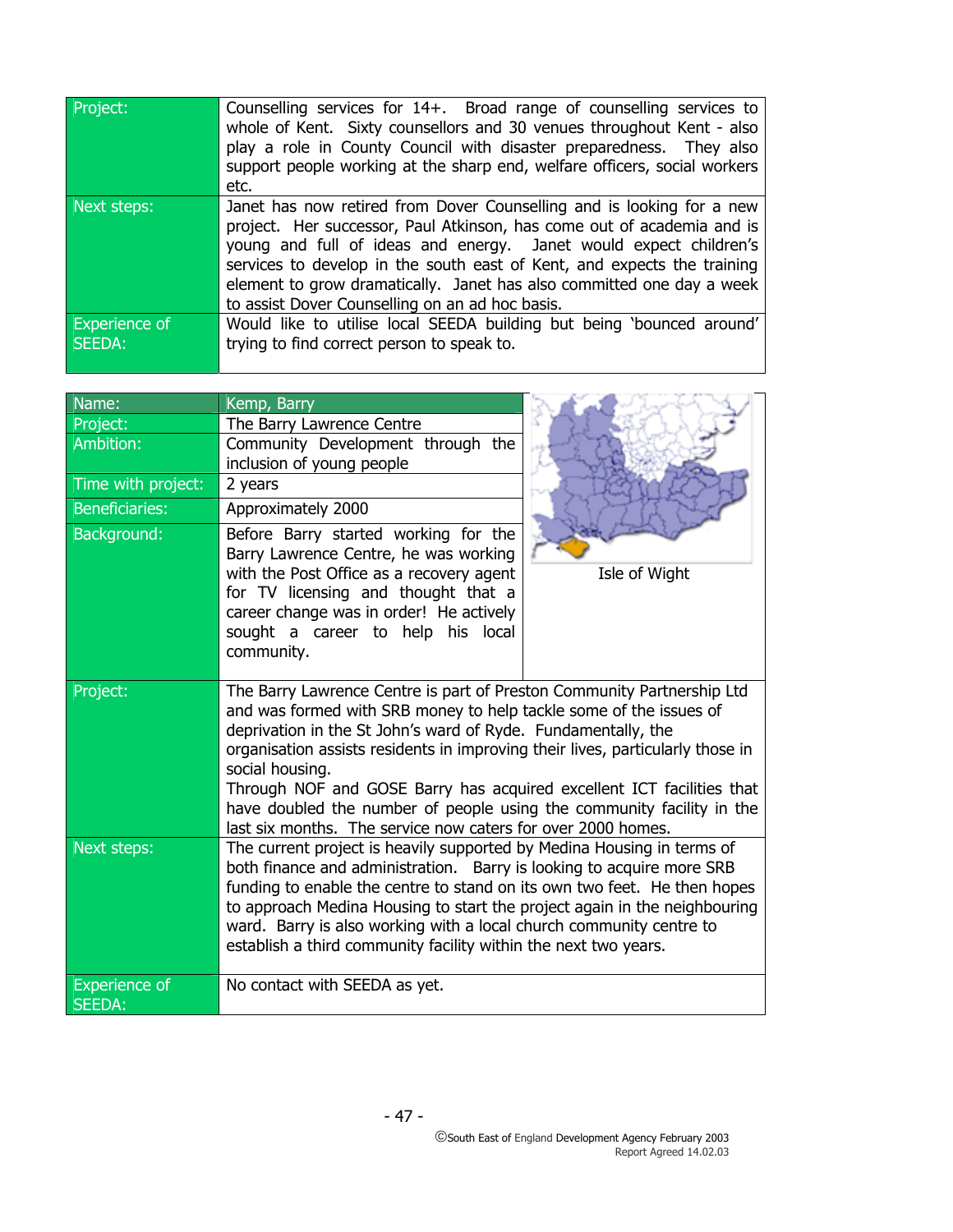| Name:                                 | Lamburn, Louise                                                                                                                                                                                                                                                                                                                                                                                                                                                                                                                                                                                                                                                                                                                                                  |            |
|---------------------------------------|------------------------------------------------------------------------------------------------------------------------------------------------------------------------------------------------------------------------------------------------------------------------------------------------------------------------------------------------------------------------------------------------------------------------------------------------------------------------------------------------------------------------------------------------------------------------------------------------------------------------------------------------------------------------------------------------------------------------------------------------------------------|------------|
| Project:                              | Wishbone                                                                                                                                                                                                                                                                                                                                                                                                                                                                                                                                                                                                                                                                                                                                                         |            |
| Ambition:                             | Community involvement through art<br>and design                                                                                                                                                                                                                                                                                                                                                                                                                                                                                                                                                                                                                                                                                                                  |            |
| Time with project:                    | 4 months                                                                                                                                                                                                                                                                                                                                                                                                                                                                                                                                                                                                                                                                                                                                                         |            |
| <b>Beneficiaries:</b>                 | 28                                                                                                                                                                                                                                                                                                                                                                                                                                                                                                                                                                                                                                                                                                                                                               |            |
| Background:                           | Louise set up a tile company, taking it<br>to an annual turnover of £400,000.                                                                                                                                                                                                                                                                                                                                                                                                                                                                                                                                                                                                                                                                                    |            |
|                                       | Louise then moved into lecturing in art<br>and fashion design at Portsmouth<br>She set up a company<br>University.<br>called Bumper Shoot, to get artists,<br>writers and musicians to work with kids<br>in schools, looking at cultural as well as<br>artistic issues.                                                                                                                                                                                                                                                                                                                                                                                                                                                                                          | Portsmouth |
| Project:                              | Wishbone is an initiative to raise cultural awareness and empower Kenyan<br>women and children to change their lives. By providing western design<br>skills and knowledge of the western market, Kenyan women and children<br>are encouraged to design and make products for sale in Britain.<br>Wishbone has a showcase shop in Portsmouth and products are sold<br>through markets and by post in England. The principles of self-<br>sustainability govern the project. Many of the Kenyan participants have<br>come from crime or prostitution.<br>Wishbone was set up with a grant of £2,000 from the UN via SIPAK. The<br>project has been running for four months and has turned over £4,000.<br>The project aims to turn over £20,000 in its first year. |            |
| Next steps:                           | Louise aims to expand the project to include more Portsmouth designers,<br>create a branding based on the design element of Wishbone. She then<br>hopes to move on to a franchise through every city in the country,<br>bringing Kenya and Britain closer. The project will begin to work with<br>people from Thailand and Mexico. The project will not loose its focus on<br>challenging poverty.                                                                                                                                                                                                                                                                                                                                                               |            |
| <b>Experience of</b><br><b>SEEDA:</b> | No contact with SEEDA as yet.                                                                                                                                                                                                                                                                                                                                                                                                                                                                                                                                                                                                                                                                                                                                    |            |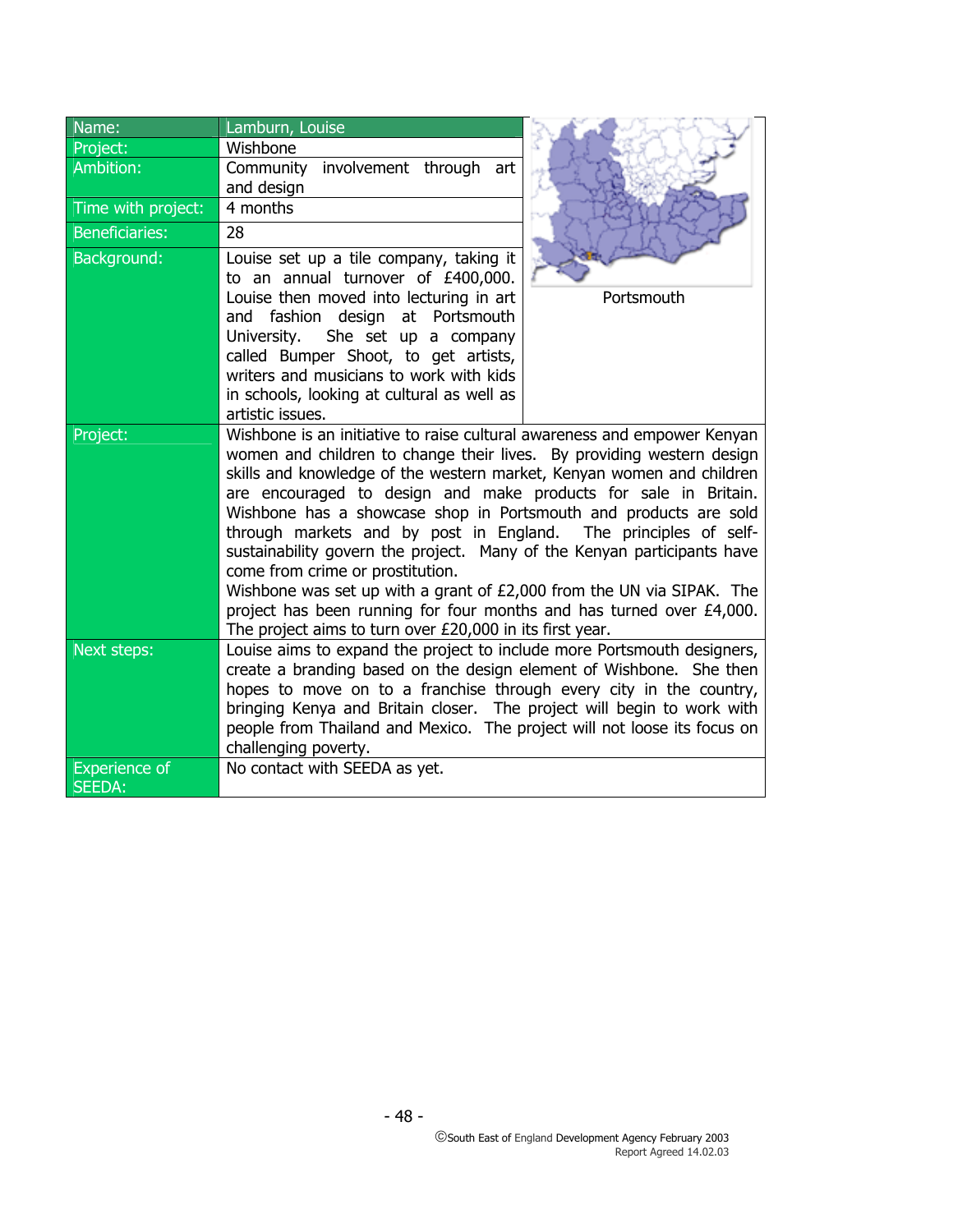| Name:<br>Project:              | Davis, Chris<br><b>SCRATCH</b>                                                                                                                                                                                                                                                                                                                                                                                         |             |
|--------------------------------|------------------------------------------------------------------------------------------------------------------------------------------------------------------------------------------------------------------------------------------------------------------------------------------------------------------------------------------------------------------------------------------------------------------------|-------------|
| Ambition:                      | Relieve the effects of poverty within the<br>local community                                                                                                                                                                                                                                                                                                                                                           |             |
| Time with Project:             | 3 years.                                                                                                                                                                                                                                                                                                                                                                                                               |             |
| <b>Beneficiaries:</b>          | Approximately 4,000.                                                                                                                                                                                                                                                                                                                                                                                                   |             |
| Background:                    | Having previously worked in MOD<br>Design; it was whilst working at home<br>and within his local church, that Chris<br>the effects of poverty and<br>saw                                                                                                                                                                                                                                                               | Southampton |
|                                | answered the call to work to relieve<br>those daily effects.                                                                                                                                                                                                                                                                                                                                                           |             |
| Project:                       | SCRATCH (Southampton City & Region Action to Combat Hardship) is a<br>Charitable Company set up in 1999 to help relieve the effects of poverty<br>in Southampton City and surrounding areas. Last year SCRATCH helped<br>over 10000 people with Furniture, Emergency Food or Clothes. It also<br>runs a White Goods Projects, Removals Service, Christmas Toys,<br>Decorating Services, and Work Experience Programme. |             |
| <b>Next Steps:</b>             | Chris wishes to expand the number of household and individuals<br>benefiting from SCRATCH and continue to gro the furniture recycling<br>store.                                                                                                                                                                                                                                                                        |             |
| <b>Experience of</b><br>SEEDA: | No direct contact, although through the Church and City Mission there has<br>been contact at a distance                                                                                                                                                                                                                                                                                                                |             |

| Name:                          | Girt, Matthew                                                                                                                      |        |
|--------------------------------|------------------------------------------------------------------------------------------------------------------------------------|--------|
| Project:                       | Church in Society, Regeneration Group                                                                                              |        |
| Ambition:                      | To enable people to live life to the full<br>by overcoming exclusion                                                               |        |
| Time with Project:             | 2 years.                                                                                                                           |        |
| <b>Beneficiaries:</b>          | Approximately 620.                                                                                                                 |        |
| Background:                    | Background as a town planner, but<br>started property information company,                                                         |        |
|                                | trying to achieve public private and<br>voluntary community sector, continuing<br>knowledge. Continuing with private               | Medway |
|                                | sector, also chair of sustainable<br>community workforce part of Thames<br>gateway drawing up AIF programme.                       |        |
| Project:                       | Ltd by guarantee owned by diocese of Canterbury and Rochester $-$ draws                                                            |        |
|                                | in other resources and investment $-$ Matthew heads up regeneration                                                                |        |
|                                | group, aims are to enable people to live their lives out to the full,<br>overcoming exclusion in line with his beliefs.            |        |
| Next Steps:                    | To continue the work they are doing within the community                                                                           |        |
| <b>Experience of</b><br>SEEDA: | Board member of north Kent gateway partnership, also leading a<br>feasibility study into employment bond initiative in north Kent. |        |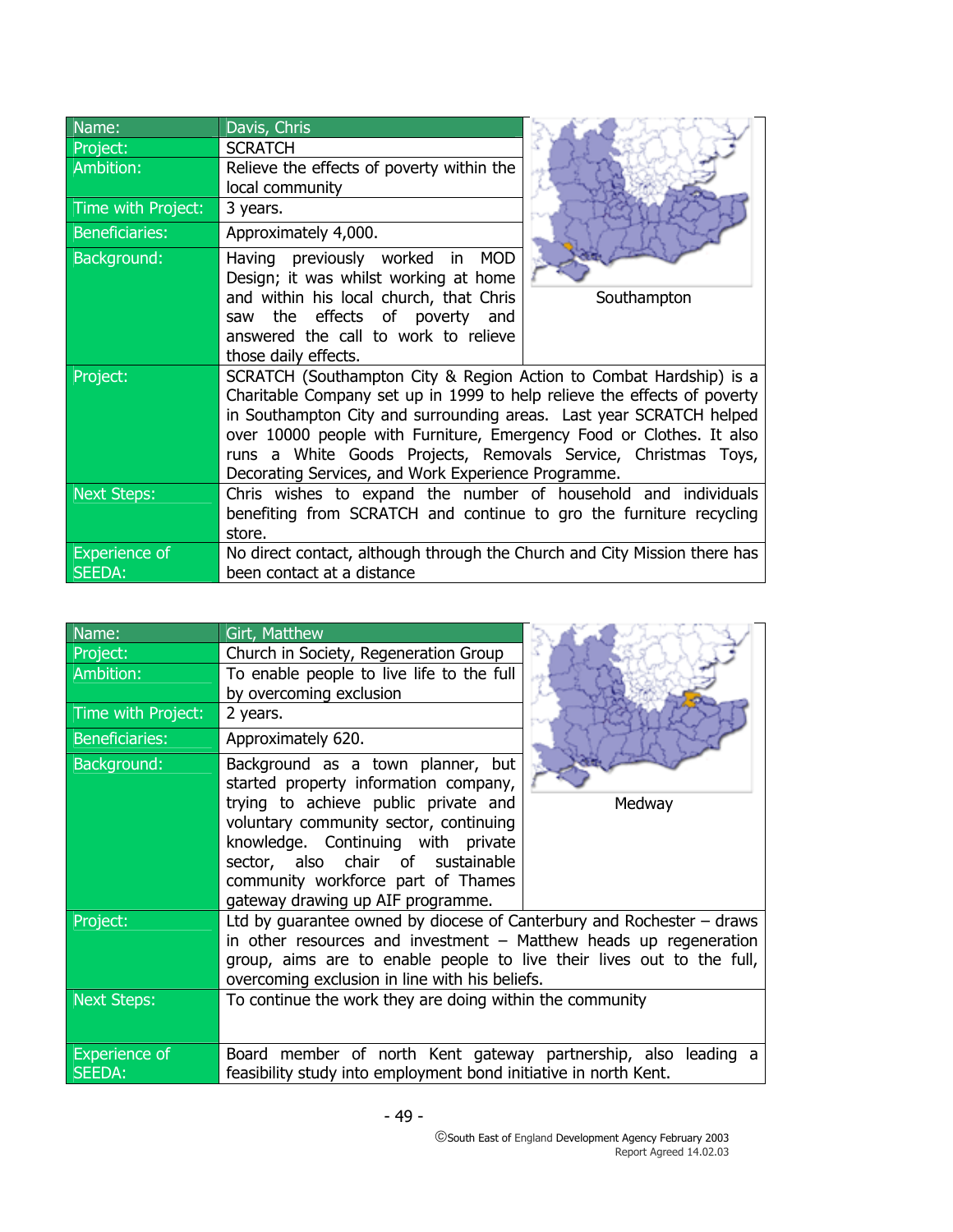| Name:                                 | McGeever, Jim                                                                                                                                                                                                                                                                                                                                                                                                                                        |            |
|---------------------------------------|------------------------------------------------------------------------------------------------------------------------------------------------------------------------------------------------------------------------------------------------------------------------------------------------------------------------------------------------------------------------------------------------------------------------------------------------------|------------|
| Project:                              | ProCEED.                                                                                                                                                                                                                                                                                                                                                                                                                                             |            |
| Ambition:                             | Promoting Best Practice in the Social<br>Sector                                                                                                                                                                                                                                                                                                                                                                                                      |            |
| Time with project:                    | 5 months                                                                                                                                                                                                                                                                                                                                                                                                                                             |            |
| <b>Beneficiaries:</b>                 | 250                                                                                                                                                                                                                                                                                                                                                                                                                                                  |            |
| Background:                           | Jim worked in the independent sector<br>as a volunteer for six years working in<br>London, then as a VSO volunteer in<br>eastern Europe. He worked in Post<br>Office Services then had a career<br>change. He took a degree in<br>Humanities then began working in the<br>social sector                                                                                                                                                              | Portsmouth |
| Project:                              | ProCEED delivers projects and consultancy abroad and promotes best<br>practice in the UK, social responsibility in business and facilitates<br>organisations working abroad, or setting up not-for-profit organisations,<br>to show commitment to the sector. It has an increasing presence abroad,<br>bringing on another five countries raises the profile of corporate social<br>responsibility. The turnover for this year is estimated at £90K. |            |
| Next steps:                           | Jim plans to build the organisation, to develop a local market in Britain<br>and to expand outside eastern Europe.                                                                                                                                                                                                                                                                                                                                   |            |
| <b>Experience of</b><br><b>SEEDA:</b> | No contact with SEEDA as yet.                                                                                                                                                                                                                                                                                                                                                                                                                        |            |

| Name:                 | Newman, Tom                                                                                                                                                                                                                                                                                                                                                                                                                                                                                                                            |             |
|-----------------------|----------------------------------------------------------------------------------------------------------------------------------------------------------------------------------------------------------------------------------------------------------------------------------------------------------------------------------------------------------------------------------------------------------------------------------------------------------------------------------------------------------------------------------------|-------------|
| Project:              | Pirates for Peace                                                                                                                                                                                                                                                                                                                                                                                                                                                                                                                      |             |
| Ambition:             | Improving the lives of children in areas<br>of physical conflict                                                                                                                                                                                                                                                                                                                                                                                                                                                                       |             |
| Time with project:    | 1.5 years                                                                                                                                                                                                                                                                                                                                                                                                                                                                                                                              |             |
| <b>Beneficiaries:</b> | 38                                                                                                                                                                                                                                                                                                                                                                                                                                                                                                                                     |             |
| Background:           | Tom Newman was an award-winning<br>record producer (including co-founder<br>of Virgin records, producer of Tubular<br>Bells). He later became interested in<br>community music projects, and has<br>married this interest with a passion for<br>boats and young people, to launch the<br>Pirates for Peace charity. Tom first<br>started to refit ex HMS Enterprise nearly<br>three years ago.                                                                                                                                         | Southampton |
| Project:              | The concept of the project is a kids' community radio station. It is being<br>set up so that children from the north and the south of Ireland, Catholic<br>and Protestant communities can come together to learn broadcasting<br>skills and have fun in a high technology, communication orientated<br>environment. Using all forms of information technologies, they will be<br>able to contact and interact worldwide with others in similar situations.<br>All this will happen in the unique atmosphere of a studio and associated |             |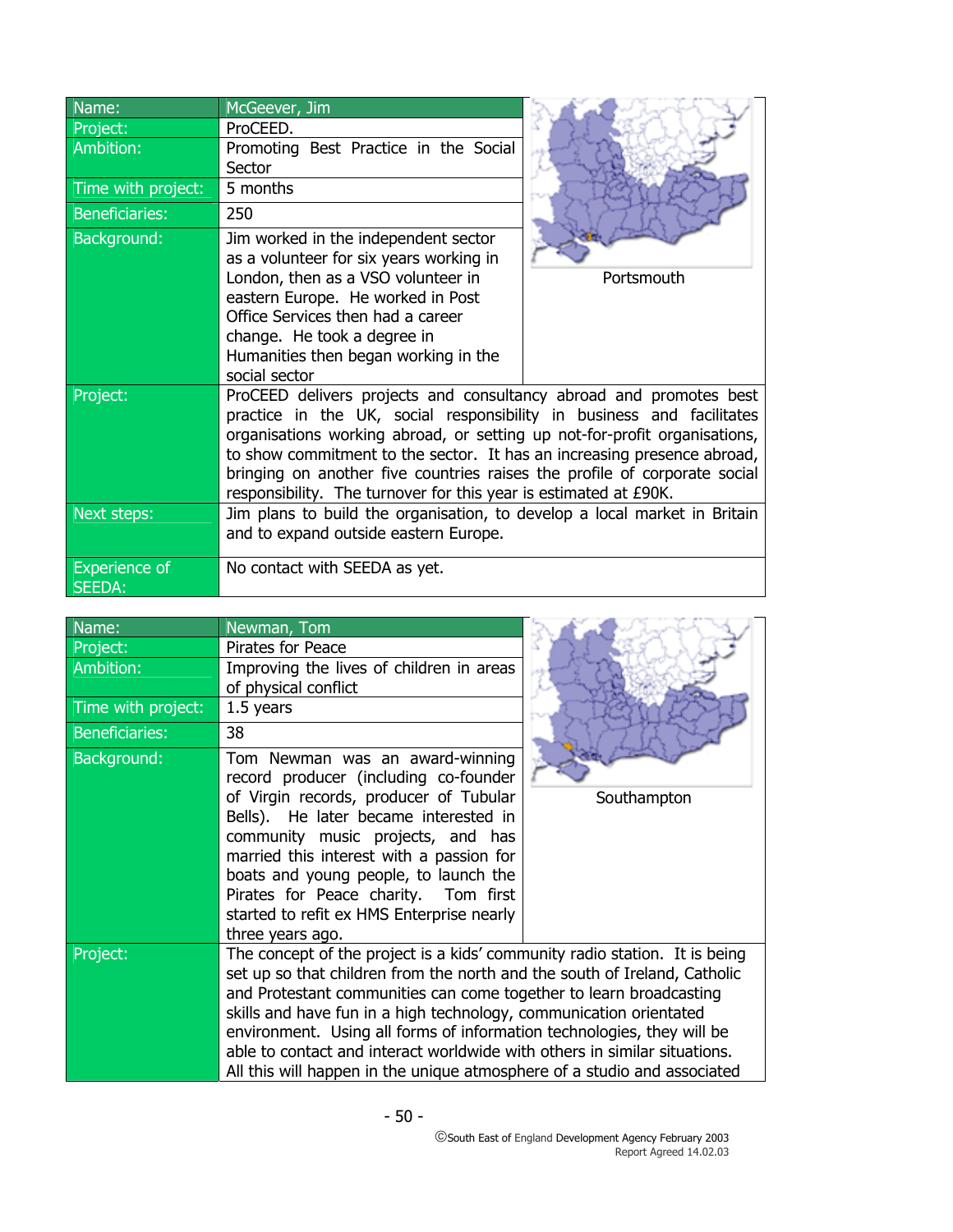|                                | facilities on board Enterprise, a converted ex Royal Navy minesweeper.<br>The vessel is currently being transformed through a refit by volunteers in<br>Southampton.                                                                                         |
|--------------------------------|--------------------------------------------------------------------------------------------------------------------------------------------------------------------------------------------------------------------------------------------------------------|
| Next steps:                    | The project has bought a second ship, the German minesweeper Fische.<br>It is earmarked to begin work in 2004, bringing together kids in an<br>atmosphere free from political and religious dogma, in some other area of<br>conflict such as the Gaza strip. |
| <b>Experience of</b><br>SEEDA: | No contact with SEEDA as yet.                                                                                                                                                                                                                                |

| Name:                                | Noctor, Paddy                                                                                                                                                                                                                                                                                                                                                                                                                                                                                                                                    |               |
|--------------------------------------|--------------------------------------------------------------------------------------------------------------------------------------------------------------------------------------------------------------------------------------------------------------------------------------------------------------------------------------------------------------------------------------------------------------------------------------------------------------------------------------------------------------------------------------------------|---------------|
| Project:                             | Real World Trust                                                                                                                                                                                                                                                                                                                                                                                                                                                                                                                                 |               |
| Ambition:                            | Improve the lives of those suffering<br>from extreme solvent abuse                                                                                                                                                                                                                                                                                                                                                                                                                                                                               |               |
| Time with project:                   | 4 years                                                                                                                                                                                                                                                                                                                                                                                                                                                                                                                                          |               |
| <b>Beneficiaries:</b>                | 120                                                                                                                                                                                                                                                                                                                                                                                                                                                                                                                                              |               |
| Background:                          | Paddy worked for a large blue-chip<br>company on the mainland for most of<br>his life before deciding to move off the<br>mainland and start the Real World<br>Trust.                                                                                                                                                                                                                                                                                                                                                                             | Isle of Wight |
| Project:                             | The Real World Trust was set up in 1998 by three people - one of which<br>was Paddy. Fundamentally it is a halfway house for drug and alcohol<br>abuse on the Isle of Wight.<br>They offer a 10-bed rehabilitation centre as well as 12 places on a day<br>programme scheme.<br>The Trust also operates an alcohol clinic, storeroom - providing furniture<br>for those who need it quickly, through furniture recycling schemes. Also<br>hoping that local housing facility will provide six flats that they can use for<br>short-term housing. |               |
| Next steps:                          | To continue expanding both the service they offer and the number of in-<br>patient and day-programme places they can provide.                                                                                                                                                                                                                                                                                                                                                                                                                    |               |
| <b>Experience of</b><br><b>SEEDA</b> | Sometimes confusion through local interpretation of SEEDA objectives.                                                                                                                                                                                                                                                                                                                                                                                                                                                                            |               |

| Name:                 | O'Reilly, Ivan                                                                                                                                 |  |
|-----------------------|------------------------------------------------------------------------------------------------------------------------------------------------|--|
| Project:              | Thanet Community<br>Development                                                                                                                |  |
|                       | Project                                                                                                                                        |  |
| Ambition:             | assist children to<br>lead<br>T٥<br>more<br>constructive and fulfilling lives                                                                  |  |
| Time with project:    | 2 years                                                                                                                                        |  |
| <b>Beneficiaries:</b> | Approximately 1,000                                                                                                                            |  |
| Background:           | Ivan has been involved in the social<br>sector for many years, working for the<br>CVS providing teaching and assistance<br>to young offenders. |  |

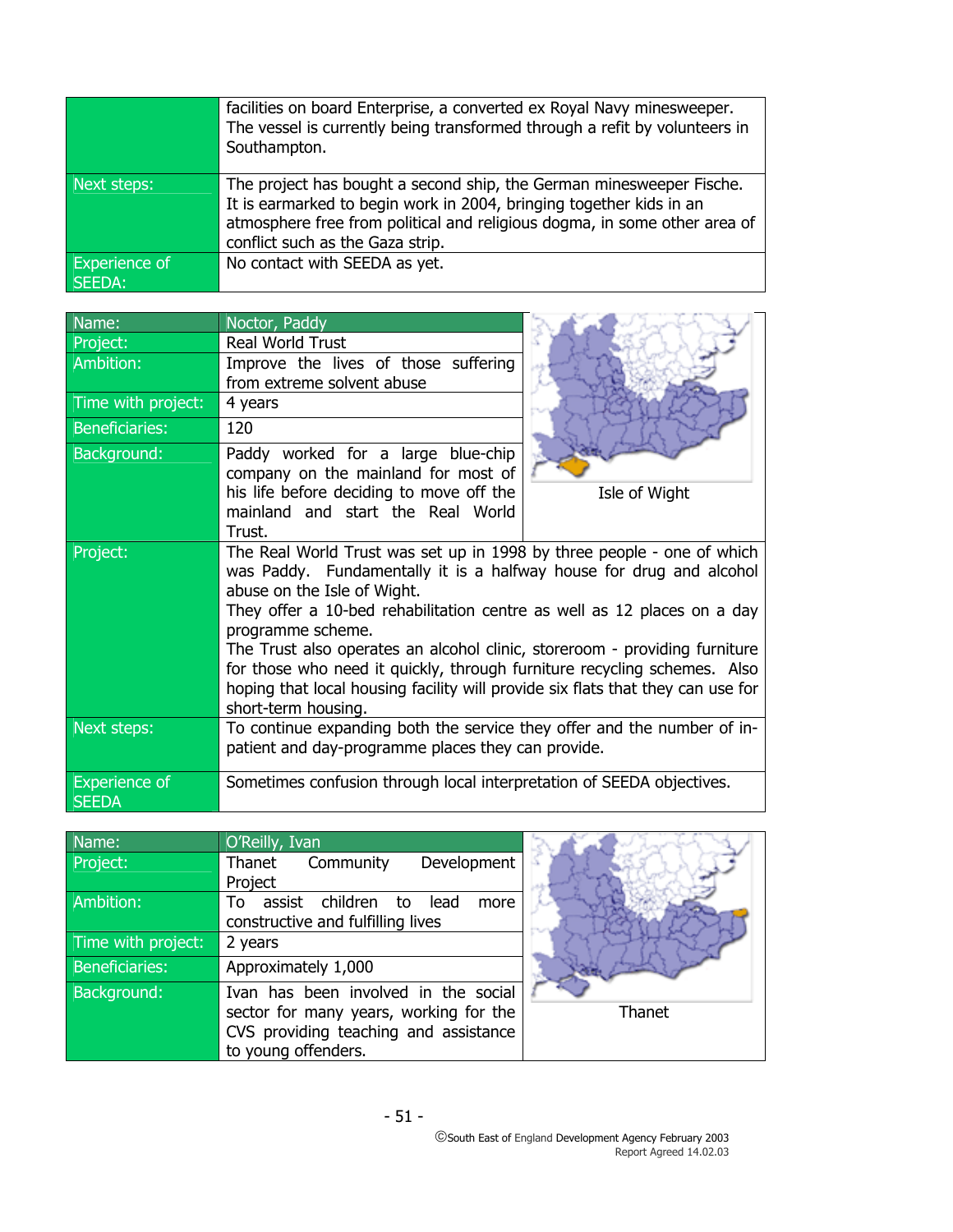| Project:             | The Thanet Community Development Project is run by Ivan through the        |
|----------------------|----------------------------------------------------------------------------|
|                      | local branch of the Children's Society. It has direct contact with over    |
|                      | 1,000 children and offers a wide range of facilities. The organisation has |
|                      | 75 volunteers assisting with the scheme.                                   |
| Next steps:          | Moving to new property and looking to repeat the scheme in Ramsgate.       |
| <b>Experience of</b> | His contact with SEEDA has been through funding, primarily SRB. Being      |
| SEEDA:               | part of a national organisation has assisted him in understanding the      |
|                      | SEEDA structures.                                                          |

| Name:                                 | Priest, Richard                                                                                                                                                                                                                                                                                                                                                                                                                                              |               |
|---------------------------------------|--------------------------------------------------------------------------------------------------------------------------------------------------------------------------------------------------------------------------------------------------------------------------------------------------------------------------------------------------------------------------------------------------------------------------------------------------------------|---------------|
| Project:                              | The Riverside Centre.                                                                                                                                                                                                                                                                                                                                                                                                                                        |               |
| Ambition:                             | promote inclusion within<br>the<br>disabled community                                                                                                                                                                                                                                                                                                                                                                                                        |               |
| Time with project:                    | 6 years                                                                                                                                                                                                                                                                                                                                                                                                                                                      |               |
| <b>Beneficiaries:</b>                 | 5,200                                                                                                                                                                                                                                                                                                                                                                                                                                                        |               |
| Background:                           | Richard has been with the Riverside                                                                                                                                                                                                                                                                                                                                                                                                                          |               |
|                                       | Centre for the last six years. Previously<br>he was a teacher, a councillor and a                                                                                                                                                                                                                                                                                                                                                                            | Isle of Wight |
|                                       | mayor.                                                                                                                                                                                                                                                                                                                                                                                                                                                       |               |
| Project:                              | The Riverside Centre offers a wide range of educational, social,<br>recreational and skill promoting activities with the specific purpose of<br>integrating people with physical and/or sensory disabilities.<br>Since Richard started working at the Riverside Centre the turnover has<br>gone from just over £200K to £420K. Similarly, the number of staff<br>involved has risen from 12 to over 50, most of whom are physically or<br>mentally disabled. |               |
| Next steps:                           | Richard plans to continue working at the Riverside Centre to realise<br>phases 4 and 5 of the management plan. This involves increasing the<br>capacity of the facilities and introducing ground works to the centre.<br>Richard is also looking at ways of rolling out the model that works at the<br>Riverside Centre to other areas of the country.                                                                                                       |               |
| <b>Experience of</b><br><b>SEEDA:</b> | No contact with SEEDA as yet.                                                                                                                                                                                                                                                                                                                                                                                                                                |               |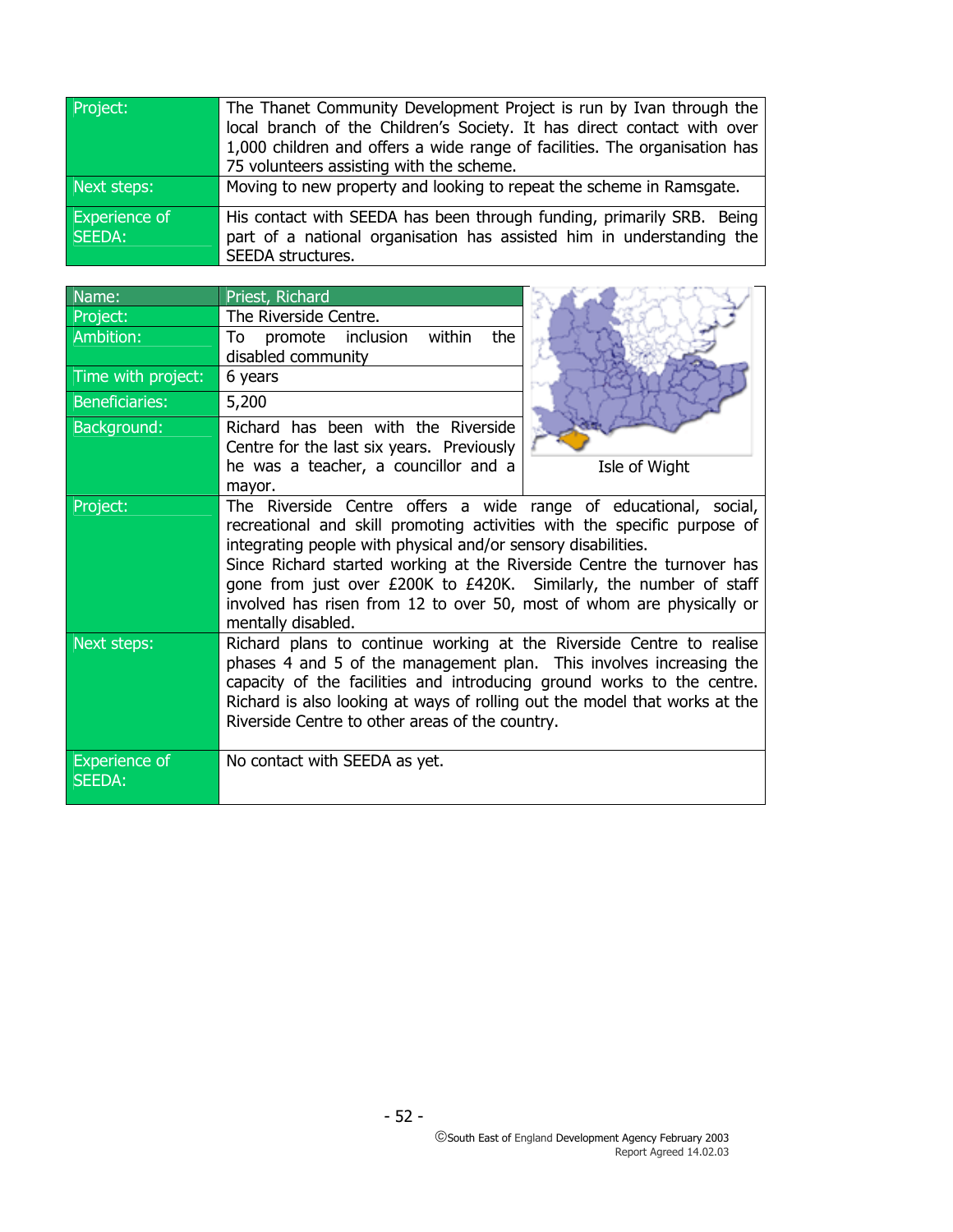| Name:                                 | Rains, David                                                                                                                                                                                                                                                                                                                                                                                                                                                                                                                                                      |       |
|---------------------------------------|-------------------------------------------------------------------------------------------------------------------------------------------------------------------------------------------------------------------------------------------------------------------------------------------------------------------------------------------------------------------------------------------------------------------------------------------------------------------------------------------------------------------------------------------------------------------|-------|
| Project:                              | Home-Start                                                                                                                                                                                                                                                                                                                                                                                                                                                                                                                                                        |       |
| Ambition:                             | To improve the lives of local families                                                                                                                                                                                                                                                                                                                                                                                                                                                                                                                            |       |
| Time with project:                    | 7 years                                                                                                                                                                                                                                                                                                                                                                                                                                                                                                                                                           |       |
| <b>Beneficiaries:</b>                 | 850                                                                                                                                                                                                                                                                                                                                                                                                                                                                                                                                                               |       |
| Background:                           | David was a depot manager for Red<br>Star on British Rail, and was then made<br>redundant. He was involved with<br>Gingerbread, a lone parent<br>organisation. When at a speaking<br>engagement for Ginerbread he met a<br>streering committee member for Home-                                                                                                                                                                                                                                                                                                   | Dover |
|                                       | start. He was encouraged to apply for a<br>job with them and was appointed from<br>80 applicants (he was the only male),<br>seven years ago.                                                                                                                                                                                                                                                                                                                                                                                                                      |       |
| Project:                              | Home-Start aims to enable families to 'stand on their own two feet'. They<br>do this through a team of volunteers. They are matched very carefully,<br>one, two or three hours a week. A key feature of the relationships with<br>the families is that they are non-judgemental. One volunteer is matched<br>to a family.<br>Volunteers are trained to empathise rather than sympathise, and to<br>enable the family to take positive action and to identify appropriate<br>support.                                                                              |       |
| Next steps:                           | David is looking at expanding family group workers. They have a waiting<br>list for families that want a volunteer, and have not got enough capacity.<br>Family group workers would go into the homes and encourage families to<br>access family groups, therefore not requiring a volunteer. It is also a<br>good chance for people to escape the home.<br>There is a desire to increase the organiser's hours, and to train and<br>support volunteers. The project wishes to provide a 0-60's parenting<br>programme which includes a video training programme. |       |
| <b>Experience of</b><br><b>SEEDA:</b> | No contact with SEEDA as yet.                                                                                                                                                                                                                                                                                                                                                                                                                                                                                                                                     |       |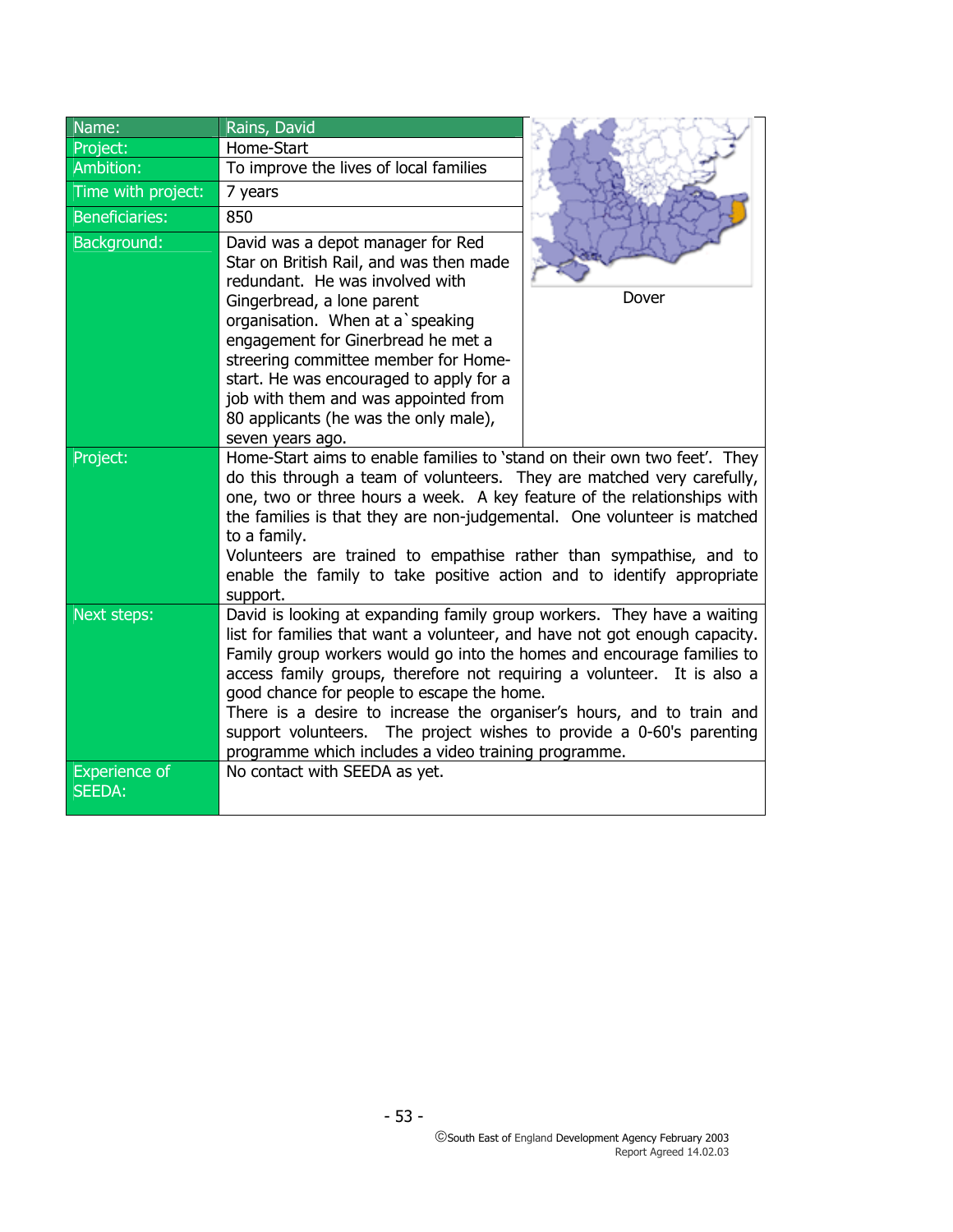| Name:                                 | Rennolds, Brett                                                                                                                                                                                                                                                                                                                                                                                                                                                                                                                                                                                                                                                                                                                                    |            |
|---------------------------------------|----------------------------------------------------------------------------------------------------------------------------------------------------------------------------------------------------------------------------------------------------------------------------------------------------------------------------------------------------------------------------------------------------------------------------------------------------------------------------------------------------------------------------------------------------------------------------------------------------------------------------------------------------------------------------------------------------------------------------------------------------|------------|
| Project:                              | Dreamwall                                                                                                                                                                                                                                                                                                                                                                                                                                                                                                                                                                                                                                                                                                                                          |            |
| <b>Ambition:</b>                      | 800 Yigniting<br>deliver<br>change'<br>To<br>programme places to young people<br>aged 11-22. Impact will be measured<br>through ongoing evaluation, by March<br>2005.                                                                                                                                                                                                                                                                                                                                                                                                                                                                                                                                                                              |            |
| Time with project:                    | 3 months                                                                                                                                                                                                                                                                                                                                                                                                                                                                                                                                                                                                                                                                                                                                           |            |
| <b>Beneficiaries:</b>                 | 800 young people                                                                                                                                                                                                                                                                                                                                                                                                                                                                                                                                                                                                                                                                                                                                   | Portsmouth |
| Background:                           | Brett worked as a driver before deciding<br>his passion and aptitudes suited work<br>with young people.<br>He set up a<br>summer holiday scheme, moving on to<br>set up a range of diversion from crime<br>activities for Portsmouth Community<br>Safety Partnership.<br>He was then<br>instrumental<br>setting<br>in<br>up<br>an<br>apprenticeship scheme for<br>young<br>people, before spending a few months<br>in Mongolia in the private sector. On<br>his return Brett had the inspiration to<br>establish Dreamwall, based on his years<br>of experience and expertise in working<br>with disadvantaged young people. In<br>order to get it off the ground, Brett<br>gave up his job and put his all into<br>establishing the organisation. |            |
| Project:                              | Dreamwall aims to provide a radical and passionate approach to the<br>development of young people, providing clear boundaries and a<br>professional service to all in a managed and safe environment.<br>Dreamwall's can do attitude and entrepreneurial style live the shared ideal<br>of teamwork and make the dream work. Services include camp craft,<br>outdoor challenges, psychodynamic group work, citizenship programmes,<br>and bespoke events for young people aged 11 to 22, all of whom have<br>experienced some form of disaffection and believe they cannot achieve                                                                                                                                                                 |            |
| Next steps:                           | To secure a customer base of schools, youth offending teams and other<br>youth organisations in three counties in Britain.                                                                                                                                                                                                                                                                                                                                                                                                                                                                                                                                                                                                                         |            |
| <b>Experience</b> of<br><b>SEEDA:</b> | Brett has not had experience of SEEDA in his current endeavour.<br>However, in a previous job he had experience of completing SRB returns,<br>which he found frustrating and difficult.                                                                                                                                                                                                                                                                                                                                                                                                                                                                                                                                                            |            |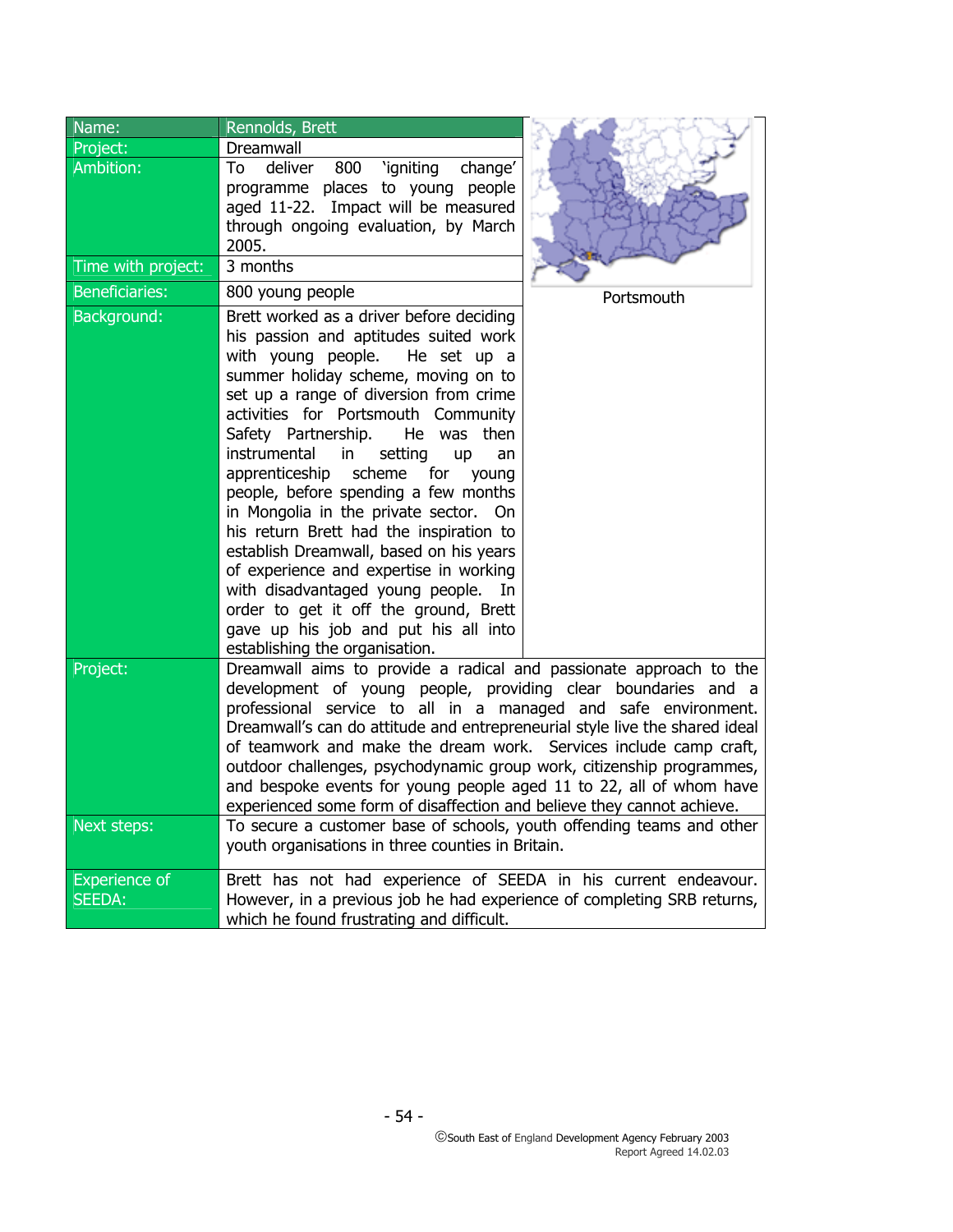| Name:                          | Richards, Marcus                                                                                                                                                                                                                                                                                                                                                                                                                                |       |
|--------------------------------|-------------------------------------------------------------------------------------------------------------------------------------------------------------------------------------------------------------------------------------------------------------------------------------------------------------------------------------------------------------------------------------------------------------------------------------------------|-------|
| Ambition:                      | To improve the life of local residents                                                                                                                                                                                                                                                                                                                                                                                                          |       |
| Motivation:                    | To assist young people, with a focus on<br>Christian values                                                                                                                                                                                                                                                                                                                                                                                     |       |
| Time with project:             | 1 month                                                                                                                                                                                                                                                                                                                                                                                                                                         |       |
| <b>Beneficiaries:</b>          | Young people on two deprived estates<br>in Dover                                                                                                                                                                                                                                                                                                                                                                                                |       |
| Background:                    | Richards<br>committed<br>is<br><b>Marcus</b><br>$\mathsf{a}$<br>Christian and practices these values<br>through engaging with young people.<br>Marcus has worked for several<br>organisations. He has now encouraged<br>the Youth Service to sponsor him to<br>help to regenerate these estates in<br>Dover.                                                                                                                                    | Dover |
| Project:                       | He is planning to work with young people to encourage them to establish<br>and run their own entrepreneurial projects in a severely disadvantaged<br>area. The project will encourage and enable the young people to set up<br>and run social, leisure and commercial enterprises which they themselves<br>identify. He is using local facilities and opportunities to ensure that<br>people experience a real change and can see a difference. |       |
| Next steps:                    | To establish and grow the project.                                                                                                                                                                                                                                                                                                                                                                                                              |       |
| <b>Experience of</b><br>SEEDA: | No contact with SEEDA as yet.                                                                                                                                                                                                                                                                                                                                                                                                                   |       |

| Name:                          | Roberson, Jim                                                                                                                                                                                                                                                                                                                              |            |
|--------------------------------|--------------------------------------------------------------------------------------------------------------------------------------------------------------------------------------------------------------------------------------------------------------------------------------------------------------------------------------------|------------|
| Project:                       | <b>Youth Minded</b>                                                                                                                                                                                                                                                                                                                        |            |
| Ambition:                      | To transform children's experience of<br>school and improve their preparation for<br>adult life                                                                                                                                                                                                                                            |            |
| Time with project:             | 18 months                                                                                                                                                                                                                                                                                                                                  |            |
| <b>Beneficiaries:</b>          | Schools and young people                                                                                                                                                                                                                                                                                                                   |            |
| Background:                    | Jim identified the need for a proactive<br>style of engaging and working with<br>young people whilst teaching in a<br>deprived inner city school.                                                                                                                                                                                          | Portsmouth |
| Project:                       | Youth Minded is a project that helps children understand the importance<br>of self-discipline and boundaries in their lives both within and outside of<br>school. He has established a very successful project called the Work<br>Appreciation Programme which allows children to work during the<br>holidays for real money in real jobs. |            |
| Next steps:                    | Jim plans to take this project and others to schools in neighbouring<br>counties.                                                                                                                                                                                                                                                          |            |
| <b>Experience of</b><br>SEEDA: | No contact with SEEDA as yet.                                                                                                                                                                                                                                                                                                              |            |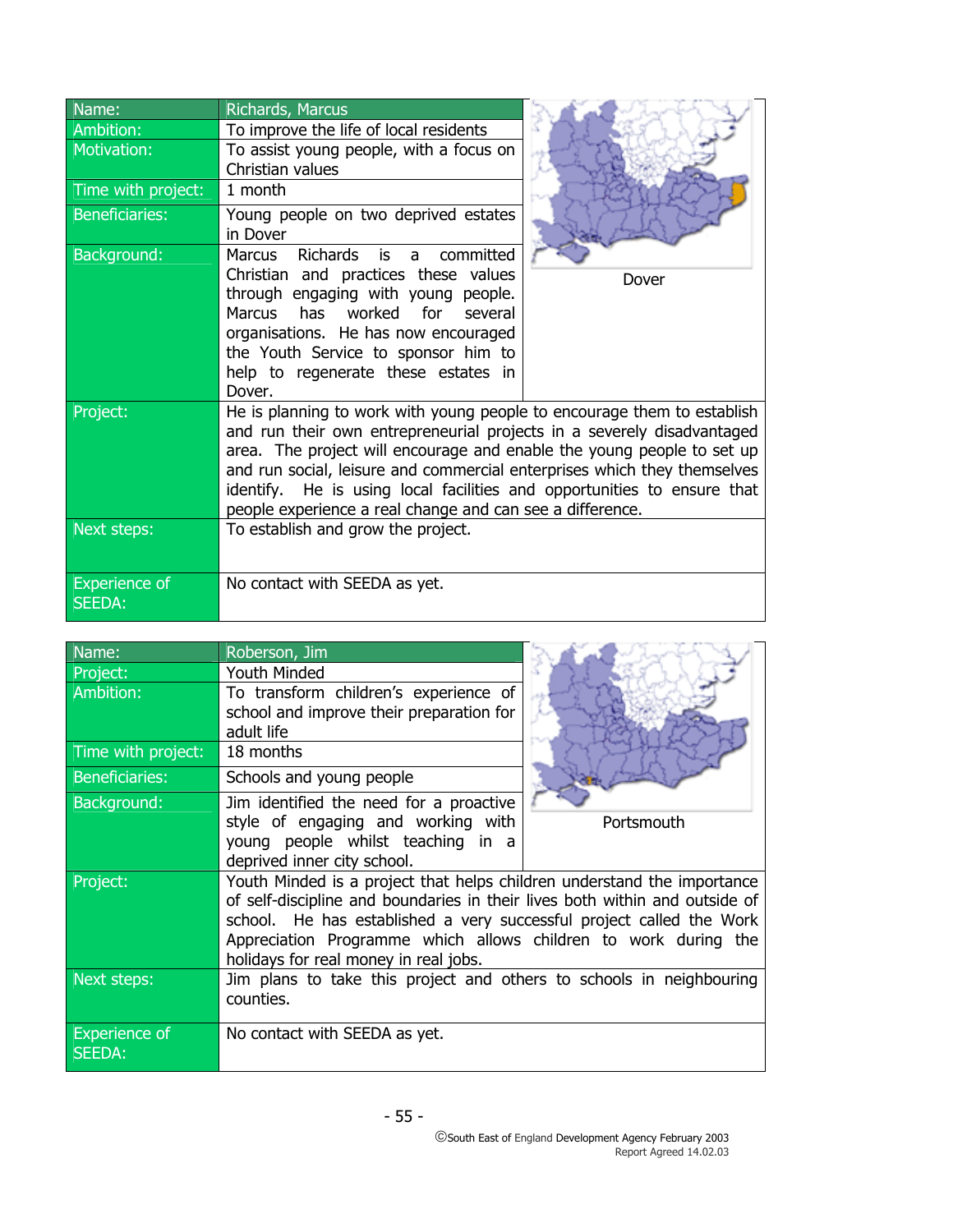| Name:                | Robinson, Paul                                                               |        |  |  |
|----------------------|------------------------------------------------------------------------------|--------|--|--|
| Project:             | The Vines Centre Trust                                                       |        |  |  |
| Ambition:            | To improve the lives of all members of                                       |        |  |  |
|                      | the local community                                                          |        |  |  |
| Time with project:   | 2 years                                                                      |        |  |  |
| Beneficiaries:       | Approximately 2,000                                                          |        |  |  |
| Background:          | Prior to working for the Vines Centre                                        |        |  |  |
|                      | Paul ran a not-for-profit<br>shipping                                        |        |  |  |
|                      | company to Eastern Europe. He also                                           | Medway |  |  |
|                      | set up agricultural support projects in                                      |        |  |  |
|                      | Romania.                                                                     |        |  |  |
| Project:             | Paul has managed the Vines Centre for the last five years, during which      |        |  |  |
|                      | time its annual turnover has increased from £125k to approximately           |        |  |  |
|                      | £660k. The organisation now employs the equivalent of 20 full time staff,    |        |  |  |
|                      | an increase of 14 since Paul became involved. In the last five years the     |        |  |  |
|                      | Vines Centre has recycled over 12,000 items of furniture, and last year      |        |  |  |
|                      | recycled over 2,500 computers; this is in addition to recycling 3,000 litres |        |  |  |
|                      | of paint.                                                                    |        |  |  |
| Next steps:          | Paul is looking to roll out the Vines Centre model throughout other areas    |        |  |  |
|                      | of the country and to secure long-term premises in Medway.                   |        |  |  |
|                      |                                                                              |        |  |  |
| <b>Experience of</b> | Paul has received SRB funding through the NOF Kent area partnership.         |        |  |  |
| <b>SEEDA:</b>        | Great relationship with the partnership but generally SEEDA seems            |        |  |  |
|                      | sometimes to have a 'we know best' attitude.                                 |        |  |  |

| Name:                 | Rook, Roger                                                                                                                                                                                                                                                                                                                                                                                                                                                                                                                                                                                                                               |        |
|-----------------------|-------------------------------------------------------------------------------------------------------------------------------------------------------------------------------------------------------------------------------------------------------------------------------------------------------------------------------------------------------------------------------------------------------------------------------------------------------------------------------------------------------------------------------------------------------------------------------------------------------------------------------------------|--------|
| Project:              | Individual                                                                                                                                                                                                                                                                                                                                                                                                                                                                                                                                                                                                                                |        |
| Ambition:             | The regeneration of Ramsgate                                                                                                                                                                                                                                                                                                                                                                                                                                                                                                                                                                                                              |        |
| Time with project:    | 3 months                                                                                                                                                                                                                                                                                                                                                                                                                                                                                                                                                                                                                                  |        |
| <b>Beneficiaries:</b> | 2,000                                                                                                                                                                                                                                                                                                                                                                                                                                                                                                                                                                                                                                     |        |
| Background:           | Roger has recently retired from a<br>butcher company he established over<br>forty years ago. He was able to grow<br>the business from one shop in Thanet<br>to a chain of stores throughout the<br>south east. His two sons now run the<br>business.                                                                                                                                                                                                                                                                                                                                                                                      | Thanet |
| Project:              | Roger has played an active part in the community over the last forty<br>years and been involved with local government, The Rotary Club, school<br>governors and various charity commitments.<br>Roger has a passion for the redevelopment of Thanet - in particular<br>Ramsgate where he started his first butcher's store.<br>Roger would like to assist in the physical redevelopment of the derelict<br>buildings surrounding the town centre. However, this area is relatively<br>new to him and he needs support in finding funding and establishing the<br>best lines of communication with the various statutory sectors involved. |        |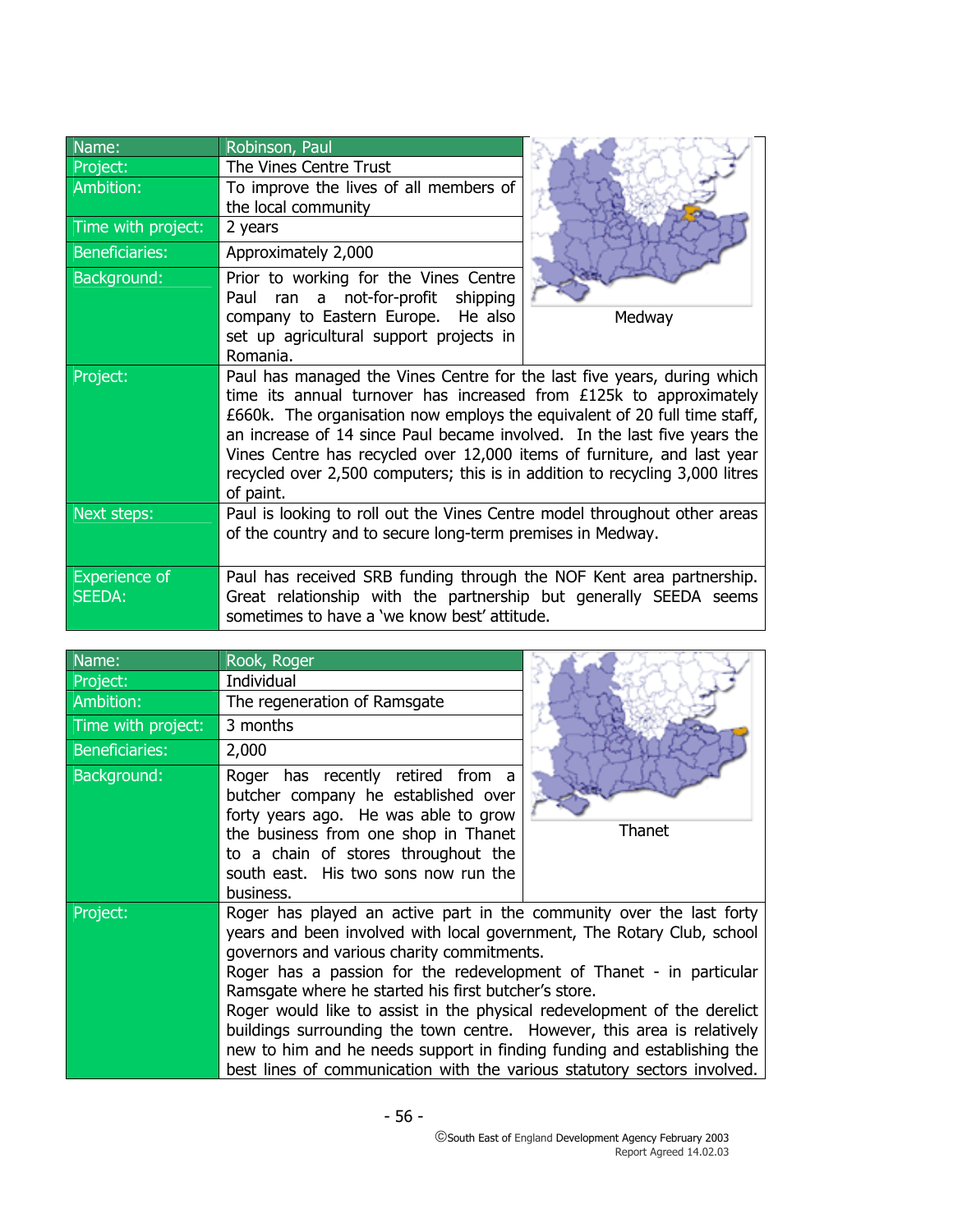|                                | His track record of getting things done speaks for itself. |
|--------------------------------|------------------------------------------------------------|
| Next steps:                    | Find a partner organisation to assist in the process.      |
| <b>Experience of</b><br>SEEDA: | No contact with SEEDA as yet.                              |

| Name:                 | Selway, Dave                                                                                                                                    |            |  |  |  |
|-----------------------|-------------------------------------------------------------------------------------------------------------------------------------------------|------------|--|--|--|
| Project:              | <b>Skilful Soccer</b>                                                                                                                           |            |  |  |  |
| Ambition:             | To give football back to children by                                                                                                            |            |  |  |  |
|                       | coaching it in a child-centered nurturing                                                                                                       |            |  |  |  |
| Time with project:    | way.                                                                                                                                            |            |  |  |  |
|                       | 1.5 years                                                                                                                                       |            |  |  |  |
| <b>Beneficiaries:</b> | 500                                                                                                                                             |            |  |  |  |
| Background:           | Dave Selway has been a junior school                                                                                                            |            |  |  |  |
|                       | teacher for many years. He is an FA<br>Coaching Association senior member                                                                       | Portsmouth |  |  |  |
|                       | and founder of the Skilful Soccer                                                                                                               |            |  |  |  |
|                       | Community Coaching Scheme. He has                                                                                                               |            |  |  |  |
|                       | over 20 years experience as a teacher                                                                                                           |            |  |  |  |
|                       | and coach of children of all ages both in                                                                                                       |            |  |  |  |
|                       | this country and abroad. He is a former                                                                                                         |            |  |  |  |
|                       | semi-professional with Waterlooville FC,                                                                                                        |            |  |  |  |
|                       | has a deep understanding of the ways<br>in which young children best acquire                                                                    |            |  |  |  |
|                       | skills and the coaching techniques most                                                                                                         |            |  |  |  |
|                       | suited to their needs.                                                                                                                          |            |  |  |  |
| Project:              | Dave started by providing Saturday morning coaching sessions at school.                                                                         |            |  |  |  |
|                       | He then moved to evenings, set up a community scheme that grew into a                                                                           |            |  |  |  |
|                       | company called Skilful Soccer which has continued to expand. He set up                                                                          |            |  |  |  |
|                       | a new scheme called Soccer Days for holiday activity programmes. Since                                                                          |            |  |  |  |
|                       | then he has set up a new community scheme, a friendly league that gives<br>money to a charity league for young people.                          |            |  |  |  |
| Next steps:           | Dave would like to be able to leave teaching altogether, have twenty                                                                            |            |  |  |  |
|                       | hours a week direct contact with kids, train coaches to be more kid                                                                             |            |  |  |  |
|                       | friendly, and run holiday courses for 1000 kids a year. He also wants to                                                                        |            |  |  |  |
|                       | set up coaching in campsites and to continue to do free work in schools.                                                                        |            |  |  |  |
|                       | He also wants to take control technology into schools to make it fun for<br>kids to learn, and set up friendly leagues where kids have fun with |            |  |  |  |
|                       | football without stress and pressure. The focus will remain the children,                                                                       |            |  |  |  |
|                       | not the activity.                                                                                                                               |            |  |  |  |
| <b>Experience of</b>  | No contact with SEEDA as yet.                                                                                                                   |            |  |  |  |
| <b>SEEDA:</b>         |                                                                                                                                                 |            |  |  |  |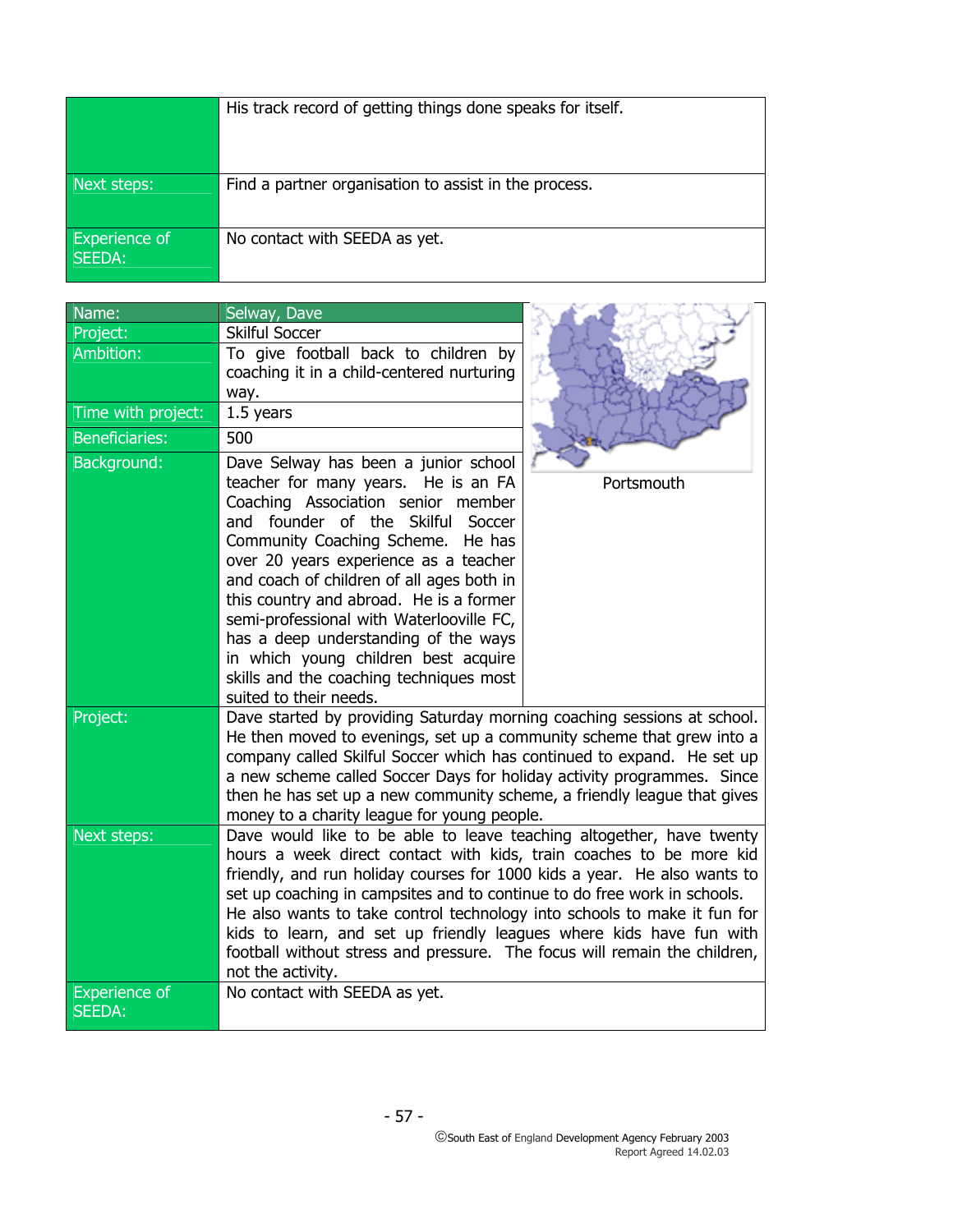| Name:                          | Wade, David                                                                                                                            |       |
|--------------------------------|----------------------------------------------------------------------------------------------------------------------------------------|-------|
| Project:                       | Maidstone House                                                                                                                        |       |
| Ambition:                      | To improve the lives of the elderly and<br>disabled                                                                                    |       |
| Time with project:             | 5 years                                                                                                                                |       |
| <b>Beneficiaries:</b>          | 600                                                                                                                                    |       |
| Background:                    | David was originally a lecturer in South<br>East Kent College before becoming a<br>manager in<br>Ashford<br>works<br>and<br>Yorkshire. | Dover |
| Project:                       | Maidstone House offers care homes, meals on wheels, community care<br>and shop mobility throughout Dover and the surrounding regions.  |       |
| Next steps:                    | Looking at various commercial expansion opportunities within the region.                                                               |       |
| <b>Experience of</b><br>SEEDA: | David has had contact with SEEDA through the church, but at a distance.                                                                |       |

| Name:                          | Webb, Mike                                                                                                                                                                                                                                                         |       |
|--------------------------------|--------------------------------------------------------------------------------------------------------------------------------------------------------------------------------------------------------------------------------------------------------------------|-------|
| Project:                       | City Centre Manager - Dover                                                                                                                                                                                                                                        |       |
| Ambition:                      | To improve the lives of the residents in                                                                                                                                                                                                                           |       |
|                                | Dover                                                                                                                                                                                                                                                              |       |
| Time with project:             | 2 years                                                                                                                                                                                                                                                            |       |
| <b>Beneficiaries:</b>          | 20,000                                                                                                                                                                                                                                                             |       |
| Background:                    | Mike has a business background and<br>built an organisation to a £500k                                                                                                                                                                                             |       |
|                                | turnover with a partner.                                                                                                                                                                                                                                           | Dover |
| Project:                       | Mike is currently City Centre Manager for Dover and has introduced<br>various award winning schemes that have been adopted throughout the<br>city such as River Watch, Ship Watch and Pub Watch.                                                                   |       |
| Next steps:                    | Mike wants to expand the role of city management and has a variety of<br>projects that need partners and/or funding. He has a good track record,<br>including successfully turning a community centre around from<br>bankruptcy to a very successful organisation. |       |
| <b>Experience of</b><br>SEEDA: | Mike has had contact with SEEDA but has not found it hugely beneficial<br>so far.                                                                                                                                                                                  |       |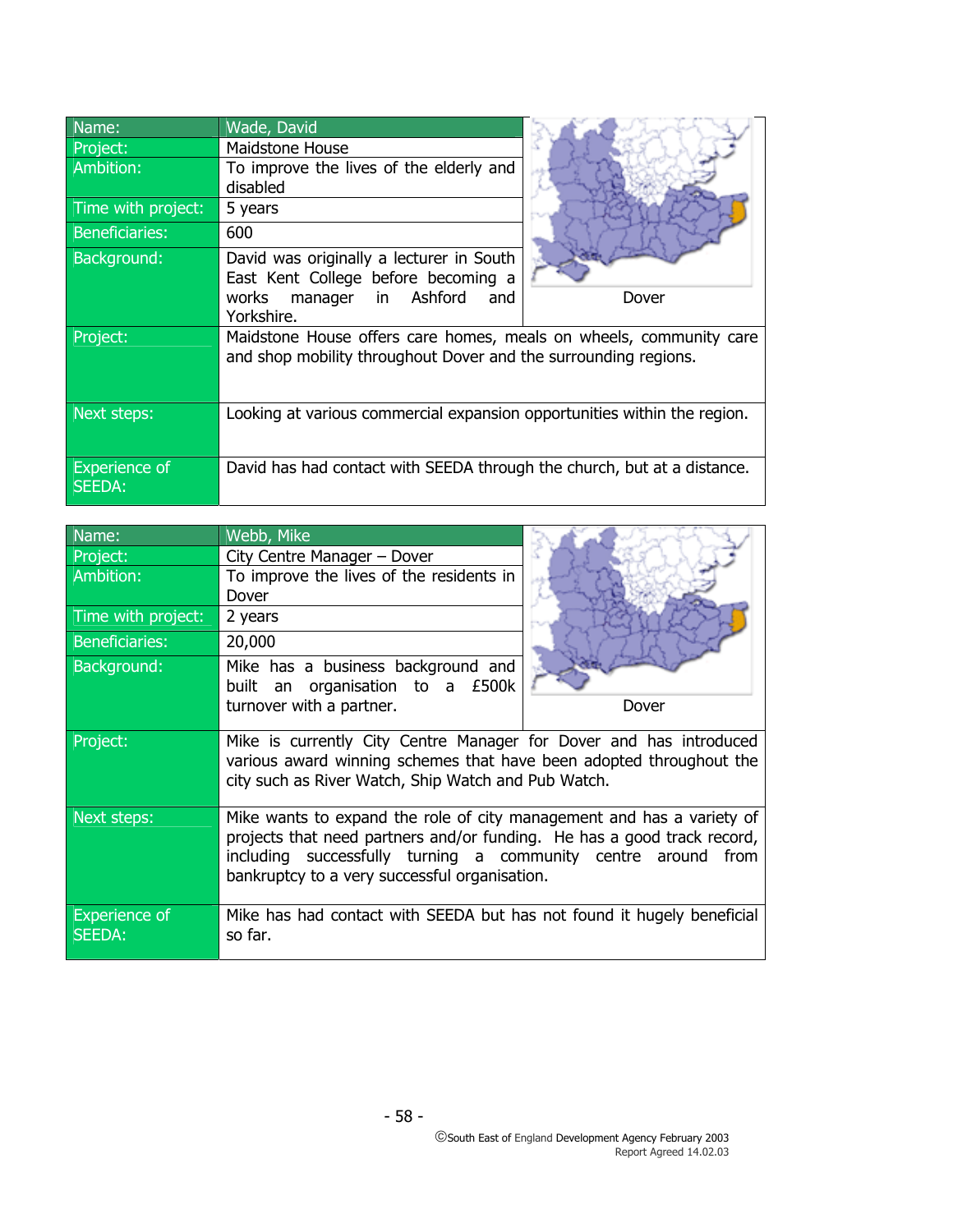# **7.1. Supporters Of Entrepreneurs Identified During The Study**

During the project eight people came to our attention through the networks and contacts we have. These people were all highly recommended and described as social entrepreneurs. However, when we interviewed them it became apparent that they had not started the organisations they work for, they may have grown them but by their own admission they felt the growth was expected or natural. Three of the eight did not even have organisations they were currently involved in, in the social sector. Having said this, it was clear that they defiantly made things happen, they supported people, they got things going, but this tended to be in a back-of-house way. It became increasingly obvious that these people were supporters of entrepreneurs, they helped them get going, they profiled and advised them. They were enormously helpful to us in identifying entrepreneurs and their creativity and passion to their areas of interest was exceptional.

The following table lists these individuals and their areas of interest, although they may describe themselves as entrepreneurs, the entrepreneurs themselves clearly felt a debt of gratitude to them.

| Table 17:<br><b>Supporters of Entreprenuers</b> |               |                       |                                              |                                         |              |  |
|-------------------------------------------------|---------------|-----------------------|----------------------------------------------|-----------------------------------------|--------------|--|
| <b>Name</b>                                     | <b>Status</b> | Org if<br>appropriate | Area of Interest                             | Type of Support                         | <b>Based</b> |  |
| Beth Taylor                                     | Org           | <b>ROCC</b>           | Housing                                      | Training<br>Communication<br>Networking | So'ton       |  |
| Peter<br>Orchard                                | Org           | <b>SSD</b>            | Social Care                                  | Enabling<br>Advice                      | So'ton       |  |
| <b>John</b><br>Atherton                         | Org           | Common<br>Purpose     | Improving<br>Leadership                      | Networking                              | Ports        |  |
| Shyam<br>Sharma                                 | Individual    |                       | Multi-Cultural<br>Working                    | Support<br>Advice<br>Enabling           | So'ton       |  |
| David<br>Hannent                                | Individual    |                       | Regeneration                                 | Funding<br>Guidance                     | Dover        |  |
| Peter<br>Southcombe                             | Individual    |                       | <b>Community Capacity</b><br><b>Building</b> | Empowerment<br>Guidance                 | Medway       |  |
| <b>Russ Patrick</b>                             | Org           | <b>SEEDA</b>          | Regeneration                                 | Funding<br>Advice                       | Medway       |  |
| John Carey                                      | Org           | <b>NHS</b>            | Health                                       | <b>Strategic</b><br>Networking          | Medway       |  |

The team did not capture the regional impact the supporters have had. However, it was clear that they are well networked and respected individuals. The supporters could play a useful role in identifying new entrepreneurs and disseminating information to existing entrepreneurs. When one supporter was asked what is the advice you most often give, she replied:

'Do not be side-tracked or disheartened by people with negative attitudes and tunnel vision, who say something can't be done.'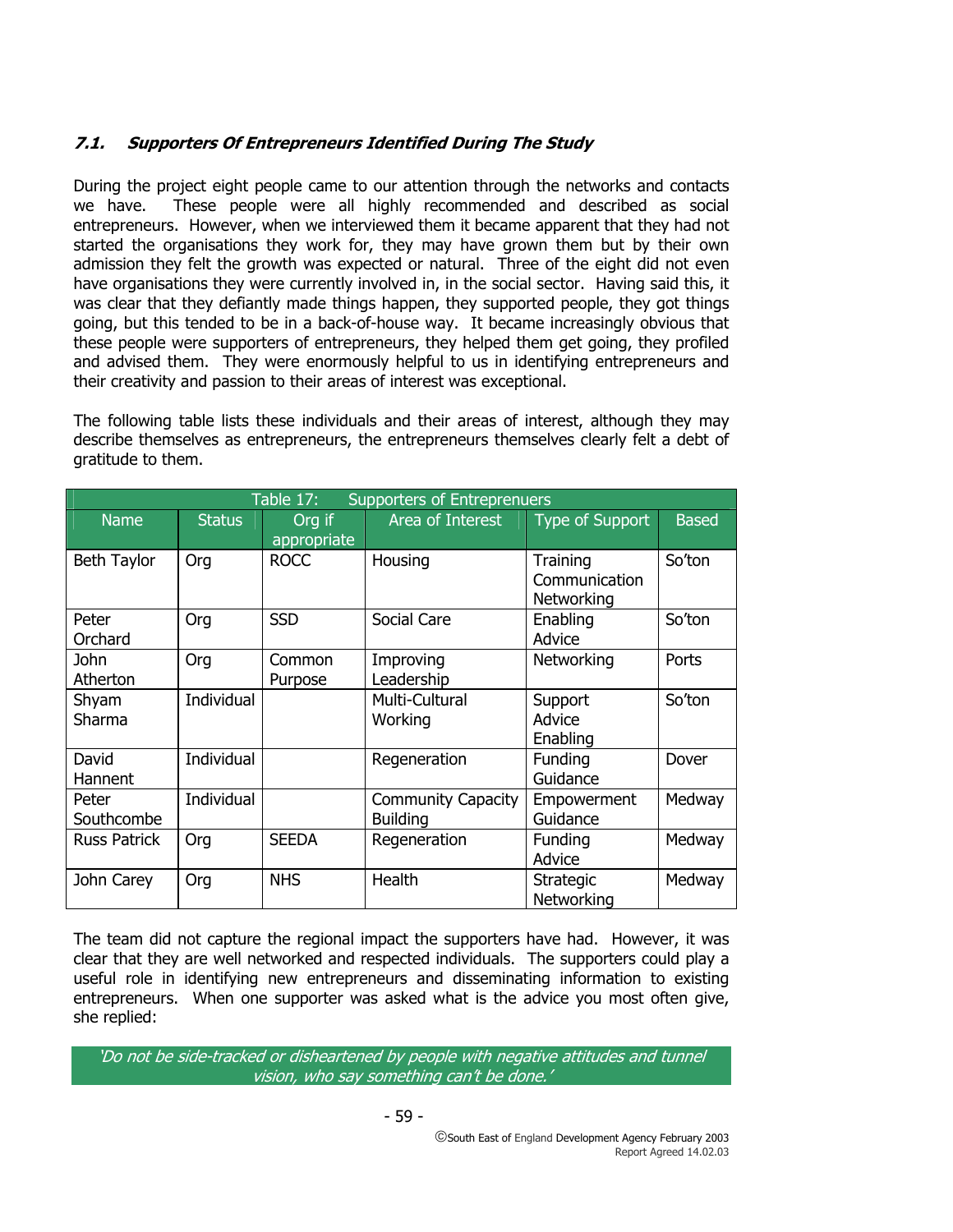# **8. Cluster Opportunities**

# **8.1. Existing Clusters Nationally**

There has been tremendous interest shown for cluster developments throughout the UK. CAN has been working with 15 cluster developments across the UK and has become closely involved with ten of them - Leicester (two), Finsbury Park, Bromley-by-Bow, Coventry, Manchester, Newcastle (two), Epsom, Lambeth. However, these are not simply replications of the Mezzanine (see cases studies on next page), they already show great diversity of character depending on the communities they serve. For example, the Mezzanine, Lambeth is largely second tier organisations whereas clusters in Finsbury Park and Bromley-by-Bow comprise grass roots organisations that deal directly with the public.

The clusters idea is not new; a form of it has been used by settlements, for example, LVSC Holloway Road.

CAN's approach is significantly different in that there is an emphasis on interaction and added value. Organisations that share the space are viewed as a community, with each member organisation supporting others and working collaboratively. The Mezzanine and Bromley-by-Bow studies show the tangible benefits of this approach.

CAN believes the approach that it has developed can contribute significantly to increasing the performance of the voluntary and community sector in the UK.

The CAN's approach to clusters development is as follows:

- Emphasising interaction and a marketplace approach
- Reduced costs/increased efficiency
- Maximisation of space
- The financial model
- Focus on quality
- Management learning
- Business mentoring
- Partnership working
- Use of loan capital

These spaces will be designed to be high quality and cost-effective so that they become self-sustaining.

Member organisations will get:

- Access to high quality affordable working environments
- Increased recruitment and retention of staff
- Savings through joint purchasing
- Access to high quality office equipment and specialist equipment
- Savings through centralised office functions
- Collaboration and learning opportunities
- Access to fully disabled accessible facilities

- 60 -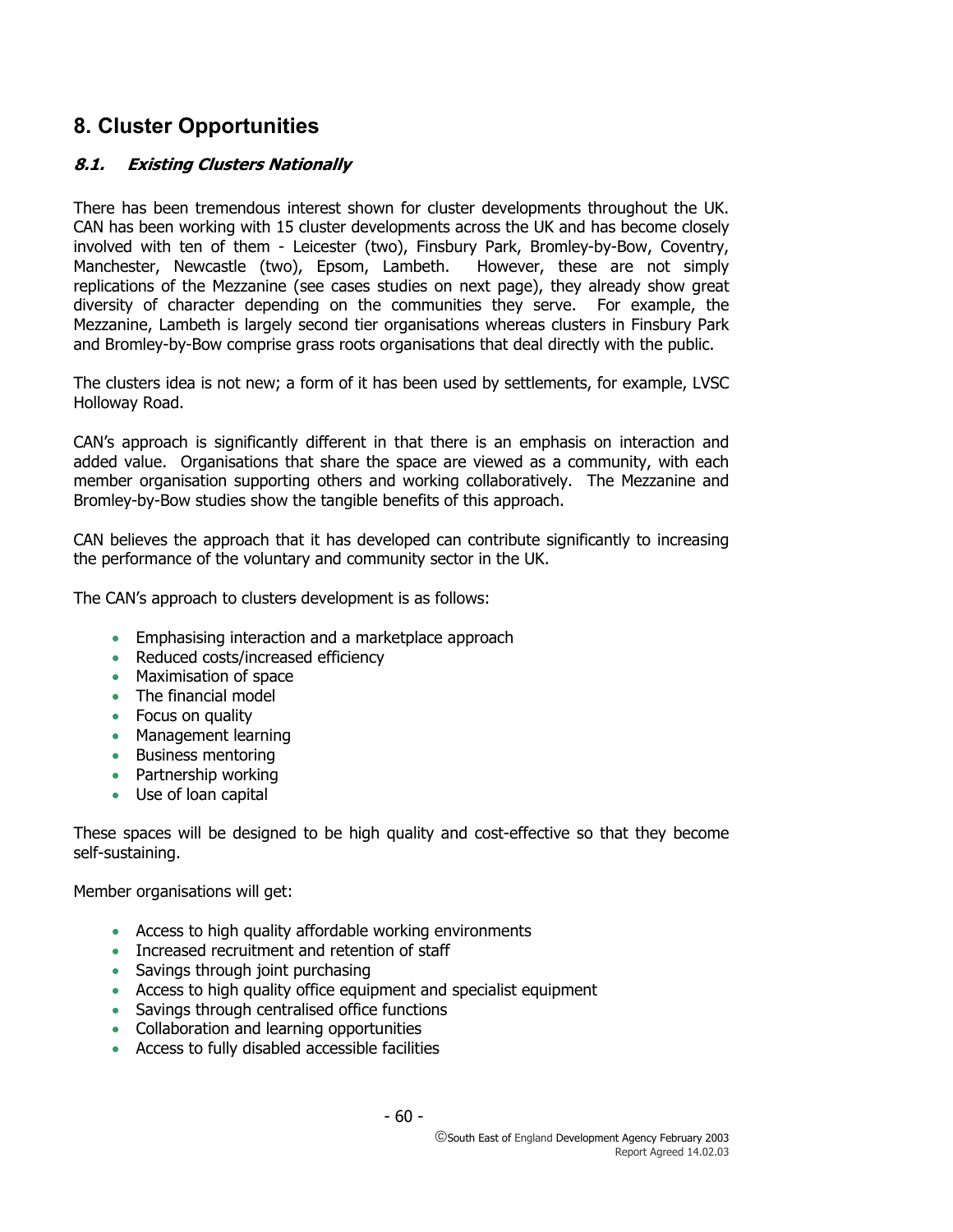CAN foresees great impact on community and voluntary organisations that will be enabled to reach and help more people, provide better, more joined services, and to do so more efficiently.

CAN has commissioned independent studies of the Mezzanine, which are now complete. The key questions that these studies addressed were: What makes the Mezzanine work? What key factors are needed for a successful cluster development? What constitutes the financial viability/sustainability of a cluster?

#### Case Study: The Mezzanine

CAN has tested this model by bringing together 120 staff and volunteers from 13 organisations to work in the Mezzanine, an open plan floor or market place close to Waterloo. The Mezzanine has become a key flagship for the London Development Agency. Owing to the success of the Mezzanine, there has been tremendous interest shown for this model throughout the UK. There is a long waiting list for space in the Mezzanine. CAN hopes to roll out this successful model and create further opportunities for community, voluntary and other organisations to share premises, overheads and infrastructure and work collaboratively with each other. CAN's experience to date is that this yields overall savings in terms of rent, establishment and overhead costs of around 20%, as well as the benefits of shared infrastructure and the opportunity to collaborate.

Case Study: Finsbury Park (London Asian African Caribbean Centre as the main client) launched in February 2002

What CAN provided: LAACC came to CAN wanting help with a proposal to extend and refurbish their premises. CAN took their project further to include their neighbouring organisations and develop a full cluster proposal. CAN prepared the strategy for cluster development, brokered negotiations with the Finsbury Park Partnership and local councils and prepared papers for the board, provided expertise for the delivery of feasibility studies and arranged architect's plans. CAN also worked with LAACC on a number of projects eg LAACC food enterprises, developing CD rom business cards and marketing with the Big Issue. CAN also helped to launch LAACC.

Outcomes: Provison of regional infrastructure to 11 organisations and be accessed by many more. Member organisations are: Fashionworks; Andover Community Centre; Arachne; Lifelong Learning; London Asian African Caribbean Centre; bActive; CIC Mentoring; Wells Tec; QMMAC; Muslim Welfare House; Hackney Community Transport; Kurdish Community Centre.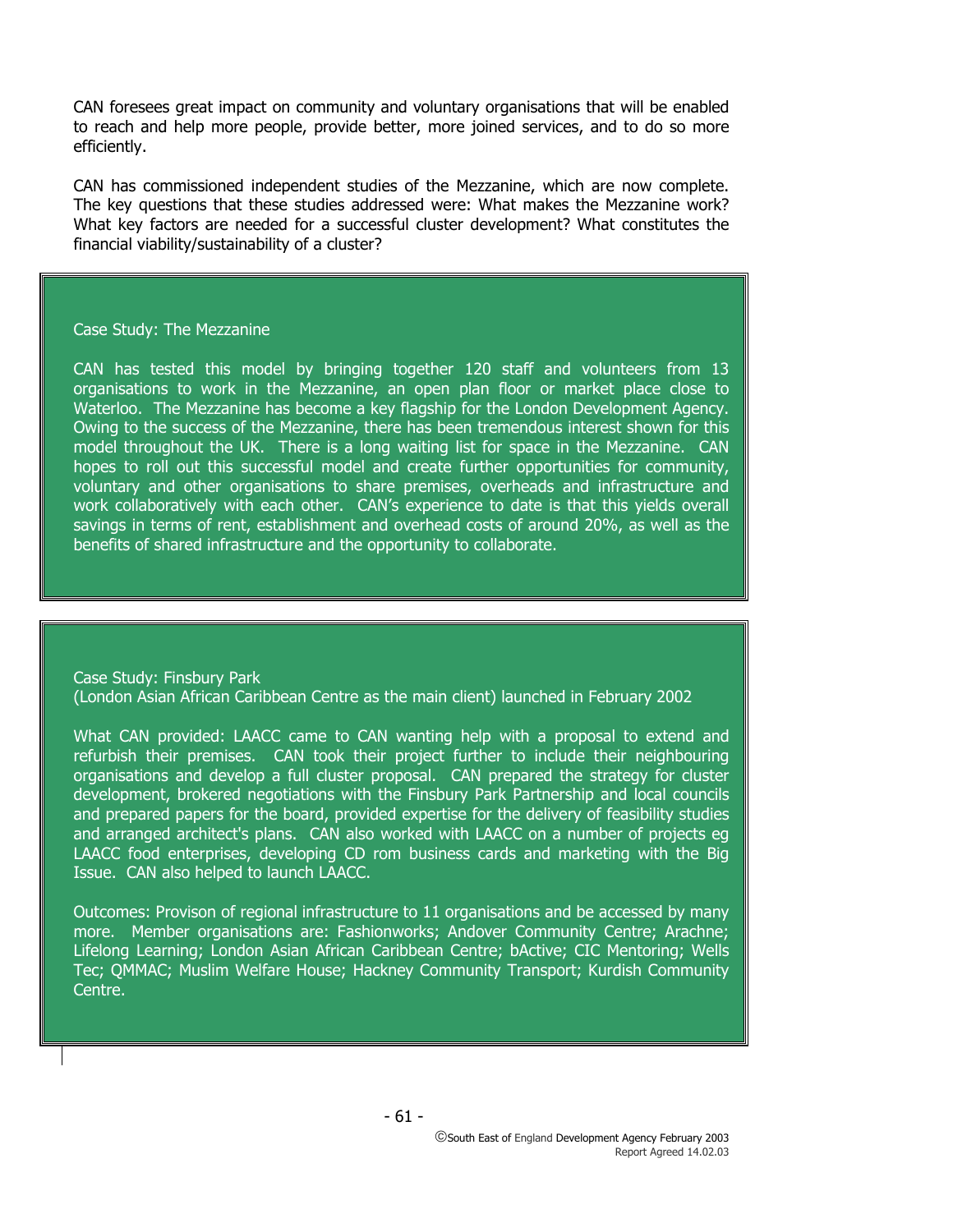# **8.2. The Findings - Existing Clusters in SEEDA Areas**

No formal cluster environments were discovered during the research project. However, not surprisingly, some of the social entrepreneurs knew each other, and from this there were some informal clusters.

One informal cluster existed on the Isle of Wight, where two organisations were sharing administration and core costs whilst supporting each other's organisations through experience and contacts. They are now looking at developing a more structured cluster and inviting other organisations to participate.

Another slightly more structured cluster was that of the church. Some of the social entrepreneurs surveyed, particularly in Medway, were affiliated to the church in some way. This provided a useful tool when searching for funding and resourcing of land, labour and property. Although one entrepreneur noted that being affiliated with a church can also be a hindrance when acquiring funding.

# **8.3. Would The Entrepreneurs Be Interested In Social Clusters In Their Area?**

62% of those who attended the regional events would like to be involved in a physical cluster, and 78% wanted to be involved with a virtual cluster.



Chart 5: Interest in Joining a Cluster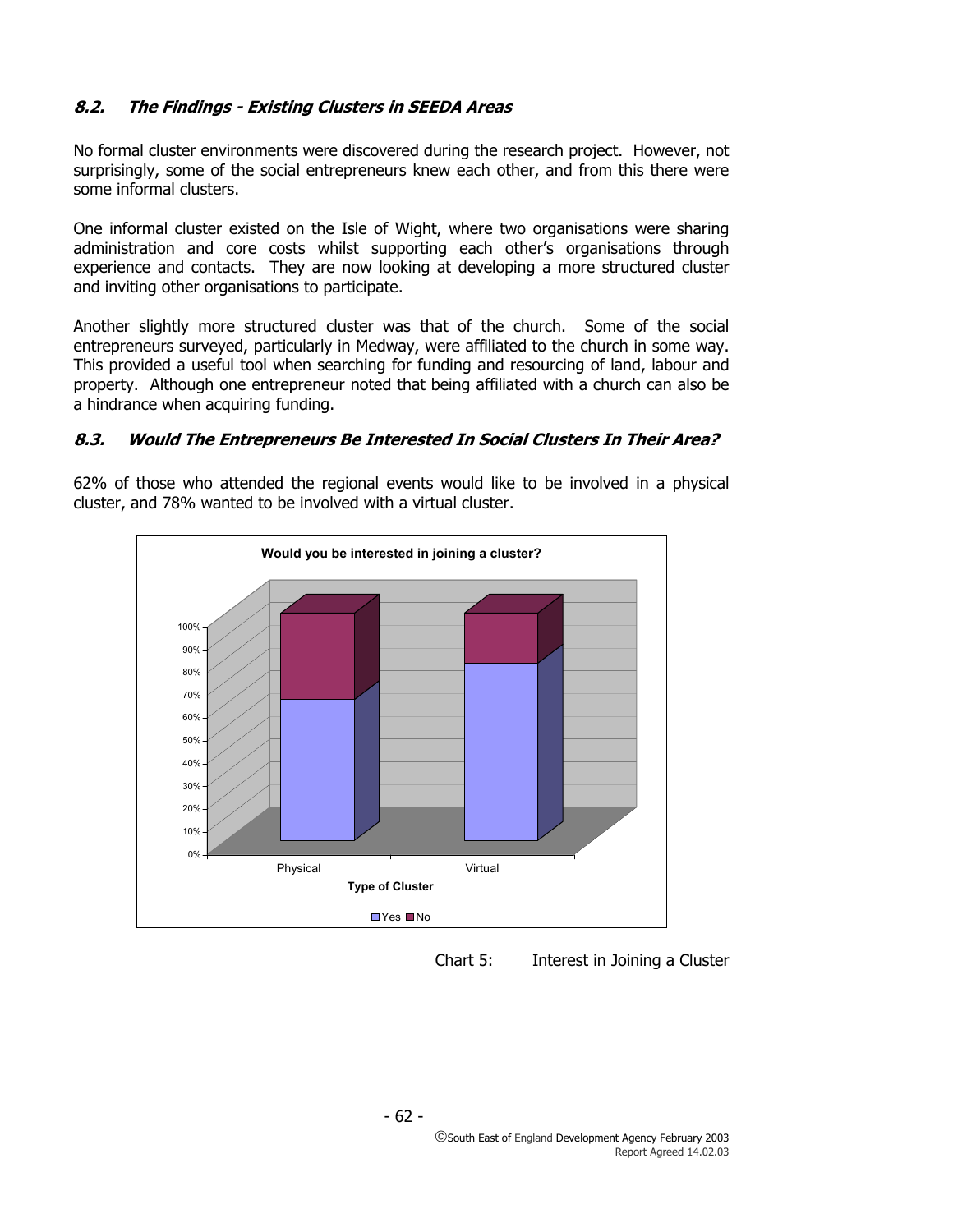'So much fun! To be in the same room as like-minded people is so refreshing. One organisation may hear of a bid that we can apply for together, may have a problem that another can solve, share of information and contacts, enables you to get things done quicker.'

After the event the percentage interested in forming a physical cluster changed to 90%. The reasons for which can be attributed to the definitions used during the event itself. Before the event, many people felt that a cluster could be repressive and saw little benefit. However, after a description of exactly what a social enterprise cluster was and how it could benefit social sector organisations, many changed their minds.

Within the Region there are four clear opportunities for developments. These are Portsmouth, Medway, Thanet and the Isle of Wight. Each is at a different stage. Portsmouth and Medway are the most developed both in terms of concept and deliverability and both have identified land opportunities. On the Isle of Wight a group of organisations are already benefiting from a virtual network although they have no immediate plans to transcend that into a physical cluster organisations.

The cluster within Portsmouth would have an enterprise focus and will work on bringing local private and social enterprises together to create a vibrant interdependent market place. Within the Isle of Wight, the focus will be young people

'A case of the whole being greater than the sum of the individual parts…..not just greater, but also richer, more stimulating, more creative and a more dynamic hub.'

and community regeneration, bringing a host of community based projects together to benefit from shared space. The Thanet project is being spearheaded under the banner of regeneration, exploring the mutual benefits of developing a small area of Ramsgate. Within Medway an existing church project has the potential to grow and become a wonderful community facility bringing together commercial and social projects.

- 63 -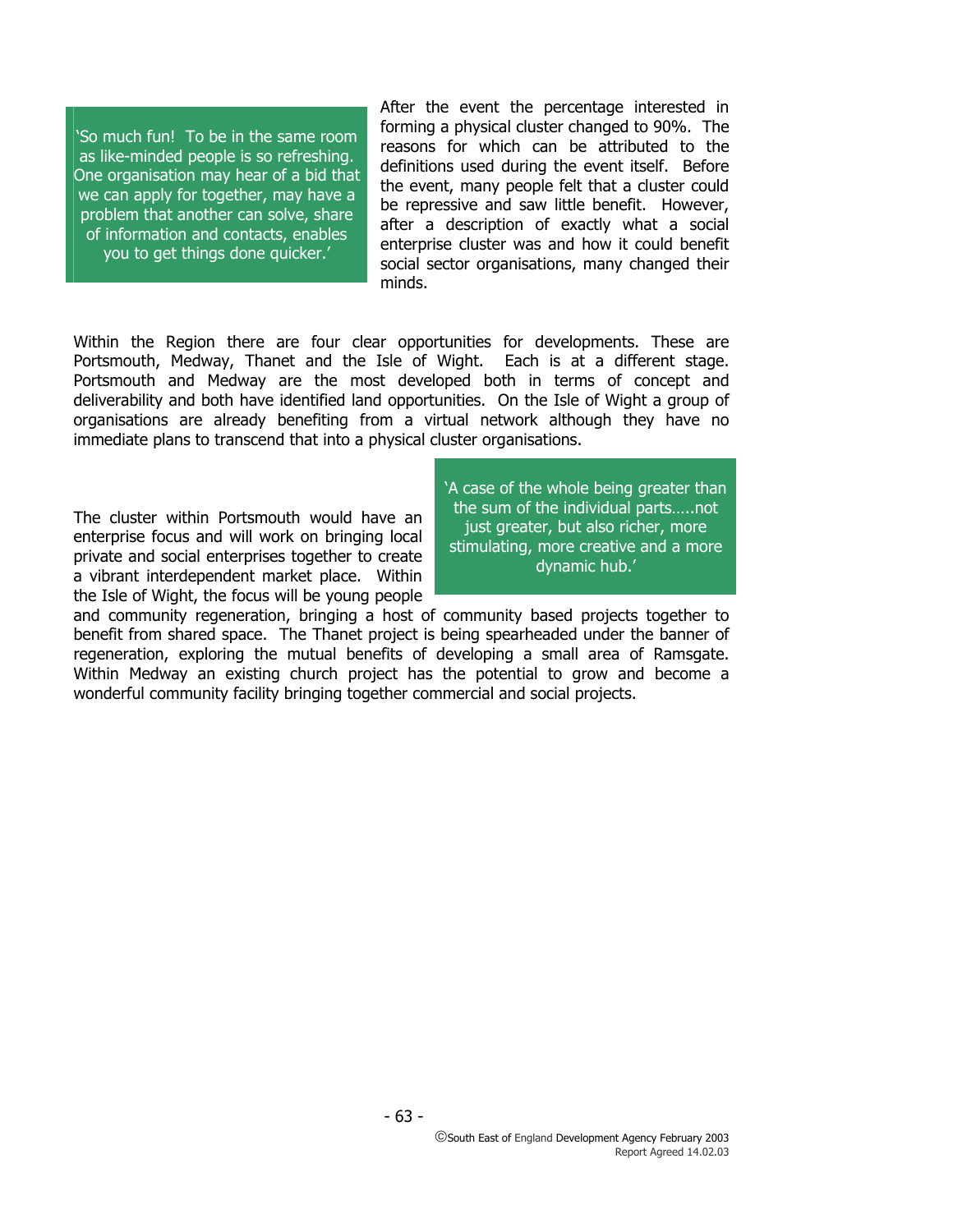# **9. Action Learning**

# **9.1. Regional Events/Focus Groups**

The CAN team hosted two regional events. These events aimed to achieve:

- Increased networking by social entrepreneurs in the study areas
- New social sector partnerships formed
- Raised awareness of the role of SEEDA in the social sector
- New project opportunities explored
- Increased opportunity for social sector development
- Increased awareness in SEEDA of the role played by social entrepreneurs in their area

## **9.1.1. Who Attended**

Participants were invited from each of the areas studied. The areas were divided into two, Kent and Hampshire. To ensure an interesting and varied day, participants were invited who were entrepreneurs chosen as one of the twenty five, supporters of entrepreneurs from the area, and people the CAN team were interested in spending more time with, in order to further assess their suitability for inclusion in the final

'A very productive gathering of likeminded people, who in a short space of time participated in an extremely stimulating, informative and professionally led process. A room of exciting visions shared.'

25 entrepreneurs. People were also invited who had been recommended to the CAN team, but the team had been unable to interview them prior to the event; these people were then provisionally assessed at the event and, if suitable, interviewed formally afterwards.

The following table lists the people who were invited and have been included in the project as either a participant or supporter.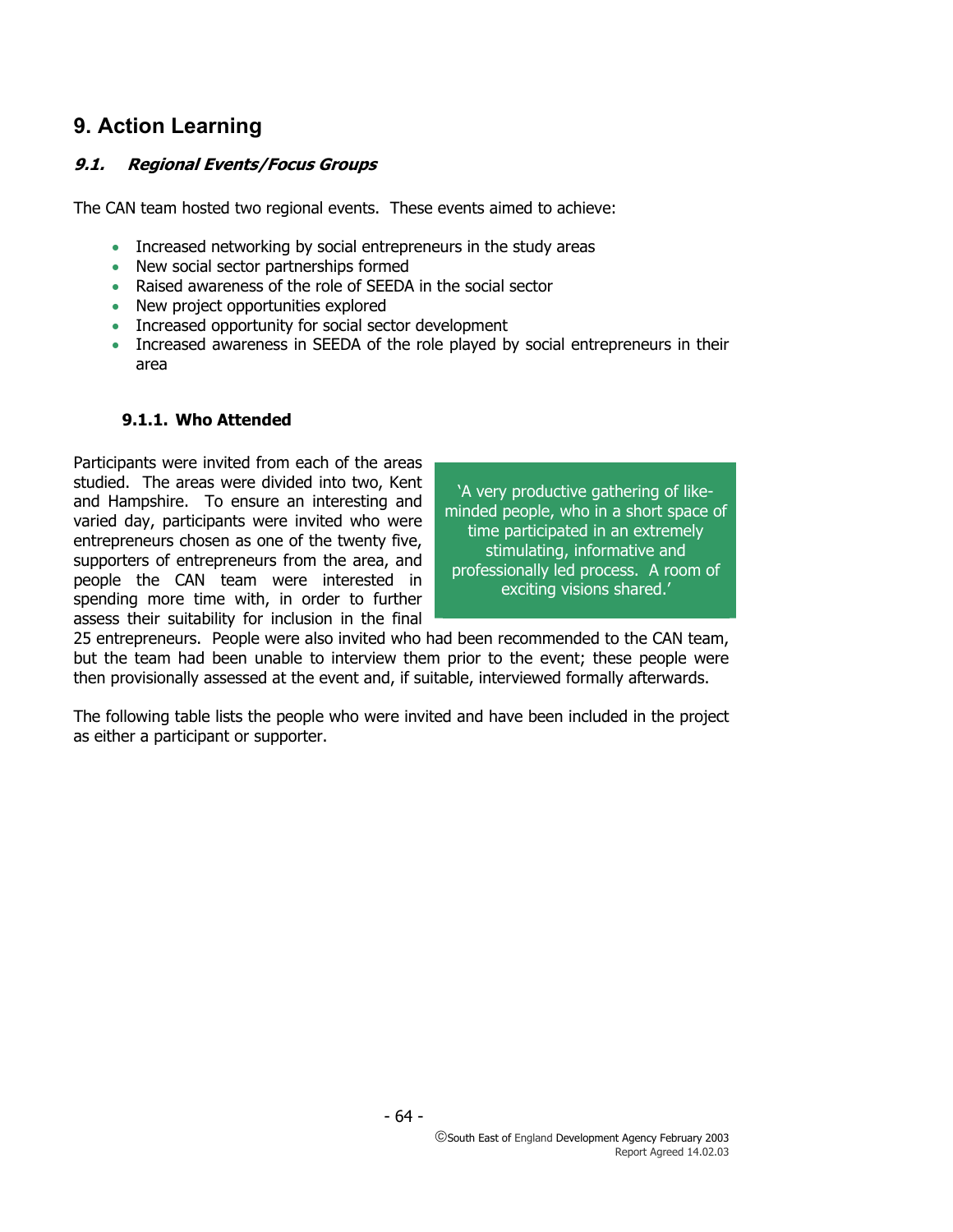| Table 18:<br><b>Hampshire Event</b> |                 |                                    |                           |              |                   |
|-------------------------------------|-----------------|------------------------------------|---------------------------|--------------|-------------------|
| <b>FName</b>                        | Sname           | Organisation                       | <b>Area of Activity</b>   | Category     | <b>Attendance</b> |
| Barry                               | Kemp            | <b>Barry Lawrence</b><br>Centre    | Deprived families         | Entrepreneur | No                |
| <b>Becky</b>                        | Haydock         | <b>IoW YP Inclusion</b><br>Project | Young people              | Entrepreneur | Yes               |
| <b>Beth</b>                         | <b>Taylor</b>   | <b>ROCC</b>                        | Networking                | Supporter    | No                |
| <b>Brett</b>                        | Rennolds        | Dreamwall                          | <b>Schools</b>            | Entrepreneur | Yes               |
| Cheryl                              | <b>Buggy</b>    | <b>Discovery Project</b>           | Emotional<br>intelligence | Entrepreneur | Yes               |
| Chris                               | Davis           | <b>City Mission</b>                | Deprived families         | Entrepreneur | Yes               |
| Dave                                | Selway          | <b>Skilful Soccer</b>              | Young people              | Entrepreneur | <b>No</b>         |
| Guy                                 | Eades           | <b>Therapeutic Arts</b>            | Ill people                | Entrepreneur | No                |
| Jim                                 | <b>McGeever</b> | ProCEED                            | Communities               | Entrepreneur | Yes               |
| John                                | Atherton        | Common Purpose                     | Linking Leaders           | Supporter    | No                |
| Louise                              | Lamburn         | Wishbone                           | Third World women         | Entrepreneur | Yes               |
| Paddy                               | Noctor          | Real World Trust                   | Substance abusers         | Entrepreneur | No                |
| Jim                                 | Roberson        | <b>Youth Minds</b>                 | School<br>development     | Entrepreneur | No                |
| Peter                               | Orchard         | Director Sector<br><b>Services</b> | Vulnerable people         | Supporter    | Yes               |
| Richard                             | Priest          | The Riverside Centre               | <b>Disabled</b>           | Entrepreneur | No                |
| Shyam                               | Sharma          | Common Purpose                     | <b>BME</b> inclusion      | Supporter    | Yes               |
| Tom                                 | Newman          | Pirates for Peace                  | Young people              | Entrepreneur | No                |

- 65 -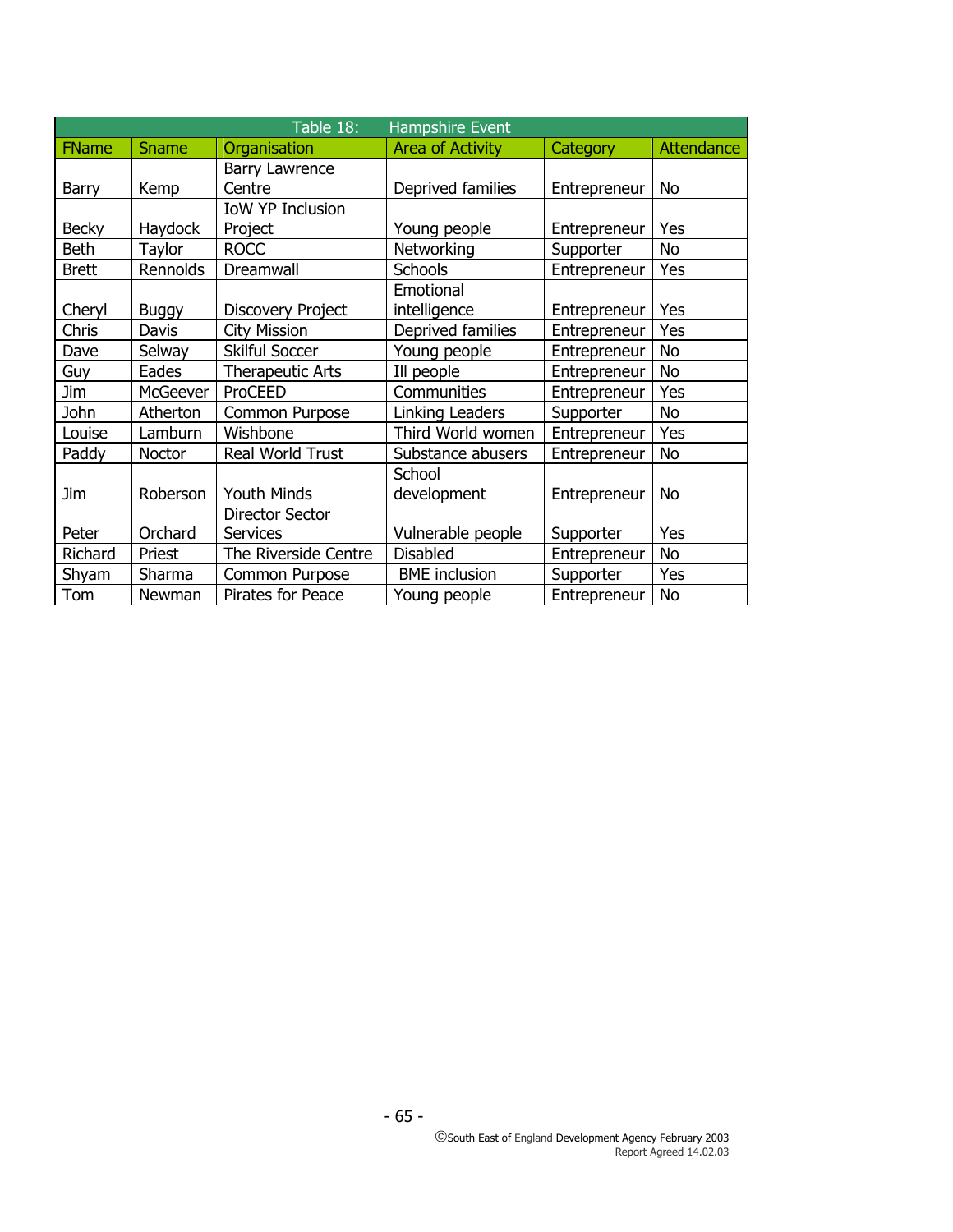| Table 19:<br><b>Kent Event</b> |            |                              |                          |              |                   |
|--------------------------------|------------|------------------------------|--------------------------|--------------|-------------------|
| <b>FName</b>                   | Sname      | Organisation                 | <b>Area of Activity</b>  | Category     | <b>Attendance</b> |
|                                |            | Management                   |                          |              |                   |
| David                          | Hannent    | Consultancy                  | Rotary Club              | Supporter    | Yes               |
|                                |            | Home-Start Dover             |                          |              |                   |
| David                          | Rains      | <b>District</b>              | Young families           | Entrepreneur | Yes               |
| David                          | Wade       | Maidstone House              | Elderly                  | Entrepreneur | Yes               |
| Grant                          | Gill       | King's Church                | Community                | Entrepreneur | Yes               |
| Ivan                           | O'Reilly   | The Children's Society       | <b>Excluded families</b> | Entrepreneur | Yes               |
|                                |            | Dover Counselling            | Vulnerable               |              |                   |
| <b>Janet</b>                   | Johnston   | Centre                       | adults                   | Entrepreneur | Yes               |
| John                           | Carey      | Kent & Medway HA             | Health                   | Supporter    | Yes               |
| Marcus                         | Richards   | <b>Cross Links</b>           | Deprived families        | Entrepreneur | No                |
| Matthew                        | Girt       | Church in Society            | <b>Deprived Adults</b>   | Entrepreneur | Yes               |
| Mike                           | Webb       | <b>Town Centre Manager</b>   | City centre users        | Entrepreneur | Yes               |
|                                |            | The Vines Centre             |                          |              |                   |
| Paul                           | Robinson   | <b>Trust</b>                 | Adults                   | Entrepreneur | Yes               |
| Peter                          | Southcombe | Church                       | Community                | Supporter    | Yes               |
| Roger                          | Rook       | Individual                   | Community                | Entrepreneur | Yes               |
| <b>Russ</b>                    | Patrick    | All Saints                   | Community                | Supporter    | Yes               |
|                                |            |                              | Disengaged               |              |                   |
| Susan                          | Fairley    | The Sandown Clinic           | children                 | Entrepreneur | Yes               |
| Vera                           | Elliott    | <b>Sustainability Action</b> | Environment              | Entrepreneur | Yes               |

# **9.1.2.Structure Of The Events**

The events were structured and directed. The bespoke structure was designed to gain the maximum from a short period of time. The theme of the events was:

Social Entrepreneurs - the economic regeneration vehicle of the future?

# **Programme for the events**

- Arrival and welcome setting the scene
- Introductions
- SEEDA who's who: why SEEDA values social entrepreneurs
- CAN and the benefits of membership for entrepreneurs
- Analysis of the collective database feedback on the participating entrepreneurs
- Exploration of the issues in each of the targeted areas  $-$  a participative exercise
- What are the common bonds that exist between entrepreneurs a participative exercise
- Clusters what are they?
- Cluster simulation a participant exercise
- Presentation of business cases exploration of the advantages
- Finish

The structure was well received by the participants who engaged positively with it.

- 66 -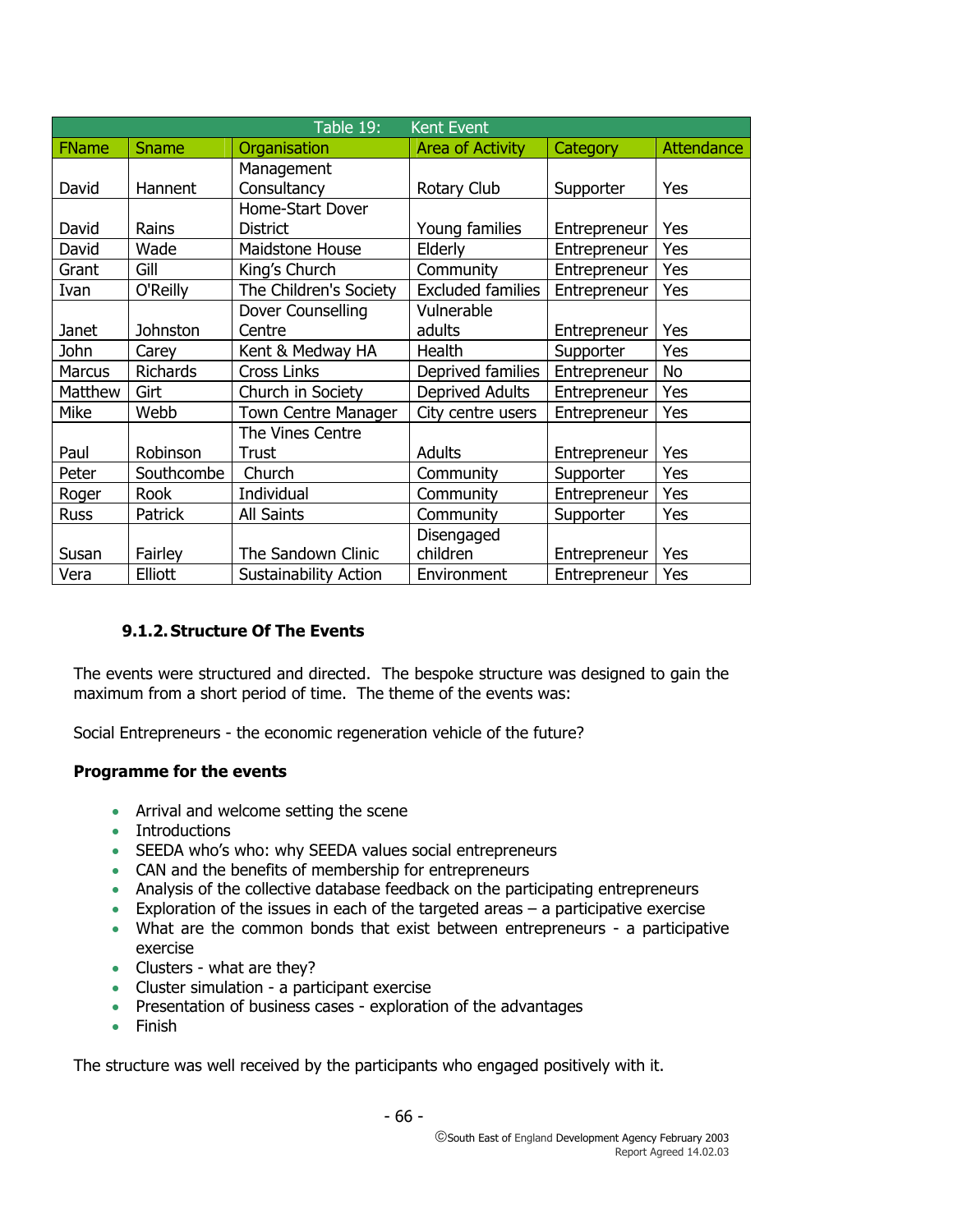'Very encouraged. I have attended many such networking things before. The fundamental difference was that things were achieved and fedback to us on the day ……

Aaron compiled a live data presentation on the outcomes of our questionnaires, never seen that before and Zenna led the entire session with passion and evidence of what can be done backed up with physical evidence. Never, never seen that before.'

# **9.1.3. The Experience**

The event was held at Gosport Explosion Museum; the participants were largely unknown to each other, however conversation followed easily. The event, although structured, was informal and relaxed. Participants were keen to explore issues and were obviously unafraid to take risks. Initially they worked in groups based on interest areas. This allowed people to share experiences and build on their own experiences. During the second half of the event people moved into their locality groups. The majority of this work focussed on developing clusters. The participants underwent a simulation exercises. They embraced the concept and took on the roles creatively but responsibly. In both events the participants came up with deliverable, achievable cluster options. One area had more difficulty in doing this as they felt there was not a core of activity.

The participants explored issues and identified solutions across a range of subject matters; however, without doubt the most valuable aspect of the events was the networking and valuing that participants enjoyed.

'Thank you for offering a fast-track out of local 'glue'.'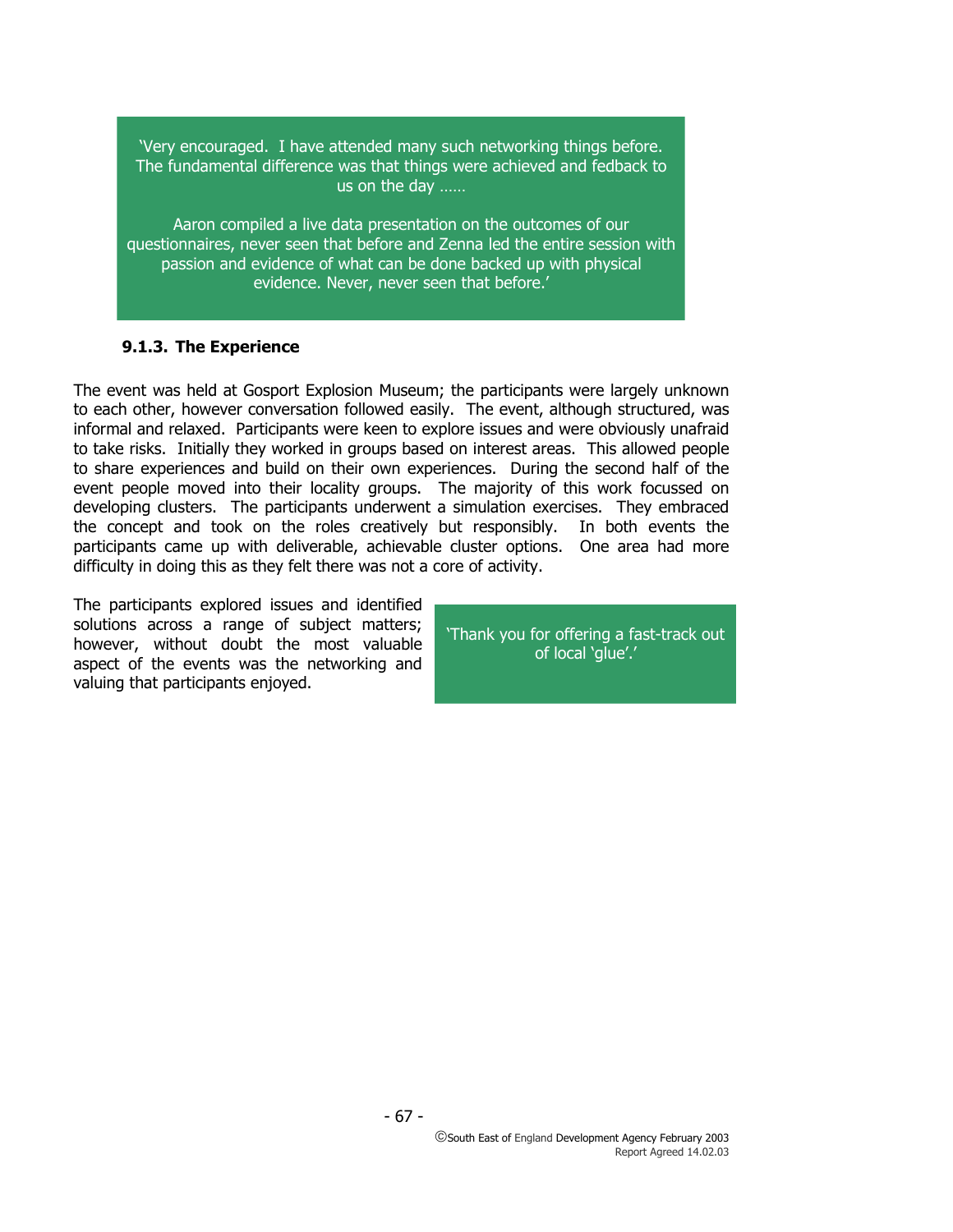# **9.1.4. The Hampshire Event**

## **9.1.4.1. Summary Of Table Top Exercises**

The participants worked collectively to identify issues. These were presented back to the social entrepreneurs during the event:

**Services** 

Freedom – loosen the educational straight jacket Better, more flexible school curriculum for students 'at risk' The realisation that the youth/education service does not work for all Invest in something different that will provide a service to those in need and subsequently act as a control group to the current system Poor services for families To have one agency responsible for YP referrals, ie young offender referral programme Pilot scheme that works in isolation so can concentrate on selection, programme delivery and support of an individual group Lack of referrals of new clients from social/medical/employment services Poor quality social services for youth

Financial

- Speed up allocation of NI numbers for refugees
- Access to debt counselling/budgeting advice
- Simplify housing benefit fraud checks to speed up new claims
- Need funding but not other agendas, and criteria that could change the shape of my organisation
- Clearly advertised information on local funding initiatives and methods of input from stakeholders

#### **Other**

Time – Changes do not happen overnight – it can take a generation! Availability of help and advice to people in need Mental health services for 13-16 year olds on IoW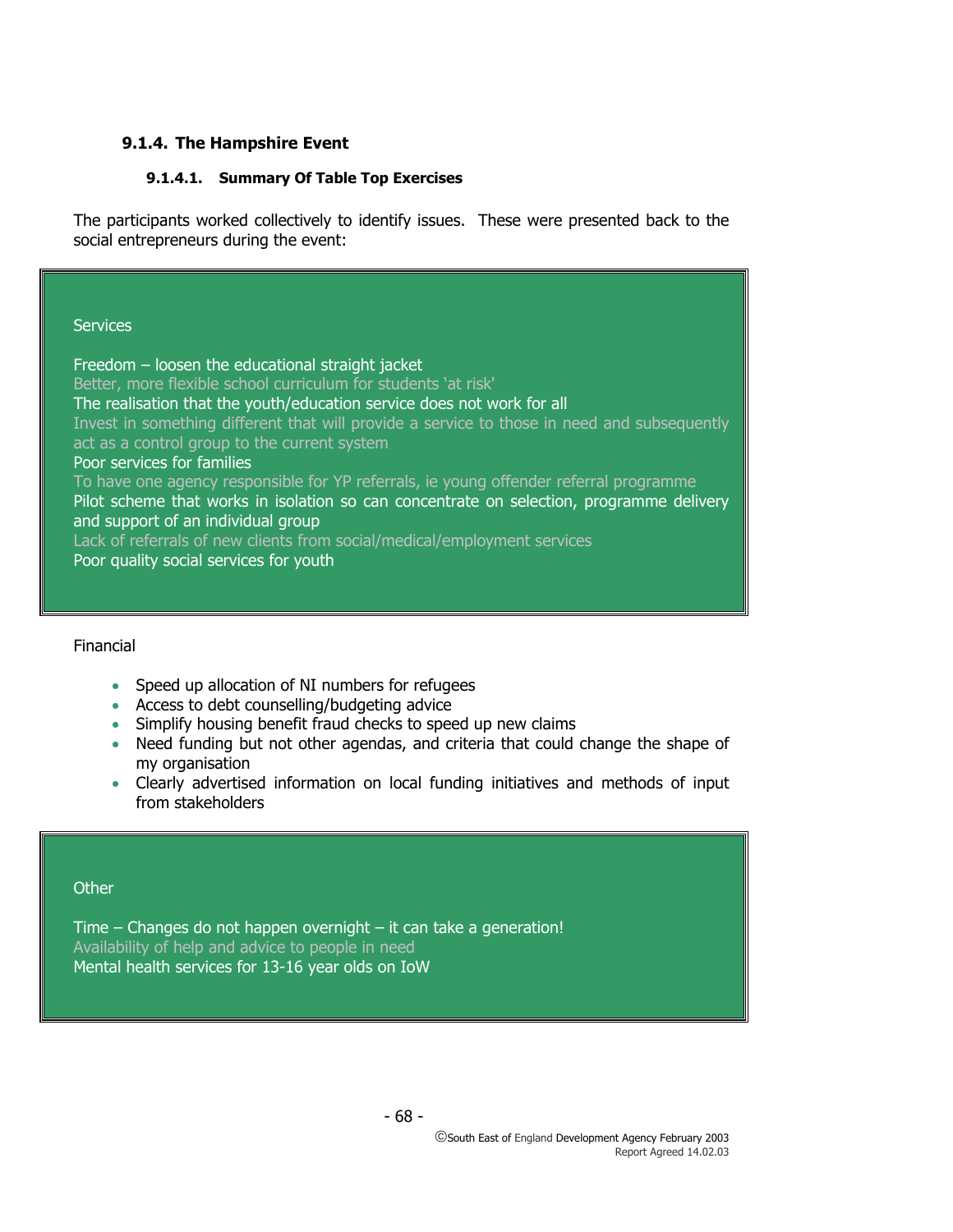## Governance

- Empowering individuals to remove the limits, assumptions and beliefs that keep things stuck
- Raising awareness brings huge responsibility develop new and interesting ways of raising awareness
- Decline in family values resulting in increase in youth crime/violence
- Greater enthusiasm from local council for the concept that a small difference is better than no difference – Lets stop talking 'big and unmanageable' and do lots of 'small and achievable'
- Work in ways which divert away from political restrictions
- Community appraisal of local councillors
- Comprehensive plan of all voluntary sector organisations
- Structured, genuine school council system for 13-19 year olds

The groups then explored ideas they had for development. The following, were collated for the group and represent the issues they identified.

# **9.1.4.2. Ideas for Development**

#### Learning

Develop a true learning community (learning at the knee) Develop a not-for-profit company that can provide employment for those pursuing a career in construction hand in hand with training and opportunity to become self employed Set up work experience programme with access to relevant qualifications to meet employer's skill shortages Access education, training and enhancement for all people

Support

- Healthy village for all in Ryde (one stop community facility)
- Creating centres for youth/young people and their parents for advice and guidance
- Set up debt counselling/budgeting advice centre
- 'In House' occupational therapist to assess abilities and identify positive programmes to enable personal development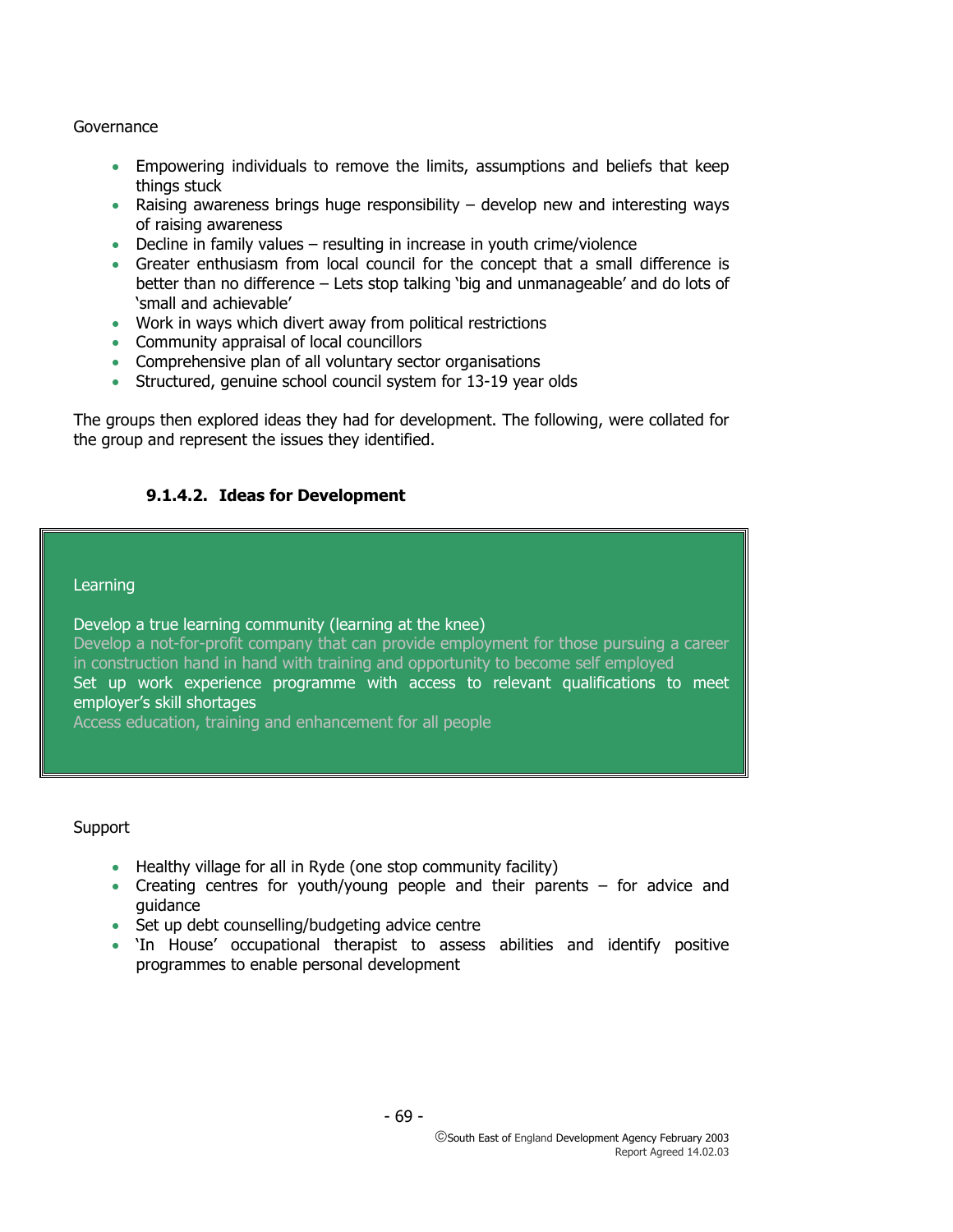#### **Culture**

Revolution from the bottom  $up$  – be the change you want to see Connecting communities by means of art/culture Change the design culture that is a pseudo catalyst for misery and poverty Awareness of EU accession countries; exchange visit between social enterprise organisations here and in Eastern Europe

#### Miscellaneous

- CSR to push through government bill and work with business sector to instil standards and work to improve their commitment
- Cheaper public transport, especially for 13-25 year olds
- Sell buildings and use proceeds to buy more machinery and acquire more spaces to build commercial capability

# **9.1.4.3. Summaries of Questionnaire**

Attendees were also presented with a questionnaire (attached as Appendix 2) the collective results of which are as follows:

People are involved in Social Enterprise for the following reasons:

To make a difference  $-6/7$ To tackle a social issue – 6/7 Because they were inspired  $-5/7$ 

Only 2 organisations rent property at market value, almost half are utilising office space that was donated.

6 out of 7 believe that it would be advantageous to create a social cluster.

Those who are already participating in social clusters describe the savings as: £3k a year 'Countless' Time

And their costs were minimal, not sure and zero!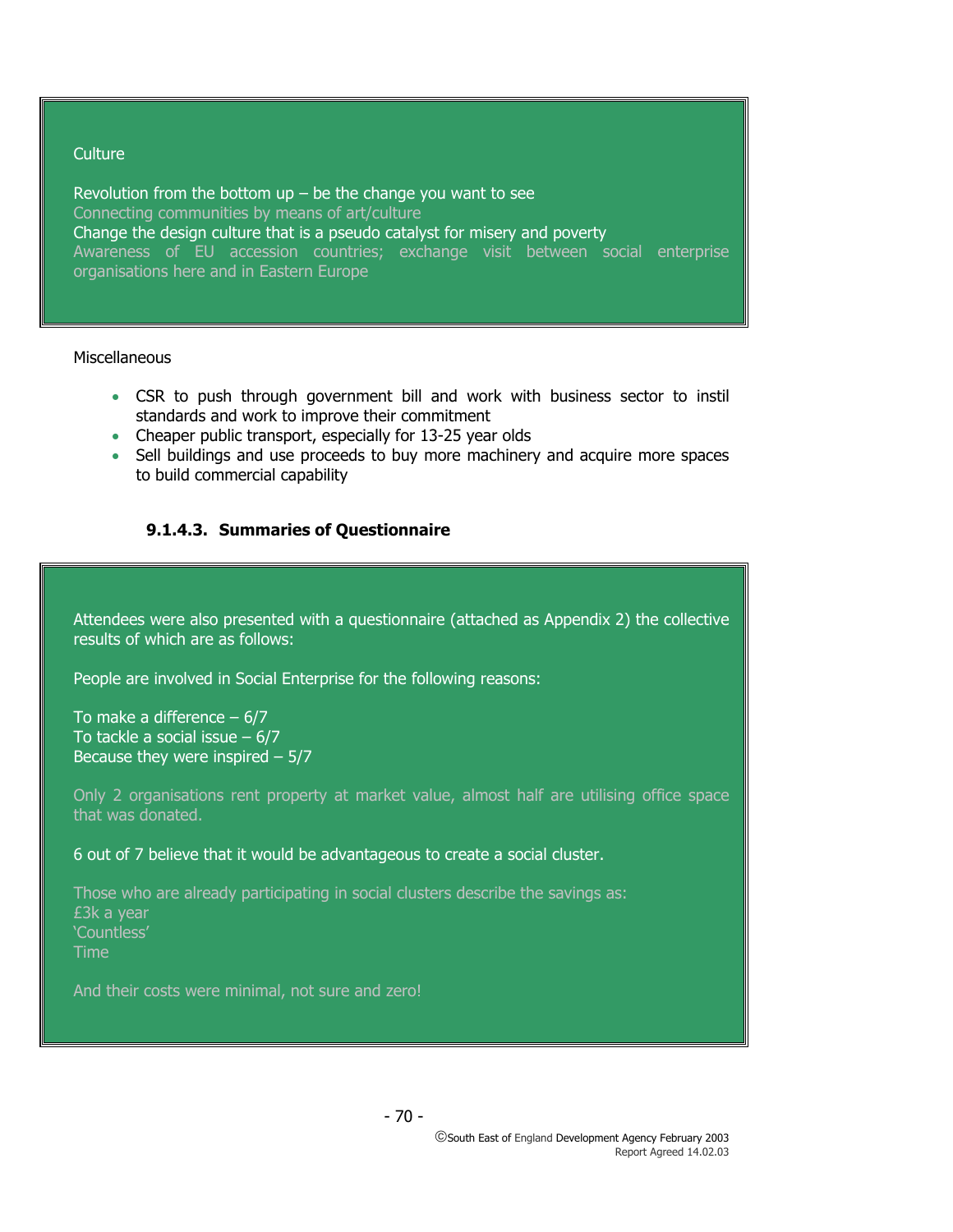# **9.1.5.The Kent Event**

# **9.1.5.1. Summary of Table Top Exercises**

The participants worked collectively to identify issues. We then collated these during the event and presented them back. The following is a bullet point summary of the issues:

#### **Environmental**

Developing alternative technologies/practices in waste management Create better in town housing Create a better environment Renew pride in local surroundings A level playing field with the public sector in regeneration programmes An office for expansion Accommodation for YP/children Better social use of public buildings Stop duplication of administration

## Services/support

- Develop community based services for people with mental health issues
- Communication with Social Services
- Prevent suicides
- Real partnership with Health and Social Services
- Convince employers of the value of staff counselling
- Spread services throughout regions
- Community based businesses that provide resource for community projects. A community private sector

#### **Resources**

Real networks for volunteer training Seconded staff to work on new projects Lack of volunteers from the retired sector **Security** Finance for projects Funding for homeless issues Significant investment in existing communities in North Kent Need for a more coordinated, less grant dependent voluntary community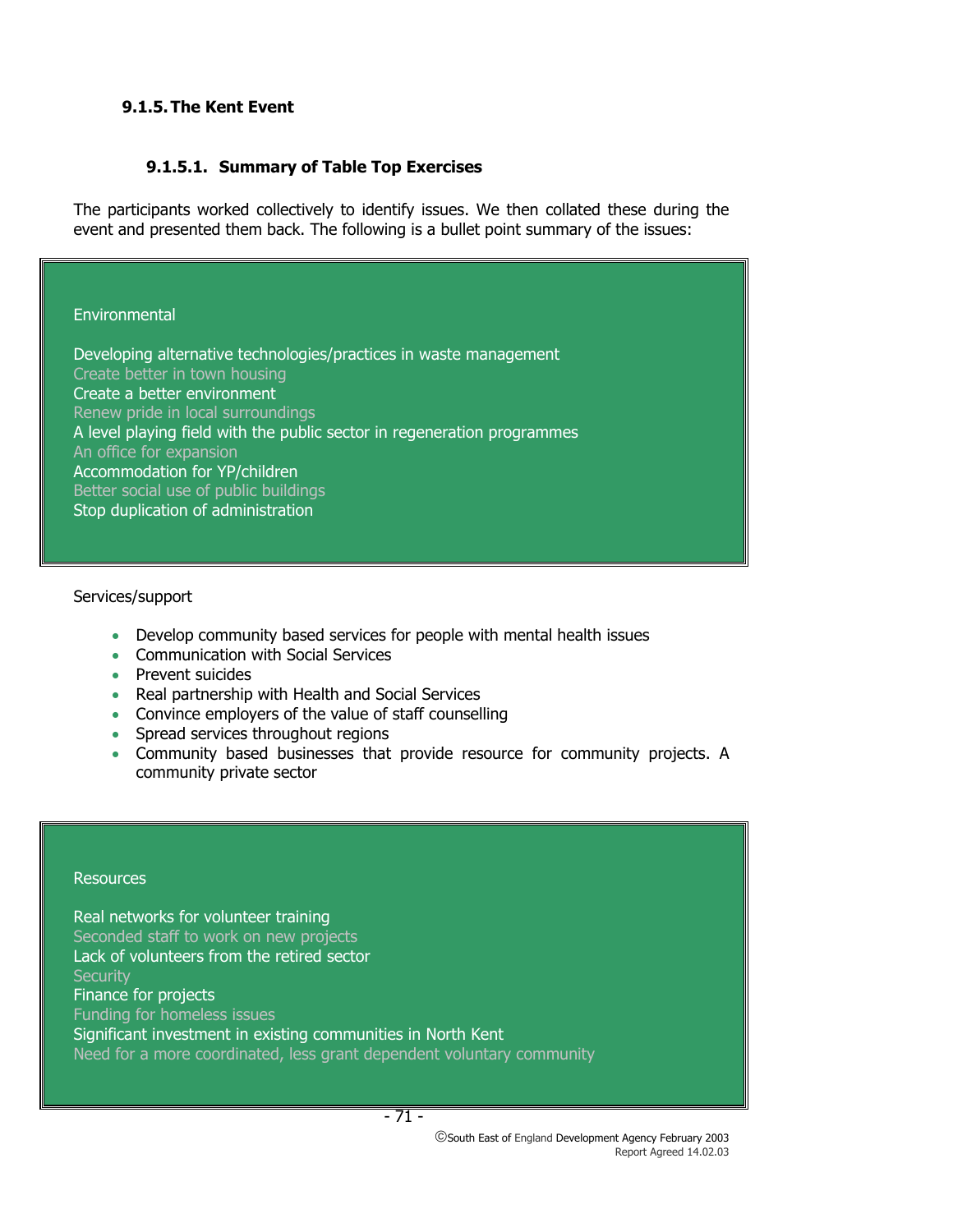Resources, facilities and funding from businesses within the community

Additional, secure, long term funding Recognition by funders of deprived areas in Kent.

#### Governance

- Get community working together common targets
- Decisions made closer to their point of impact
- Get public involved in Health Service planning and evaluation
- A way to allow 12-16 year olds to work without being trapped by legislation

**Other** 

Recognition regard **Partners** 

The groups then explored ideas they had for development. The following bullet points were collated for the group and represent the issues they identified.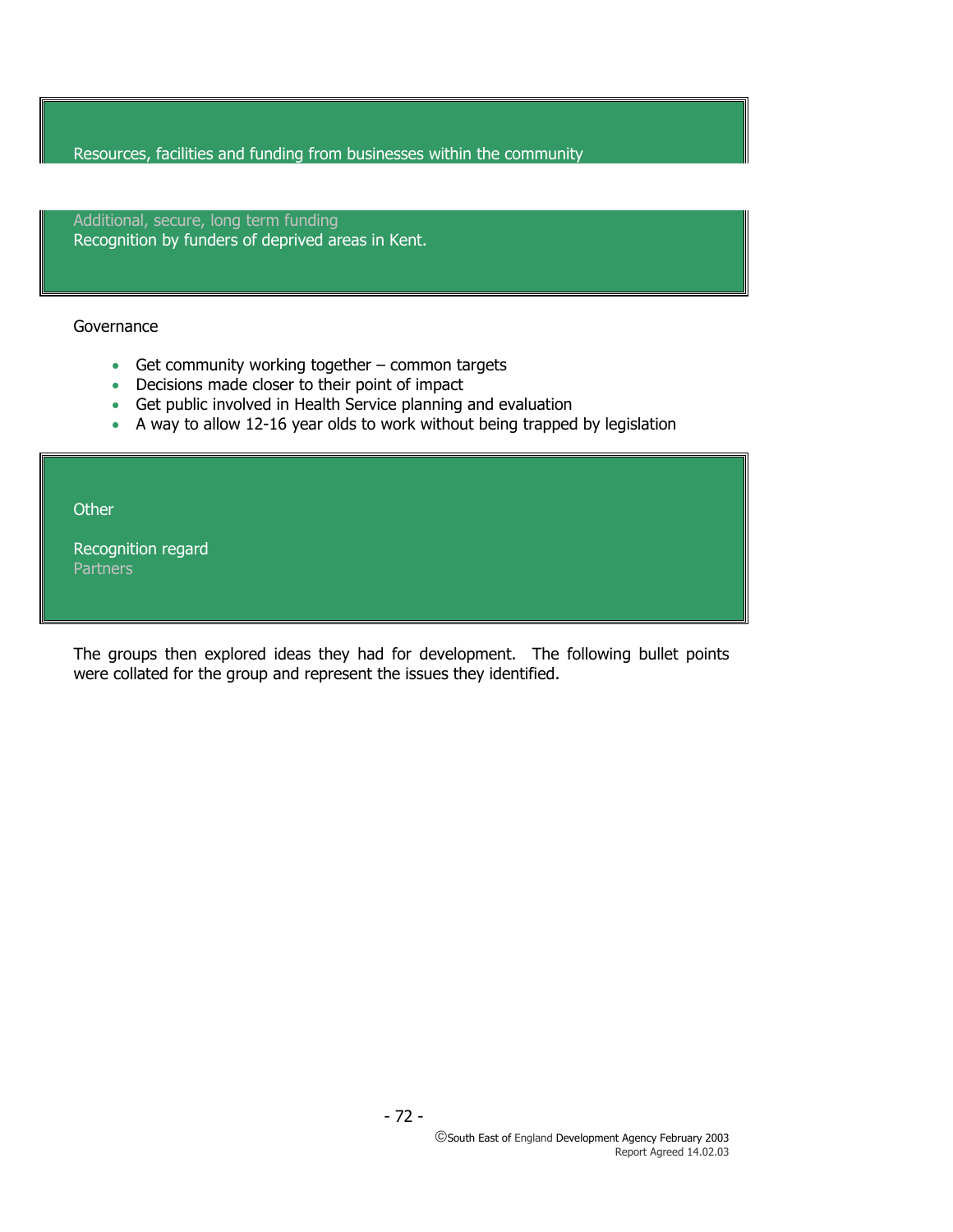## **9.1.5.2. Ideas For Development**

#### **Environmental**

For the community sector to be of the same strength and vibrancy as the private sector Talk to Health Authority, Kent and Medway Divorce local politics from national Develop awards system for NHS workers A cultural change at government level – hence micro-approach but make it macro-aware Need for co-ordinated marketing of social experience concept Community warehouse for receiving, storing and distributing end of line/unwanted commercial and retail stock Regeneration or run down town premises Set up community warehouse across the region A pride of place green audit map exercise of Thanet using GIS mapping Create homes in these areas School classrooms layouts and furniture redesigned to help neurological blocks in children Develop community enterprise hubs, SME support centres for voluntary/community sector Own property ie community centre

#### **Services**

- Establish clubhouses across Kent for mental health clients
- One-stop health centre for drug users/homeless and prostitutes
- Linking older people's wisdom for the younger generation
- Integrated housing
- Develop a youth café
- To read suicides notes to quide us
- Provide information in a useable format of needs and access to resources

#### **Financial**

Children and YP hold their own share of public sector cash Community owned and run ISP Community Chest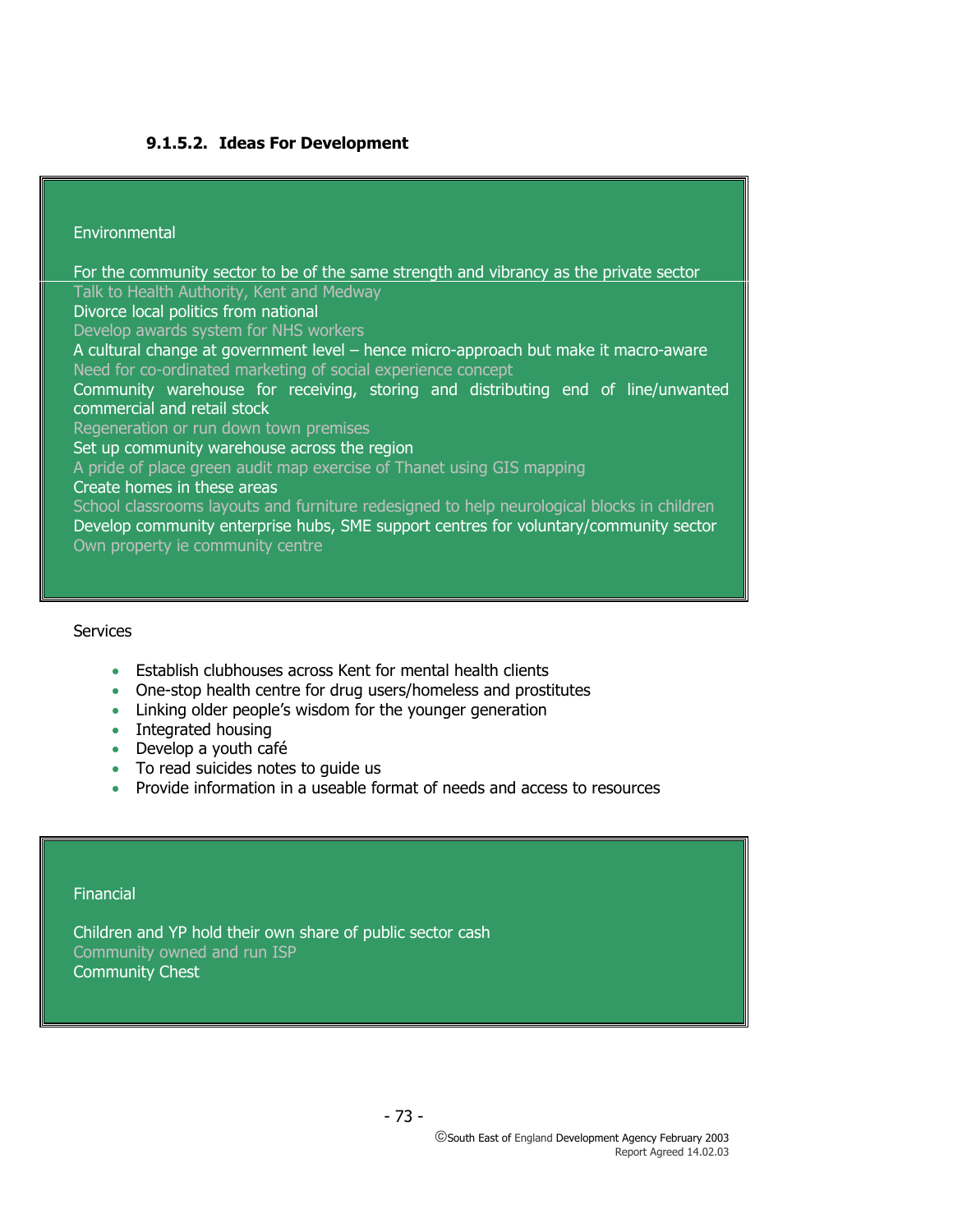# **9.1.5.3. Summaries Of Questionnaires**

Attendees were also presented with a questionnaire (attached as Appendix 2), the collective results of which are as follows: People are involved in social enterprise for the following reasons: To make a difference – 14/16 To tackle a social issue – 8/13 Because they were inspired  $-9/13$ Because they were inspired  $-9/16$ Only five organisations rent property at market value, almost half are utilising office space that was donated or rented below market value. 14 out of 16 believe that it would be advantageous to create a social cluster. Those who are already participating in social clusters describe the savings as: Facilitated funding 'lots' Already assisted in £115,000 of funding And their costs were 'minimal', '£5k', and 'nothing'

# **9.2. CAN Membership**

The 25 selected entrepreneurs all have free CAN membership as a part of the study. CAN's essential function is to link its members via an electronic network, supported by other forms of communication, including face-to-face meetings. CAN's website is developing easy to use ("hot") links to other relevant sites and its extranet (communications network) is based upon e-mail, electronic conferences and notice boards.

#### **9.2.1. IT Training**

To fully exploit the benefits of CAN it is necessary to familiarise oneself with the CAN network on-line. The on-line community has a great deal to offer CAN members in terms of information sharing, project development and skills capacity. The CAN on-line community is a virtual space where members can share, trade, buy, sell, and collaborate to get the skills, ideas, tools and support to achieve their goals.

Already, members are being encouraged to exchange: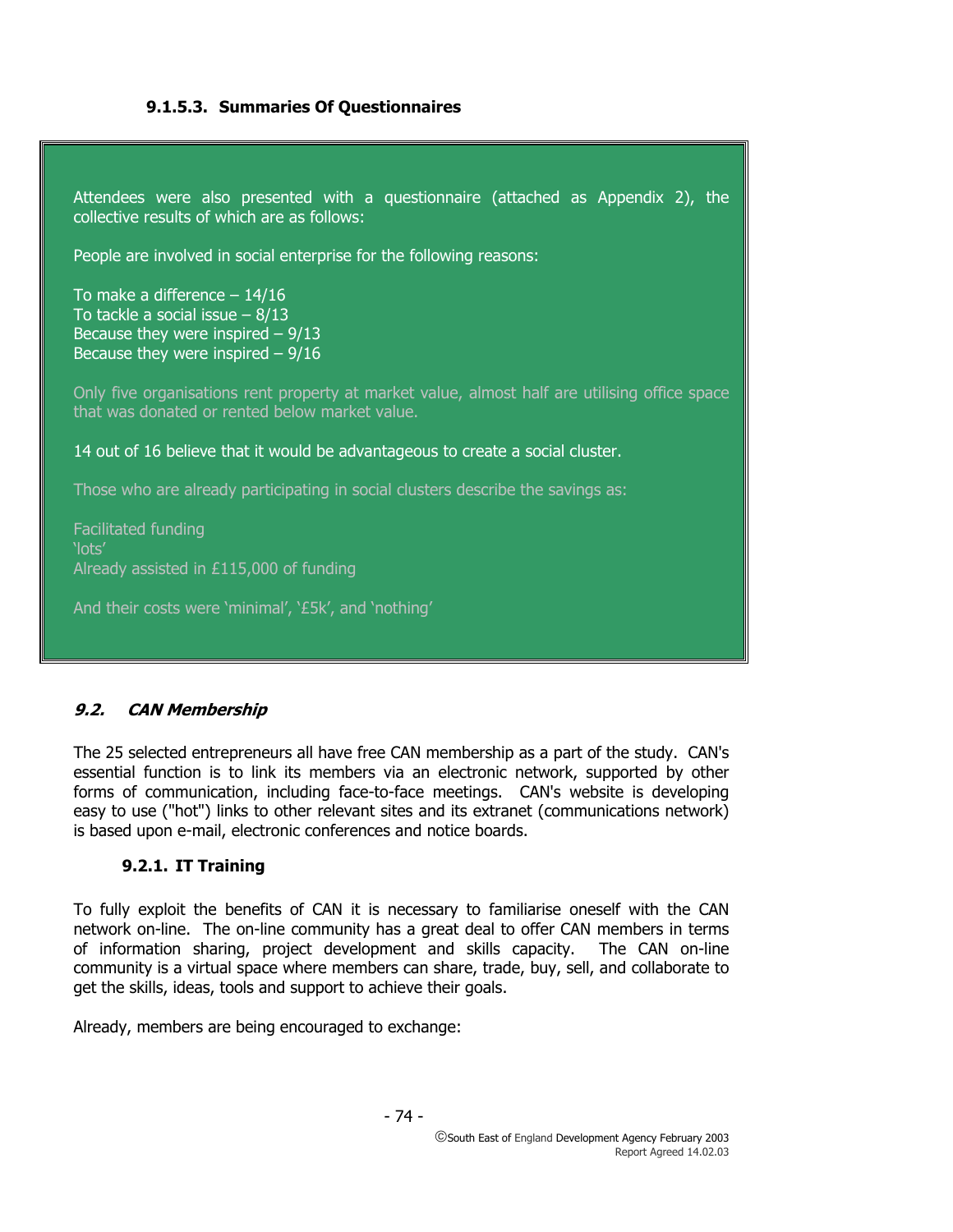- INFORMATION: about grants and funding, good practice, venues, events, human resource issues, research, architects and much more
- PARTNERSHIPS: collaborating to bid for grants; conferences; funding and marketing links with business; links with the public sector and intermediary bodies
- PURCHASING: products and services, information on recommended professionals, such as lawyers, architects and accountants etc
- JOBS: information about situations wanted and vacant, plus opportunities for organisations to share posts

Members are encouraged to think of the whole of the CAN intranet as a marketplace where they can do business of all sorts with each other and research external resources and source of experts.

CAN also offers an e-mail and on-line conference facility. These services are available on and off line. For members who do have broadband it is beneficial to install the CAN software first class as this allows off-line working and ensures speed in operating the system. To allow members to maximise the system CAN offers a training course to all its members. This training is married with an opportunity to meet the CAN directors, Adele Blakebrough and Andrew Mawson, as well as an opportunity to meet other CAN members. The training takes place in a CAN house in Stanton in the Cotswolds.

This training is being organised by Alison Yeo; she will be writing to all the 25 identified entrepreneurs, inviting them to the training.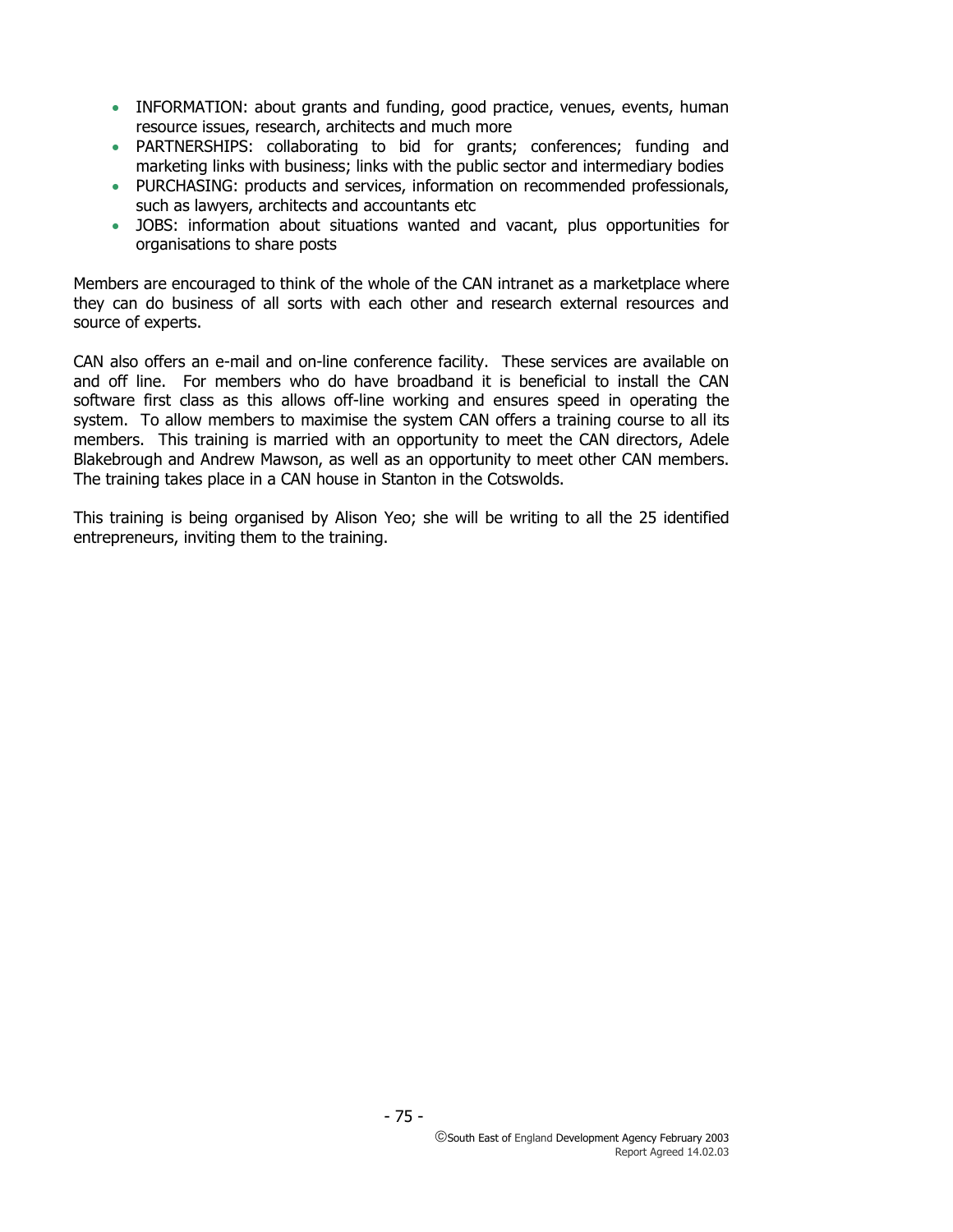# **10. Achievements**

# **10.1. Project Objectives**

The following section explores the initial objective for the work and the impact the CAN team has had on achieving them.

# **10.1.1. A Report Collating The Experiences Of 25 Social Entrepreneurs**

This document represents the report. Through the 473 hours of direct one-to-one contact the CAN team met and interviewed a great number of people who passionately believed in the concept of social entrepreneurs and the potential impact they have on regeneration. From that, the team identified 25 people who have a proven track record in developing projects that have made a significant impact on the community they aim to serve. Capturing their experiences, highlighting their successes, and profiling their opportunities and challenges, have only partially been achieved in this report. This is because it is extremely difficult to encapsulate the energy, magnetism, vision and buzz of these people. All of them have worked outside the box to achieve what others believed unachievable. They have defied convention, overcome obstacles and realised their social dreams.

This document collates elements of these individuals' experiences. The document achieves the stated objective; however, it can never do complete justice to the work of these outstanding individuals.

# **10.1.2. Identify Pre-existing Social Clusters In The Area**

As stated in 8.2 we did not identify any pre-existing clusters, however the potential for development in at least two areas possibly three is great. The team identified at least three individuals who, if supported and invested in, could develop clusters in their locality which would provide benefit to a host of both social sector and private providers.

#### **10.1.3. Identify The Support Needs, Barriers And Opportunities For Social Entrepreneurs**

As stated in 5.8 these needs varied greatly. There was a palpable tension between the 'I can do it all' and 'this sucks, I can't cope' attitudes. This seemed to represent the dichotomy that existed in a great number of participants, the challenge of going against the grain and achieving the impossible, whilst being isolated and disregarded by a standoffish statutory sector. This left participants with a mixed view of themselves. They saw on the one hand their own achievements and on the other the limits put on them by others. There is a real opportunity for CAN and SEEDA to address this issue collectively. Interestingly, the action learning events have already had a significant impact on the participants. After the events CAN received comments relating to the importance of coming together, rethinking direction and hearing from others how they have overcome challenges and tackled difficulties.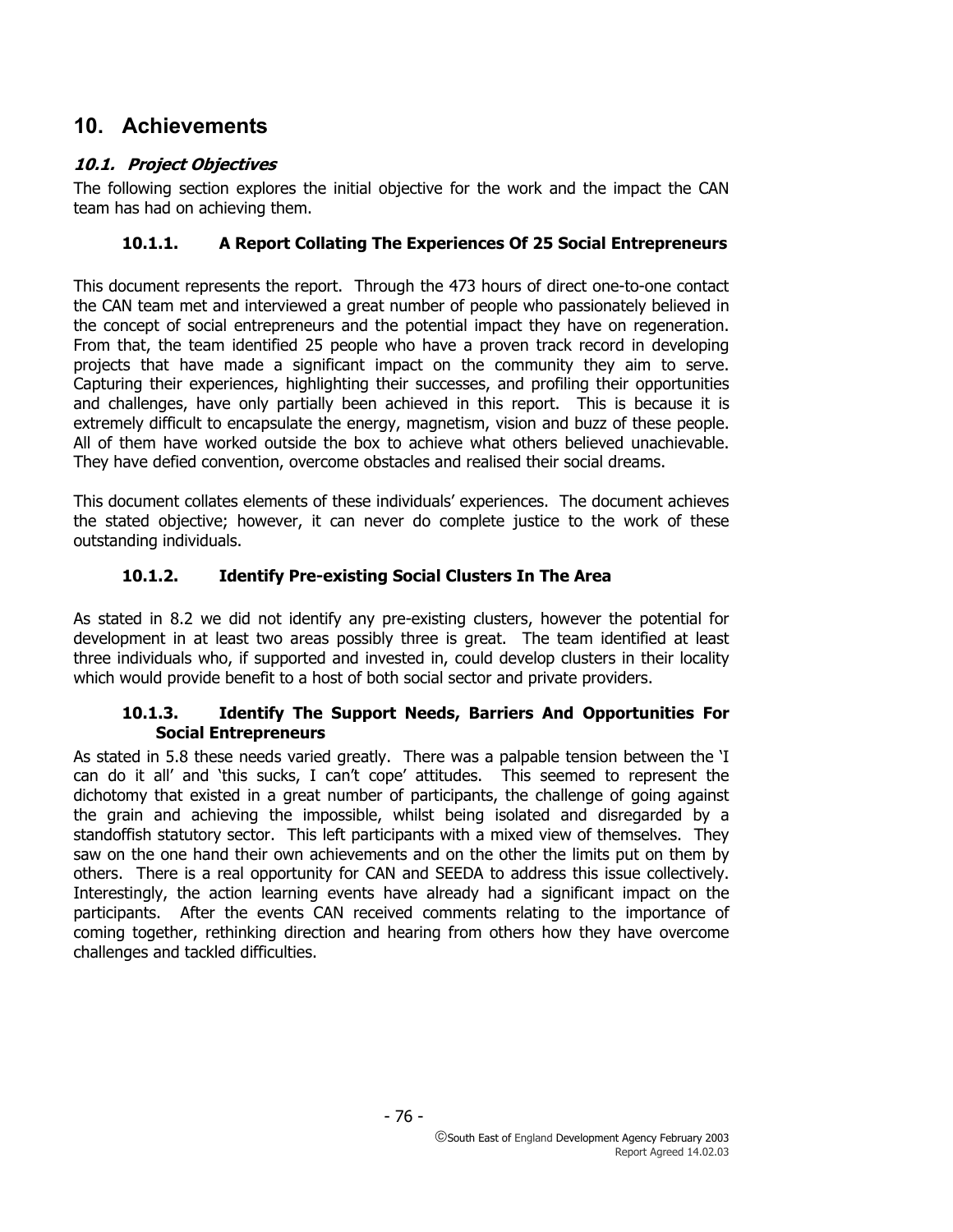## **10.1.4. Develop A Network Of Social Entrepreneurs Through The CAN Forum**

This objective was clearly achieved. However what struck the CAN team was the speed with which, given the opportunity, the entrepreneurs formed relationships, identified commonality and brokered project deals. Initiatives, which would take months of community work, were being forged and scoped over coffee. Later in this report some of the new projects that have already emerged are detailed. It was clear to the team that by offering these people an inch they would take a mile, this mile would have a wide social benefit.

# **10.2. Project Outcomes**

The following section has taken each of the anticipated outcomes and explored the impact the project has had on them.

# **10.2.1. Increased Networking By Social Entrepreneurs**

Participants had the opportunity to network through attending the events, the on-line networking opportunity afforded through being a CAN member, and through the CAN IT training.

All the participants expressed the value of meeting other entrepreneurs in their areas. They valued the wider context of the county as well as having time to get to know people in their specific area. 16% of the participants felt well networked and integrated prior to the involvement of the CAN project. However 79% said that they valued the opportunity

'I did not expect to find so many like-minded people ….. I can do some real business with these folk.'

to take part in the project as they often felt 'out on a limb'.

It is not possible to say at this stage whether the new relationships formed will be sustained. However, it is clear from the number of direct activities that have arisen from the project that the new relationships formed are having an immediate impact.

# **10.2.2. New Social Sector Partnerships Formed**

Participants formed new relationships during the regional events. In addition to this, the CAN team brokered meetings between participants they interviewed, when mutual benefit became apparent, as a result of the interview processes.

The most tangible of the new partnerships that has been formed is in Hampshire. A group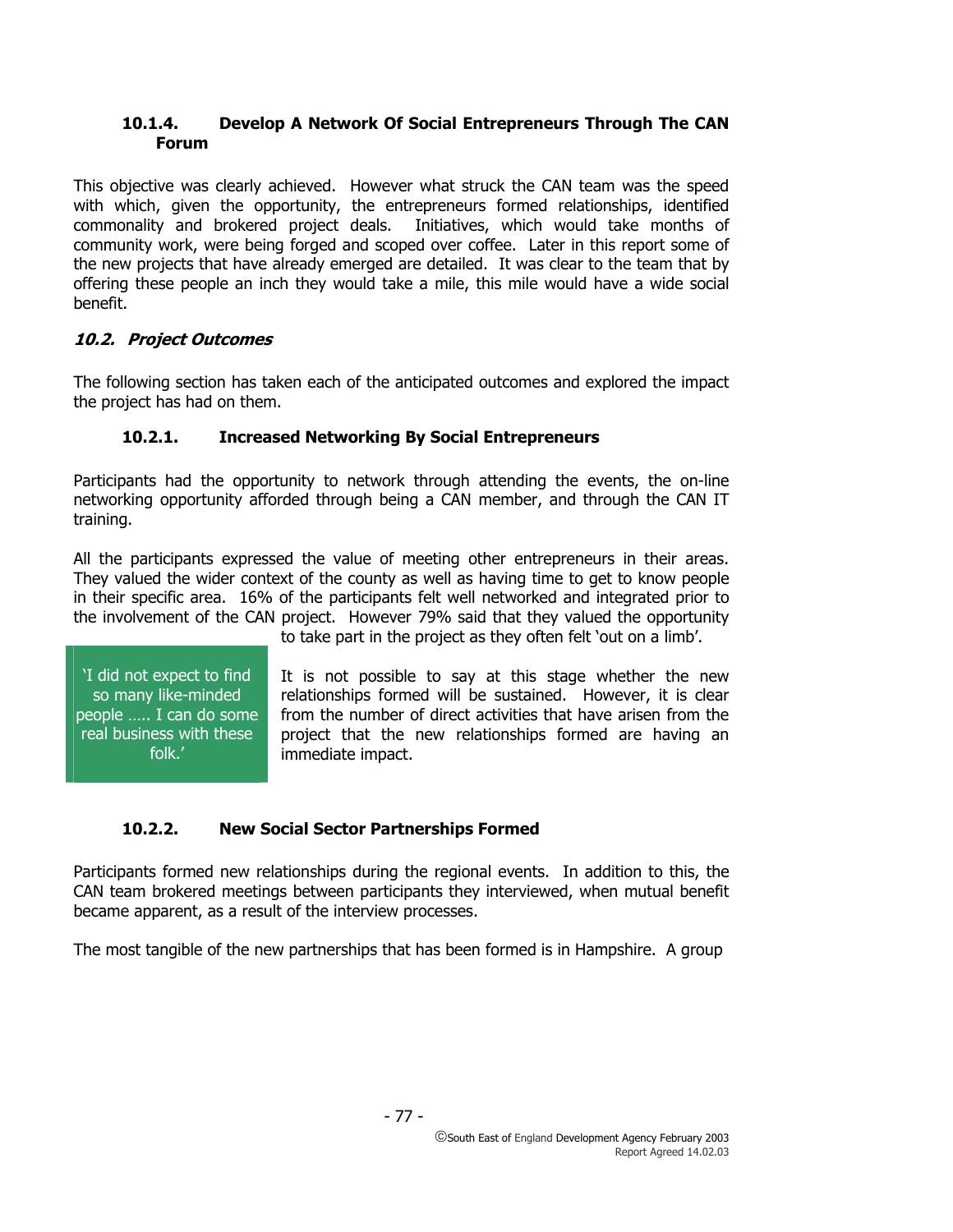of the identified entrepreneurs have formed a learning set; they are meeting regularly to address issues relating to joint projects, funding, and strategic issues within the locality.

Although a group of entrepreneurs felt there would be benefit in meeting to address the actions needed to take forward cluster development in Medway, the CAN team is not aware that they have yet met.

'I've met with three of the participants twice since the event, we've worked on issues ranging from publicity to how you insure river walks it's been bl\*\*\*y useful!'

# **10.2.3. Raised Awareness Of SEEDA Within The Social Sector**

This was a very broad expected outcome, and not one that the CAN team could directly effect given the size and scope of the social sector. However, we have explored with participants whether their awareness of the role of SEEDA has been increased.

'I shall be knocking on their (SEEDA) door in the near future, I need to know more about how my work can attract SEEDA recognition.'

8% of participants felt they were well linked into SEEDA and had a good understanding of its functions and responsibilities. The remaining 92% varied in their level of knowledge. The majority had heard of SEEDA and knew that, as an organisation, it was involved in regeneration.

It is equally true to say that the majority were unaware of the extent of SEEDA, its role with respect to the not for profit sector and its ability to support their activities.

#### **10.2.4. New Project Opportunities Explored**

The collective project opportunities explored, focussed on the possibility of cluster developments. It is clear that there is a real possibility for a social cluster to emerge in Portsmouth and Medway. Both have land and projects available that could achieve mutual benefit.

During the events, several new initiatives were discussed, those which CAN is aware of being followed up are detailed later. Interestingly, the needs identified in the areas and the new initiatives highlighted during the events give a clear out line of the breadth, depth and creativity of the entrepreneurs.

During the interviews the CAN team attempted to uncover the likelihood of new initiatives actually being delivered.

Each entrepreneur had at least one new idea on the back burner. Through questioning and comparison with track record, CAN estimates that of the 25 selected entrepreneurs, 22 will deliver a new initiative within the next 18 months. Based on the success rates of started projects, it is likely that only one of these will prove to be unsustainable.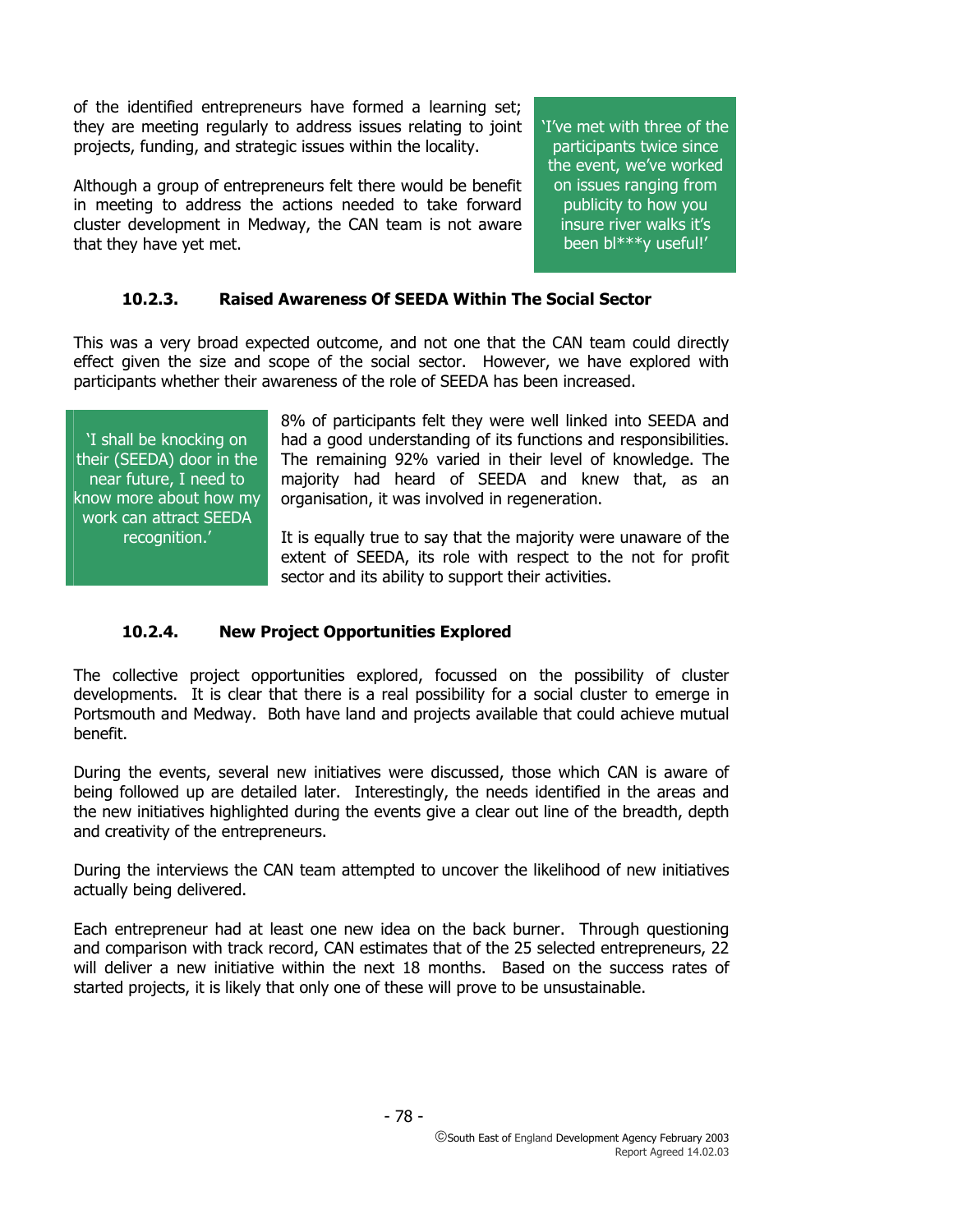'I made two contacts that have seen the positive development of new working relationships that has led to practical delivery. Isle of Wight Yip activity weekend and ProCEED social and environmental awareness at Havant College.'

Entrepreneurs were excited at the prospect of being able to develop these ideas in partnership with SEEDA, where appropriate, as well as becoming more involved with SEEDA with regard to their existing projects.

#### **10.2.5. Opportunity For Social Sector Development**

Identifying and bringing entrepreneurs together created a moment of change and expectation. It is not yet possible to assess the impact this might have on the development of the social sector. CAN believes that by linking entrepreneurs, the connectivity generates a momentum of its own.

It is true to say that all the participants found being involved in the project a positive experience; they felt invigorated and refocused. The long term impact of them being networked and having met is not definable yet, however it is likely that within the regions involved in this project, the social sector will continue to grow. It is hoped that through the support

'Jim (Roberson) and I have agreed to do a joint project with schools, it'll be a challenge but I think we've got a good project to offer.'

offered, entrepreneurs will play an ever-increasing role in changing the face of our deprived areas in particular.

#### **10.2.6. Increased Awareness of Role of Social Entrepreneurs Within SEEDA**

Within the inclusion team in SEEDA there is already a broad knowledge of the impact social entrepreneurs are having. By hosting events and transcribing these it gives the inclusion team additional tools to raise awareness within SEEDA.

In addition to sourcing and recording the entrepreneurs, CAN is hoping to meet the SEEDA board to present its findings and showcase some of the entrepreneurs discovered. The benefits of using entrepreneurs to achieve SEEDA's core aims have become very clear. The 25 entrepreneurs identified here, if used, could easily increase their current outputs in terms of economic activity and community regeneration. Several participants expressed frustration at how they felt government monies were wasted because they did not back the people like themselves who really get stuck in and make a difference. SEEDA could benefit from harnessing the energy and commitment to delivery all the participants demonstrated.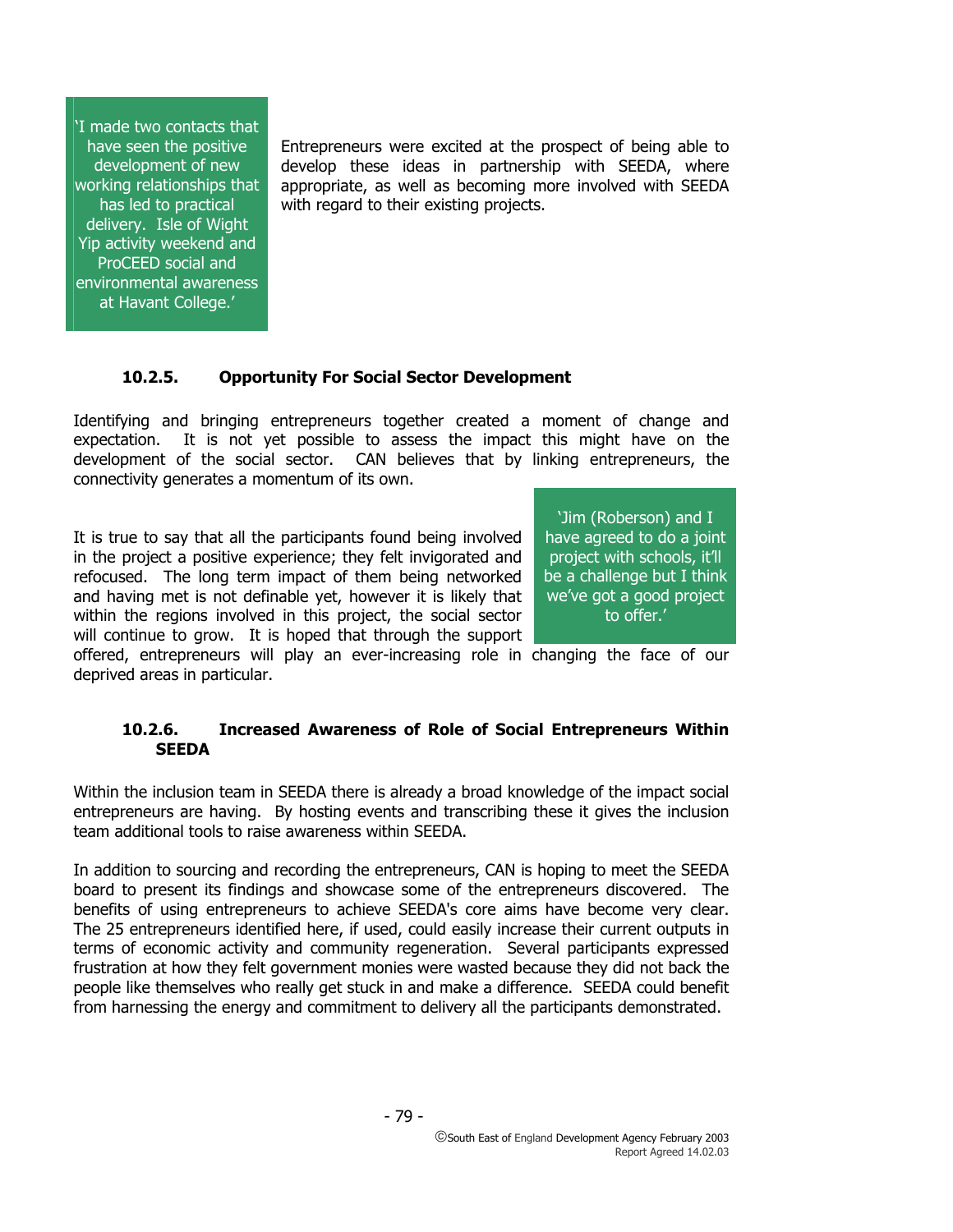## **10.3. Direct Project Impact**

The initial impact centred on two key areas; that of networking and recognition. The networking resulted in the listed projects. These happened as a direct result of the regional events CAN organised to achieve the action-learning element of this project. The second, that of recognition, came about from both the action learning events in the region and also from the process of selection.

In order to be included in the project and become a final member of the 25, participants went through two interviews and secondary scrutiny. All the participants felt a real sense of achievement at having made it from the long list of 147 to final 25.

"A joy to sit in a room full of people who say YES. I felt that I had been noticed and included"

The initial activities that have arisen, as a result of the networking opportunities, are detailed below by county. In the process, participants talked of the isolation they often felt and the difficulty they had in being taken seriously by an often conventional and bureaucratic statutory sector. They felt their can-do attitude and out-of-the-box thinking were not valued

and often actively discriminated against. The feeling was that skills and abilities that would be both recognised and valued in the private sector were often frowned upon in the social sector.

Participants expressed how important it was to them that SEEDA were taking an interest in their way of achieving both social and economic change in their areas. They felt that SEEDA was an appropriate body to recognise their skills, as they crossed the commercial and social worlds. Participants felt that process for accessing resources within SEEDA was difficult, bureaucratic and time consuming. They expressed frustration that in the main, their route to SEEDA was via public bodies with which they often held little faith. The

"As a result of the event in December, I have written to Pam McHale to explore the development of one of my projects. It was useful to meet like minded people in SEEDA"

importance of SEEDA attempting to form a bridge to them was therefore seen as a very significant and welcome action.

#### **10.3.1. Hampshire**

# **Isle of Wight Youth Camp**

The Youth Offending Team on the IoW has asked Dreamwall to deliver a programme for young offenders providing citizenship training and camp craft. This has created two sessional jobs, engaged 17 young people and brought three organisations together.

#### **UnLtd Funding**

UnLimited (unLTD) is a new consortium of national organisations working with social entrepreneurs in the UK, made up of the Scarman Trust, Changemakers, CAN, Comic Relief, School for Social Entrepreneurs and Ashoka. UnLTD has been successful in bidding to the Millennium Commission for £100m Legacy funding to run an ongoing award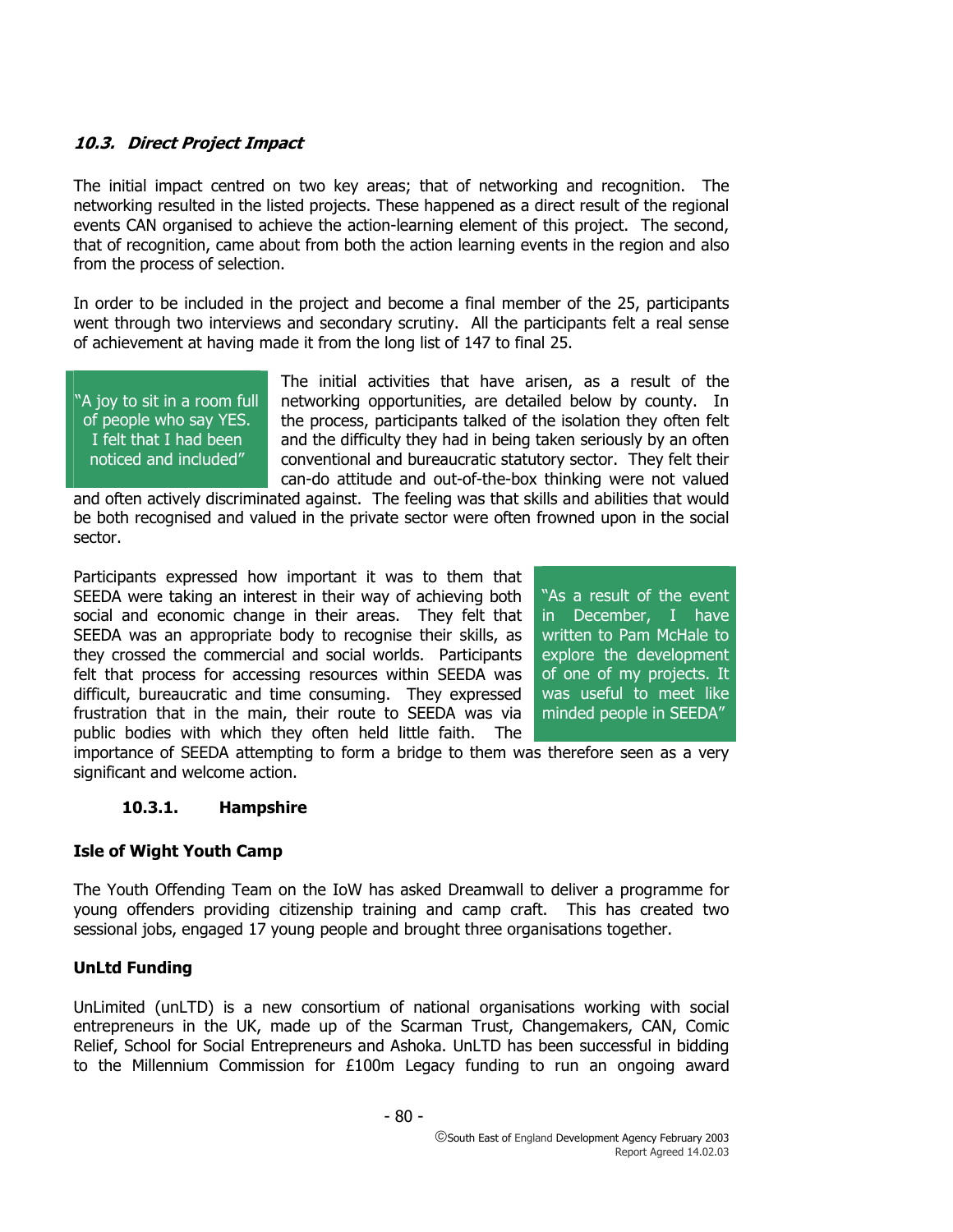programme, which was launched in Autumn 2002. Through unLTD there is £100M for community practitioners across the UK. By 2003 some 1,500 individuals should be receiving awards to run programmes primarily for the benefit of disadvantaged people. As well as cash, intensive support and regional training will be provided. The initiative is run by a new and separate organisation, CAN played a major role (with others) in creating the opportunity.

Six entrepreneurs from the project have been interviewed and assessed for the first wave of Millennium UnLtd funding grants. The grants are designed to back entrepreneurs to take forward new projects. The projects being considered range in total value from £10,000 to £750,000.

#### **Eastern European Youth Support Project**

Dreamwall has teamed up with ProCEED to plan a project to Eastern Europe in order to exchange skills; the project will take young people to Eastern Europe to build a new community facility that has been designed by the community as a part of the ProCEED community development work.

#### **Wishbone and ProCEED**

Both these initiatives have an international focus; Louise and Jim are meeting to discuss a fashion and design based initiative in Eastern Europe expanding on Louise's experience in Kenya.

#### **10.3.2. Kent**

#### **UnLtd Funding**

In February, six of the Kent entrepreneurs will be supported to apply for UnLtd funding, in the same way the Hampshire participants have already done.

#### **Dover Dinner**

Mike Webb has arranged a dinner for movers and shakers in Dover and invited both CAN and SEEDA to assist Dover to take forward a cluster site and promote other entrepreneurial opportunities.

#### **Medway Cluster**

Pastor Gill has invited CAN and SEEDA to visit his site in Medway to discuss possibilities of developing a social cluster.

#### **Regeneration of Ramsgate**

Roger Rook is working with CAN through the Prime Timers scheme to initiate a regeneration scheme within Ramsgate, addressing some of the issues surrounding social deprivation.

- 81 -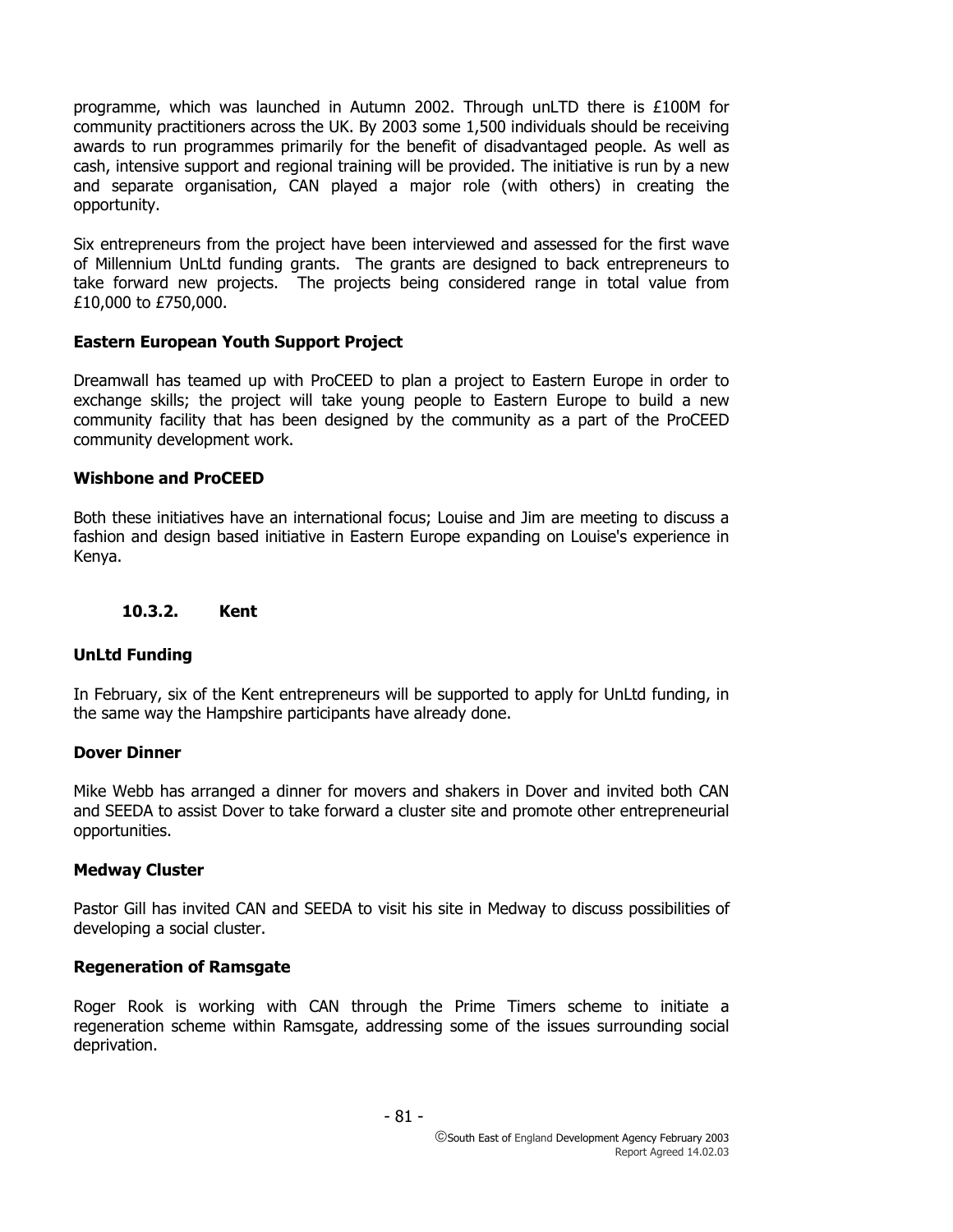# **11. Conclusions**

General Conclusions: The research project has resulted in tangible outcomes; people are forming partnerships, discussing new initiatives and challenging the status quo as a direct result of being involved with the project.

The research project highlighted that the impact of the social entrepreneurs had not been recognized at a local level. This appeared to be in part due to the often isolated positions held by the entrepreneurs. By bringing people together, both physically and virtually, it allowed people to find a mutual strength. What was equally apparent was the enormous untapped resource these people offer.

The majority had been involved in projects before and had plans for new initiatives. The importance of backing these individuals and supporting them to explore the next big idea should not be underestimated.

These individuals have created, by their own effort nearly £8M of economic activity; they have created nearly 300 full time jobs and had significant impact on the most deprived wards in SEEDA. Should a new company want to relocate to the region offering those sorts of outputs, they could expect significant regional support.

The geographical differences: There were some striking differences between Kent and Hampshire. These might simply be as a result of the people we found. However the CAN team did consider that the difference between operating in a city environment and a town may be a significant variable factor. The Kent entrepreneurs currently generate £5,323,000 annual turnover. Interestingly, they have a collective length of service of 60+ years ranging from one month to 22 years. Within Hampshire the current economic impact is  $£2,540,000$ . However, there is only a collective of 22 years with a range of three months to four years. The projected growth over the next year highlights the emerging nature of the entrepreneurs. In Hampshire their predicated growth equates to an annual turnover of £4,787,000 compared with £6,653,000 in Kent. This shows a significantly greater expected growth amount for the newer entrepreneurs in Hampshire.

There was a distinctive difference expressed by people working in areas of unitary authorities. The ability to understand and influence public sector provision was seen as easier than in non-unitary areas where people expressed frustration at the convoluted decision making process.

The attitude towards SEEDA: The entrepreneurs had very different views and expectations about SEEDA. Interestingly, the longer standing entrepreneurs in the main felt that they had formed their relationship with SEEDA, and that they had explored the partnership options.

However, during the interviews it became apparent that none of them were aware of the entirety of SEEDA or the extent of the current thinking, where as the entrepreneurs who had established their projects more recently felt that SEEDA had a significant role to play and were keen to see how SEEDA could add value to their current activities.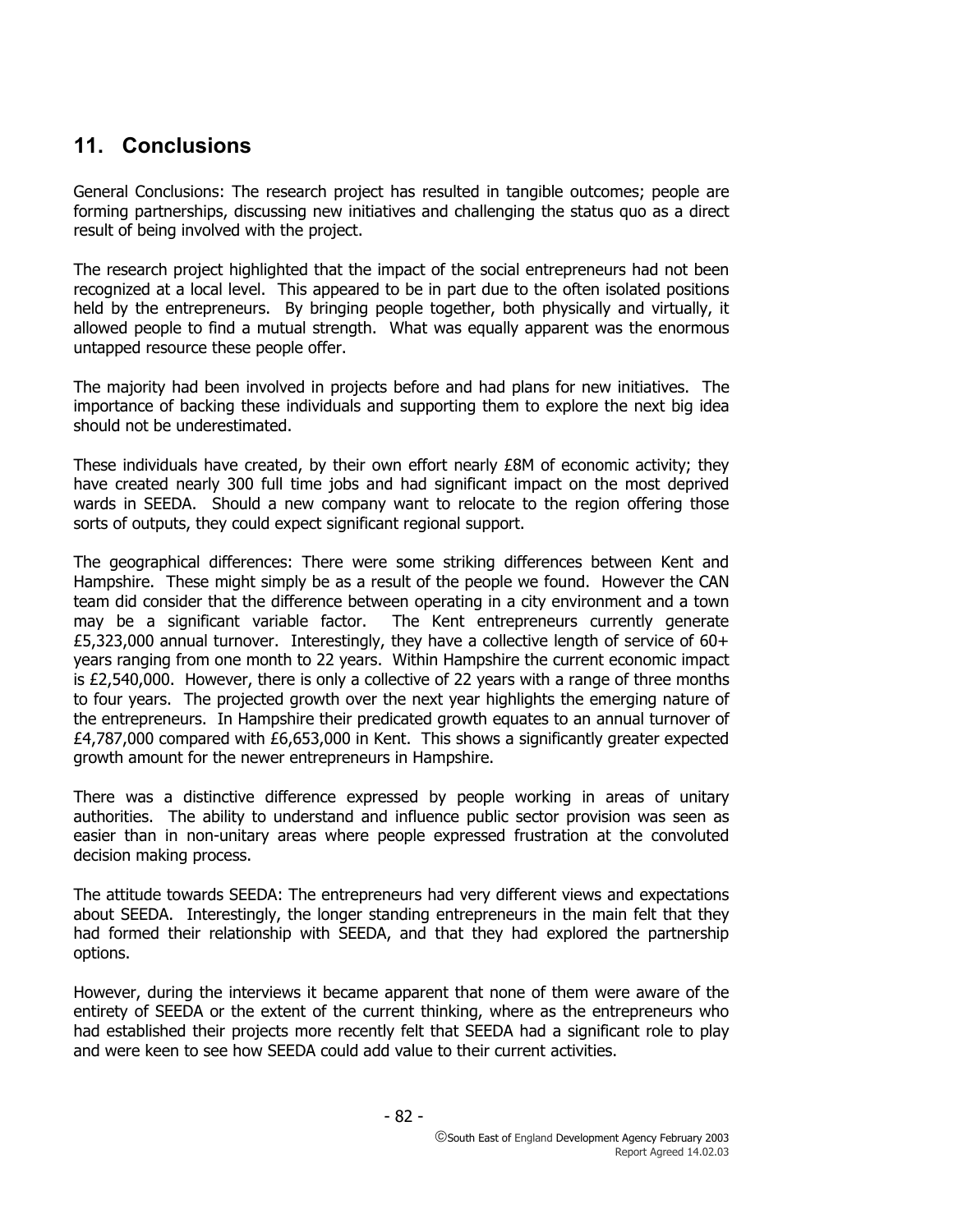A perspective from the CAN team: The project proved to be a fascinating piece of work. The extraordinary range and diversity of projects and people was stimulating. The main excitement in the project came from realising the potential of connectivity between people. The possibility to facilitate the development of a social cluster was extremely exciting, particularly as the potential benefits became ever more obvious.

The view from the entrepreneurs: There was a mixture of excitement and ambivalence from the participants at the thought of being involved. Having said this, the participant feedback has been overwhelming and exclusively positive. Those involved valued the opportunity to network and explore the potential for greater involvement with both SEEDA and CAN. Only two participants were already CAN members and only one other had come across CAN. The opportunity to not only network locally, but also nationally, was unanimously welcomed.

The project was a real success and the fledgling achievements, with support, will grow facilitating a real and much needed expansion of the entrepreneurial activities within these deprived areas.

The achievements: Between October and December, 147 people were interviewed, two major action learning regional events were held, 25 entrepreneurs were identified and analysed and six new partnerships for delivery were formed. All of this was a result of what was primarily a research project. The desire for clusters was uncovered and the people who might drive them forward were sounded out. This is a remarkable achievement. If CAN and SEEDA were to work together on a longer-term basis the potential appears enormous.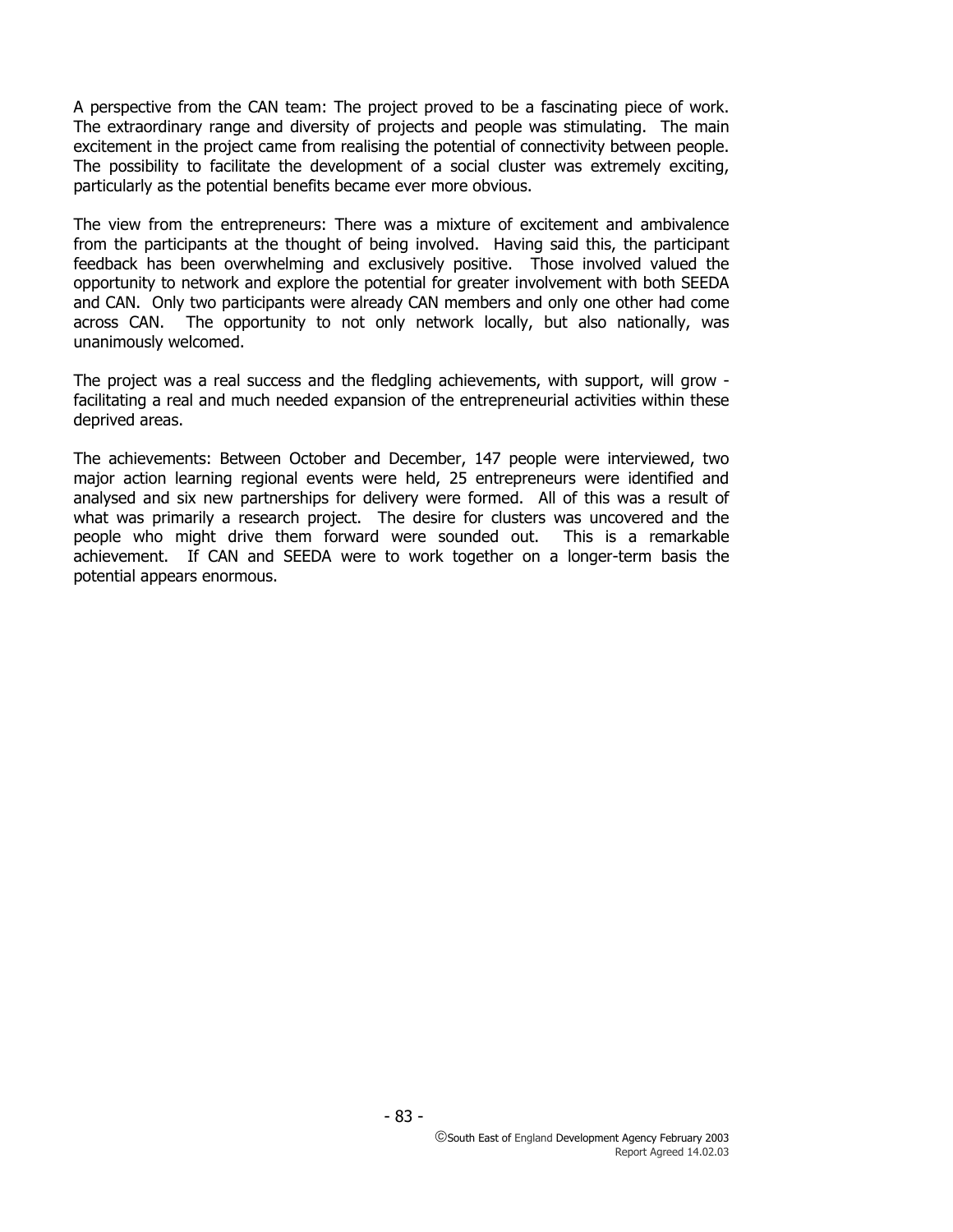# **12. Next Steps and Recommendations**

- SEEDA to develop a strategic approach to supporting entrepreneurs
- Stakeholders' dinner
- Programme of ongoing support for social entrepreneurs already identified
- Identify entrepreneurs in other SEEDA areas
- Social entrepreneurs awards
- Phase two  $-$  developing clusters
- Funding support for social entrepreneurs
- Improving social entrepreneurial access to local, regional and national support infrastructure
- Establish a CAN SE director

# **12.1. SEEDA To Develop A Strategic Approach To Supporting Entrepreneurs**

The report clearly highlights the benefits entrepreneurs in the social sector bring to the region. It also demonstrates the potential they have to work with SEEDA to collectively achieve regional objectives. Currently SEEDA does not have a strategic commitment or approach to engaging with entrepreneurs. It is recommended that SEEDA agree a commitment to social entrepreneurs in the region and develop a strategy for long term sourcing and supporting of entrepreneurs. CAN would be delighted to partner with SEEDA to achieve this aim. This would allow CAN to build on the relationship with the existing entrepreneurs and cascade support as well as engage and support new entrepreneurs.

#### **12.2. Stakeholders' Dinner**

As a result of the Kent Focus Group, there has been discussion about the benefits of bringing the SEEDA board and CAN together. The organisations have similar aims with different delivery mechanisms. CAN's approach of supporting people to regenerate areas is growing in both recognition and respect at central government. Andrew Mawson, CAN's Director, is leading work with ministers to explore how the entrepreneurial movement in the social sector can be given a higher profile and linked more directly to assisting the government to achieve its public sector targets. SEEDA, in commissioning this work, is already recognising and supporting this agenda.

It is recommended that a stakeholder dinner is held to help forge a strong foundation between CAN and SEEDA.

# **12.3. Programme of ongoing support for social entrepreneurs already identified**

Provide ongoing support to further empower the identified entrepreneurs to work collaboratively and become more innovative and sustainable.

Developing programmes of support, according to demand, that will facilitate further crosssectoral working, provide information, support, advice, advocacy and mentoring to the 25 entrepreneurs operating within the South East supporting the entrepreneurs to develop and implement practical projects delivering change with in their communities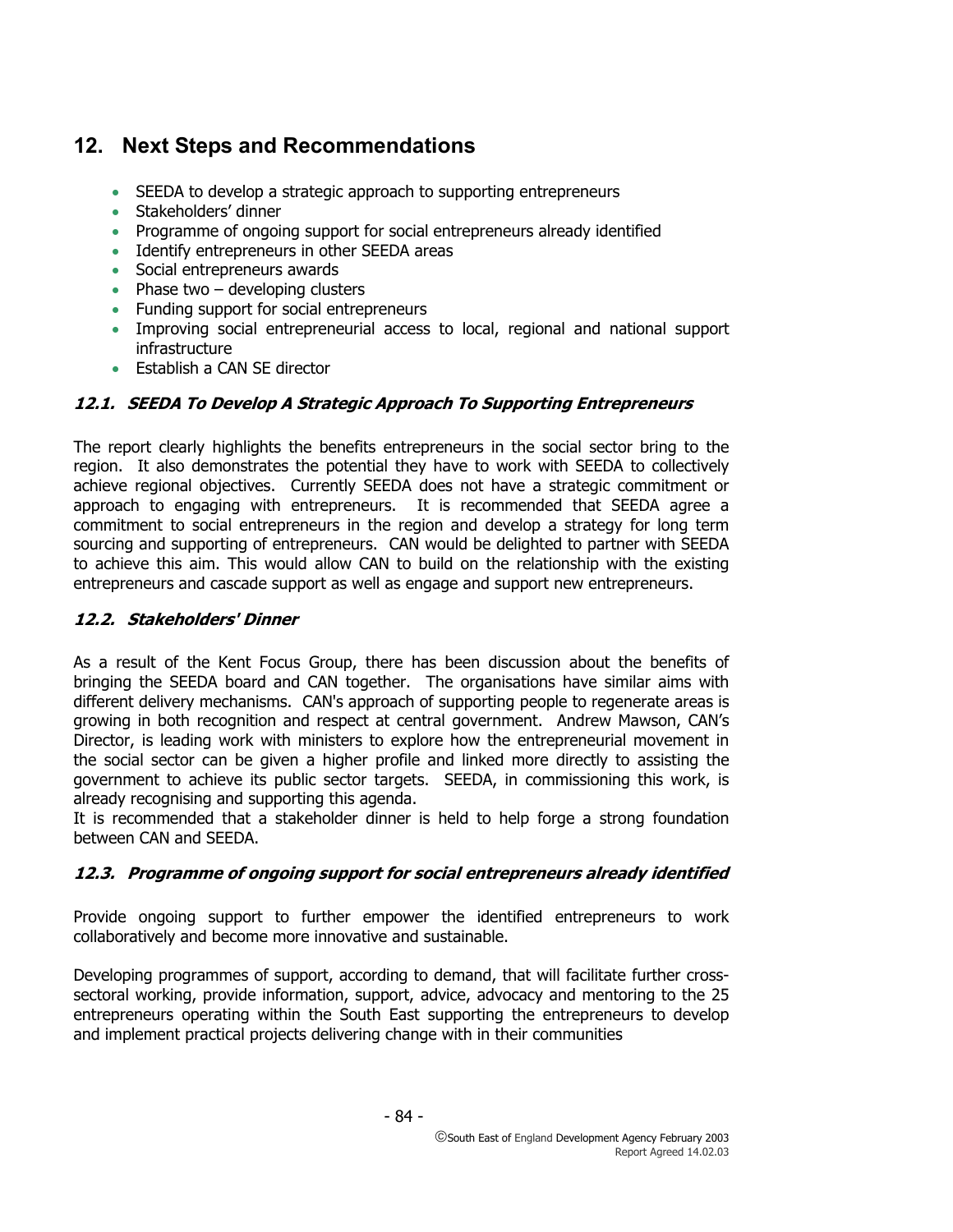Traditionally, capacity and delivery have been separate. Organisations receive formal training (are capacity built) but are then left relatively unsupported in applying and practising what they have learnt to the actual delivery of their projects. Traditional capacity building programmes are thus accompanied by the risk of raising expectations that are then not realised. CAN would develop an approach, which combines capacity building and delivery. This not only increases the range of skills of the social entrepreneurs but would also enable them to grow their activities and achieve positive outcomes for the South East region

# **12.4. Identify Entrepreneurs In Other SEEDA Areas**

The benefit to the entrepreneurs of meeting exploring ideas, sharing skills and knowledge within the project has been immense. They also benefited from forming a new and different relationship with SEEDA. Once we began to analyse the economic impact 25 individuals from a small area of the SEEDA region were having, it became obvious that by harnessing similar people in other areas the potential benefit to SEEDA would be magnified.

As a result of this, discussions are taking place to explore the value of CAN and SEEDA continuing to work together to identify social entrepreneurs in other areas of the SEEDA region. This would allow SEEDA to engage with a broad range of individuals and would build a local critical mass that could take forward the development of entrepreneurial activity in the area. In addition to this, it would maximise the opportunities available to entrepreneurs in the area and ensure SEEDA takes a national lead in this cutting edge area.

The suggestion is to continue to target entrepreneurs in the most deprived areas of SEEDA, such as the Thames gateway and coastal areas such as Brighton and Hastings would be relevant areas to take the search forward. Should this happen, it is recommended that the original group become involved in a mentoring support role. This would mean less consultant hours would be needed and it would add value to the Network concept.

#### **12.5. Social Entrepreneurs Awards**

A consistent theme that emerged throughout both the individual interviews and the events were the issues of valuing and recognising the entrepreneurs. Because their approach is neither conventional nor quiet, many people expressed frustration that they were judged by the way they achieved things not what they achieved. A repeated request was for some form of SEEDA recognition for what they had done; this recognition needs to be of a significantly high calibre so it can be used to assist with securing funding and establishing credibility within new areas.

Discussions between SEEDA and CAN have begun about taking forward a social entrepreneurial branding for the SEEDA region. The concept is based on the model of kite marking where those awarded are seen and acknowledged as having a track record in the field and can be relied on to deliver. The idea is that SEEDA and CAN would assess and award annually, combining the award with a celebration of the region.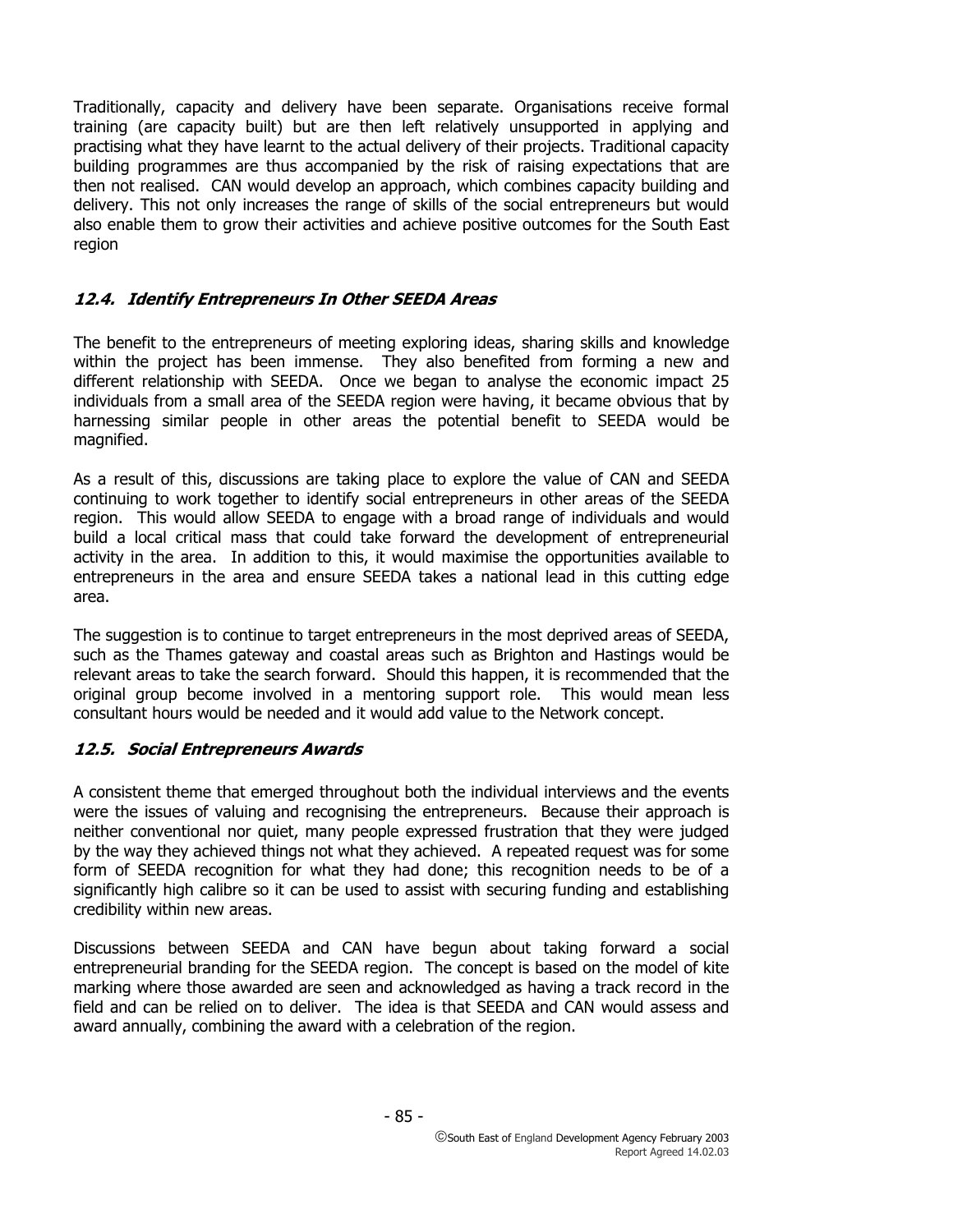This programme needs to be linked to other initiatives such as the Ernst & Young Entrepreneur of the Year Award. CAN has worked with Ernst & Young to include social entrepreneurs with the Entrepreneur of the Year award to highlight truly entrepreneurial activity in the social sector. The aim is to create a 'community of entrepreneurs' to promote a deeper understanding of the common challenges, concerns and opportunities facing entrepreneurs everywhere. Winners of the award gain Ernst & Young membership giving them access to information, Master classes training and support.

CAN has already established an exclusive SEEDA CAN petal on the CAN network; this lends itself perfectly to an ongoing support platform for recognised entrepreneurs.

# **12.6. Phase Two – Developing Clusters**

SEEDA and CAN need to agree a plan for the development of phase 2 of the project. It is apparent that there is a real opportunity to develop a social cluster in Medway, Thanet and Portsmouth and the Isle of Wight. To take this forward, CAN would investigate the opportunities for co-location of social entrepreneurs, with a view to carrying out a local property assessment of available premises as appropriate. Once this was undertaken CAN would work with the local entrepreneurs to develop a plan and ensure that a cluster could become a reality.

To ensure that cluster development achieves both regional and national targets, support would need to be given to the local champions. Having said this, any development must be taken forward at a local level - if it is not owned, needed and supported by the local area it will not work. Each cluster will be unique and individual. Although the blueprint for social clusters is fixed, the local ingredients are what create the perfect cluster.

#### **12.7. Funding Support for Social Entrepreneurs**

The opportunity to link entrepreneurial activity to single pot outcomes is an exciting one. This would allow real community engagement and activation to become forefront in the allocation of funding. Currently, the funding available for allocation through SEEDA does not explore the individual applying for funding, merely the organisation they represent. Where an entrepreneur has a delivery track record and has achieved social or economic regeneration in the past, it would be extremely beneficial to include this as criteria in selection of potential projects.

#### **12.8. Improving Social Entrepreneurial Access To Local, Regional And National Support Infrastructure**

Although this is not the single responsibility of SEEDA, the research clearly indicated that social entrepreneurs are often frustrated when trying to access these support infrastructures. This is particularly true of the statutory and government controlled organisation. The culture clash results in entrepreneurs being denied support and the statutory sector missing out on the opportunity to capitalise on the potential within social entrepreneurs.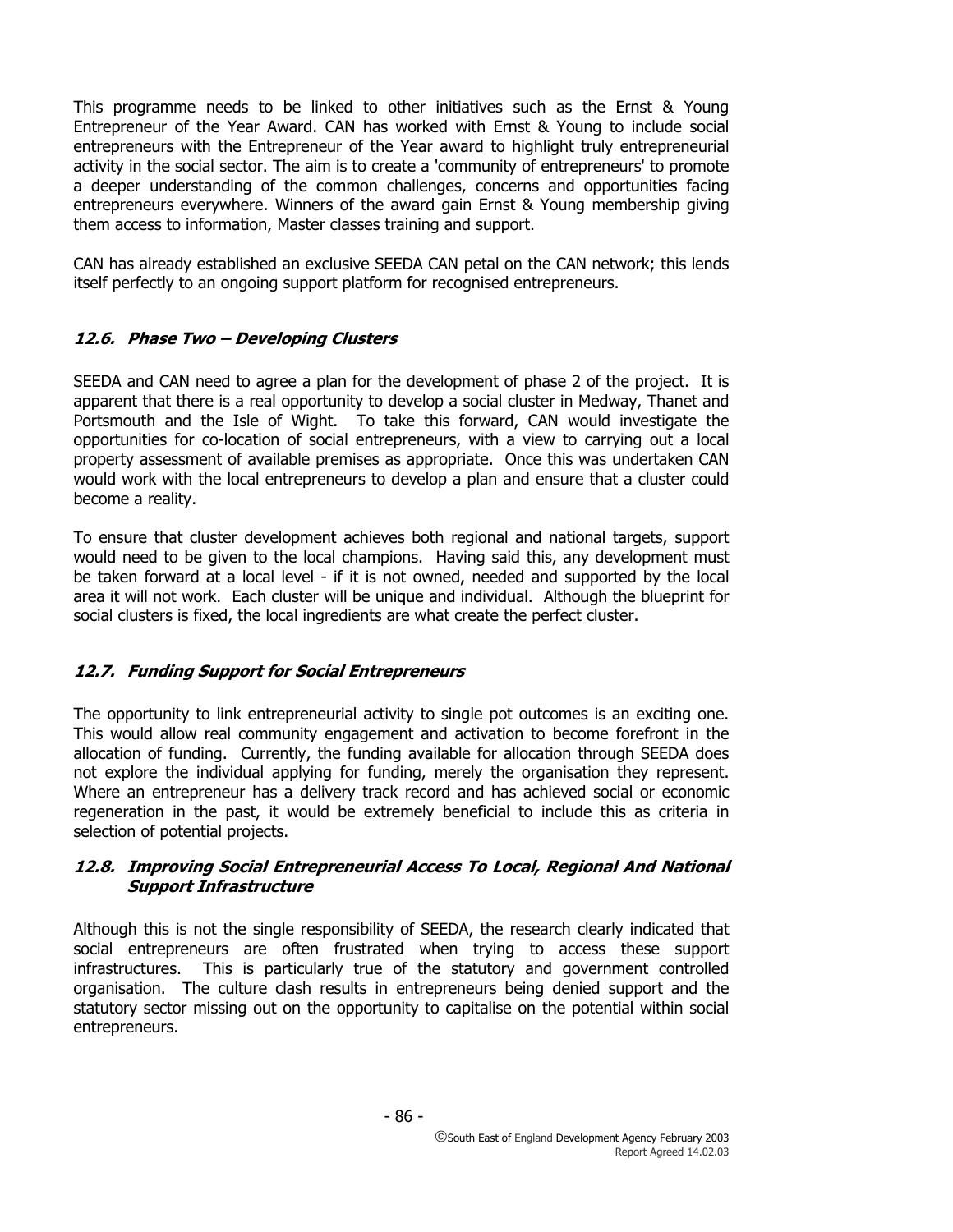# **A South East of England Development Agency Study**



# **References**

A project to identify 25 entrepreneurs, explore their impact and consider the potential benefit of bringing them together in cluster developments

> Study area: Kent and Hampshire

Report Prepared by: Zenna Atkins & Aaron Ross

On behalf of



www.can-online.org.uk Reference: CAN001\_016

- 87 -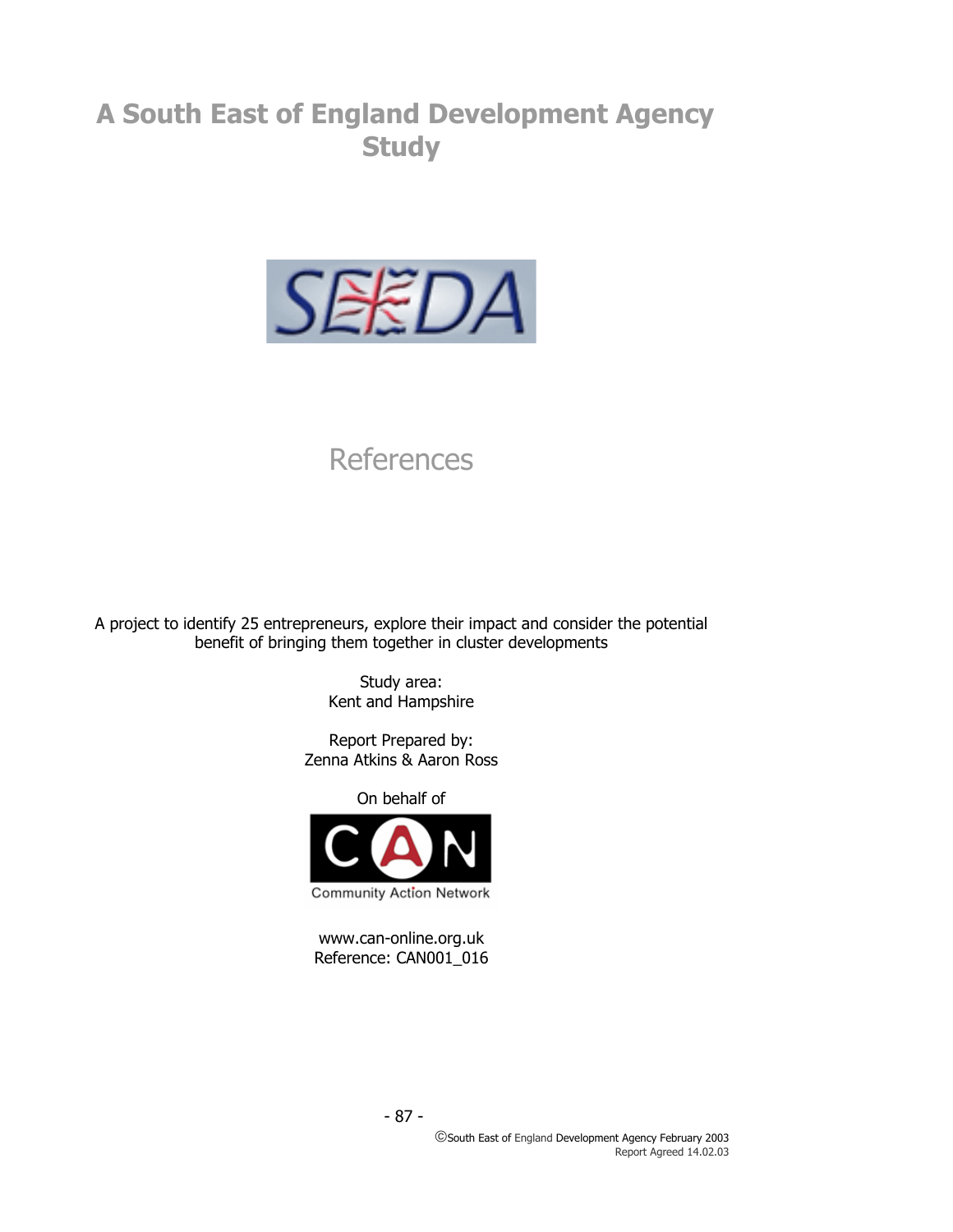Community Action Network, **Social Entrepreneur Definition**, (http://www.can-online.org.uk/entrepreneurs/definition.htm)

Community Enterprise in Strathclyde (1997) **Valuing the Social Economy**: The Social Economy and Economic Inclusion in Lowland Scotland

Department of Environment, Transport and the Regions (1998) **Sustainable Enterprise in a Changing World, Calouste Gulbenkian Foundation, London** 

New Opportunities Fund, **The Chair's Forward**, (http://www.nof.org.uk/index.cfm?loc=gen&inc=mission/mission1)

Office of National Statistics**, Various**, (http://www.statistics.gov.uk)

Pearce, J (1993) **At the Heart of the Community Economy: Community Regeneration: Good Practice Guide**, London: DETR

SEEDA Area Investment Framework**, Review of Pilot Phase, Appendix 3 – 119 Deprived Wards**, July 2002

SEO-ONLINE, **Social Entrepreneur Definitions**, (http://www.seo-online.org.uk/html/definitions.asp)

Social Enterprise London (2000a) **Social Enterprise and Lifelong Learning: Enhancing Skills and Competitiveness**, Social Enterprise London.

The Community Fund, **Strategic Plan 02-07**, (http://www.community-fund.org.uk/strategic\_plan/sp.pdf)

The Department for Culture, Media and Sport**, Social and Economic Impact**, (http://www.dcms.gov.uk/PDF/lottery\_funding\_7years\_epart4.pdf)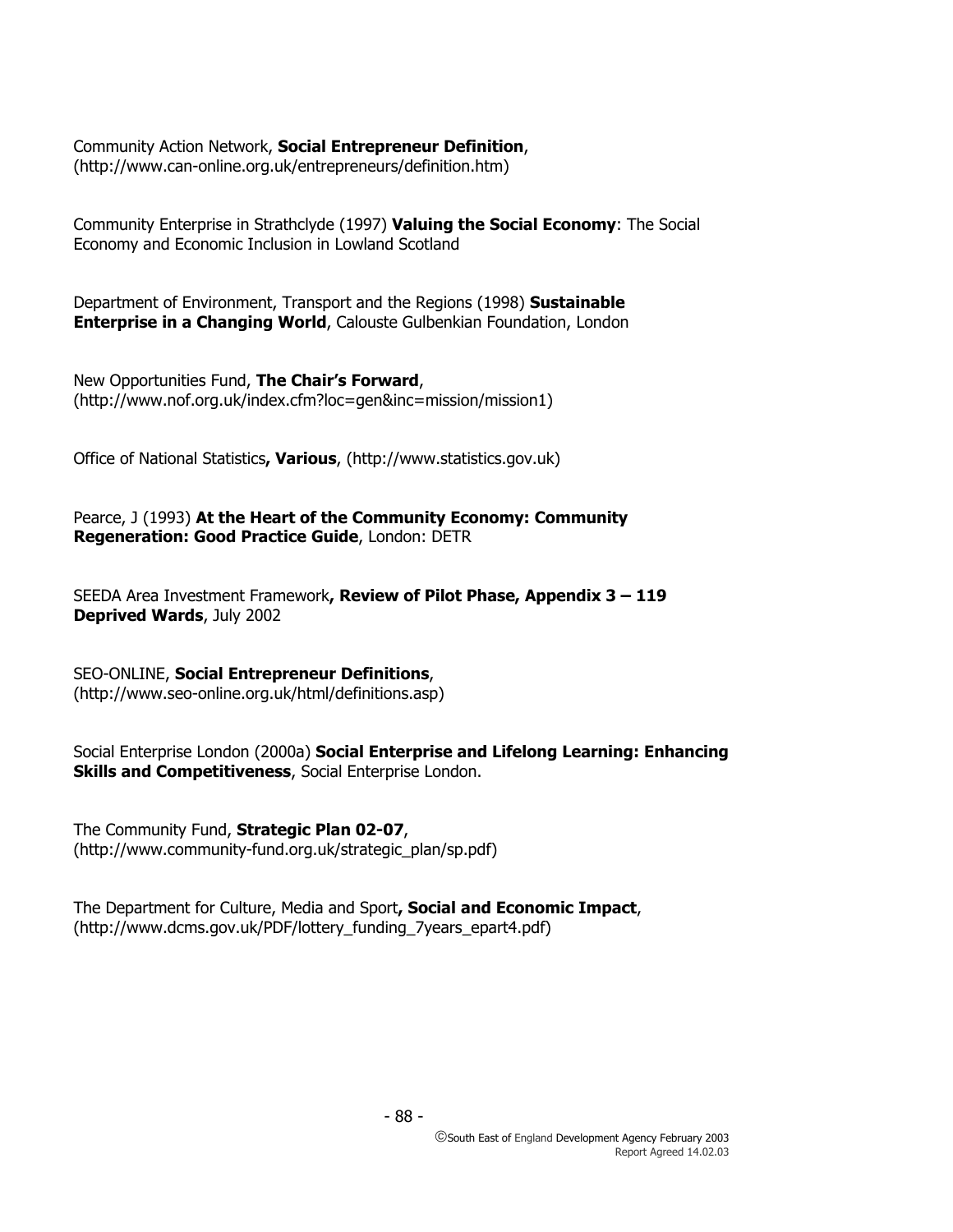A South East of England Development Agency Study



# Appendix 1: 119 most deprived wards in the South East

A project to identify 25 entrepreneurs, explore their impact and consider the potential benefit of bringing them together in cluster developments

> Study area: Kent and Hampshire

Report Prepared by: Zenna Atkins & Aaron Ross

On behalf of



www.can-online.org.uk Reference: CAN001\_016

- 89 -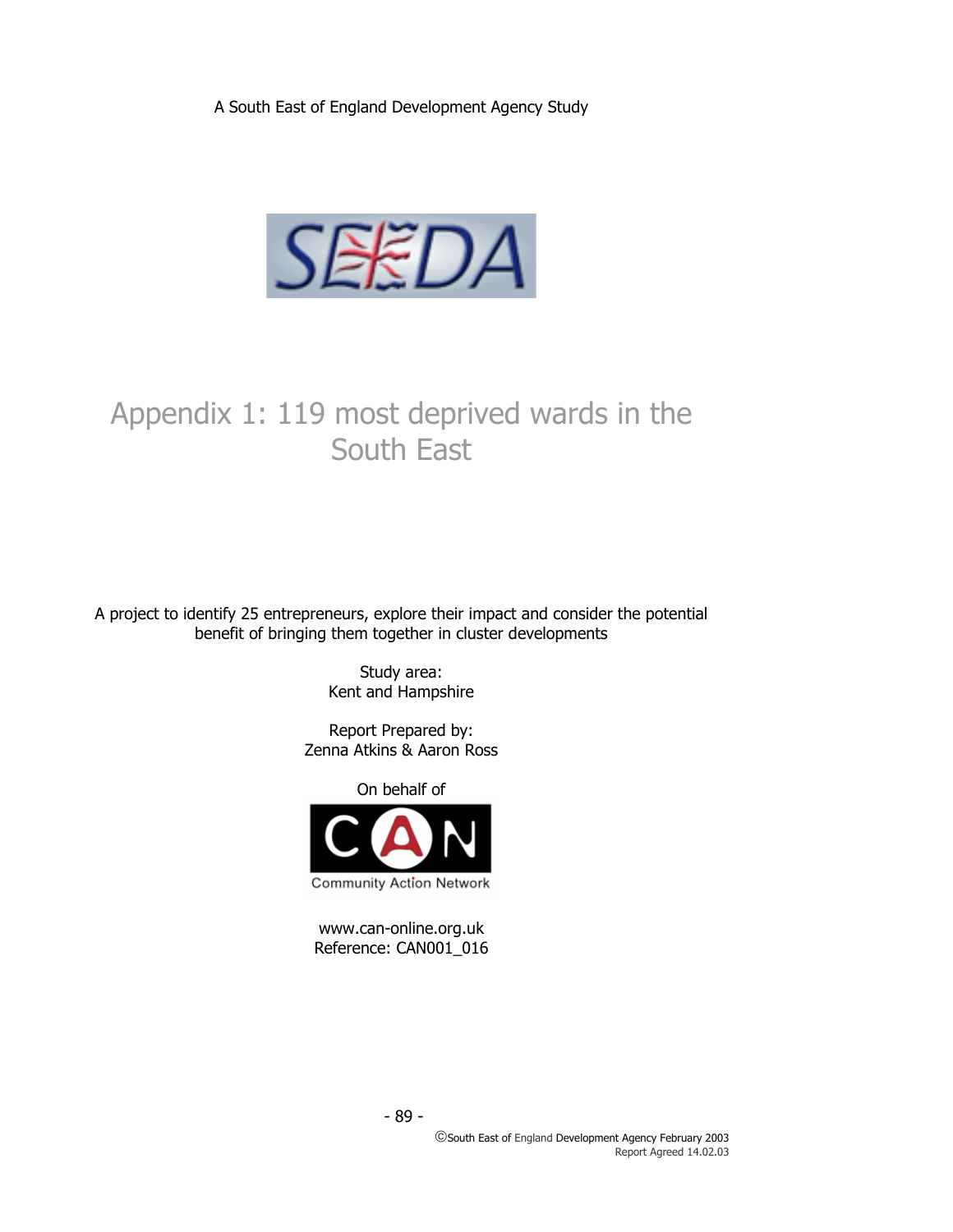# **119 WARDS MOST DEPRIVED WARDS AND THE LOCAL AUTHORITIES CONTAING THEM**

| Sub-region                              | <b>Local</b><br><b>Authority</b> | <b>Wards Falling</b><br>in<br>the<br>worst 119<br><b>And their Ranking</b>                                                                                                                                                                                   | No of Wards<br>falling<br>in<br>worst 119 |
|-----------------------------------------|----------------------------------|--------------------------------------------------------------------------------------------------------------------------------------------------------------------------------------------------------------------------------------------------------------|-------------------------------------------|
| <b>KENT</b><br><b>Thames</b><br>Gateway | Swale                            | Sheerness West (14)<br>Eastern (30)<br>Sheerness East (54)<br>Milton Regis (99)                                                                                                                                                                              | 4                                         |
|                                         | Gravesham                        | Riverside (58)<br>Westcourt (80)<br>Northfleet West (96)<br>Central (111)                                                                                                                                                                                    | $\overline{4}$                            |
|                                         | <b>MEDWAY</b>                    | Twydall (56)<br>Holcombe (81)<br>Medway (89)<br>Town (93)<br>Earl (95)<br>Luton (113)                                                                                                                                                                        | 6                                         |
|                                         | Dartford                         | Galley Hill (100)<br>Joyce Green (23)<br>Swanscombe (98)                                                                                                                                                                                                     | 3                                         |
| KENT - East<br>and South                | Thanet                           | Pier $(1)$<br>Ethelbert (3)<br>Newington (10)<br>Northdown Park (16)<br>Cecil (18)<br>Marine (27)<br>Central Eastcliff (28)<br>Northwood (38)<br>Central Westcliff (53)<br>Cliftonville (71)<br>Westgate on sea (79)<br>Dane Park (109)<br>Beacon Road (115) | $\overline{13}$                           |
|                                         | Dover                            | Buckland (19)<br>St. Radigunds (22)<br>Town and Pier (26)<br>Castle (47)<br>Tower Hamlets (54)<br>Aylesham (74)<br>Priory (105)<br>Mogenham (116)                                                                                                            | 8                                         |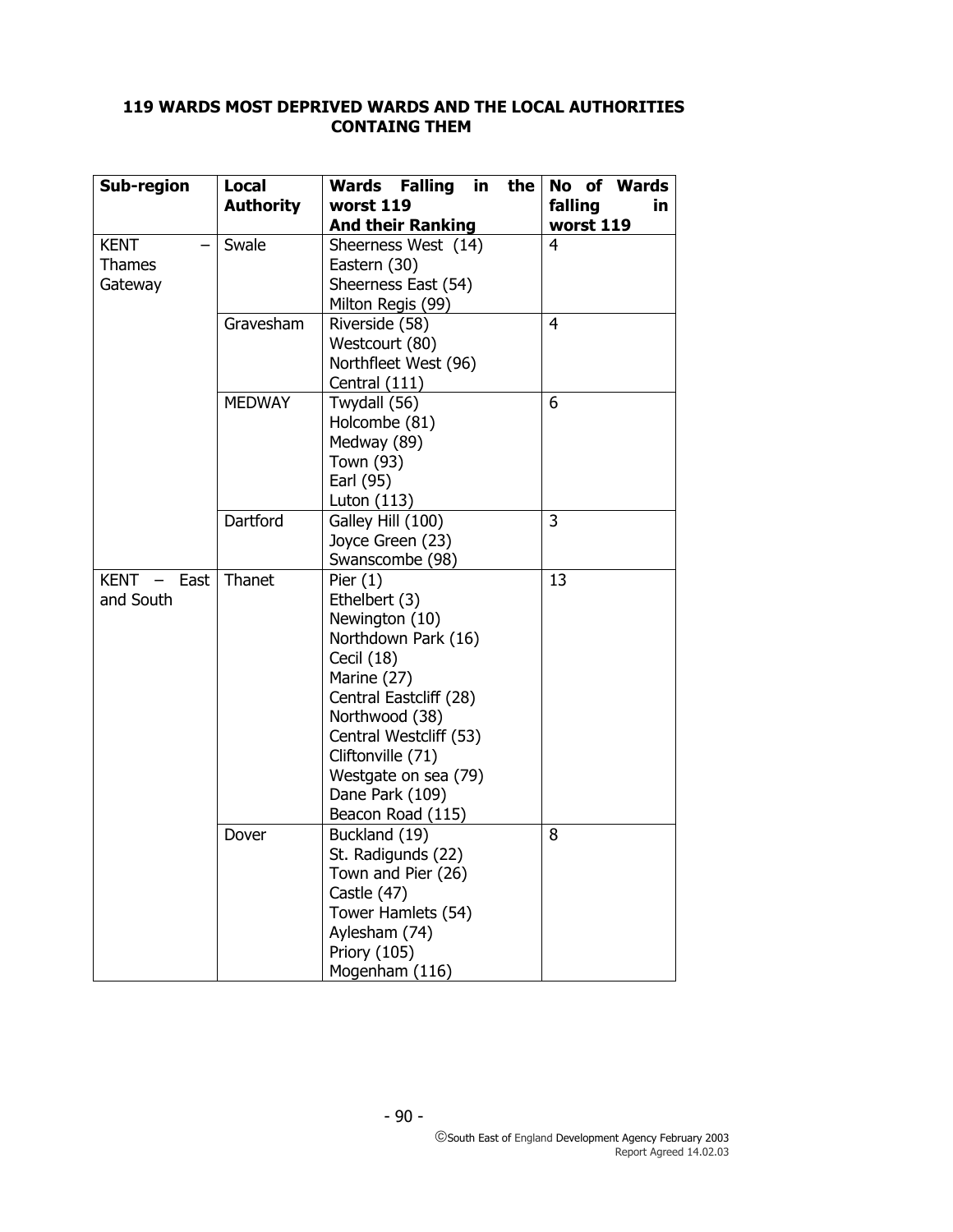|                                                             | Shepway                              | Folkstone Central (7)<br>St Mary in the Marsh (44)<br>Folkstone East (45)<br>Folkstone Harbour (60)<br>Hawkinge and Peddlesworth<br>(77)<br>Lydd (87)<br>Folkstone Foord (118)                               | $\overline{7}$ |
|-------------------------------------------------------------|--------------------------------------|--------------------------------------------------------------------------------------------------------------------------------------------------------------------------------------------------------------|----------------|
|                                                             | Ashford                              | Stanhope (6)<br>Ashford Brookfield (48)<br>Ashford Hampden (59)<br>Ashford Victoria Park (82)<br>Ashford Mosgrove (88)<br>Ashfor Woolreeds (110)                                                             | 6              |
|                                                             | Maidstone                            | Shepway West (17)<br>Park Wood (57)                                                                                                                                                                          | $\overline{2}$ |
|                                                             | Sevenoaks                            | Swanley St. Mary's (75)                                                                                                                                                                                      | $\mathbf{1}$   |
| <b>EAST SUSSEX;</b><br><b>WEST SUSSEX;</b><br><b>SURREY</b> | Hastings                             | Cental St Leonards (2)<br>Castle (4)<br>Gensing (11)<br>Hollington (12)<br>Broomgrove (21)<br>Mount Pleasant (36)<br>Maze Hill (41)<br>Ore (42)<br>Braybrooke (43)<br>Old Hastings (92)<br>Wishing Tree (50) | 11             |
|                                                             | <b>Brighton</b><br>&<br>Hove<br>Arun | Marine (8)<br>Moulsecoomb (9)<br>Queen's Park (37)<br>Regency (66)<br>King's Cliff (69)<br>Hanover (97)<br>Vallance (112)<br>Littlehampton River (34)<br>Littlehampton Ham (46)<br>Pevensey (78)             | 7<br>3         |
|                                                             | Lewes                                | Newhaven Meeching (63)<br>Peacehaven East (73)                                                                                                                                                               | $\overline{2}$ |
|                                                             | Rother                               | Central (72)<br>Sidley (94)                                                                                                                                                                                  | $\overline{2}$ |
|                                                             | Wealden                              | Hailsham East (61)                                                                                                                                                                                           | $\mathbf 1$    |
|                                                             | Woking                               | Sheerwater (104)                                                                                                                                                                                             | $\mathbf{1}$   |
|                                                             | Worthing                             | Cental (119)                                                                                                                                                                                                 | $\mathbf 1$    |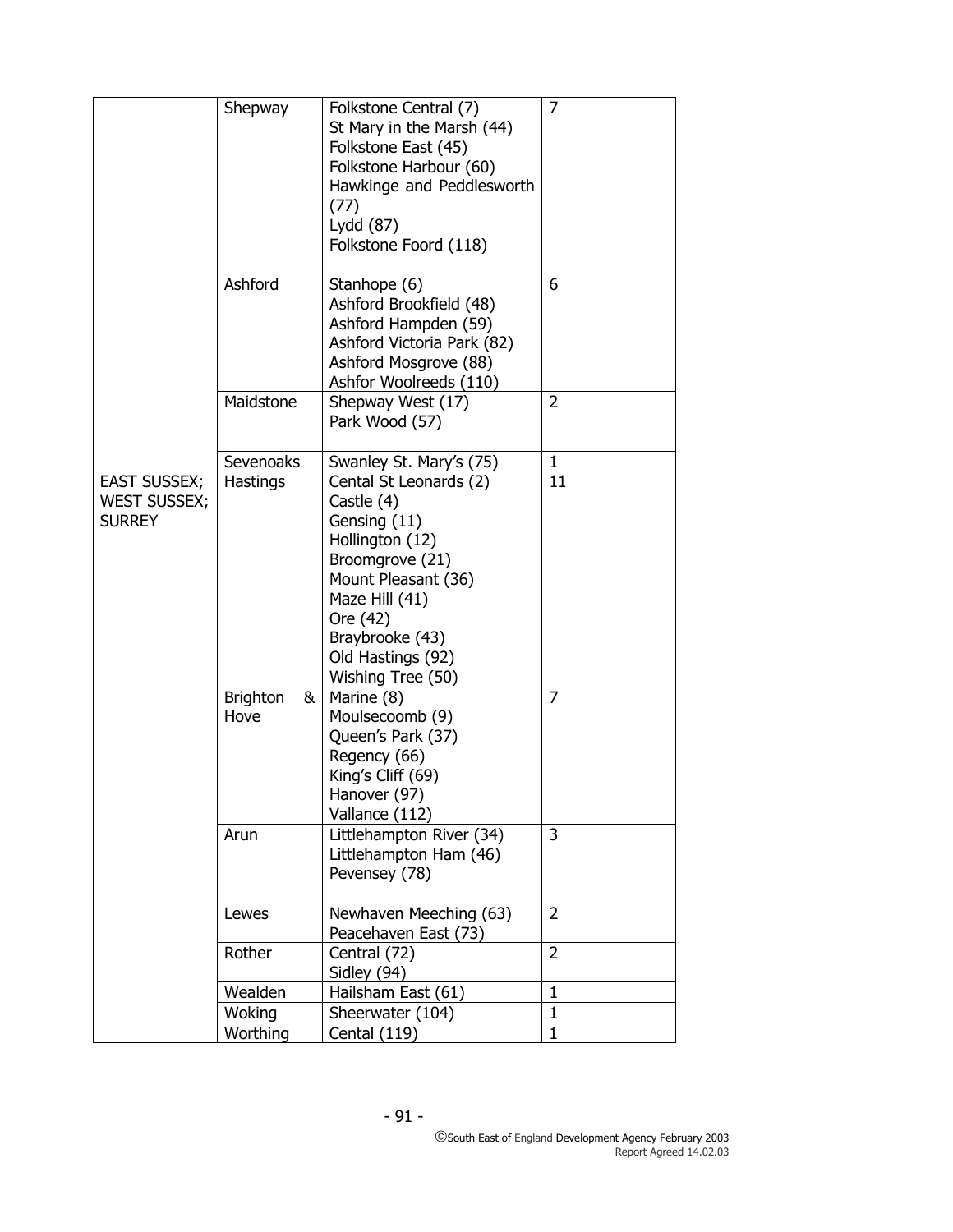| HAMPSHIRE;         | Isle<br>of I | St. John's-1 (20)            | 15             |
|--------------------|--------------|------------------------------|----------------|
| <b>ISLE</b><br>OF  | Wight        | Pan (24)                     |                |
| <b>WIGHT/SOLEN</b> |              | Ryde North East (31)         |                |
| T                  |              | Ventor-1 (55)                |                |
|                    |              | Newport Central (65)         |                |
|                    |              | Totland (68)                 |                |
|                    |              | Lake-1 (70)                  |                |
|                    |              | Shanklin North (83)          |                |
|                    |              | Osborne (85)                 |                |
|                    |              | Sandown-2 (86)               |                |
|                    |              | Sandown-1 (90)               |                |
|                    |              | Ryde South West (91)         |                |
|                    |              | Cowes Medina (102)           |                |
|                    |              | Ryde North West (106)        |                |
|                    |              | Ventor-2 (107)               |                |
|                    |              |                              |                |
|                    | Southampto   | Redbridge (29)               | 5              |
|                    | n City       | Bargate (52)                 |                |
|                    |              | Woolston (62)                |                |
|                    |              | Bitterne (64)                |                |
|                    |              | Millbrook (101)              |                |
|                    | Havant       | Warren Park (5)              | $\overline{4}$ |
|                    |              | Barncroft (32)               |                |
|                    |              | Bondfields (33)              |                |
|                    |              | Battins (100)                |                |
|                    | Portsmouth   | Charles Dickens (15)         | $\overline{2}$ |
|                    | city         | Paulgrove (40)               |                |
|                    | Rushmore     | Heron Wood (108)             | $\mathbf{1}$   |
| <b>THAMES</b>      | Slough       | Chalvey (76)                 | 3              |
| <b>VALLEY</b>      |              | Baylis (103)                 |                |
|                    |              | Stoke (117)                  |                |
|                    | Reading      | Whitley (49)                 | $\overline{2}$ |
|                    |              | Church (84)                  |                |
|                    | Wycombe      | Booker and Castlefield (114) | $\mathbf 1$    |
| <b>OXFORD ARC</b>  | Milton       | Woughton (13)                | $\overline{2}$ |
|                    | Keynes       | Eaton Manor (39)             |                |
|                    | Oxford       | Blackbird Leys (25)          | $\overline{2}$ |
|                    |              | Littlemore (67)              |                |

Note: The ranking is based on the Index of Multiple Deprivation (IMD)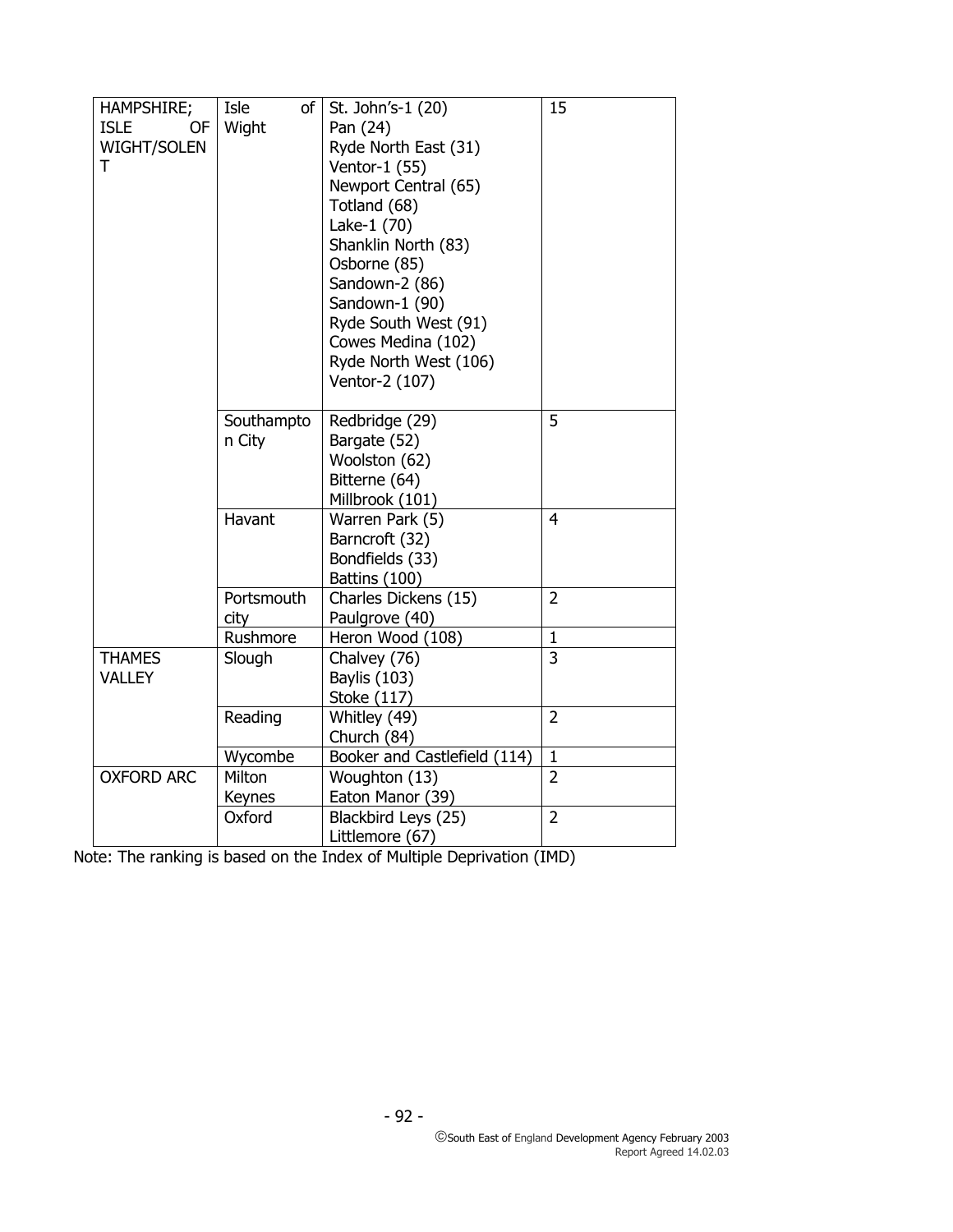A South East of England Development Agency Study



# Appendix 2: Event Questionnaire

A project to identify 25 entrepreneurs, explore their impact and consider the potential benefit of bringing them together in cluster developments

> Study area: Kent and Hampshire

Report Prepared by: Zenna Atkins & Aaron Ross

On behalf of



www.can-online.org.uk Reference: CAN001\_016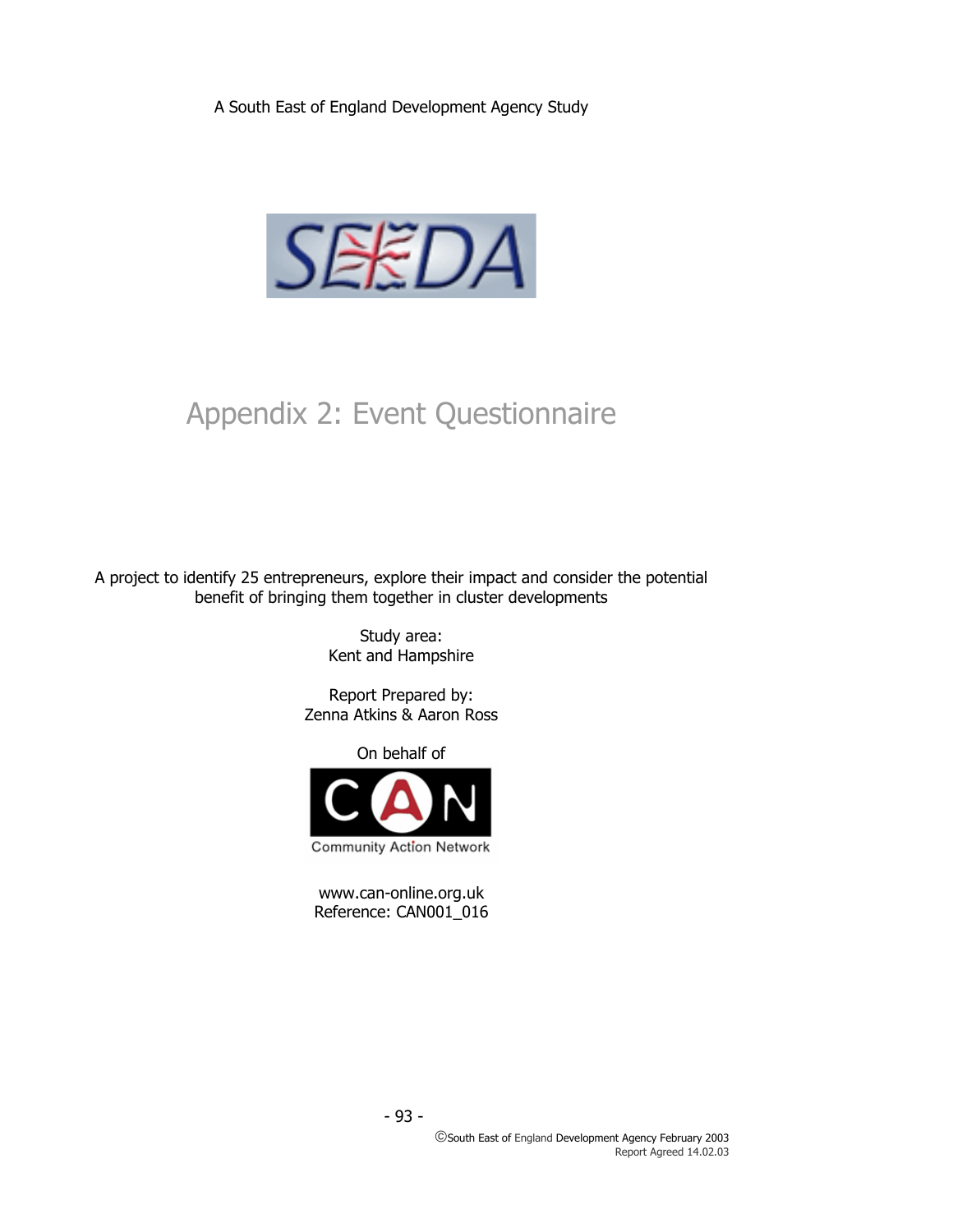Please amend any details here:

Name: «Fname» «Sname» Study Area: «**Region**» Organisation: «Organisation» Address: **«Address1» «Address2» «Address3» «County» «Postcode»** Telephone: «Telephone» Email: «**Email**» Interviewed? **«Interviewed»**

A Social Entrepreneurial cluster:

Social Entrepreneur Cluster Development is a group of interconnected organisations from the community, voluntary or third sector that co-locate to a shared workspace.

A social entrepreneur cluster development could host a whole mix of organisational types, ranging from specialist suppliers and service providers, e.g. volunteering organisations, second-tier supporting organisations, grant/donation bodies, contracting companies, intermediate labour market and training organisations including 'not-for-profit', social enterprises and grass roots community organisations who deal directly with the public.

These organisations may both compete and co-operate but they have a shared vision or purpose for the use of the workspace.

A virtual social entrepreneurial cluster:

As above except through connectivity of working practice and meetings through an electronic forum.

1) Would you describe yourself as a Social Entrepreneur?

Yes and the normal contract of the Normal Contract of the Normal Contract of the Normal Contract of the Normal Contract of the Normal Contract of the Normal Contract of the Normal Contract of the Normal Contract of the Nor

2) What factors influenced your decision to establish/get involved with your project? (Please rank, 1=most important, maximum of 3)

| 'I was inspired'        | To gain experience          |
|-------------------------|-----------------------------|
| Career advancement      | To make a difference        |
| Personal satisfaction   | To meet local               |
| Political motives       | To tackle a social issue    |
| Redundancy/Unemployment | To work with family/friends |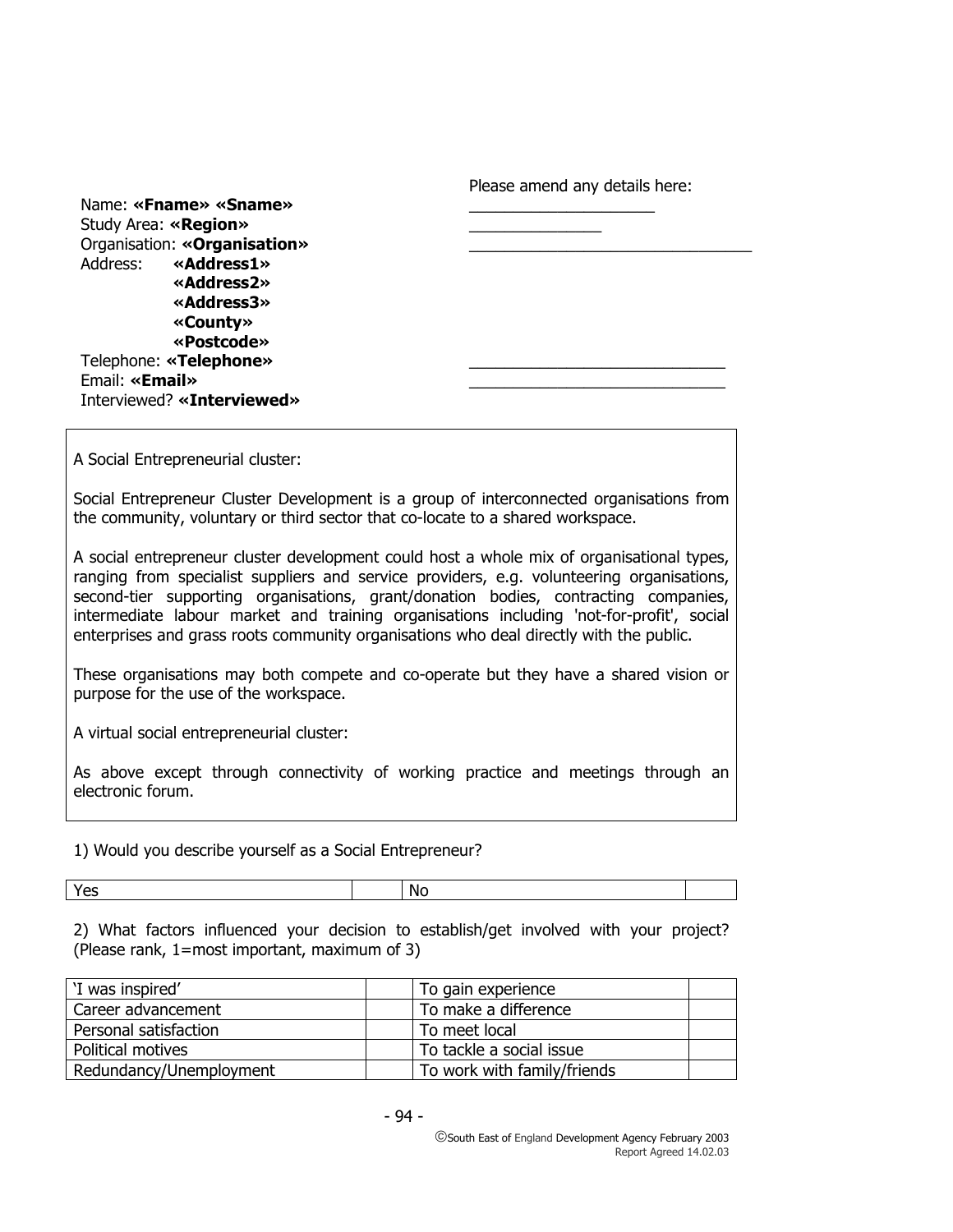#### 3) Is the current property from which you work:

| Owned by your organisation | l Rented below market value |  |
|----------------------------|-----------------------------|--|
| Rented at market value     | Donated                     |  |

4) How much does this property cost your organisation (capital outlay, mortgage, rent etc)?

 $E$  and the set of the set of the set of the set of the set of the set of the set of the set of the set of the set of the set of the set of the set of the set of the set of the set of the set of the set of the set of the

3) Which of the following facilities does your office benefit from?

| <b>Broadband</b>     | <b>ISDN</b> telephones |  |
|----------------------|------------------------|--|
| Cafeteria            | LAN                    |  |
| External cleaning    | Voicemail              |  |
| External maintenance |                        |  |

4) Approximately how much does it cost to run your office (rates, heating, light, etc)?

 $\pounds$ 

5) Do you think there would be an advantage to being a part of a cluster as described above?

|  | N |  |
|--|---|--|
|  |   |  |

Please give your reasons:

6) Using the definitions on the previous page, do you feel as though you are currently involved in a cluster? If so, which type? (If you are not involved in a cluster please go to question 7)

| D.<br>. . |  |  |
|-----------|--|--|
|           |  |  |